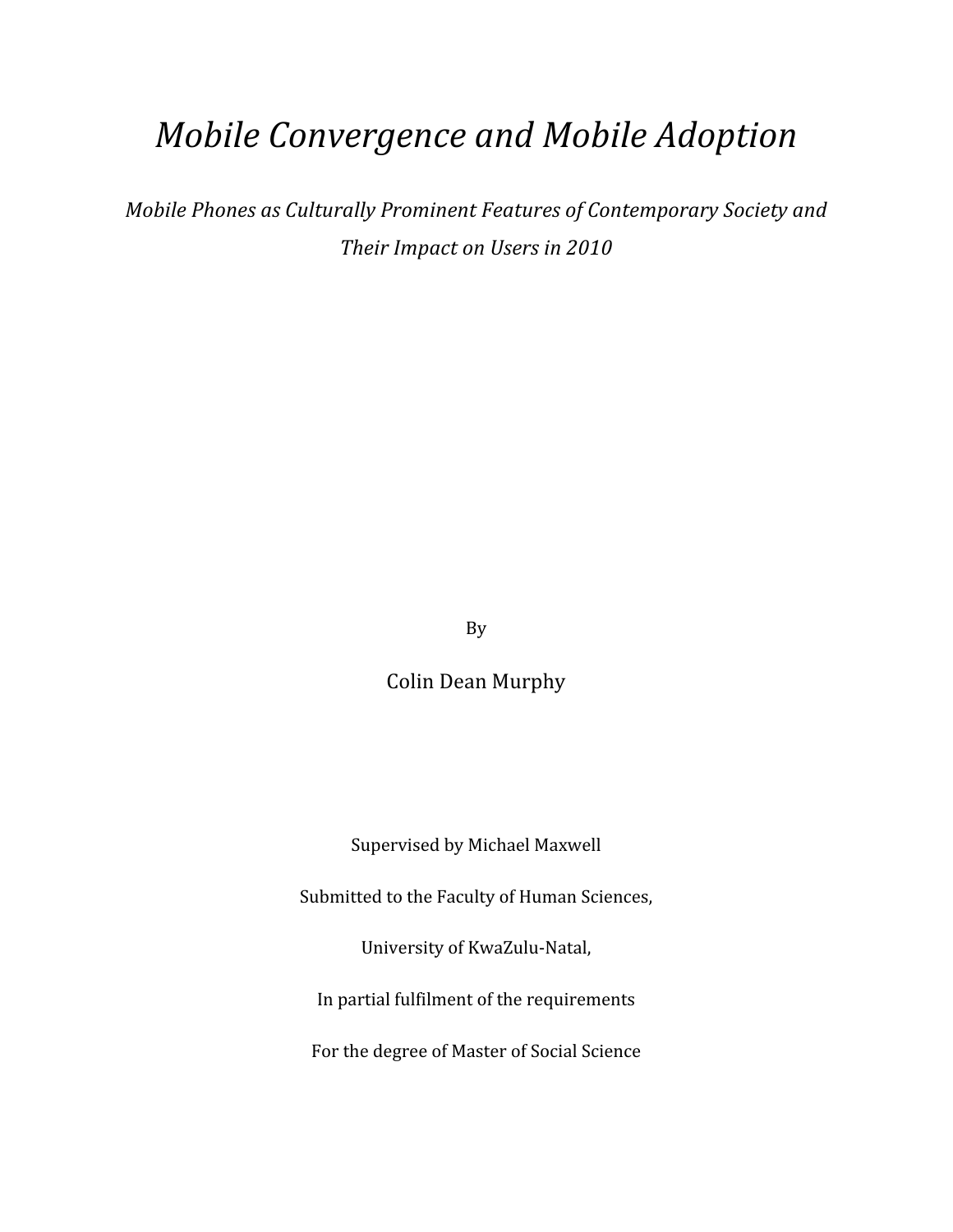# **Declaration**

I, Colin Dean Murphy, hereby acknowledge that this is my own original work and that all other
peoples'
works
have
been
 fully
acknowledged
and
referenced
accordingly.
 I
 further declare this dissertation has not been submitted for any degree or examination at any other university. This dissertation is submitted in partial fulfilment of the Master of Social Science degree in Culture, Communication and Media Studies in the Faculty of Humanities at
the
University
of
KwaZulu‐Natal,
Durban,
South
Africa.

Signed: Dated: Dated: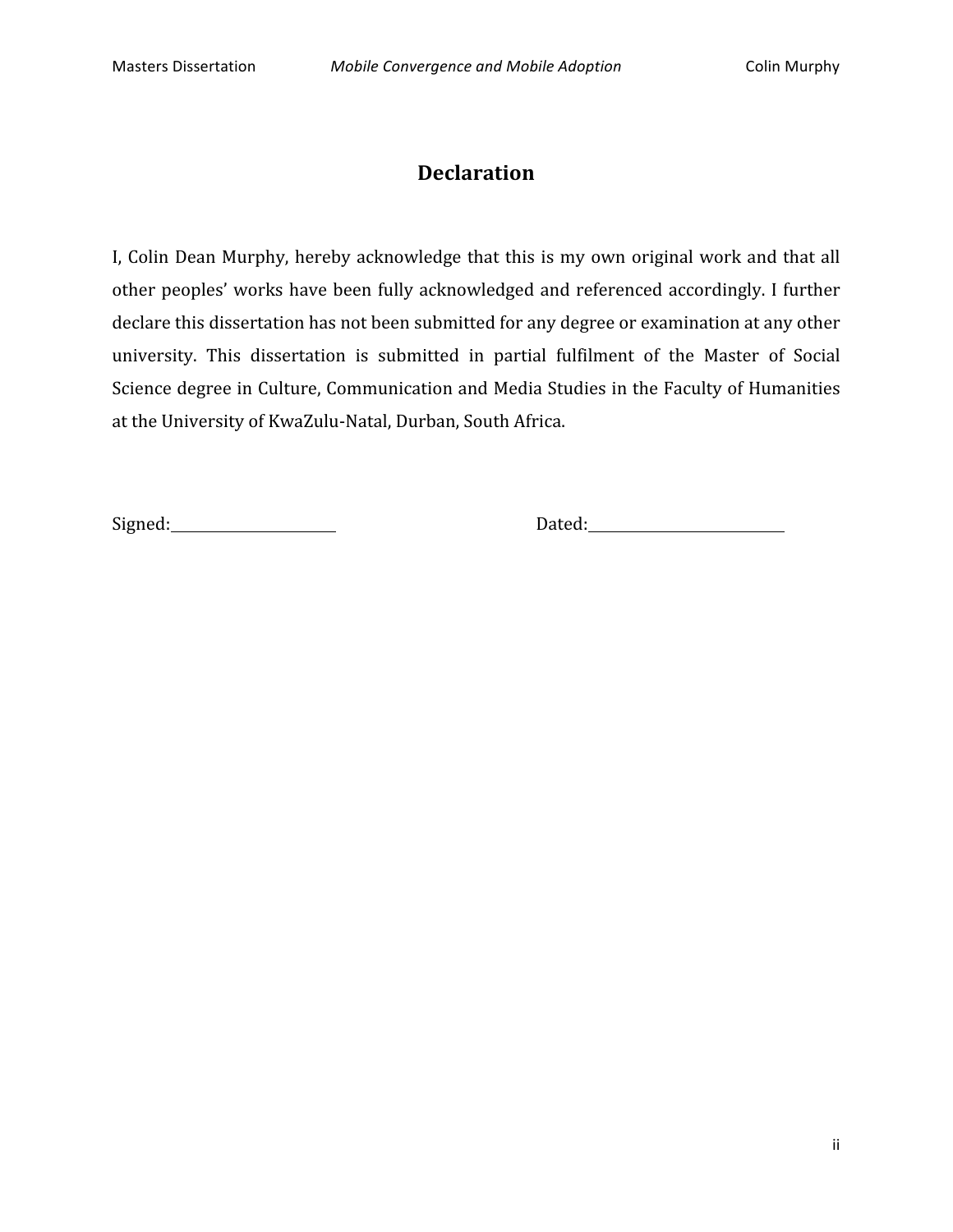# **Acknowledgements**

Thank you to all my friends and family for putting up with me throughout the past year. Thanks to Cindy for always giving me much needed love and support. Thanks to my parents for giving me the opportunity to further my studies and always being extremely supportive of me. Thank you very much to Mike for all your help this year. Thank you to all the
CCMS
staff
(Ausie,
Sarah,
Lauren,
Eliza,
Santie
and
Prof.
Tomaselli
and
Prof.
McCracken) for providing me with a platform to learn and better myself; and for making post-graduate studies
enjoyable.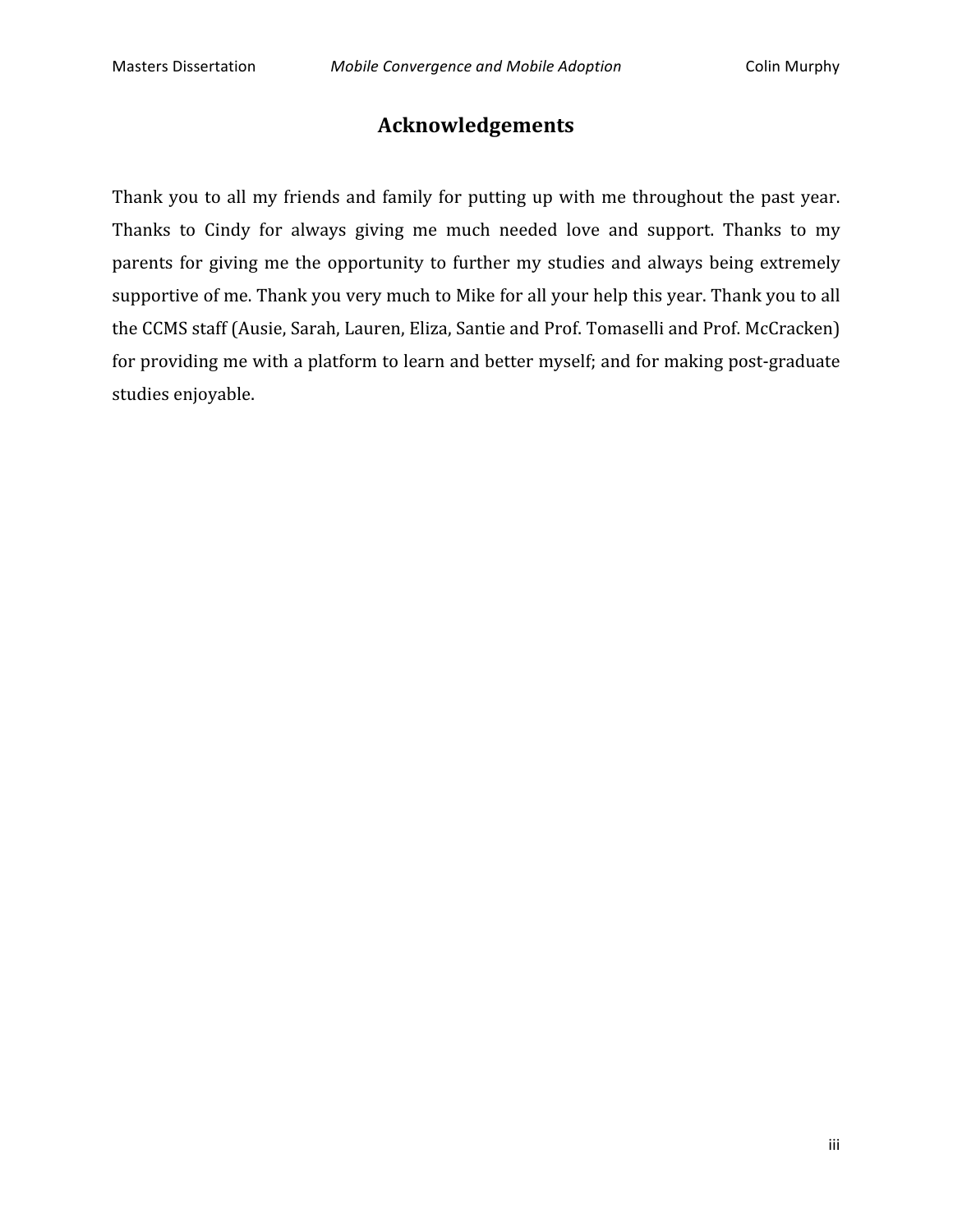# **Abstract**

Mobile
phones
are
everywhere
in
contemporary
society.
They
have
permeated
most
facets of
society,
and
can
be
described
as
a
culturally
prominent
feature
of
contemporary
society. The
focus
of
this
dissertation
aims
to
identify
and
simultaneously
distinguish
the
different types
of
mobile
phone
convergence
existing
among
mobile
phone
users
in
Durban,
South Africa. This "identification" will analyse whether or not any of the identified forms (of mobile convergence) are present among mobile phones of *Durban-based* users. This broad "umbrella"
identification
will
 then
be
 followed
by
a
number
 of
 sub‐questions
 that
will
be answered
 throughout
 the
 dissertation.
These
 questions
will
identify
mass
adoption
 traits among
mobile
phone
users,
and
will
attempt
to
chart
the
difference
in
adoption
and
usage function as articulated by Marc Prensky's *digital immigrants* and *digital natives*. The hypothesis is based on mobile phones being a "converged medium". The mobile phone seems
to
have
been
universally
embraced,
growing
in
usage
almost
exponentially
over
the last
decade
or
so.
Because
the
mobile
phone
has
become
a
multipurpose
device,
marketed as an
 essential
 prerequisite
 for
 modern
 life, it
 has
 become
 ubiquitous
 in
 most
 societies around
 the
 world
 and
 is
 an
 important
 medium
 to
 study,
 and
 more
 importantly
 to understand.

Keywords:
Mobile
Phones,
Convergence,
Digital
Immigrants,
Digital
Natives,
Globalisation, Mass
Adoption.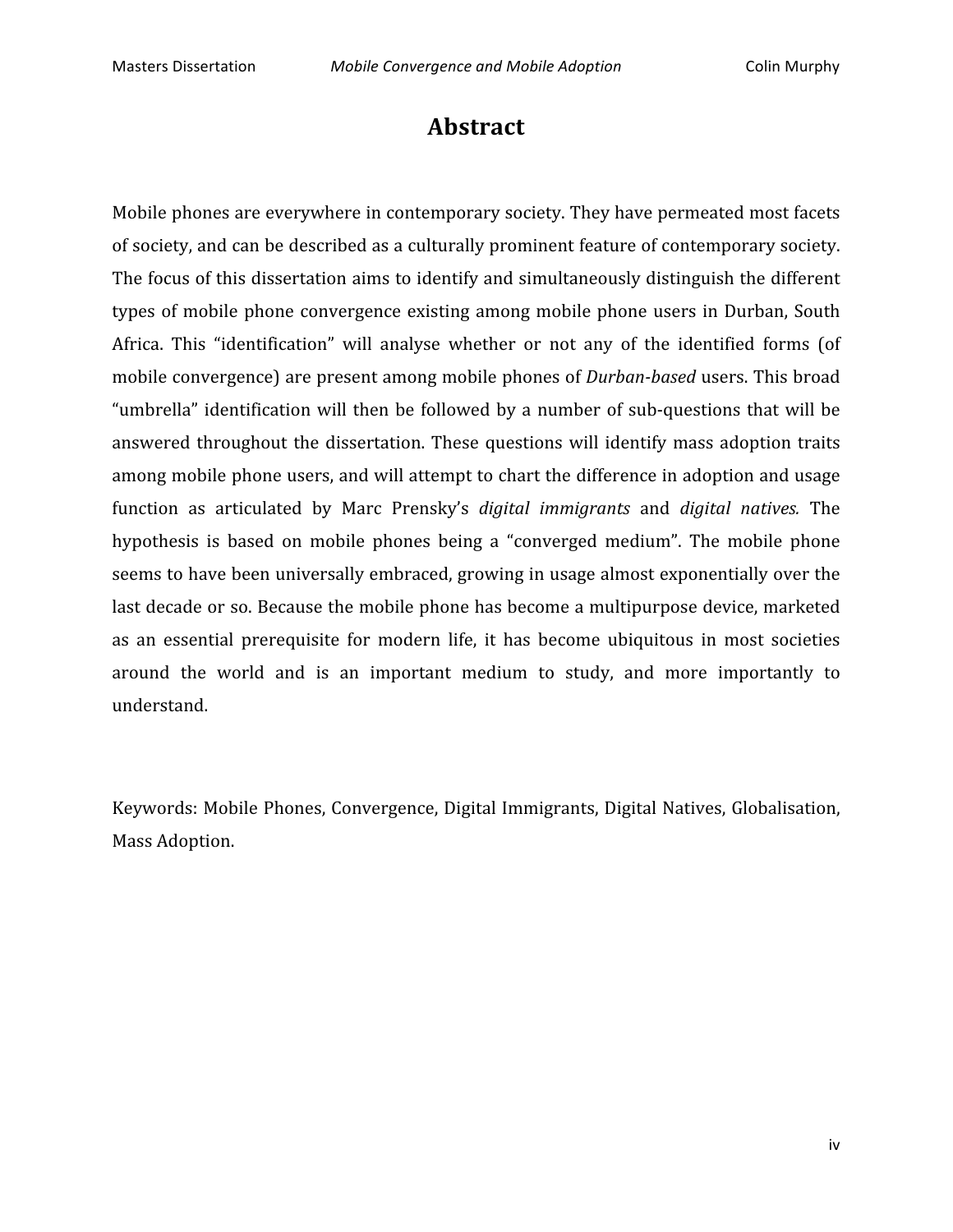# **List
of
Figures**

|                                                                                          | Page |
|------------------------------------------------------------------------------------------|------|
| Figure 1.1 – The Circuit of Culture                                                      | 21   |
| Figure 1.2 – Image of a Banksy graffiti painting                                         | 26   |
| Figure 1.3 – Technical specifications of a typical Sony Ericsson Smart phone             | 36   |
| Figure 1.4 – Table used to study the above technical specifications                      | 37   |
| Figure 1.5 – Table mapping the phone models produced by Sony Ericsson                    | 46   |
| Figure 1.6 – Table mapping the phone models produced by Samsung                          | 47   |
| Figure 1.7 – Graph representing example<br>results of a 'digital natives' response group | 73   |
| Figure 1.8 – Graph representing example results of a 'digital                            |      |
| immigrants' response group                                                               | 73   |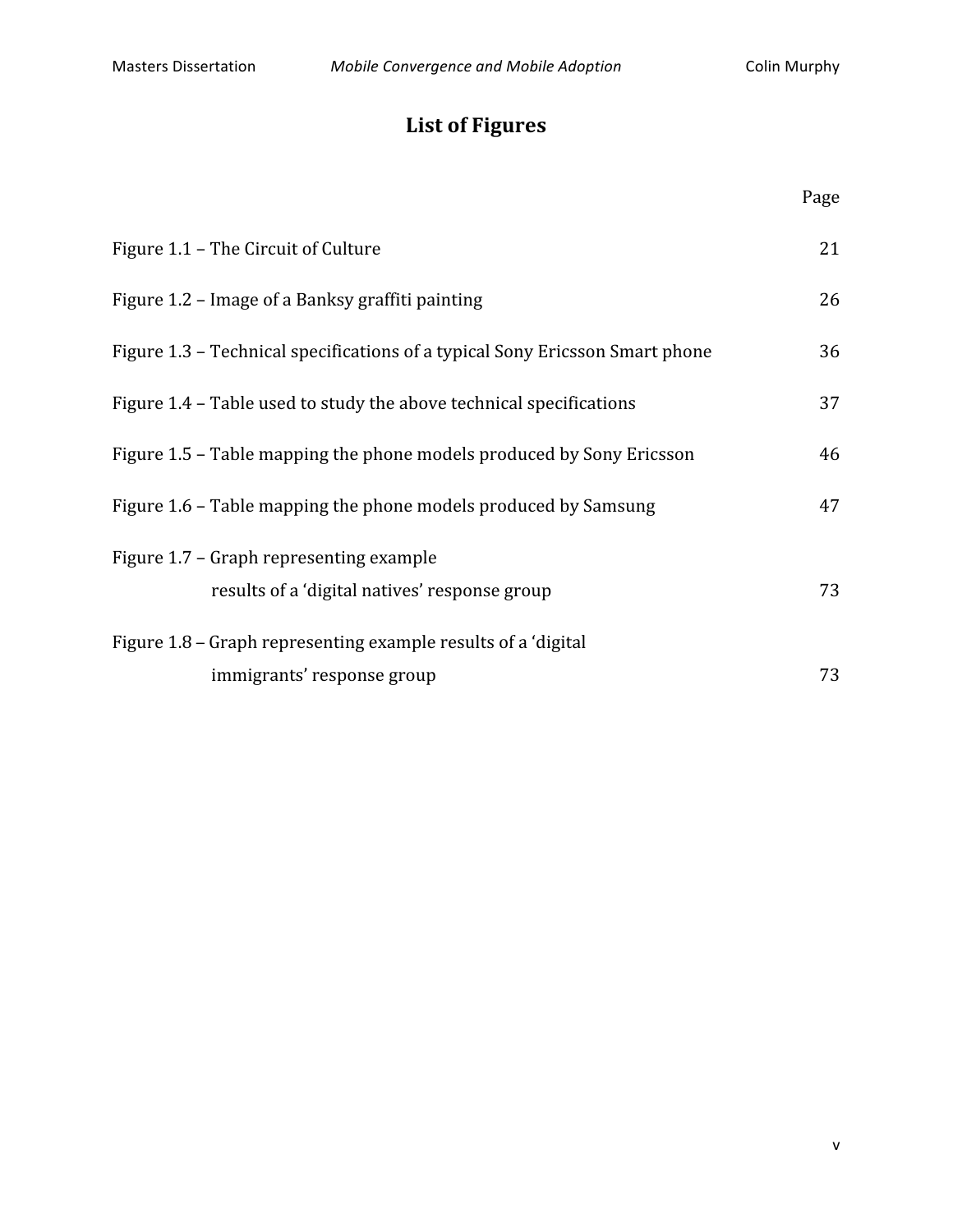# **Table of Contents**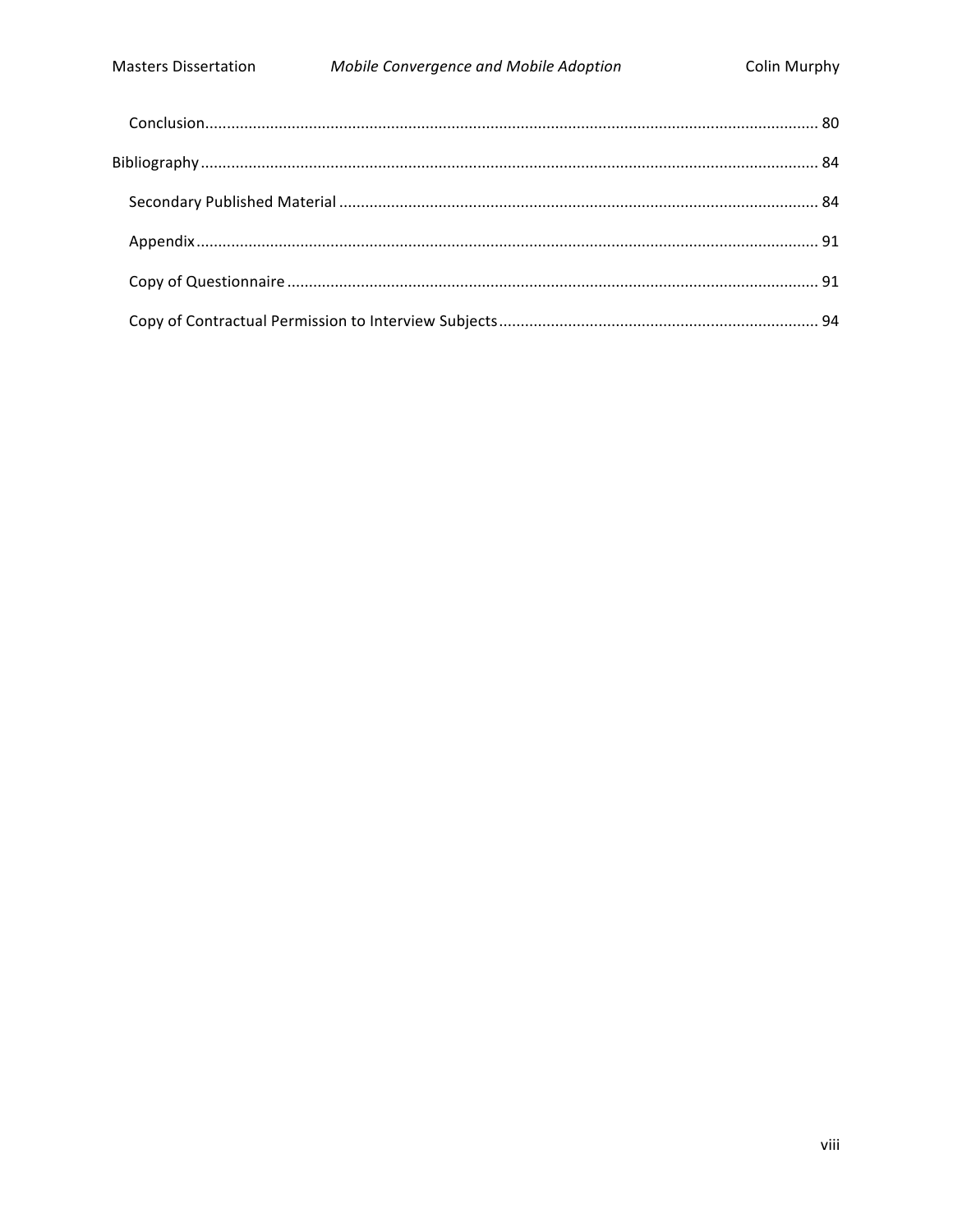# **Chapter
One**

## **Introduction
to
Dissertation**

Never before has the need to constantly stay connected been so great. It is for this reason in most industrialized countries ownership of a personal cell phone
is
 fast
approaching
market
saturation.
The
compelling
convenience
of cellular
phone
use
has
progressed
to
the
point
many
–
especially
young
adults, don't even have a fixed-line telephone but rely solely on a cellular phone for telephony
services.

(Richard
Watson,
2009:09).

Throughout history many people have attempted to predict the course of the future. Leonardo Da Vinci designed rough sketches of a helicopter, predating the creation of a Henry Berliner prototype created in the beginning of the 20<sup>th</sup> Century by over 400 years<sup>1</sup>. Sixty years ago an American publication, *Popular Mechanics*, predicted that the world would be using and consuming "online shopping, microwave ovens and fax machines" (*Popular
Mechanics,* February
1950).

Yet with the creation of the mobile phone in the late 20<sup>th</sup> century, nobody could predict the effect it would have on our everyday lives. Research in the 1980s by US consultancy firm McKinsey predicted that "the total market for cell phones would be around 900 000 by the turn of the century [2000]" (Burgess, 2004:32). This prediction proved very conservative, as by 2006 "mobile phone usage globally was estimated at 2.4 billion people<sup>2</sup>". But how much do we really know about these devices that have made such an impact on our lives?

EPROM (Entrepreneurial Programming and Research on Mobiles) has proposed that as many
as
59%
of
these
users
are
in
developing
countries.
This
can
be
attributed
to
growing economies and the opening up of new markets, allowing mobile phone companies to import large volumes of their wares in line with the growing demand. With pre-paid mobile

<sup>&</sup>lt;sup>1</sup> Bledsoe, K & Bledsoe, G (2002). The World's Fastest Helicopters. Capstone Press: London.

<sup>&</sup>lt;sup>2</sup> EPROM (Entrepreneurial Programming and Research on Mobiles). Accessed at

http://www.media.mit.edu/ventures/EPROM. Accessed 31 May 2010.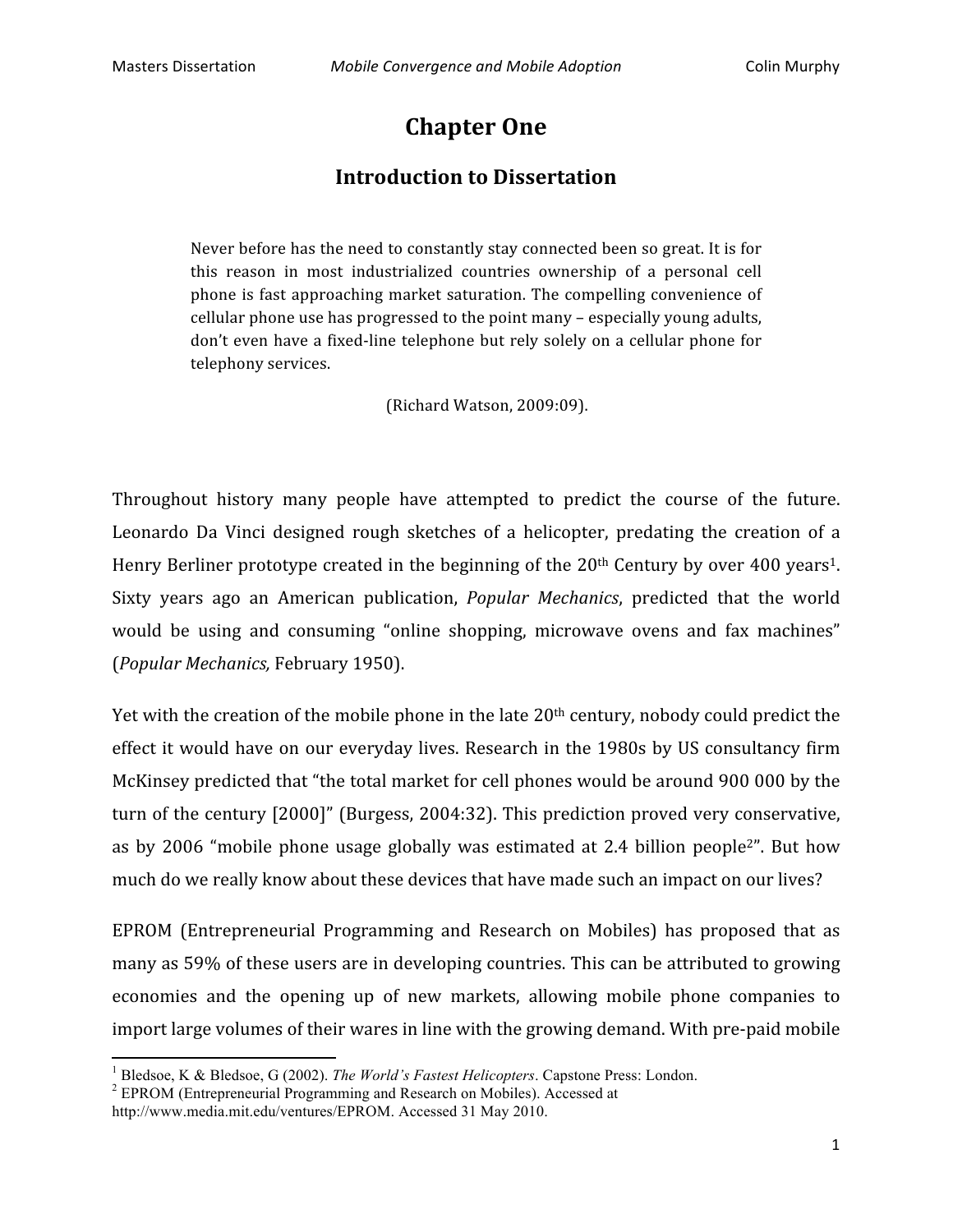phone packages, users can monitor what and how they spend on their mobile phones. Mobile
phones
have
become
essential
to
our
everyday
lives,
even
for
those
without
mobile phones. They have become embedded in our lives socially (for social interaction, communicating
with
friends)
and
economically
(in
the
way
that
many
enterprises
can
now use
mobile
phones
to
conduct
business
transactions).

For
most
people
born
after
1980,
mobile
phones
have
always
been
around,
and
have
been so intrinsically linked with their lifestyles that a lot can be said about their identities in the way they use their mobile phones (Grainger, 2009). So, how did mobile phones gain such a prominence
in
people's
lives?

According to Christian Licoppe (2004:139) "the mobile phone is portable, to the extent of seeming to be an extension of its owner, a personal object constantly there, at hand... Wherever they go, individuals seem to carry their network of connections which could be activated telephonically at any moment". This dissertation will demonstrate that the mobile phone,
 through
 convergence
 in
 its
 numerous
 forms,
 has
 led
 to
 it
 becoming
 a
 culturally prominent feature of contemporary society. This statement forms the basis of this dissertation
and
will
provide
a
platform
from
which
the
hypothesis
can
then
be
answered.

Describing a mobile phone as culturally prominent likens it to a *popular* cultural artefact (see
page
20).
A
cultural
artefact
can
be
defined
as
an
item
that
"has
been
shaped
by
social processes in production and in use" (Hine, 2000:39). Describing an item as culturally significant
does
not
assume
it
to
be
culturally
homogenous,
but
rather
it
is
interpreted
and encoded
accordingly
by
each
culture
it
is
used
by.
Mobile
phones
have
gained
prominence in contemporary society, as they are items which augment intercultural and intra-cultural communication. It is for this reason that they can be described as a culturally prominent feature
of
contemporary
society.

The mobile phone has developed from a device that was once only available to businesspeople
 for
 telephony
 to
 an
 affordable multipurpose necessity
 for
 almost
 everyone.
 For many, mobile phones have become an integral part of their lives because they offer so many
 functions.
Mobile
phones
provide
safety
and
security
in
 the
event
of
an
emergency,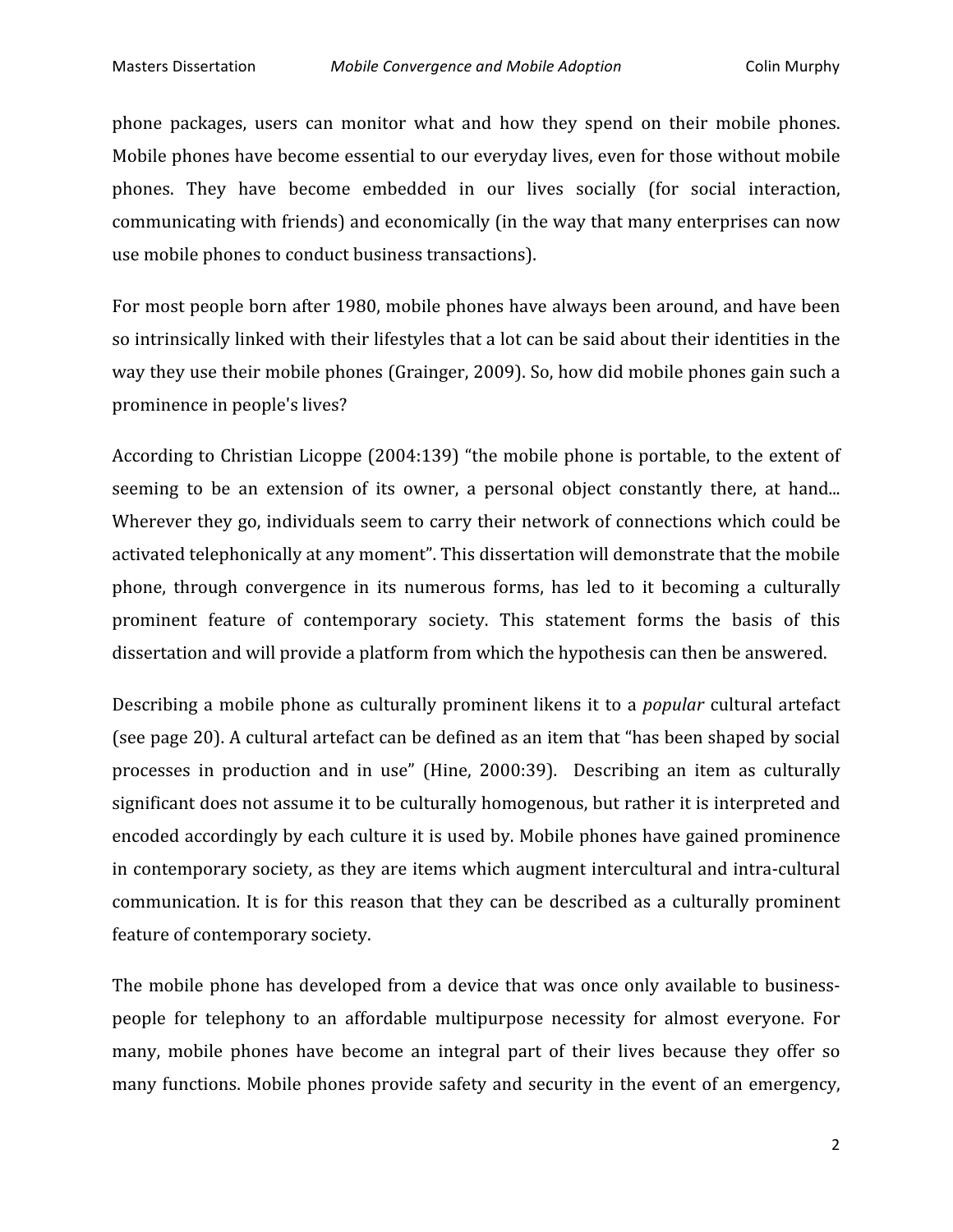and
 provide
 the
 ability
 to
 connect
 with
 the
 outside
 world. Business
 can
 be transacted outside of the office, and it even facilitates socialising during office hours. Mobile phones offer quasi-independence for younger users, in that they can facilitate their own social structures far from their parents gaze. Mobile phones offer a plethora of disparate functions all meticulously structured into a single tool; calculators, digital cameras, pedometers
or
even
GPS
(Global
Positioning
Systems).
With
the
growth
of
Android
mobile phone
operating
systems
the
possibilities
are
 further
extended,
as
now
developers
are
no longer prohibited by the medium (of operation) in which they choose to work).

The idea of convergence-focused mobile phone adoption is based on the mobile phone as a "converged medium". While other technologies developed in the same period (e.g. Walkman's, floppy discs and video cassette recorders) have become defunct, the mobile phone
has
become
adopted
wholesale,
growing
in
usage
exponentially
in
the
last
decade
or so. It is the fact that the mobile phone has become something of an all-in-one device, marketed as something a person can't live without, rather than something they need, that has propelled it to prominence in contemporary society.

Accessing information used to be a long and tedious process prior to the advent of the Internet, yet with mobile Internet access, any mobile phone owner has access to vast volumes of information, at the touch of a button, on the move. Though many mobile phone users
only
use
the
mobile
internet
to
browse
social
networking
sites
or
play
games,
the
fact is that now they have the *option* to access such information. While younger mobile phone users
may
already
be
accustomed
to
searching
for
information
on
their
phones,
it
may
still be
 a
 foreign
 concept
 to
 older
 mobile
 phone
 users.
 The
 generational
 perceptions surrounding the way information is attained may still see mobile phones as tools for social communication,
rather
than
as
tools
for
information
regardless
of
the
context.

ICT can be defined as "the set of activities [tools or rather facilities that enable these activities] that facilitate, by electronic means, the capturing, storage, processing, transmission
and
display
of
information"
(Hewitt
de
Alacantra,
2001:03).

Mobile
Internet provides a luxury commodity (deemed a necessity by some) to the masses. EPROM (Entrepreneurial Programming and Research on Mobiles), states that "Africa is currently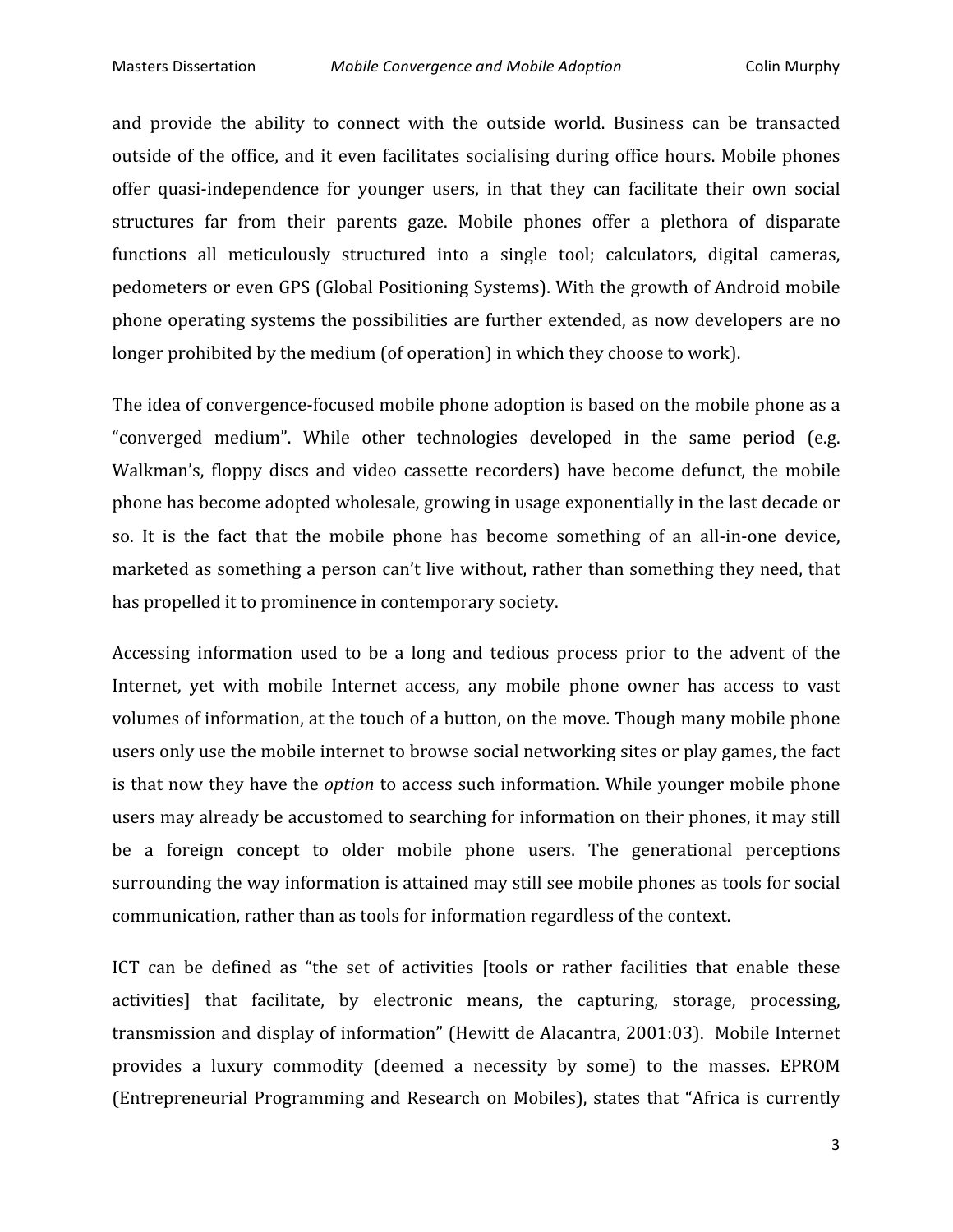the fastest growing mobile phone market in the world, over the past five years the continent's
mobile
phone
usage
has
increased
at
an
annual
rate
of
65%
‐
twice
the
rate
of Asia<sup>3</sup>". With statistics like this, anyone can understand the need for research to be conducted
 on
 mobile
 phone
 usage
 in
 South
 Africa.
 However,
 recent
 studies
 conducted within South Africa suggest that mobile phone penetration statistics have been grossly misrepresented over the last ten years. In a December 2004 publication titled The Hitchhikers Guide to Going Wireless, Arthur Goldstuck states "South Africa's mobile subscriber base has been routinely overstated by up to 20% over the last five years" (Goldstuck,
2004:1).

Goldstuck goes on to state that "it is still an astonishingly successful industry, but that success can be undermined by overhyping it" (Goldstuck, 2004:1). While it would be extremely difficult to quantify the actual number of current mobile phone users across the globe,
researchers
need
 to
always
maintain
an
objective
stance
when
viewing
distributed mobile phone penetration figures released by telecommunication service providers - who equate
higher
numbers
of
mobile
phone
users
to
bigger
financial
gains
and
greater
market share.

However, these mobile phone penetration figures only serve to reflect the dependency many
people
now
place
 on
mobile
phones.
As
Richard
Watson
states
 "reliance
 on
mobile devices is evidenced in business where analysts have noted that 40-50% of business cell phone calls are made in sight of a desk phone. The convenience of mobility is too compelling
to
deny"
(Watson,
2009:09).
This
notion
of
mobility
seems
easy
to
understand without much convincing. Mobile phones have evolved in a number of ways since their inception in the 1980s. It must have seemed unusual for some "spectators<sup>4"</sup> to see mobile phone
users
walking
and
talking
simultaneously,
not
standing
"fixed"
inside
a
public
phone box.

<sup>3</sup> EPROM – Accessed at www.eprom.mit.edu.

<sup>&</sup>lt;sup>4</sup> Spectators in a literal sense, people witnessing events.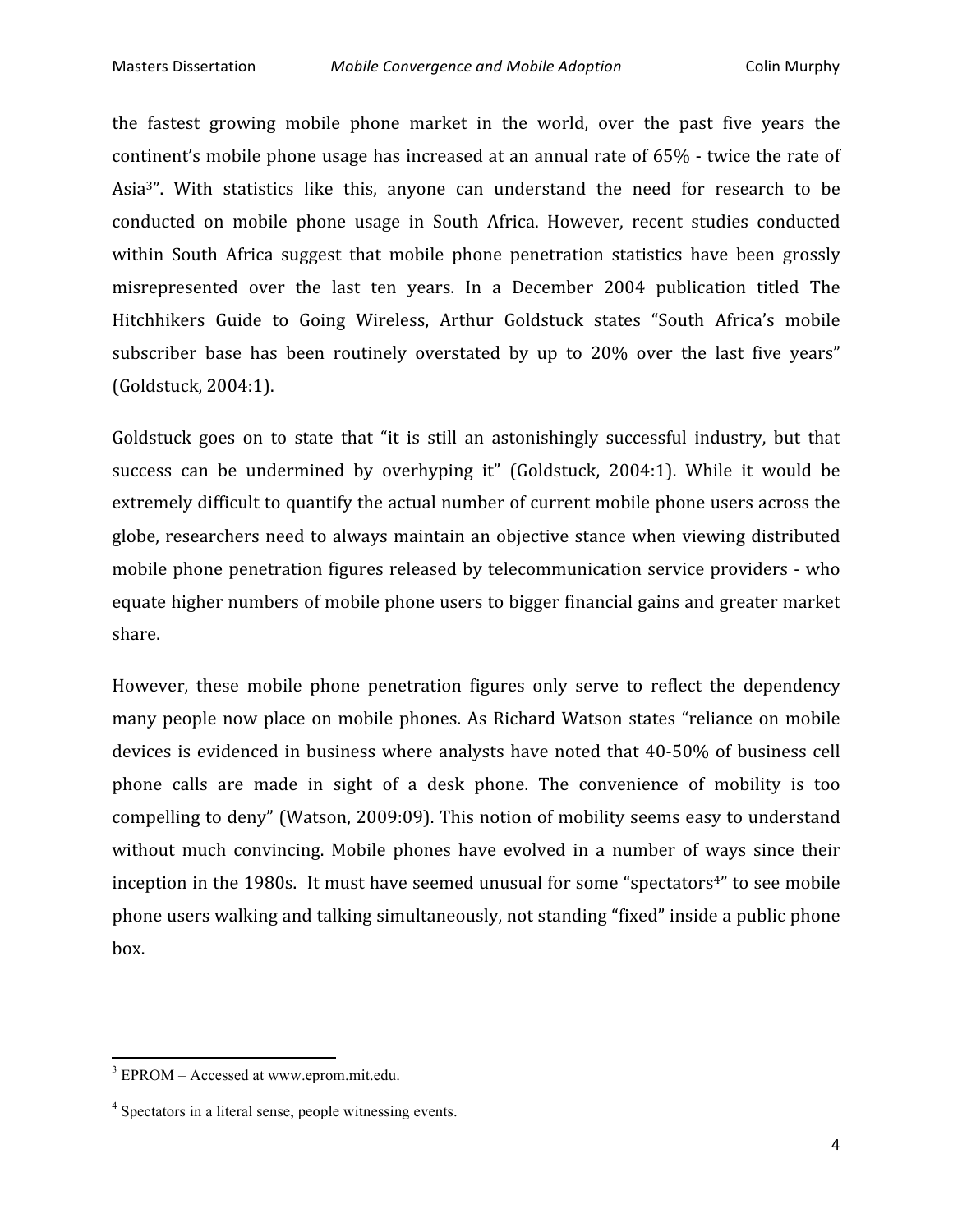<u> 1989 - Johann Stein, fransk politik (d. 1989)</u>

Marc
Prensky's
Digital
Natives
&
Digital
Immigrants

In order to evaluate and study the way a particular item, event or function has changed throughout its history, one needs to evaluate numerous facets of that particular item, and study people's perceptions and reactions from a number of vantage points. To study the way mobile phone usage has changed throughout its thirty-year existence, this dissertation will be comparing and contrasting perceptions between two specific groups, namely Mark Prensky's' "digital immigrants" and "digital natives".

The
 first
group
 features
people
who
have
grown
up
without
mobile
phones,
or
who
were only introduced to them later in life. These people will be around the age of 45, and are what Marc Prensky calls "digital immigrants<sup>5</sup>", people for whom the digital age was something they were not brought up in, but rather introduced to. The second research bracket
is
 formed
of
mainly
younger
people,
around
 the
ages
of
10‐30,
who
Prensky
calls "digital
 natives".
 These
 are
 people
 for
 whom
 digital
 technology
 has
 always
 featured throughout their lives. For the purpose of this dissertation using two groups will provide better
insight
and
understanding
of
the
changes
witnessed
by
mobile
phone
users
over
the last
thirty
years.

For some, the link between mobile convergence and mobile phone adoption may seem unclear. Mobile convergence is the key driving feature which has made mobile phones become such popular, mainstream devices. It is the inclusion of a multiplicity of functions in
a
single
handheld
tool
that
has
accelerated
the
desirability
of
the
modern
mobile
phone. Mobile adoption relates primarily to the manner in which mobile phones have been taken up
 by
 their
 owners.
 Unlike
 other
 similar contemporary technologies
 the
 mobile
 phone, through
its
capacity
to
converge,
has
eclipsed
numerous
competitors.

<sup>5</sup> Prensky, M (2001). *Digital Natives, Digital Immigrants*. Featured in *On Horizon,* Published by NCB University Press.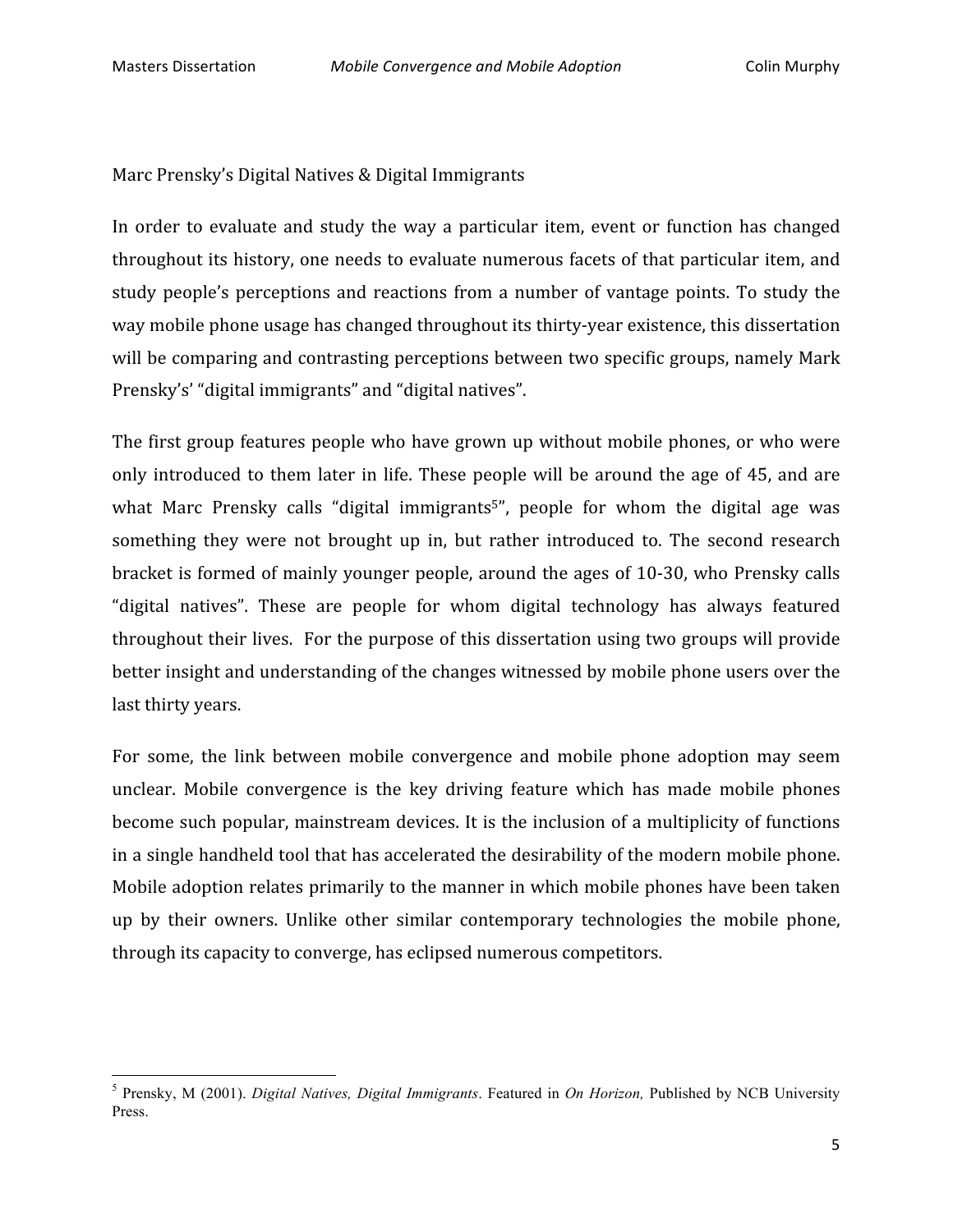<u> 1989 - Johann Stein, fransk politik (d. 1989)</u>

As an example, Pagers,<sup>6</sup> whilst common in the late 1980s, suffered an early demise due to the
 fact
 that
 they
 only
 served
 a single
 purpose,
 sending
 and
 receiving brief
messages
 or numbers.
 Had
 Pager
 manufacturers expanded
 their
 medium
 and
 incorporated
 other technologies of the time (calendars, alarm clocks or calculators) then pagers might have been able to withstand new converged technologies such as PDAs (Personal Digital Assistant) or mobile phones. While pagers are still famed for their reliability regardless of signal strength or geographical location, they seem to have lost their foothold on mainstream
culture
and
can
be
described
only
as
a
obsolete
item.

The manner in which the pager was discarded by society serves as something of an antithesis for this dissertation, as this dissertation aims to highlight how a technology has been adopted *en
masse*rather
than
discarded.
This
dissertation
will
demonstrate
how
the
mobile phone has become a mainstream technology because it is a converged medium. While converged media are not "new" fields, they are more significant than ever and should be further studied and understood before they are further adopted as mainstream technologies.

The dissertation focuses on a growing number of people who use their mobile phones on a regular basis, for work and for social reasons. These users are generally younger and have adopted
mobile
phones
more
readily
than
their
older
counterparts.

Since the dissertation focuses on a small group of people from Durban, KwaZulu-Natal, it is not
inclusive
of
a
large
enough
sample
group
 to
 represent
 the
entire
Durban
community. However, due to the fact that the entire sample group live within the greater Durban area, it
does
allow
for
some
extrapolation.
Making
use
of
a
Probability
Proportional
to
Size
(PPS) method
of
sampling
allows
the
researcher
to
utilise
a
small
sample
group
when
necessary. This can be used when it is likely that those involved in the research are wholly representative of a larger group of people (Levy & Lemeshow, 2010). It is for the aforementioned
reasons
 that
 I
shall
be
using
a
medium‐sized
group
 to
which
 I
shall
pose questions.

<sup>&</sup>lt;sup>6</sup> Personal communications devices for sending brief messages, also commonly known as beepers, or bleepers (due to the sound emitted when activated).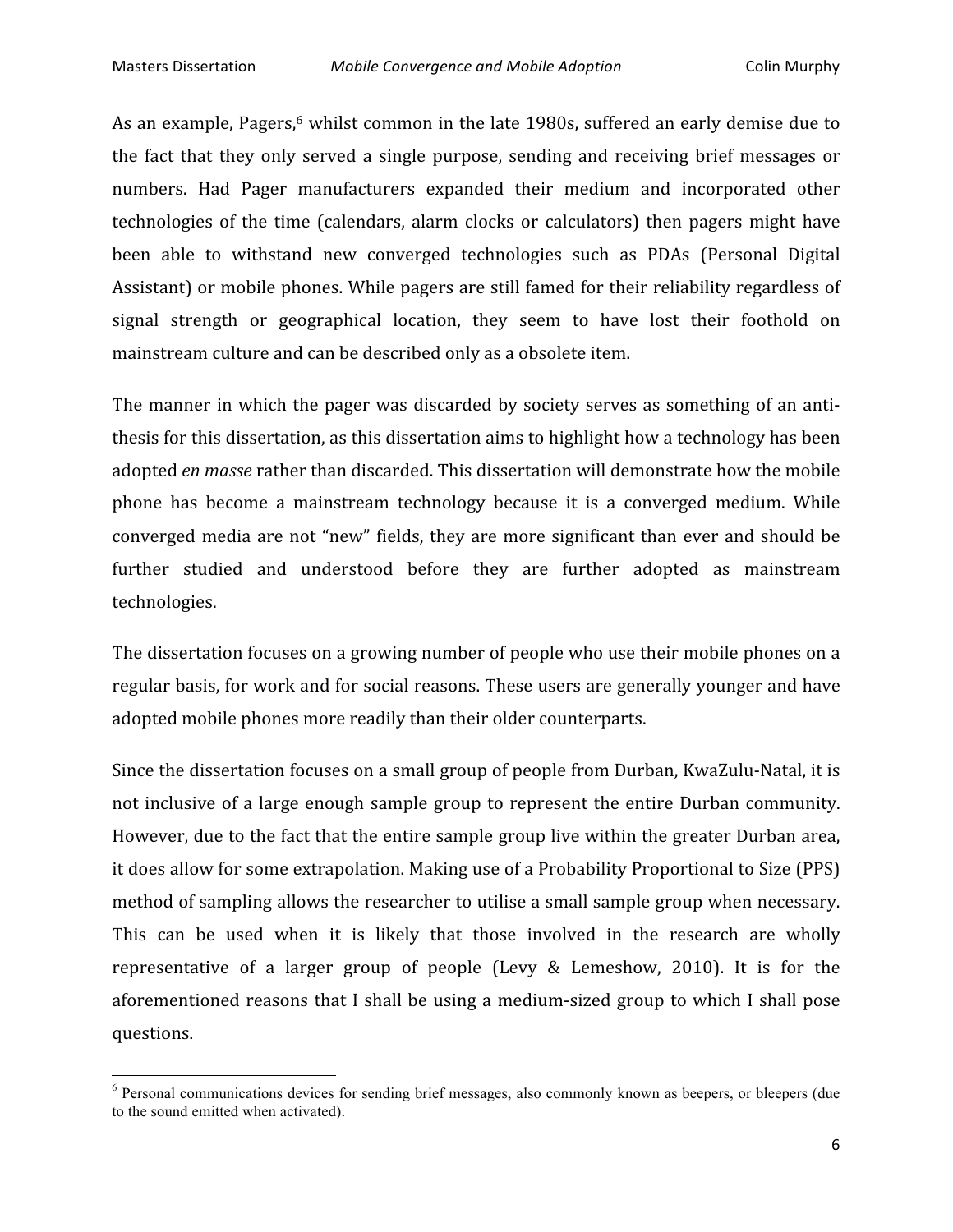# **Chapter
Two**

#### **Literature
Review:
Introduction**

This literature review highlights the texts covered in order to conceptualise the dissertation. It simultaneously demonstrates the need for further study within this field of culture,
communication
and
media
studies;
and
shows
how
the
dissertation
will
contribute to the body of knowledge in this field of study. The literature review has been split into two chapters:
mobile
phone
evolution/adoption;
and
mobile
phone
convergence
(in
its
various forms).

Chapter
two
focuses
on
the
way
mobile
phones
have
evolved
and
been
adapted
from
their inception, to their current state. Simultaneously, other key factors of mobile phone usage will be discussed (Howard Rheingold's) the Softening of Time, the different types of mobile phone users (Marc Prenskys' digital natives and digital immigrants), and the manner in which communication has changed through the effects of globalisation. These areas will provide the reader with a greater understanding of mobile phone usage, and will provide them
 with
 a
 platform
 from
 which
 they
 can
 start
 to
 understand
 how
 convergence
 affects mobile
phone
usage
in
its
different
modes.

Chapter three considers an individual study of contemporary mobile phones. Within this chapter
mobile
phones
will
be
studied
as
a
singular
item,
as
a
cultural
artefact
(du
Gay *et
al*, 1997:3). This involved studying the mobile phone within a "circuit of culture" as proposed by Paul du Gay, Stuart Hall, Linda Janes, Hugh Mackay and Keith Negus in the 1997 publication
titled *Doing
Cultural
Studies:
The
Story
of
the
Sony
Walkman.* 

Chapter four provides the reader with an overview of convergence as a broad-umbrella concept,
 and
 simultaneously
 unpacks
 the
 concept
 into
 its
 broader
 themes,
 namely technological
 convergence,
 economic
 convergence,
 cultural
 convergence
 and
 globalised convergence.
 These
 modes
 of
 convergence
 are
 fundamental
 to the
 hypothesis
 and
 are integral
to
the
overall
study.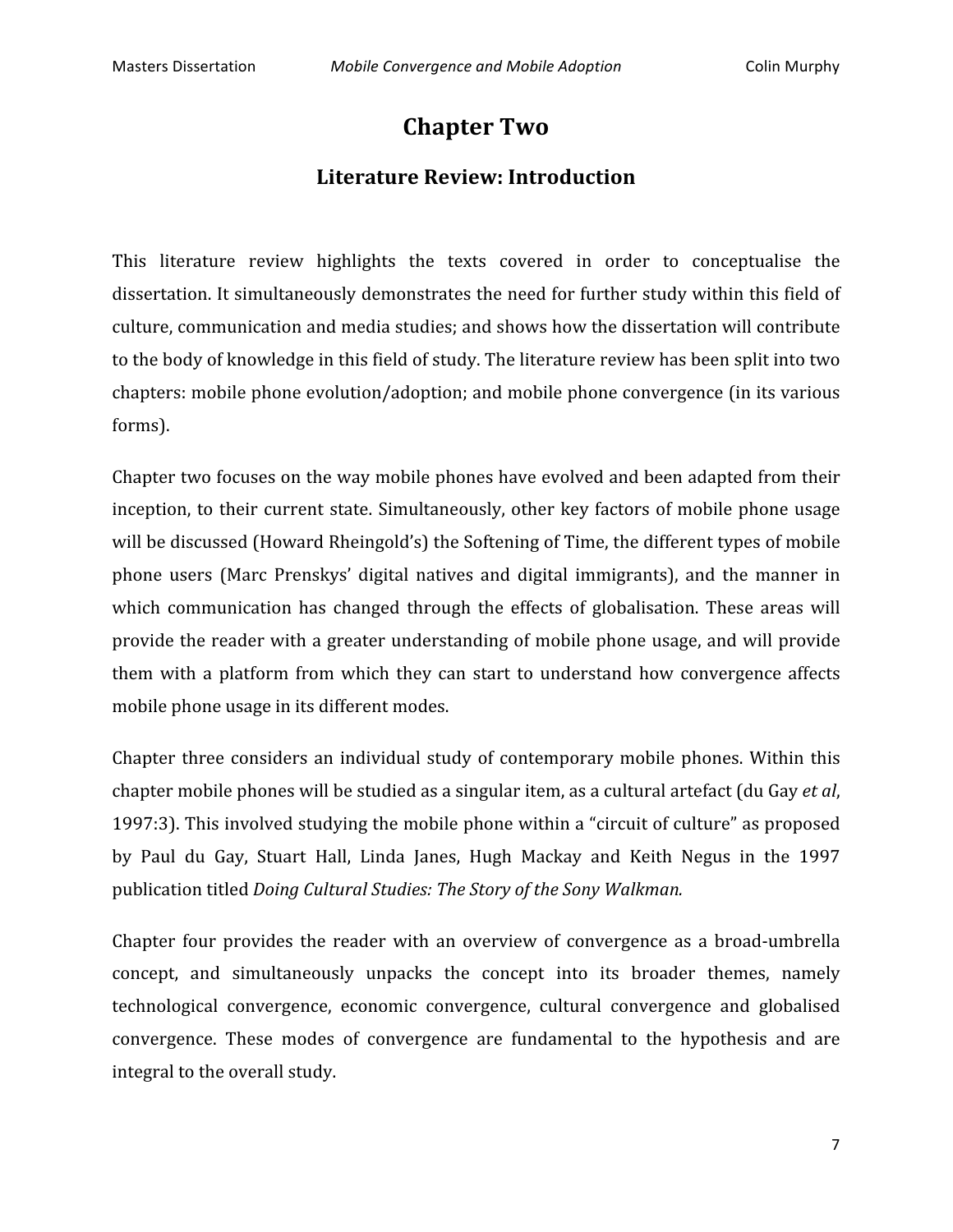#### The
Mobile
Phone
Industry

The
mobile
phone
industry
can
be
described
as
one
of
the
most
populous
and
far
reaching industries of the 21<sup>st</sup> Century. According to a study conducted by Nielsen Research and Marketing, every month, 350 billion text messages are sent across the globe<sup>7</sup>. Very few industries can boast of such a large amount of usage. It can be safe to say that the mobile phone
industry
is
nonetheless
a
very
large,
global
industry.

Analysts believe that the mobile phone market will be worth over \$200 billion dollars by the
end
of
2012,
"as
mobile
phone
sales
have
been
expected
 to
grow
by
at
6,8%
between 2007 and 2013<sup>8</sup>". The large growth of mobile phone markets can be attributed to emerging markets
in
BRICS
countries
(Brazil,
Russia,
India,
China
and
South
Africa).
Africa,
as
of
2009 was the fastest growing mobile phone market on the planet. BRICS countries have begun to realize
the
extent
to
which
mobile
phone
related
commerce
is
dominating
global
markets, and have joined first-world countries in opening up and promoting new mobile phone markets.

However, while mobile phone markets fluctuate and power shifts seem to occur almost annually, mobile phone manufacturers still retain power and the market share has not shifted dramatically. As of mid 2009 (second economic quarter), Nokia had a 40,47% market share of the global mobile phone industry, with a depreciating Year on Year (YoY) statistic of -0,61%. So while Nokia have maintained their dominance as the largest mobile phone manufacturer for many years, their dominance is shifting albeit at a very slow rate. On
 the
corollary,
 the
second
largest
mobile
phone
producer
by
market
share
is
Samsung, with 20,51% of the market share. However, Samsungs' YoY statistic sits at a hefty 5,12%, meaning that if everything stays the way it is, Samsung should overtake Nokia as the world's largest mobile phone manufacturer in the not so distant future.

While the mobile phone industry is a large industry in its own right, it has also lead to large power
 shifts
 in
 other
 industries.
 In
 2006,
 "Nokia
 was
 the
 world's
 largest
 digital
 camera

<sup>7</sup> http://www.grabstats.com/statmain.asp?StatID=402

<sup>8</sup> http://www.netimperative.com/netimperative/news/2008/november/3rd/mobile-phone-market-worth-200bn-by-2012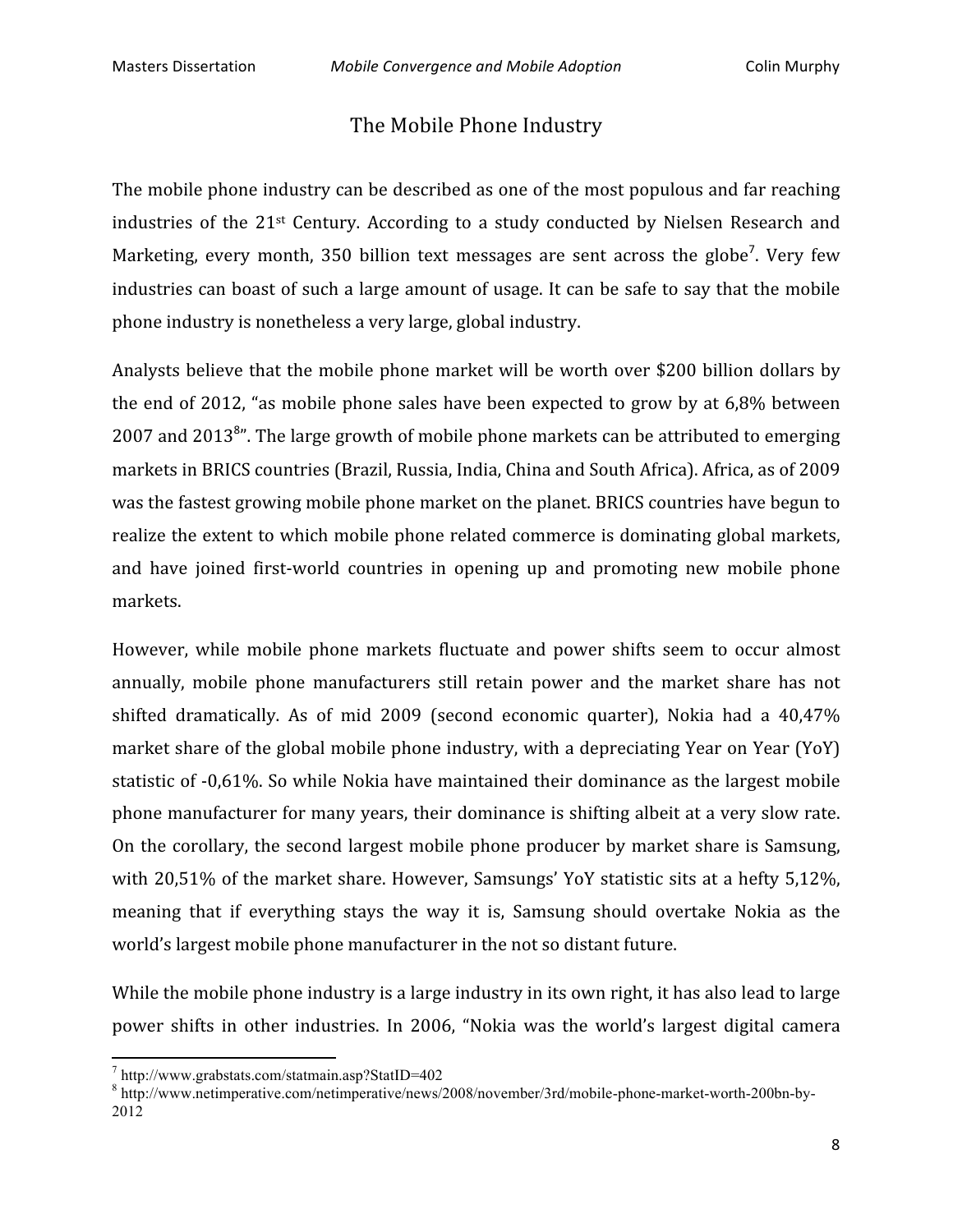manufacturer with approximately 140 million cameras sold through sales of Nokia smartphones and feature phones." "It also sold close to 70 million music-enabled devices, making Nokia the world's largest manufacturer of music devices as well" (Chehimi, Stichbury
and
Cartwright,
2008:05).
This
is
a
key
example
of
the
scale
of
production
mobile phones
have
reached
in
their
brief
history.

#### Evolution,
Adoption
and
Globalisation

Like most ICTs throughout history, in order to maintain a consumer-base the mobile phone has had to adapt and change to suit the needs of its ever-evolving markets. No other ICT has developed from its primary function of telephony to its current status as a multipurpose
 tool
 for
 digital
 interaction
 and
 integration.
 When first
 introduced
 the
 mobile phones primary function was to make previously fixed-landline dialogue "mobile". While numerous academics can debate the date of introduction, Arthur Goldstuck (2005:09) states
that:

The beginning of the *digital* mobile revolution can probably be placed in 1982, when Nordic
Telecom
and
Netherlands
PTT
proposed
to
the
Conference
of
European
Post and
 Telecommunications
 (CEPT)
 that
 a
 new
 digital
 cellular
 standard
 should
 be developed to cope with an unexpected explosion in demand on European mobile networks.

While mobile phones had been created prior to 1982, it was the start of regulation which can
 be
 said
 to
 have
 ignited
 the
 digital
 mobile
 revolution,
 as
 networks
 started
 to
 vie
 for lucrative markets. While some might argue that the car-phone was mobile, it only offered a degree of mobility as it was still physically linked to a set location (people could only use the
car‐phone
while
within
a
certain
radius
of
the
car
itself
due
to
cabling
limitations).

Mobile phones were purpose-created to make telephony mobile. They have since evolved into complex, highly-converged platforms, which can support different operating systems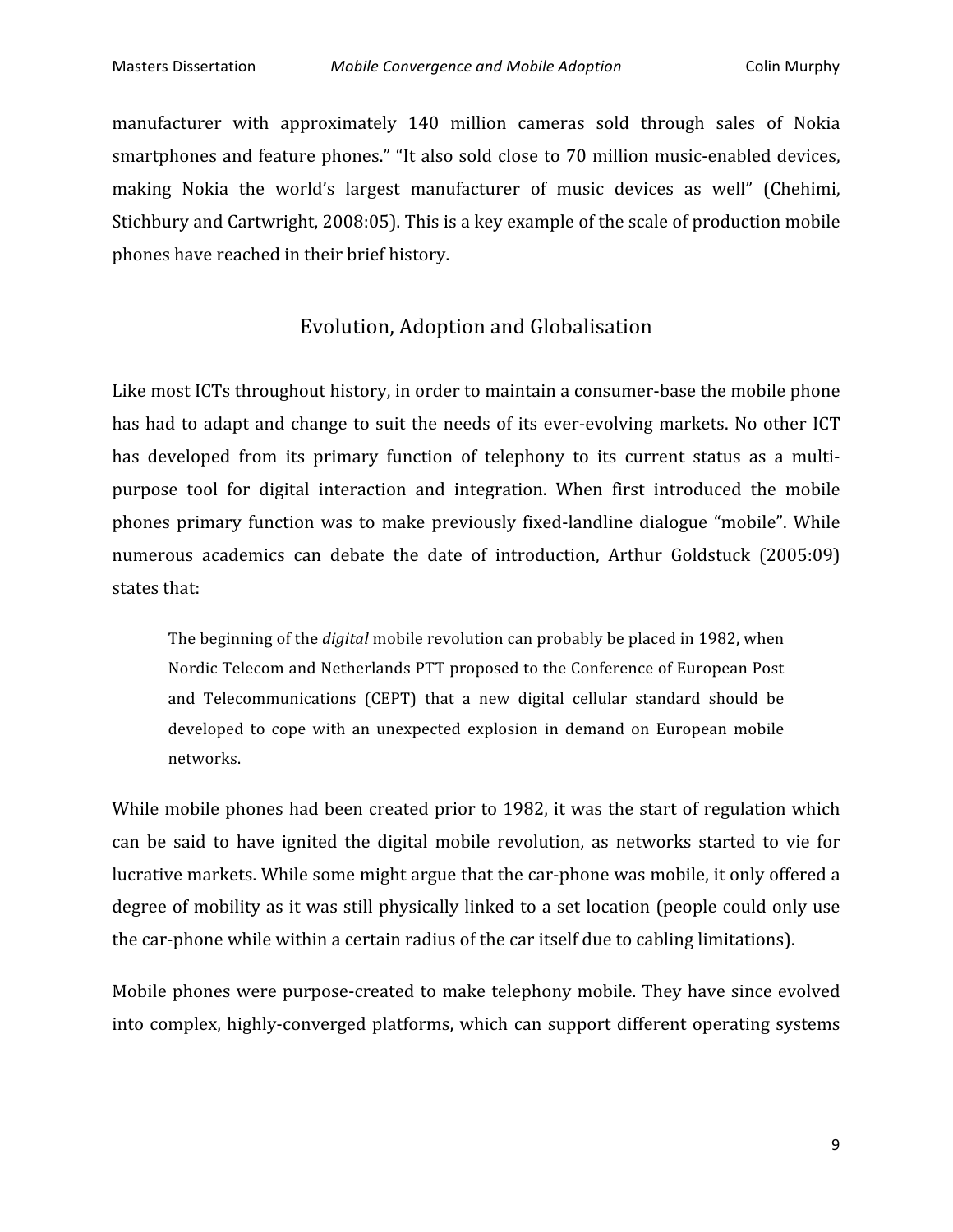(much like computers); with some phones being Linux<sup>9</sup>-based, some Android and others even using Mac OS<sup>10</sup> software. Statistics show that, "in 1976 there were 44 000 people with mobile
phones
in
the
USA"
(Hamill
and
Larsen,
2005:35). The
benefits
of
owning
a
mobile phone may seem obvious (convenience, mobility, and connectedness), however, to fully understand
how
 they
have
become
so
pervasive
in
contemporary
culture,
it
would
prove useful to study how they were first received when they were initially introduced to the public in the mid-1980s. That particular study was undertaken by Amparo Larsen and published in the 2005 book entitled *Mobile World* by Hamill and Larsen. The study will feature
prominently
in
the
following
section.

ICTs have opened up new avenues for their users, focusing primarily on their ability to provide "access". This access refers primarily to information, and the way in which ICTs have transformed the way users would traditionally access the said information. The traditionally
physical
act
of
attaining
information
was
generally
characterised
by
a
 trip
 to the
library,
searching
through
books
and
literally
searching
for
information.

#### Mobile
Adoption,
Mobile
Evolution

Mobile phones were originally introduced in two major markets, the North American market,
and
the
European
market.
In
the
North
American
market,
which
expanded
earlier than
 its
 European
 counterpart,
 mobile
 phones
 were
 not
 directly
 aimed
 at
 the
 social structures
which
they
now
penetrate.
In
the
North
American
market,
mobile
phones
were tools for big business. According to Hamill and Larsen (2005:34) mobile phones were marketed as *the device* for the businessman or businesswoman. This, however, was met with much criticism from the general public.

 $9$  Linux is an open-source operating system, which allows users to write their own code, and essentially customise their operating systems.

 $10$  Apple Macintosh Operating Systems (OS).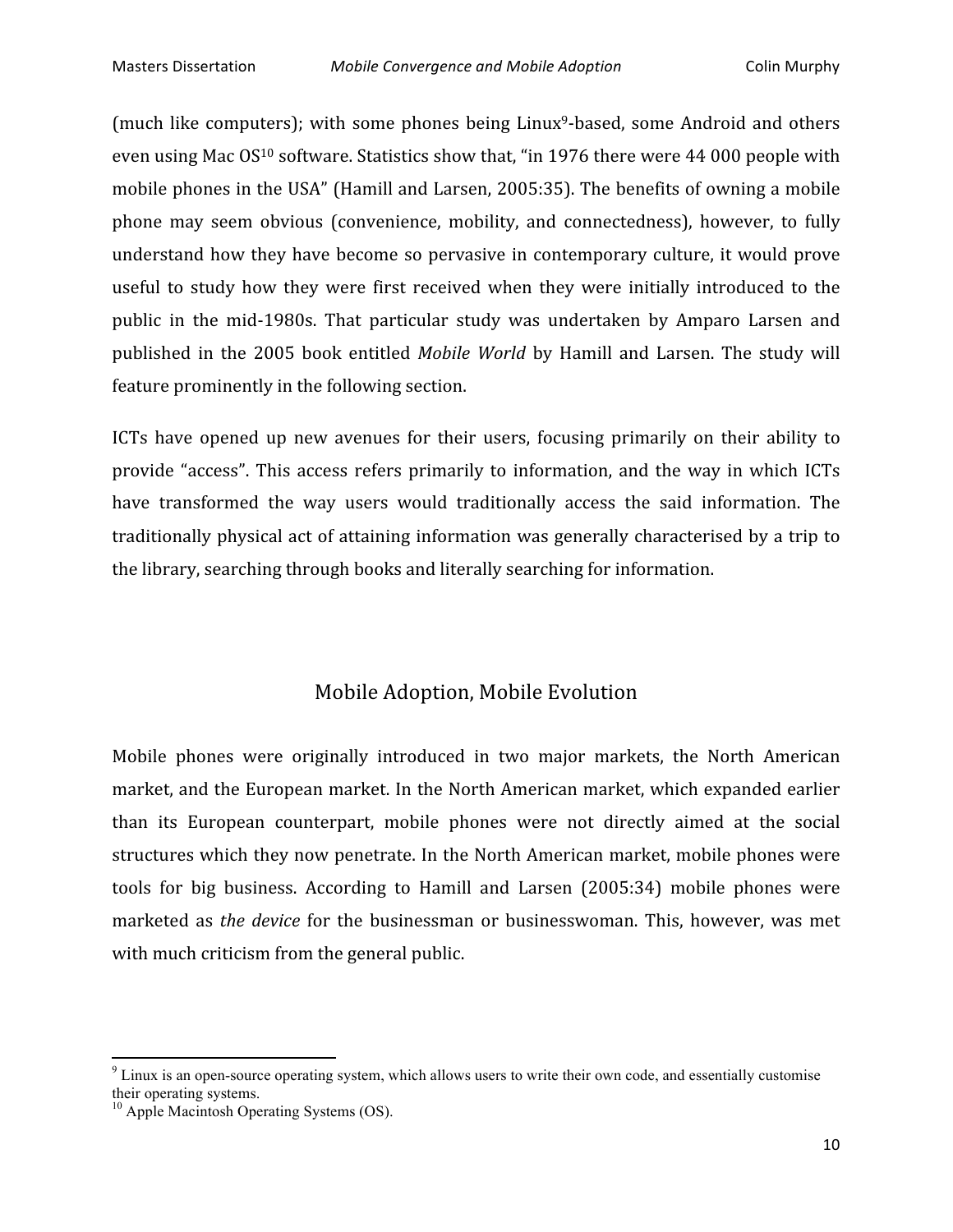As
 Jeja‐Pekka
 Roos
 wrote
 "advertising
 campaigns
 tried
 to
 counter
 this
 perceived relationship between the device and this use (business-orientation) in order that people (sic), who did not want to be identified as vuppies, were not ashamed of using and purchasing
 a
 mobile
 phone"
 (Roos,
 1993:10‐12).
 This
 problem
 arose
 primarily
 from
 the fact that in the 1980s and early 1990s "mobile phone companies followed the same strategy
as
the
fixed
telephone
companies
in
their
early
days:
high
prices,
exclusive
use
and avoidance
of
mass
market"
(Hamill
and
Larsen,
2005:34).

However, Scandinavian-based mobile phone producers were instrumental in opening up the mobile phone industry, irrelevant of social background or economic standings. They were the first mobile phone producers to distance themselves from the "yuppie image", as they felt the public perception of a mobile phone as a "mere business or work related device was a handicap to its mass adoption" (Hamill and Larsen, 2005:35).

When placed in this context, it is easier to understand why many older mobile phone users did not embrace this technology so readily. These users were never the core target market of
 mobile
 phone
 companies,
 as
 these
 companies
 were
 aiming
 to
 make
 their
 products exclusive. In economics, the principle is simple; the scarcity of a commodity will generally increase
the
price
of
a
commodity
as
long
as
there
is
a
demand
for
it.
If
mobile
phones
were being used by the general public, then the producers of these handsets would not be able to charge
exorbitant
rates
and
prices.

If a commodity is expensive, and associated with the more financially stable members of society, then it is understandable why the general public would want to be seen owning these items. It is a form of conspicuous consumption, almost like "keeping up with the Joneses".
From
a
humanities
context,
keeping
up
with
the
Joneses
"occurs
when
people
care about their standard of living in relation to their peers" (Gali, 1994:08). Conspicuous consumption is a term coined by Thorstein Veblen in his 1899 book, The Theory of the Leisure Class. Veblen terms conspicuous consumption as wasteful expenditure on commodities that offer no purpose other than to display wealth (Veblen, 1899). Consumption of a mobile phone is the physical act of using a mobile phone to maintain established connections, or to create new ones telephonically. Essentially mobile phones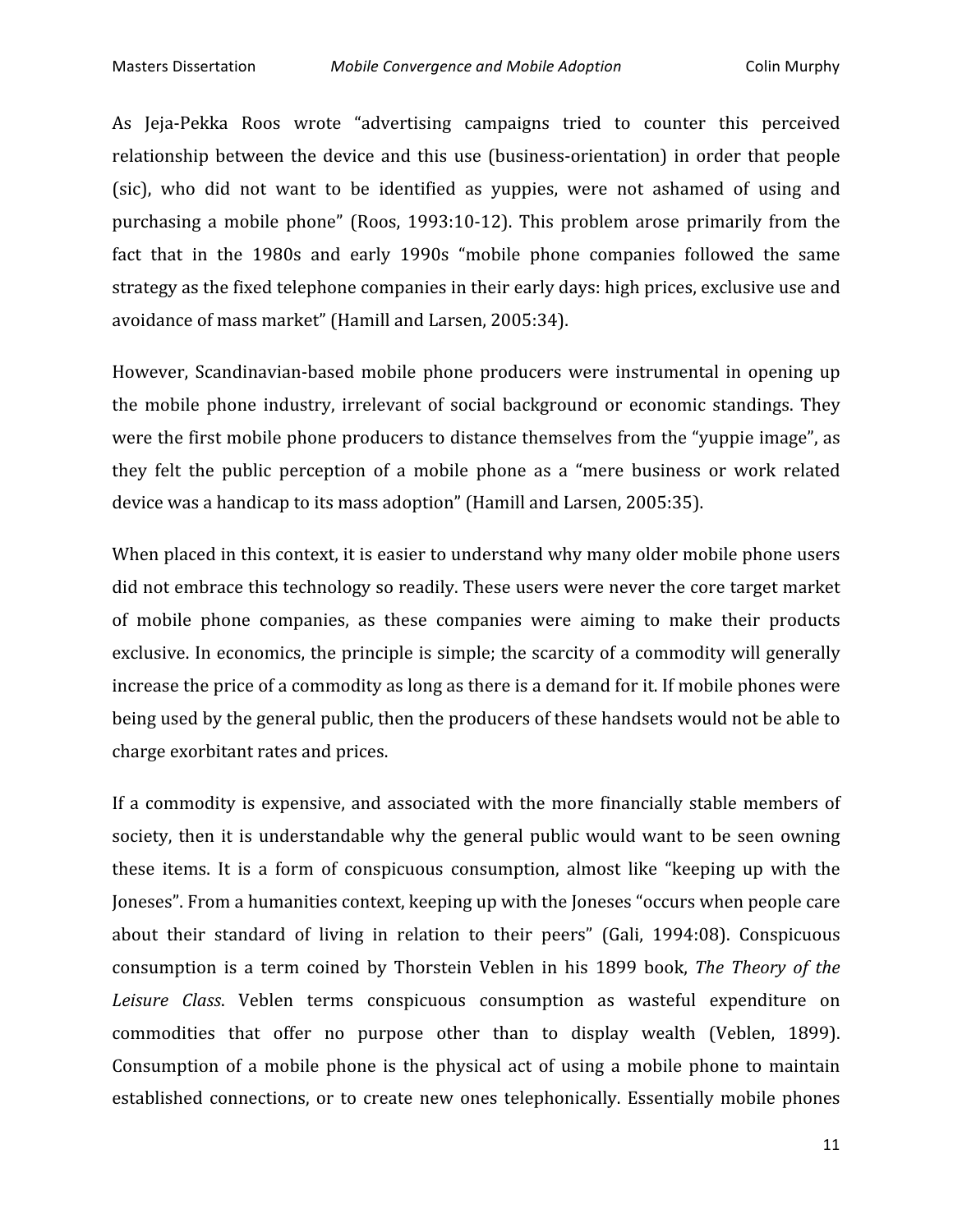were originally marketed only toward the wealthy echelons of society. In order to boost popularity,
 mobile
 phone
 manufacturers'
 focused
 their
 products
 at
 all
 social
 classes
 in order for them to increase the size of the market, giving them economies of scale, and thereby
increasing
revenue.

While the early mobile phones limited their markets primarily through their prices, the mobile phone industry now creates affordable handsets for almost all wealth brackets (within reason). Whereas introductory mobile phones all offered the same dialoguefocused service, contemporary mobile phones are bespoke to the point where a user can select a mobile phone to suit a number of his or her personal tastes. As Len Pienaar (Managing Director of Mobile and Transact Solutions at First National Bank) states, "cell phones
 have
 become
 so
 amazingly
 affordable
 and
 the
 reality
 is
 that
 they
 are
 becoming evolutionary appendages to our ears" (Pienaar, *quoted in* Goldstuck, 2005: ix).

Yet it is not only the price of the device itself that has fallen steeply, but also the tariff rates, although this is solely dependent on the country in which you are using a mobile phone as some
countries
have
higher
tariff
rates
than
others.
Whereas
in
previous
generations
it
was extremely expensive to own and operate mobile phones, contemporary mobile phone tariffs
have
been
greatly
reduced.
The
factors
that
used
to
hamper mobile
phone
usage
are now being overcome, as data services and satellite costs drop rapidly. As Adam Rosenberg and
 Sid
 Kemp
 (2003:33)
 state;
 "mobile
 telephones
 are
 becoming
 smaller,
 cheaper
 and more
common
every
year".

Mobile phone adoption can be linked to conspicuous consumption in the way that it (mobile
phone
adoption)
was
primarily
 the
domain
of
upwardly
mobile
urban
elites,
and has since been mirrored by the middle and lower economic groups. Mobile phones have not
gained
popularity
solely
due
to
their
perception
as
items
of
exclusivity.
As
Hamill
and Larsen state, "there is a common belief about the diffusion of new uses and habits from the elite to the mass" (Hamill and Larsen, 2005:35). Mobile phones not only offered the option of
 dialogue
 between
 two
 people, they
 offered
 convenience. Within
 the
 scope
 of
 this dissertation, historically more people had access to fixed-landlines than mobile phones. However, that has since changed as it is now economically viable for telephone service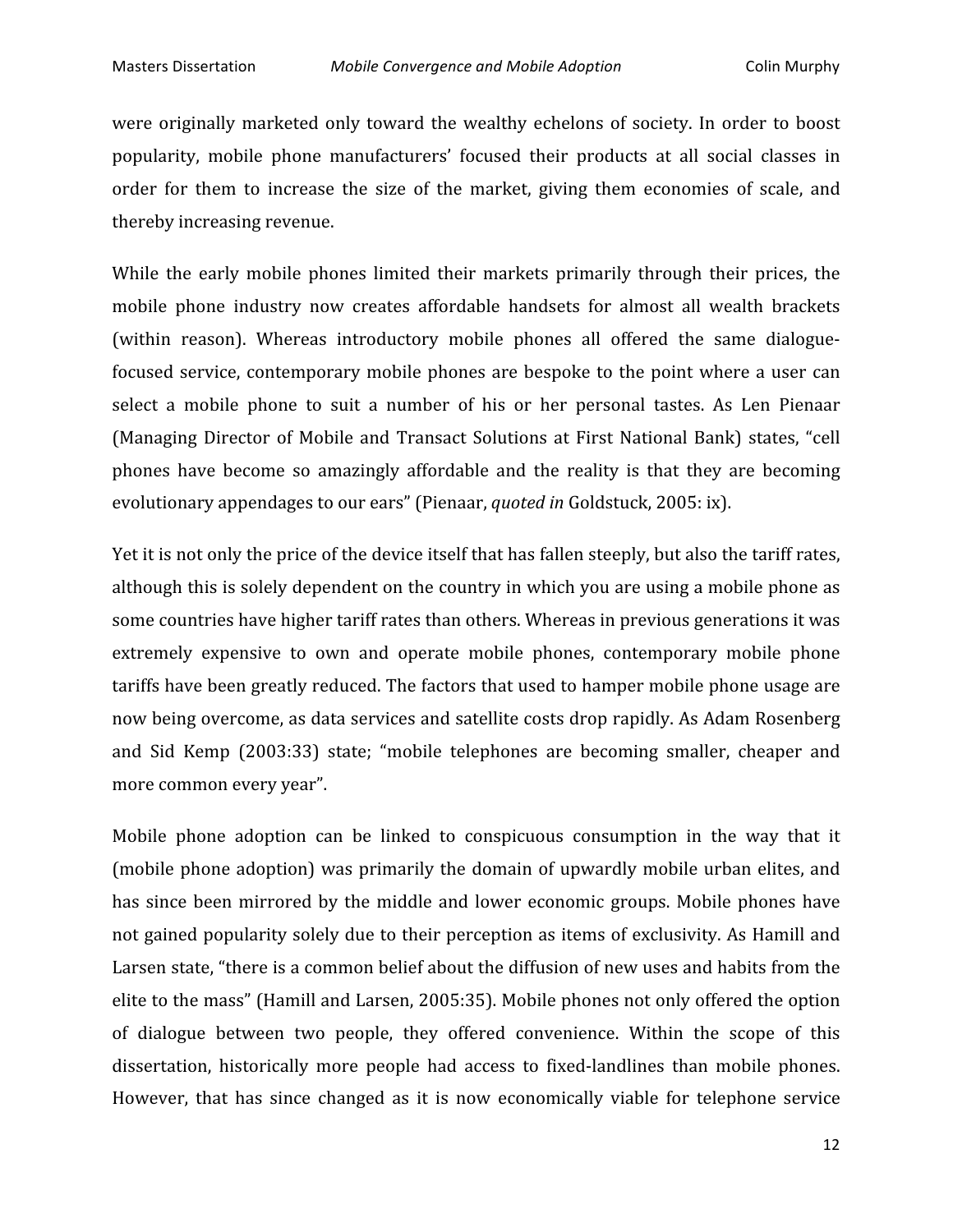providers
to
install
mobile
phone
towers
instead
of
 fixed‐landlines.
This
opens
up
greater chances for communication mobility in the future and should lead to a decrease in mobile phone
costs.

The manner in which mobile phones have evolved goes hand-in-hand with their rate of adoption. The two are directly linked. As Hamill and Larsen (2005:30) state, "the adoption by
society
of
new
technology
devices
is
a
relationship
of
mutual
shaping,
where
technology accommodates but also transform (sic) existing social practices". Mobile phones have had a significant
impact
on
contemporary
society,
almost
creating
a
defined
distinction
between those
 who
 own
 mobile
 phones,
 and
 those
 who
 don't.
 Mobile
 phones
 currently
 feature significantly
in
most
public
spaces.

#### Single‐Function
to
Multi‐Function
Devices

As
Hamill
and
Larsen
state
(2005:30),
"technological
change
results
from
the
struggles
and negotiations among interested parties: inventors, producers, different users and governments".
While
many
users
feel
that
mobile
phones
have
been
specifically
created
for their use, it is actually their need for convenience that has led to mobile phones being tailored by users rather than *for* users. Why should users be required to wear a watch, carry
a
personal
audio
player,
calendar
and
calculator
when
they
can
simply
carry
a
mobile phone which fits in the palm of their hands? The mobile phone industry has tailored its products to suit users' needs, on the assumption that users *need* access to everything. Even though
there
is
a
great
chance
mobile
phone
users
will
not
use
all
the
features
their
phone offers,
they
still
may
feel
the
need
to
have
it
available
to
them.

Mobile phone manufacturers discerned that the original mobile phone itself was of limited use. The sole function of mobility was no compensation for high tariffs. In order to address this, the mobile phone evolved into a multi-function device to attract new users, whilst simultaneously
enticing
existing
customers
to
upgrade.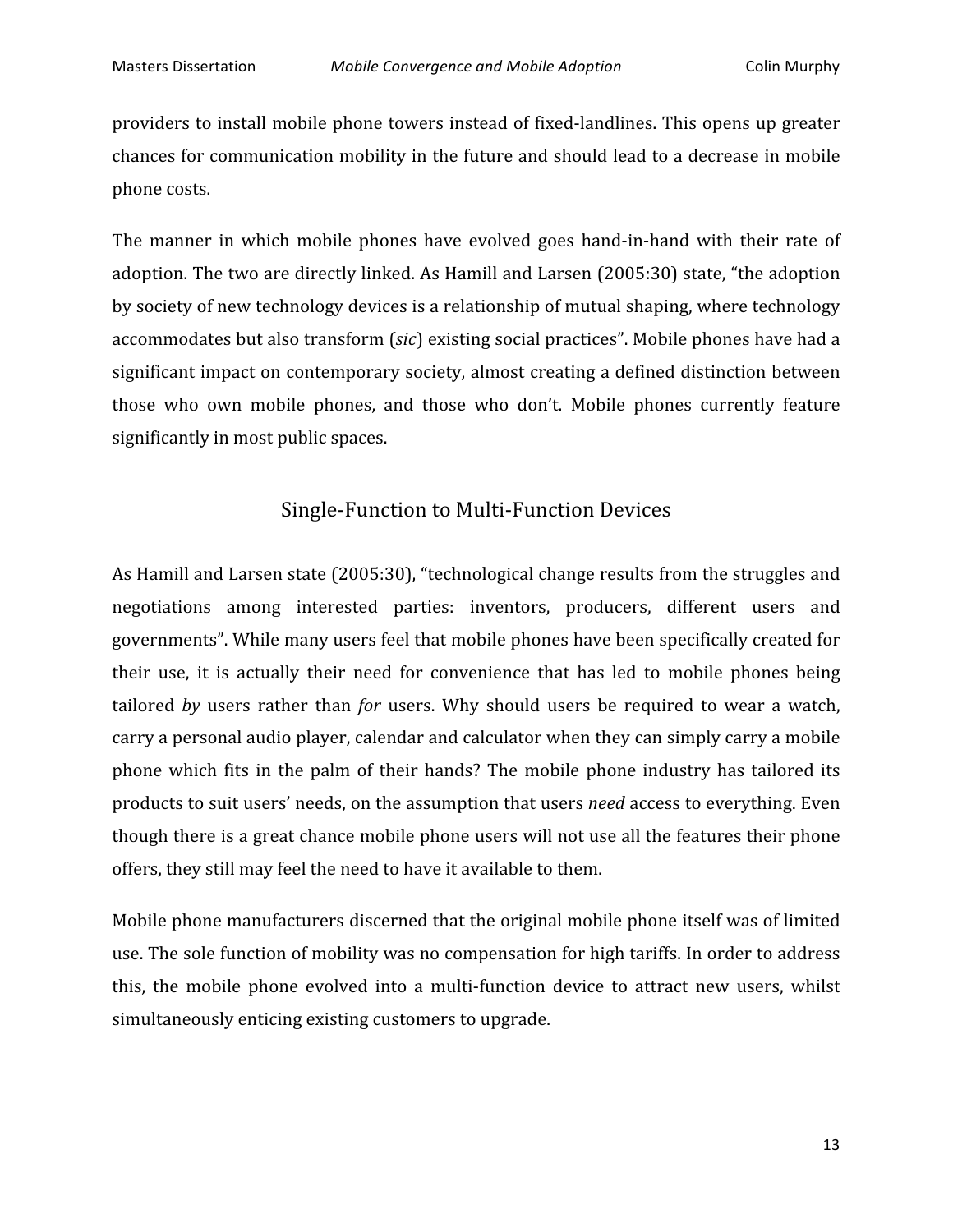#### Globalisation

Globalisation affects everything. It has shaped the way we live; emphatically so through the ICTs we use on an almost daily basis. It is for this reason that it has been included in this chapter,
as
it
has
affected
mobile
phone
usage
and
adoption
over
the
last
20
years.

John Hartley's definition of globalisation stresses that globalisation is not a new concept (as he refers to its *intensification* rather than creation). Hartley (2002:97-98) states that globalisation can be used to describe "a recent *intensification* of networks, alliances and interconnections in economics, cultures and politics and the particular form that they now take rather than the occurrences themselves". Globalisation has, through its processes, made aspects of the world a unified space, rather than disparate geographical or national entities. While links such as trade relations and political alliances have featured prominently throughout history, globalisation stresses the fact that these links have become
ever
more
significant.

While the concept of globalisation first related primarily to economic relations between countries,
 the
 processes
 created
 by
 this
 concept
 have
 now
 become
 a
 feature
 of contemporary
society.
In
contemporary
society
it
is
commonplace
to
converse
in
real‐time with people on the other side of the world. This view of globalisation is used to describe how globalisation is making the world seem "smaller"; in the sense that information and communications technology have advanced to a point that people can keep in contact, or at least have the *ability* to keep in contact, in real-time, regardless of their geographical location. This is often referred to as mediated globalisation, of which Terhi Rantanen is the primary proponent. Rantanen, in her 2005 publication *The Media and Globalization* places focus on studying globalization from a media perspective, stating that the key focus of the book was to "bring together people and globalization and to show the pivotal role played by the media in the process of globalization" (Rantanen, 2005:18). Globalization is often augmented
by
contemporary
media,
as
people
(irrespective
of
location
or
culture)
start
to watch similar movies and listen to similar songs. Movies and songs are no longer limited to particular
areas,
as
they
now
have
a
global
reach
through
mainstream
media
channels.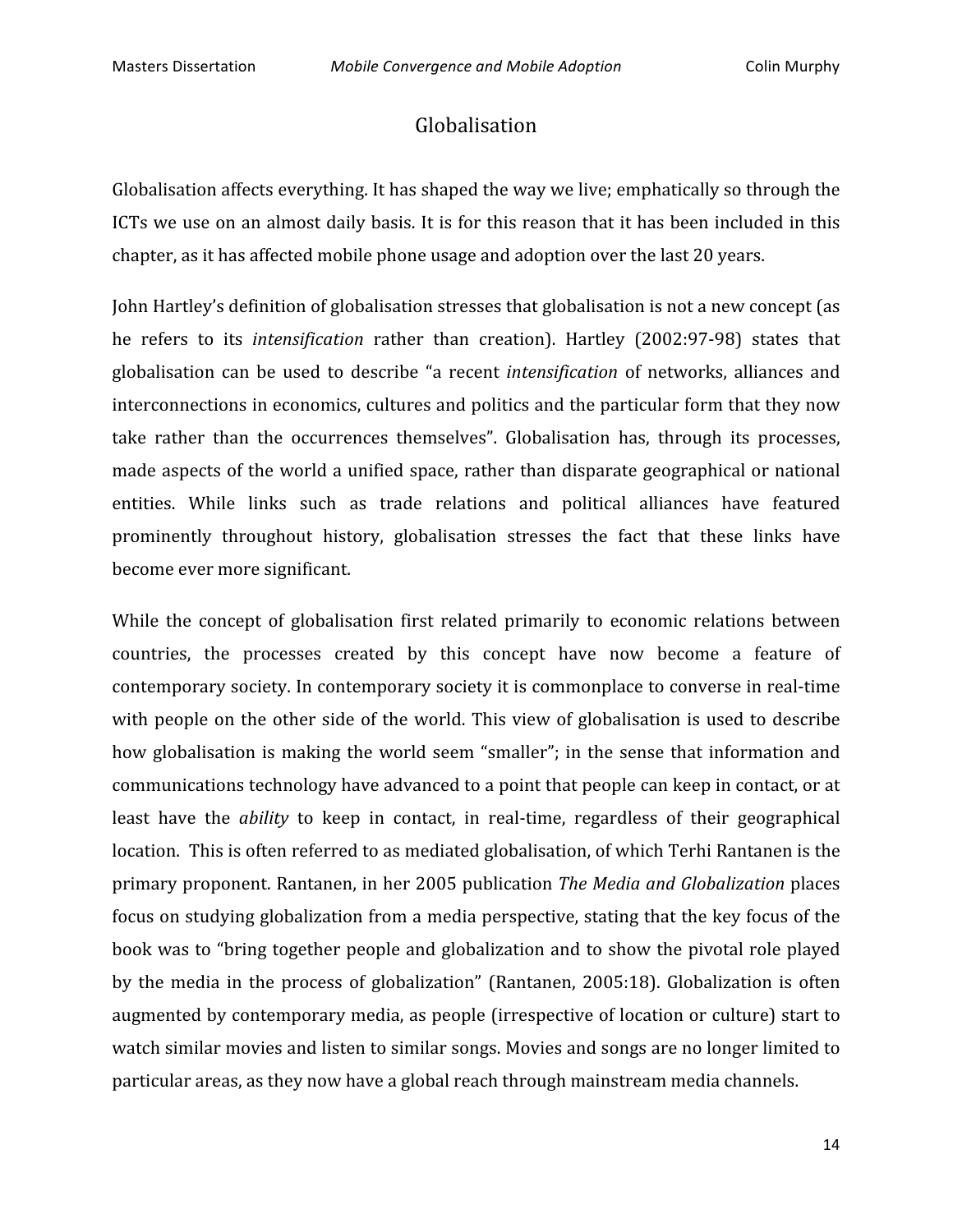While physical borders remain intact, they are being simultaneously dissolved as contemporary
society
now
connects
"online"
rather
than
physically.
This
can
be
likened
to David Harvey's concept of time-space compression, and Anthony Giddens' time-space distanciation. Harvey's time-space compression argues that "the objectification and universalization of the concepts of time and space allowed time to annihilate space, and that time can be reorganized in such a way as to reduce the constraints of space and vice versa" (Rantanen, 2005:47). Giddens' concept of time-space distanciation states that "in pre-modern contexts both time and space were fundamentally linked to a person's immediate location, but the invention and diffusion of the mechanical clock had the effect of universalizing time" (Rantanen, 2005:47). Both academics acknowledge that their concepts
 are
 "social
 constructs
 and
 that
 the
 world
is
 becoming
 a
 smaller
 place
 owing
 to technological advances that enable people to interact with one another across the globe" (Rantanen,
2005:47).

Globalisation affects ICTs in the way that users have replaced face to face dialogue and meetings with digital dialogue via networked connections and e-mail correspondence. In essence, users have become "globalised" to the point where they can maintain physical relationships from their mobile phones. Whereas acts such as banking or posting mail traditionally took place at banks and post offices, they can now be done from almost anywhere (dependant on mobile phone signal strength and mobile phone battery reliability).

What ICTs have done for contemporary society is to liberate users from the physical constraints
of
their
geographic
locations,
whilst
simultaneously
allowing
them
to
maintain relationships and stay connected to their "world" throughout their liberation (Rantanen, 2005).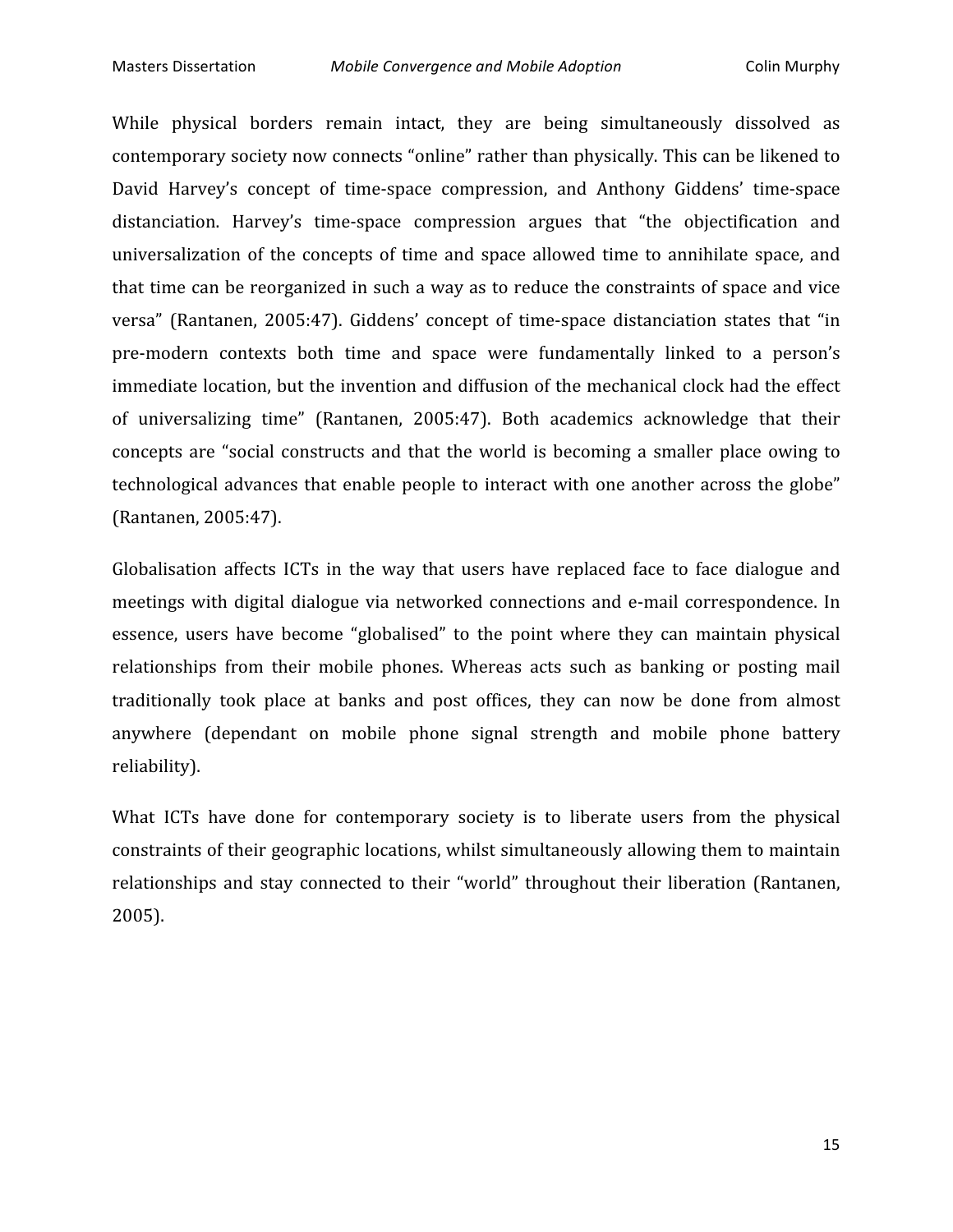#### Rheingold's
Softening
of
Time

Howard Rheingold's concept of the softening of time relates to the manner in which "the advent of communications technologies have influenced people and inhibited their ability to
make
on
the
spot
decisions"
(Rheingold,
2002).

Traditionally, people would engage in dialogue, and would engage one another in direct two-way communication. However, through contemporary ICTs, dialogue can now take a number of formats. Either through text messaging, voice-mails, email or video calling (now a feature on many computers and or mobile phones currently on the market). This has led to
a
change
in
the
way
humans
converse.

Through text or email messaging services, which rely on a system of messages sent between
 two
or
more
people
characterised
by
differing
response
 times;
people
now
have the
 ability
 to
 take
 more
 time
 to
 tailor
 responses
 to suit
 the
 situation.
 For
 example; traditionally, if a boss were to ask a person to work extra hours, this would generally have taken place via face-to-face conversation or a telephone conversation, of which both formats
require
an
immediate
response.

In those two instances the respondents would have minimal time to answer or respond to any particular question posed to them. Through the softening of time, ICT users now have the
ability
to
consider
before
they
respond.
Although
this
is
in
no
way
linked
to
the
calibre of
the
response,
they
nonetheless
have
the
ability
to
take
more
time
to
respond.

While the scope of the thesis does not study the softening of time in great detail, it remains questionable
to
what
degree
the
softening
of
time
effects
ICT
users.
If
a
researcher
were
to quiz
 respondents
 on
what
 they
 enjoyed
most
 about
 their
mobile
 phones,
it
 seems
 highly doubtful they would consider the softening of time over and above all the technical features contemporary
mobile
phones
possess.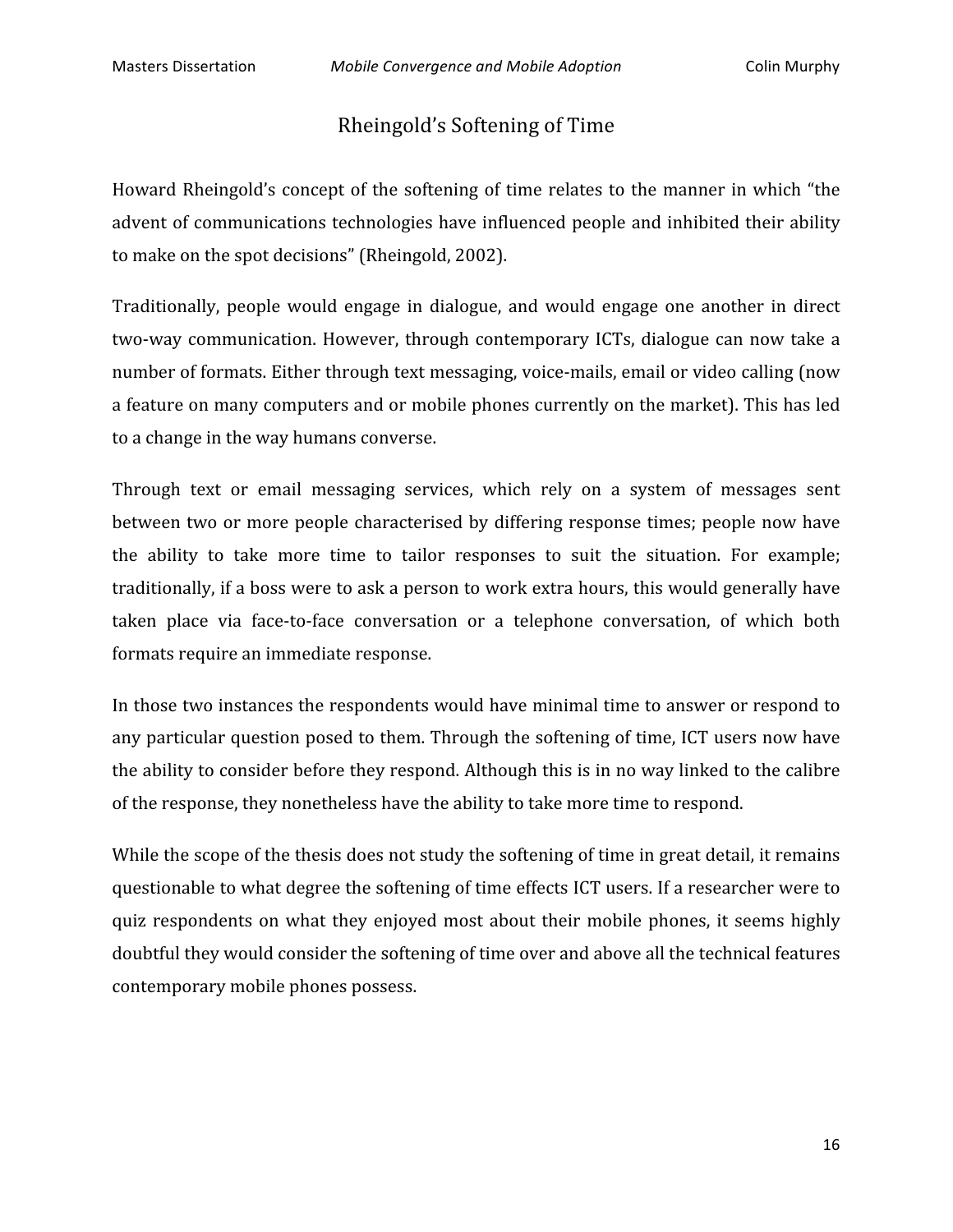<u> 1989 - Johann Stein, fransk politik (d. 1989)</u>

## Marc
Prenskys'
Digital
Immigrants
and
Digital
Natives

Marc Prenskys' digital immigrants and digital natives highlight the fact that mobile phone users are not all the same, in the manner in which they use mobile phones (and other contemporary
 ICTs).
While mobile phone
 users
 typically
 use
 their
 handsets
 for
 different reasons, they can be grouped together in the way they have grown into using mobile phones.
While
it
may
seem
stereotypical,
the
grouping
relates
primarily
to
the
user's
age.

Just as people have to adjust to new political or economic situations around them, so do people
have
to
adjust
to
new
technological
situations.
Technology
is
not
simply
adopted
by everyone; there are people who adopt technology easily, there are people who negotiate their
adoption,
and
 there
are
people
who
resist
 the
adoption
of
new
 technologies.
Yet
 for some, there is no need to negotiate, as they had never known life without particular technologies.

The
technological
world
has
moved
primarily
from
analogue
technologies
to
what
Prensky calls "digital technology in the last decades of the 20<sup>th</sup> Century" (Prensky, 2001:01). While this may seem simple enough for most, moving to a more efficient technology, it would have had a profound effect on the users of the then-defunct analogue technological systems, as they would have had to move/adapt to digital technologies<sup>11</sup>. However, some new technologies mimic their predecessors, for example, the typewriter and its QWERTY key configuration which was created in order to stop the mechanical keys from jamming into
 one
 another.
 Contemporary
 keyboards
 have
 mimicked this
 QWERTY
 configuration, possibly
in
an
attempt
to
entice
typewriter
users
to
migrate
to
computers.
Those
people
for whom analogue technology was the norm, would then have had to "migrate" to the newer digital technology systems" (Prensky, 2001:01-02). Prensky uses the term migrate as the word itself denotes not only moving to a new setting, but is also characterised by rapid change.

 $11$  While the move from analogue to digital would have taken place over the course of a few years, they would have had to 'keep up with the Joneses' so to speak if they wanted to actively participate in the world they inhabited.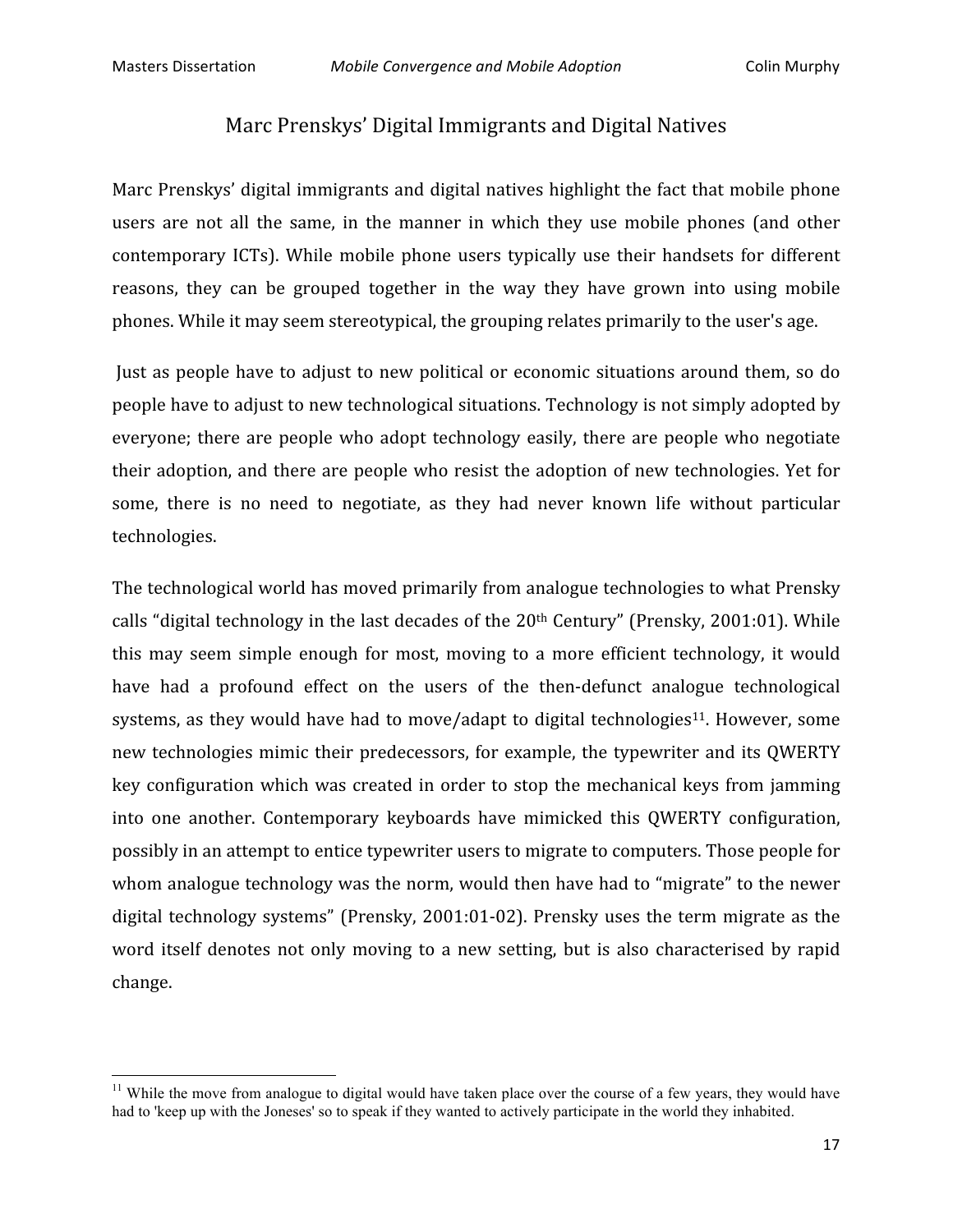Prensky calls this group of people *digital immigrants*, of which he himself is a member. Prensky states that digital immigrants are "those of us who were not born in the digital world but have, at some later point in our lives, become fascinated by and adopted many or most aspects of the new technology" (Prensky, 2001: 01-02). While some may find his definition wholly correct, it does raise questions regarding the way Prensky states digital immigrants
"become
fascinated
by,
and
adopt
new
technologies"
(Prensky,
2001:01‐02).

It cannot be stated ultimately that *all* digital immigrants (as defined by Prensky) are fascinated with the technologies with which they assimilate themselves. Some digital immigrants may adopt certain technologies due to necessity rather than fascination.

Prenskys' *digital natives* are on the opposite end of the spectrum. The group is made up of vounger people (people generally *under* the age of 35) who were born after the digital revolution. It is comprised of people who are native to the new (digital) era. As Prensky states,
digital
natives
are
made
up
of
people
who
"have
spent
their
entire
lives
surrounded by
and
using
computers,
video
games,
digital
music
players,
video
cams
(*sic*),
cell
phones, and
all
the
other
toys
and
tools
of
the
digital
age"
(Prensky,
2001:01).

These two groupings could be applied to many different technological applications and the backgrounds
of
their
users,
yet
they
are
even
more
extensively
applicable
to
mobile
phone users,
as
mobile
phones
are
evolving
on
an
almost
daily
basis
to
suit
consumers'
needs
and wants. It is this ever-evolving nature which alienates "older" users who may feel resistance to constantly re-learning an evolving technology. Whereas on the other hand, younger mobile
phone
users
seem
to
be
more
adept
at
"exploring"
mobile
phones
and
learning
what they have to offer, based solely on the fact that they have all grown up with digital technologies.
Digital
natives,
having
grown
up
in
a
world
of
technological
abundance
and access,
often
seem
to
utilise
most
of
their
technologies'
features.

Growing
up
surrounded
by
converged
media,
they
(the
digital
natives)
would
have
grown accustomed to this saturated (densely converged) form of media. It would almost be ingrained in their memories that converged is good, and more is better. While on the corollary,
digital
immigrants
may
find
converged
media
confusing.
This
could
be
attributed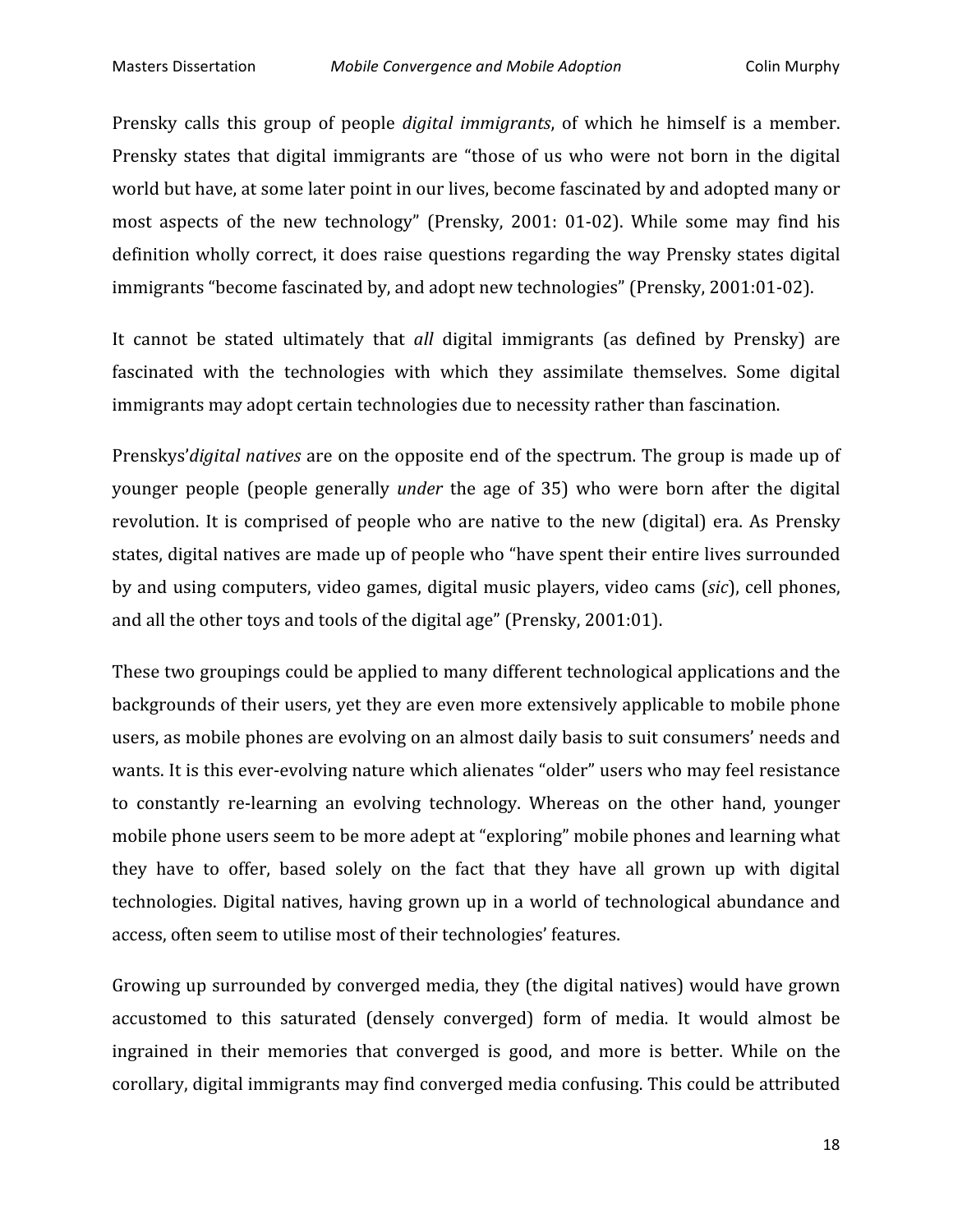to their lack of experience or understanding of the selected platform; or it could be a much deeper-rooted technology adoption issue altogether. While the above statements may seem speculative, they are derived solely from sample group observations. While there is no claim for them to be academically proven, they have been included only to support the provided
academic
references.

Technology was historically the domain of adults; television, fixed-landlines, facsimile machines;
all
were
traditionally
used,
owned
and
maintained
by
adults.
While
these
factors of
 ownership
 can
 be
 explained
 economically
 (adults
 were
 generally
 the
 ones
 in
 the household who could afford to buy and own technologies) they still reflect the way in which adults traditionally were the ones who used technology. Yet throughout the last few decades, technology has become more and more tailored to suit younger users, and in many cases is even marketed solely towards these younger users. However, the key problem
hindering
younger
users
adoption
of
mobile
phones *en
masse*remains
the
fact
that they are not always the ones who finance their mobile phones. While digital immigrants may seem slower in their ability to learn and fluently-use new technologies, this may stem from the fact that they are now being compared to their younger counterparts who have grown
up
surrounded
by
technology.

The point that is being driven through is that historically it was harder to judge adults' technological ability when only comparing them to other adults, all using technologies that were generally used in the privacy of their own homes. Contemporary technologies have been
liberated
from
the
confines
of
the
private
sphere,
and,
have
become
public
spectacles. It has become all too common to be unwillingly "dragged" into someone else's private conversation
through
the
way
they
talk
on
their
mobile
phones.

The
incorporation
of
Prenskys'
digital
immigrants
and
digital
natives
demonstrates
there
is more to technology adoption than may be immediately apparent. Some people may be 'technophobes' solely because they have not grown up surrounded by technology. When assessing
 how
a
 particular
 technology
 has
 been
widely
adopted,
it
would
 be
 unethical
 to compare
 two
 completely
 separate
 groups
 of
 people
 without
 first distinguishing
 their attitude
towards
technology,
and
whether
or
not
it
is
inherent
within
them
that
they
have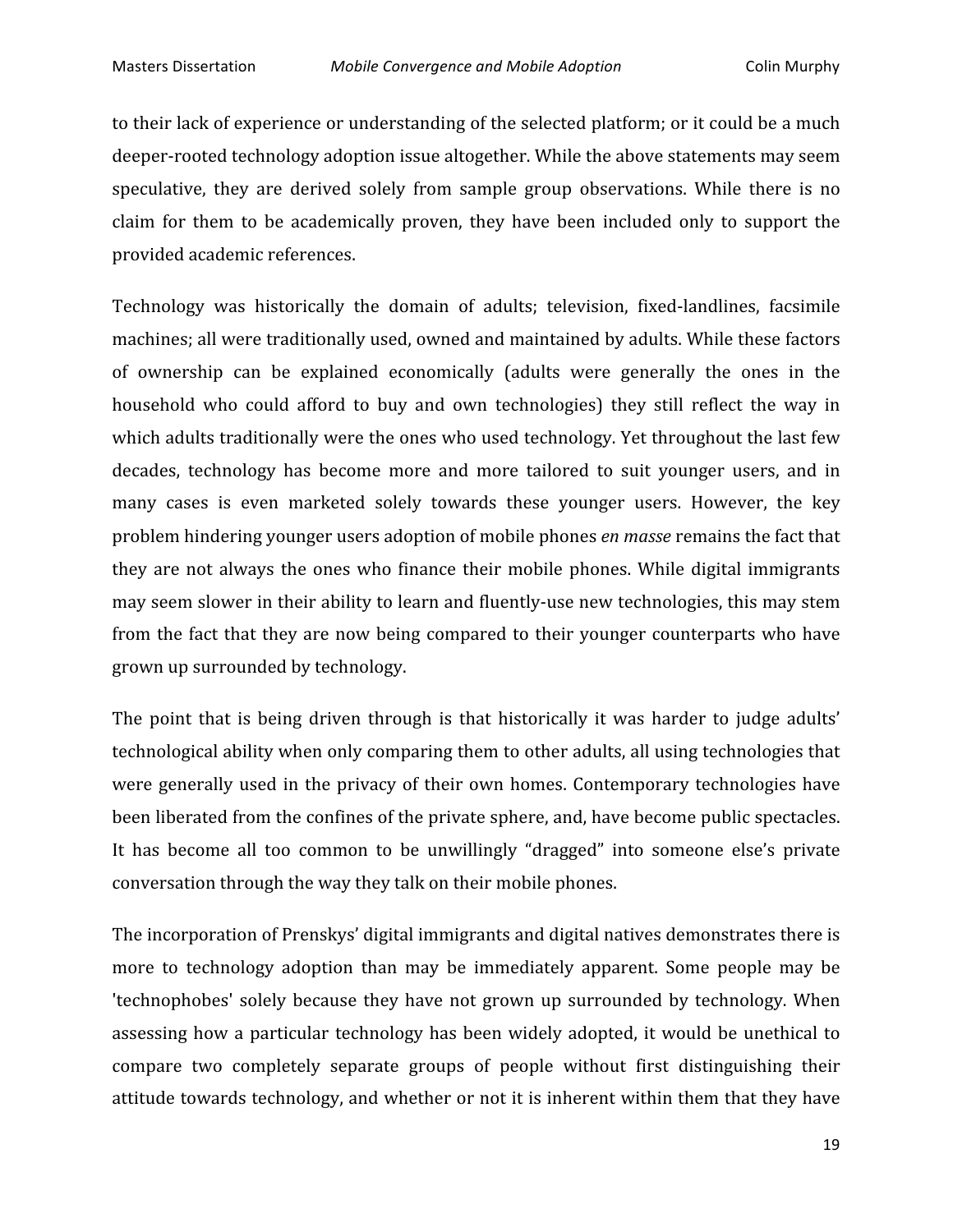been pre-destined to adopt technology off the cuff. According to Ronny Coleman (2005:99) "technophobes reject technology because it is new. A classic statement attributed to individuals with this philosophical orientation might be, 'if it was good enough for my grandfather, it's good enough for me". Coleman states that "these days, few people are willing to admit they are technophobes; in many cases, the people who fear technology will fight an unspoken battle with the new technology by making sure that it doesn't work for them" (Coleman, 2005:99). Such is the secretive nature of technophobia that if, throughout the data collection process a researcher were to ask any respondents of any issues surrounding the issue (technophobia), it would seem unlikely that any may be willing to share
their
fears
or
preconceptions
with
the
researcher.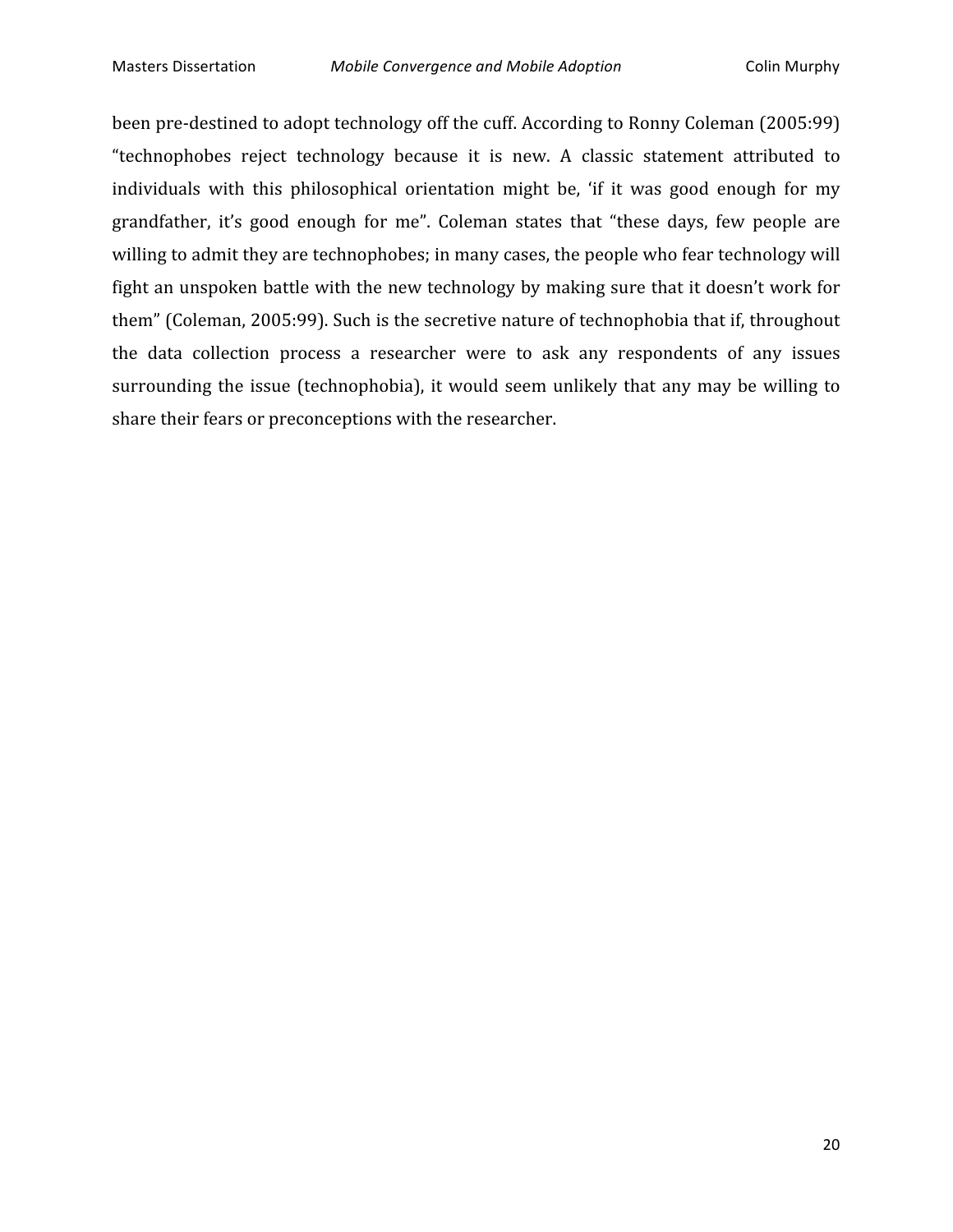# **Chapter
Three Circuit
of
Culture**

A circuit of culture is a series of processes which help academics and theorists study all avenues of an item of cultural value. The circuit of culture is defined as "(a circuit) through which an analysis of a cultural text or artefact must pass if it is to be adequately studied" (du
 Gay,
Hall,
 Janes,
Mackay
 and
Negus,
 1997:3).
 The
 circuit
involves
 five
 processes
 that complete
 the
 circuit,
 the
 five
 stages
 being:
 production,
 consumption,
 regulation, representation and identity. The five processes aid cultural studies research in the way they
involve
all
phases
of
a
social
artefacts
cycle
 (du
Gay *et
al*,
1997
–
see
page
20).
This circuit
 aids
 the
 researcher
 in
 that
 it
 distances
 the
 item
 being
 researched
 (in
 this
 case mobile phones) from the research itself. Once the item in question has been studied individually and more objectively, then can it be understood better by all who have identified the processes of the circuit. Within the context of this dissertation, the circuit of culture will be employed to study contemporary mobile phones as a collective artefact (rather
than
as
individual
items
or
brands).



<u> 1989 - Johann Stein, fransk politik (d. 1989)</u>



<sup>&</sup>lt;sup>12</sup> georgetown.edu/centers/cndls/applications/posterTool/index.cfm?fuseaction=poster.display&posterID=2330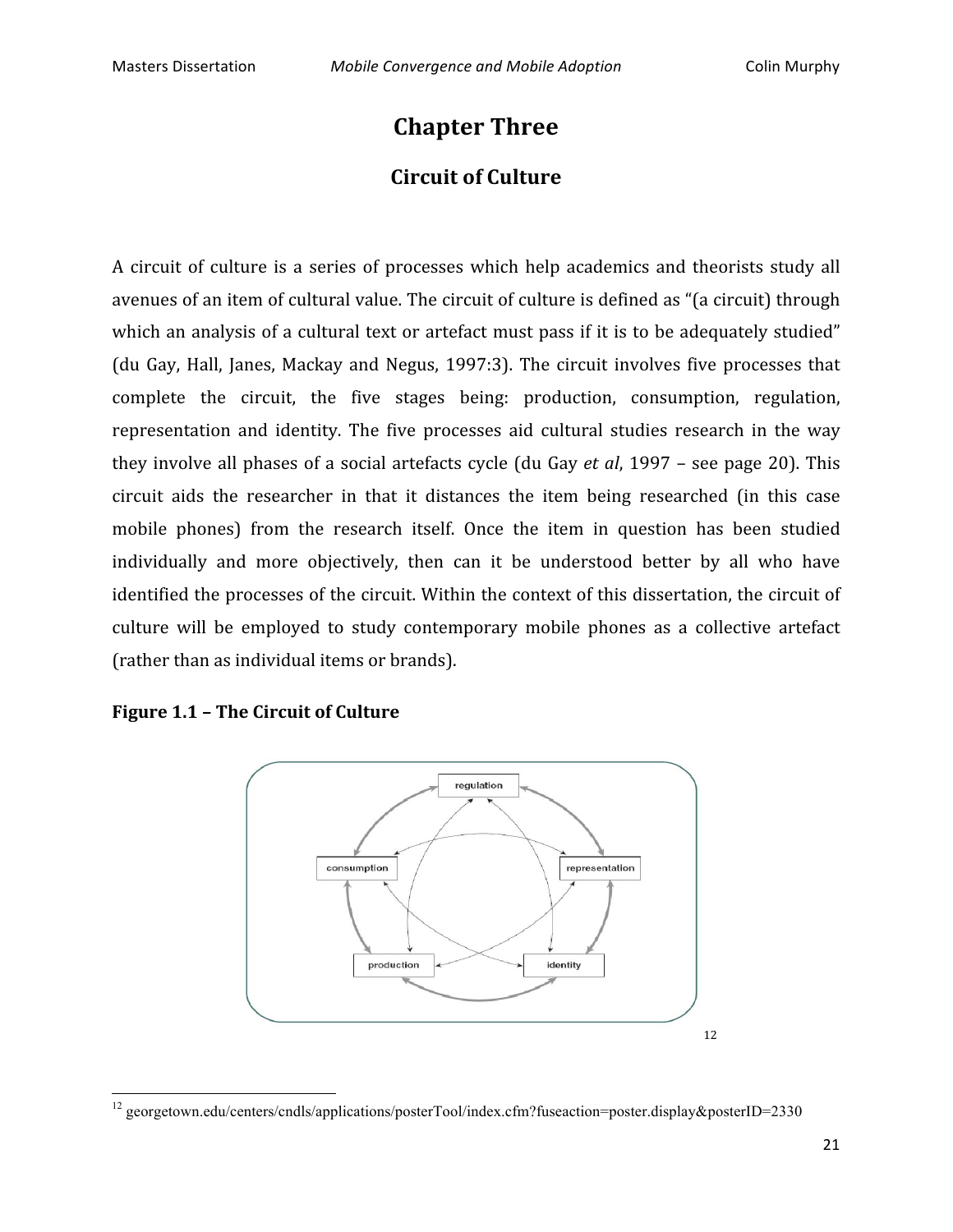## Step
One:
Production

Mobile phones have been produced in numerous shapes and forms since 1979. Initially they were used primarily for making telephone calls from mobile locations, yet nowadays they serve a multitude of functions. Mobile phone technology was at first popular with business-oriented people due to the expenses involved with purchasing and maintaining mobile phones. It was only later that they were adopted *en masse* by the general public. While they are now produced and marketed for large volumes of people, they offer bespoke features through the popularity of downloadable ring tones, wallpapers, and more recently, applications. Applications range from basic calculators to foreign exchange applications that
keep
users
updated
with
currency
markets
and
fluctuations.

What is unique about studying a "cultural artefact" (du Gay et al, 1997:3) such as a mobile phone is that seemingly simple processes are often multi-faceted and more complicated than
expected.
Mobile
phone
production
occurs
at
two
distinct
levels;
technical
production and cultural production. Technical production relates to the act of physically producing a mobile phone. While cultural production relates to the manner in which consumers and their needs/wants affect the manner in which an item is produced (sort of customer design input, or development collaboration?). This can be linked to consumption, although the precursor
of
consumer
related
demands
is
often
first
experienced
at
production
level.

Consumers of cultural artefacts "encode" these artefacts (Hall, 1973), turning them from impersonal items to extensions of the self. From the first moment a mobile phone is adopted it is being encoded by its user; from selecting the phone that best suits the user's needs
to
receiving
the
phone's
number.
Without
delving
too
deep
into
a
semantic
analysis, encoding is the meaning a person places upon an item; as opposed to decoding which refers to the meaning a person takes away from an item. The terms encoding and decoding were
constructed
by
Stuart
Hall
in
his
1973
publication
titled *Encoding
and
Decoding
in
the*  Television Discourse. Mobile phone users encode their phones, due to the fact that they spend a large portion of their lives using mobile phones. These mobile phones often represent a link between a mobile phone user and their social network, as it is via the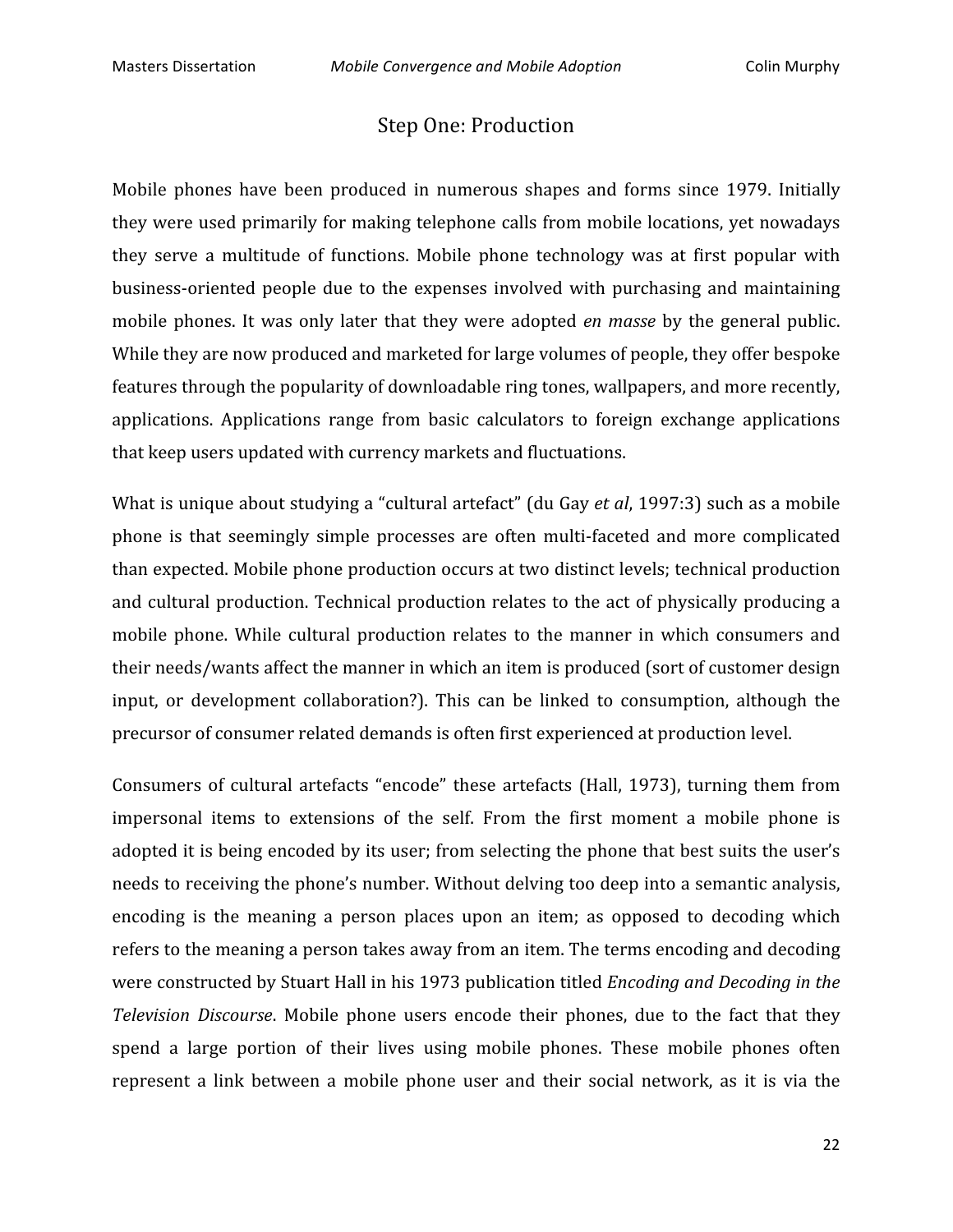mobile phone that the user communicates predominantly with his or her social network. The mobile phone is what keeps the two groups (the user and his/her communicationnetwork) linked, and is a pivotal factor in many peoples' lives for maintaining social relationships.

# Step
Two:
Consumption

Consumption of a mobile phone is the physical act of using a mobile phone to maintain established connections, whether this is done via calling telephonically, sending or receiving text messages or using a phone-based internet browser to communicate via the internet.
Mobile
phones
are
consumed
primarily
by
consumers
to
maintain
relationships
in their
numerous
forms.
Mobile
phones
often
feature
in
working
environments,
yet
they
also feature prominently in private spaces too. Mobile phones offer the ability to communicate almost
 anywhere
 (dependant
 only
 on
 signal
 strength
 offered
 by
 the
 users'
 particular service
provider).

Mobile phones have become a feature of everyday society. According to Richard Ling (2005:253),
 "Today,
 the
 mobile
 phone
 is
 certainly
 the
 most
 pervasive
 communicative device that people carry. The mobile phone can connect people 'any time', 'any where' and with 'any body', with the added benefit of mobility and portability". Mobile phones maintain
relationships
yet
simultaneously
actualise
personae,
or
mobile
identities.
In
many cases, users feel uneasy without their mobile phones (Katz, 2006). It is the nature of consumption
which
elevates
mobile
phones
from
everyday
object
to
a
cultural
artefact.

## Step
Three:
Regulation

Mobile phones, like other popular technologies, have been subjected to government regulation in most countries. Mobile phones have been regulated in both a formal and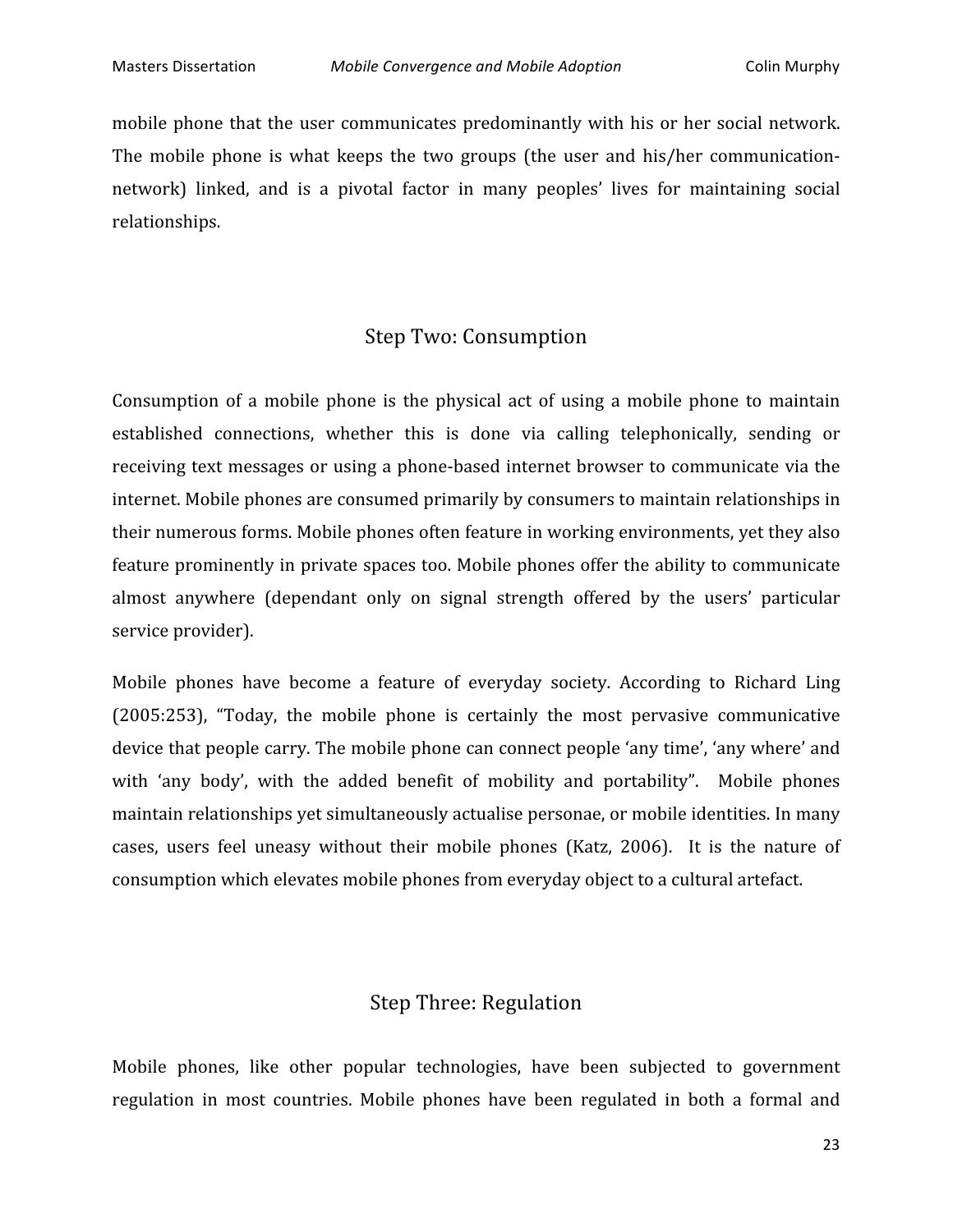informal
manner,
with
regards
to
the
way
they
are
consumed.
Laws
with
regards
to
mobile phone
usage
are
often
set
in
place
when
they
affect
users'
concentration
while
performing tasks
that
generally
require
a
large
amount
of
concentration,
namely
driving
motor
vehicles or
 operating
 heavy
 machinery.
 On
 a
 larger
 scale,
 the
 mobile
 phone
 industry
 has
 been regulated
worldwide
in
an
attempt
to
introduce
standardisation
and,
whilst
also
to
protect the consumers. Industry regulation protects both the mobile phone companies and the consumers.

However, mobile phones have also been regulated at an informal level. Libraries and cinemas
often
"request"
that
all
patrons
switch
off
their
mobile
phones
in
order
to
maintain silence for those around them. Even when performing tasks such as filling a car with fuel at a service station, customers are requested to switch off their mobile phones due to fears the
phones
could
cause
sparks
if
dropped
and,
in
 turn,
ignite
gasoline
 vapours.
However, "having
conducted
 their
own
research,
mobile
phone
manufacturers
concluded
 that
 there was no danger of phones causing explosions since they could not generate the required sparks; despite the lack of evidence that mobile phones can cause explosions, bans remain in
place
around
the
world"
(Mennen,
2005:149).
There
is
however,
evidence
that
the
radio waves generated by mobile phones can interfere with avionics, hence mobile phones being banned during take-offs and landings. However, select airlines offer their patrons the chance to use their mobile phones in-flight, although this cannot really be considered a mainstream
function
due
to
its
limited
availability.

## Step
Four:
Representation

Throughout
the
mobile
phone's
brief
history,
it
has
been
represented
in
a
number
of
ways. The most prominent of these different representations was the mobile phone's initial image as a unit that was limited only to business-people. While the mobile phone manufacturers understood the value and convenience afforded by the mobile phone, they believed that due to its high running-costs it would only appeal to a certain economic elite. As such, mobile phones were never mass marketed. Through its initial representation it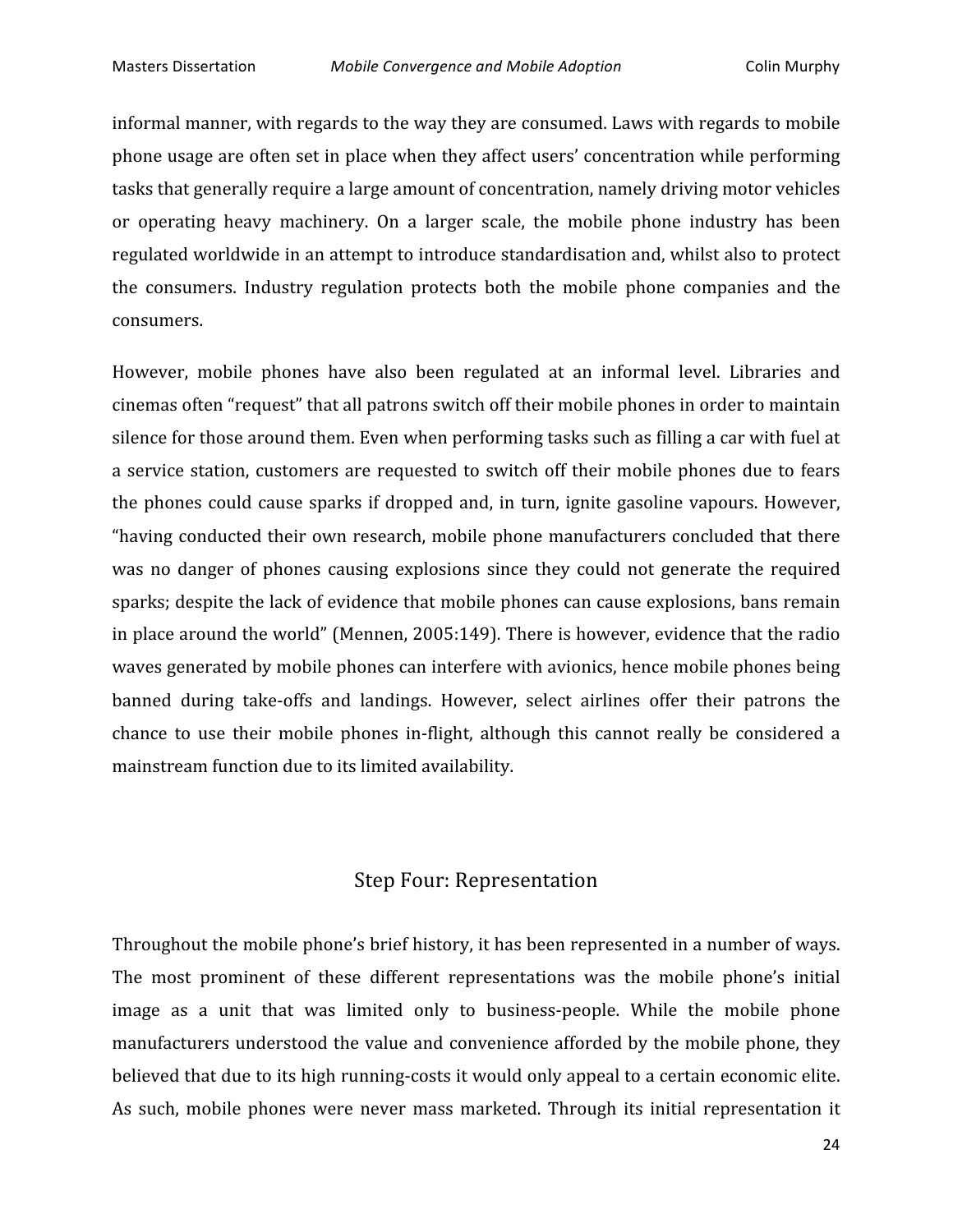was already being encoded by large numbers of people, who wanted a mobile phone. It was encoded
in
a
manner
which
made
it
exclusive,
and
added
to
its
appeal.
According
to
Stuart Hall, "representation is the discursive process by which cultural meaning is generated and given shape" (Hall, 1997:3). It is only once consumers started to see the mobile phone as part of their everyday lives that it began being represented in the same way it is at present.

Mobile phones represent large volumes of information relating to their owners, solely through
visual
representation.
 If
a
person
were
 to
own
a
very
expensive
mobile
phone,
it could
be
assumed
 that
 that
particular
person
was
of
a
certain
economic
standing;
people would expect that person to be rich due to the fact that he/she owned an expensive mobile phone.
However,
 this
is
 not
always
 true,
as
in
 some
 cases
 younger
mobile
 phone
 owners are bought expensive handsets by over-indulgent parents. While this is not a defining feature of mobile phone representation, some people are identifiably linked to the mobile phones
they
own,
due
in
part,
to
them
being
cultural
artefacts.

## Step
Five:
Identity

The identity process of the circuit of culture relates primarily to the manner in which mobile phone users have encoded and use their phones. People *can* be identified by the type of mobile phone they use (whether they are business-oriented phones or ones that are media-oriented), whether their phones are financed contractually or on a pre-paid basis; how they use their phones, and the subsequent groups they form.

However, the constant factor remains that mobile phone users integrate themselves into "mobile identities" due to the aforementioned factors which are then decoded by people around
them.
This
decoding
helps
reinforce
the
user's
mobile
identity,
which
is
a
pertinent aspect
of
mobile
phone
usage.
As
stated
previously,
a
non‐encoded
mobile
phone
cannot
be deemed
a
cultural
artefact.
It
is
only
when
the
individuals
around
the
user

start
to
ascribe such emphasis and emotion on the manner the mobile phone owner consumes their phone that
the
phone
itself
becomes
a
cultural
artefact.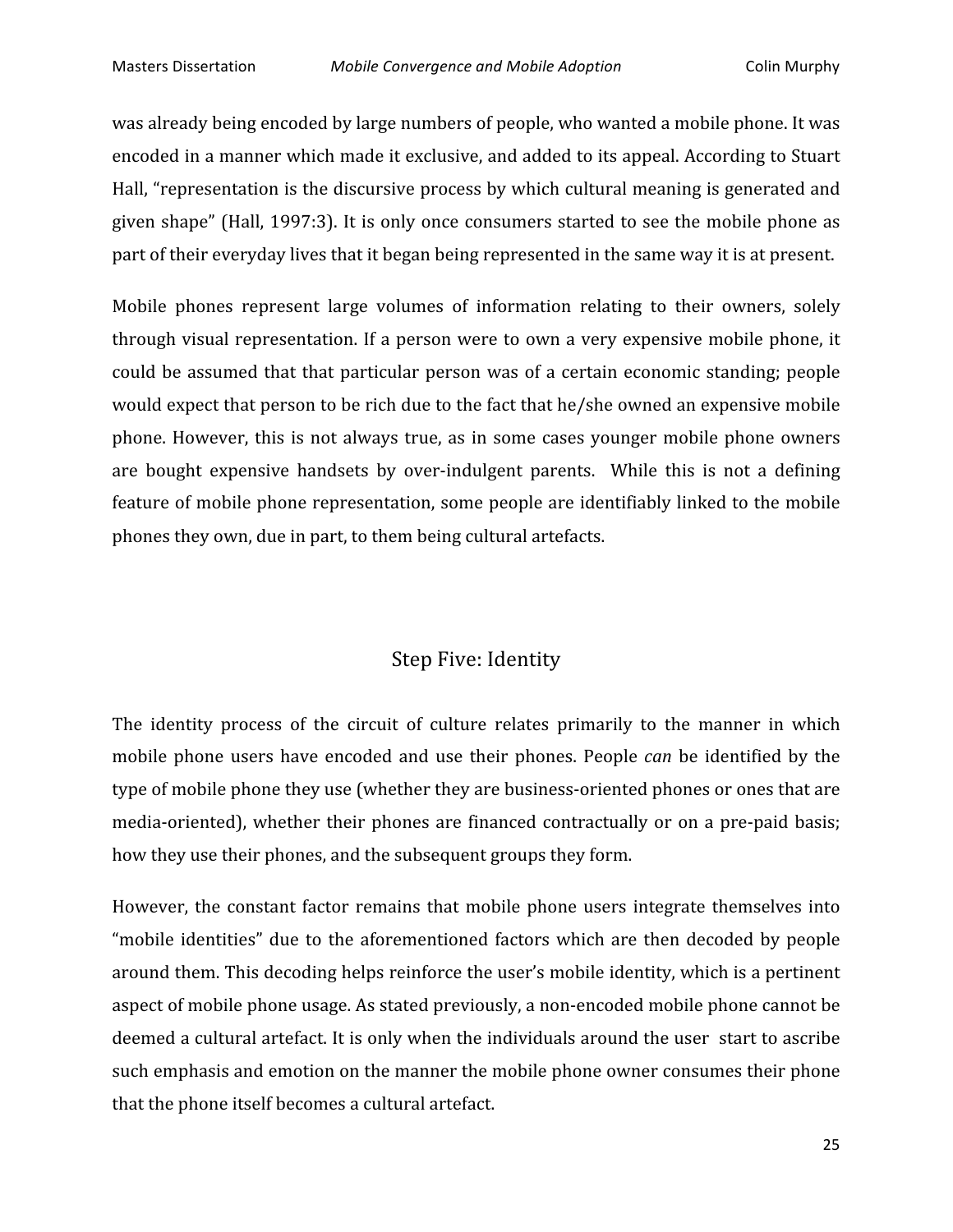### **Critical
Engagement
of
Mobile
Phones**

Mobile phones are not unanimously loved by all. The year 2011 proved to be a very trying year
 for
 the
 mobile
 phone
 industry.
 Mobile
 phones
 have
 helped
 broadcast
 Syrian
 riot atrocities,
 which
 otherwise might have
 been dismissed
 by
 the
 ruling
 regime
 as
Western propaganda.
 Mobile
 phones
 have
 also
 endured
 the
 wrath
 of
 international
 ethics committees, due to their key-involvement in the News of the World Hacking Scandal. News of
 the
World
 was
 a
 British
 newspaper,
 founded
in
 1843,
 which
 recently
 closed
 down
its business due to claims it hacked into selected individuals' mobile phones in order to retrieve their personal information, conversations and any dialogue they shared via their mobile phones. This led to much publicised debate on privacy and ethical business practices.



<sup>13</sup> http://www.flickr.com/photos/max-milion/2416408329/

<u> 1989 - Johann Stein, fransk politik (d. 1989)</u>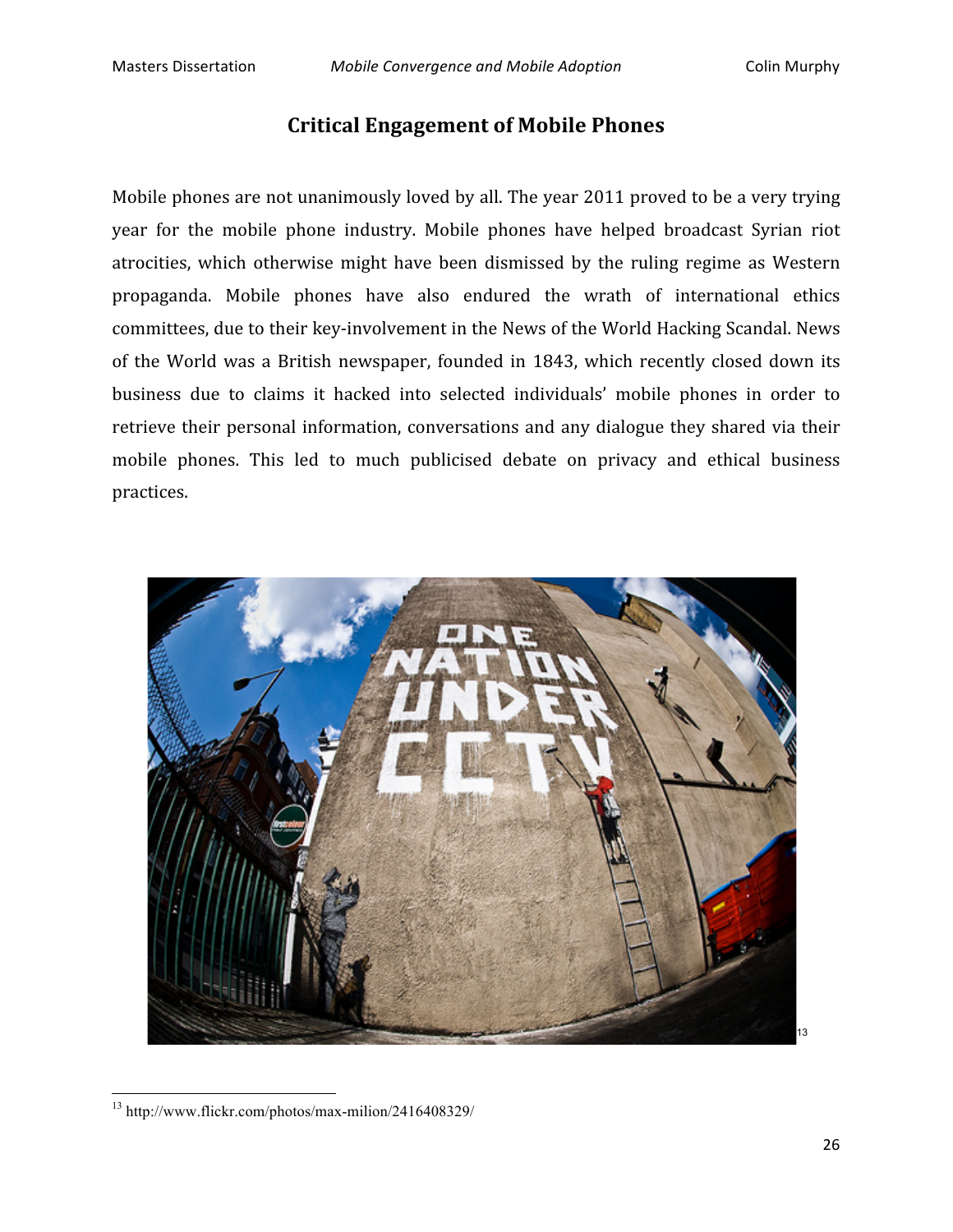Mobile phones offer users the ability to connect to a vast array of information networks; academic networks with regard to valuable information attainment, or social networks through
 which
 users
 can
 communicate
 with
 friends
 and
 family.
 However,
 it
 is
 far
 too common to hear people mention that they would find it impossible to live without their mobile phones. This could be echoed by digital immigrants who can still remember the notso-distant past when living without a mobile phone was simple, and nowhere near lifethreatening.

While some people love their mobile phones, others feel that mobile phones are nothing but
a
nuisance.
Some
people
might
be
swayed
by
 the
belief
 that
mobile
phones
and
 their signal
towers
can
be
harmful
to
your
health,
and
can
be
linked
to
cancer.

In Adam Burgess' 2004 publication titled *Cellular Phones, Public Fears, and a Culture of* Precaution the author stresses that while many studies have been conducted, they are not wholly conclusive and as such, have not been adopted *en masse*. Burgess states that "there has been an extraordinary volume of stories about cell phones and health effects in the United
Kingdom"
(Burgess,
2004:76)

Burgess
further
writes:

"The
 Stewart
 inquiry
 reviewed
 641
 cuttings
 from
 newspapers
 published
 in
 the
 United Kingdom
 between
 January
 1999
 and
 February
 2000,
 and
 examined
 the
 content
 of seventy-six radio and television programs. Some 79 percent of the media reports alleged that
mobile
phones
and
base
stations
were
causing
adverse
health
effects,
whereas
only 9 percent concluded that there was too little rigorous scientific evidence to arrive at a conclusion
or
reported
no
adverse
effect"
(Burgess,
2004:76).

What is being proposed by Burgess is that people are being made aware of the health consequences
 surrounding
 mobile
 phones.
 However,
 due
 to
 the
 inconclusivity
 of
 the reports people are not willing to part with their much-prized mobile phones. Health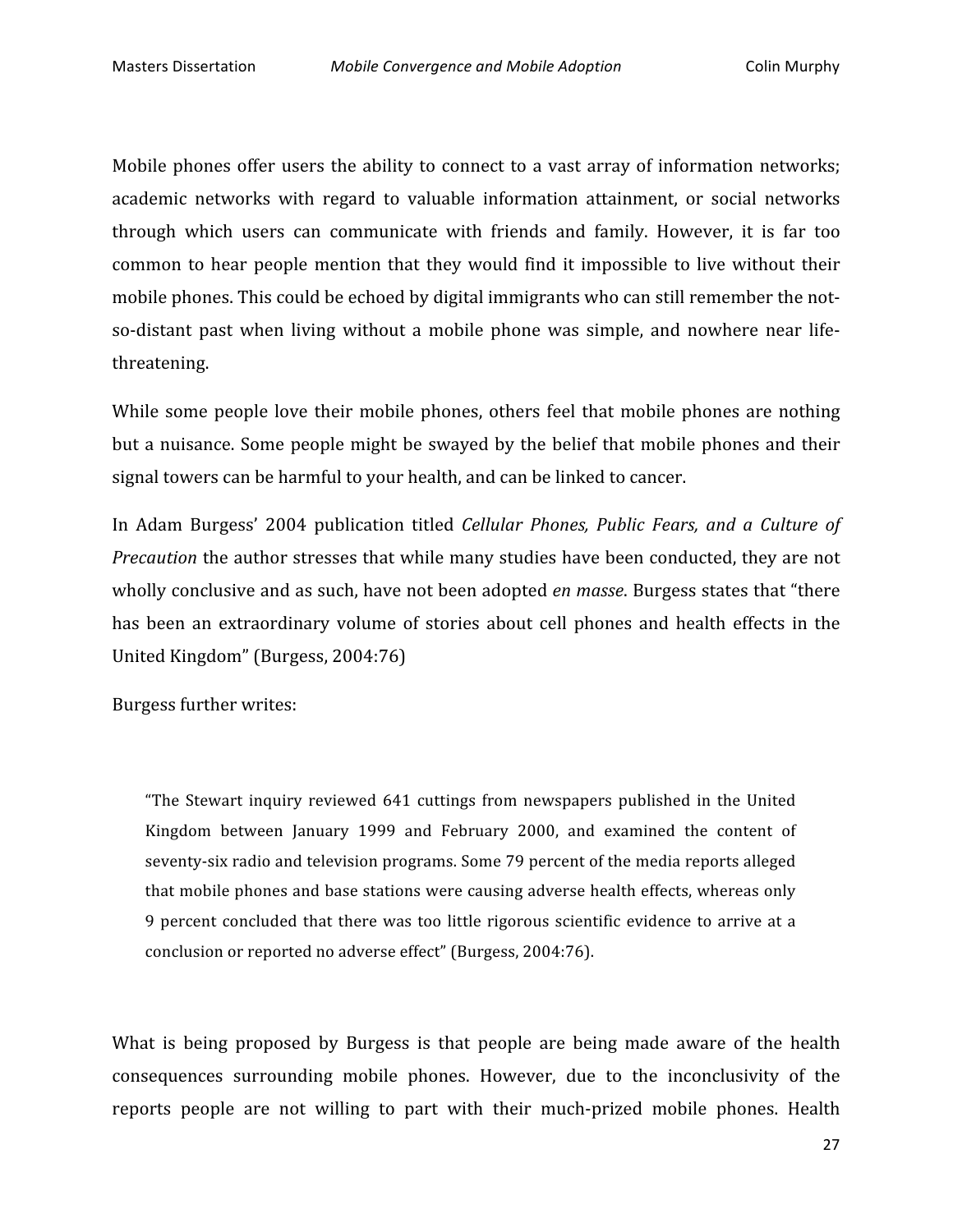concerns are just a portion of the anti-mobile phone sentiments experienced by some. It is the mere fact that often the benefits of mobile phone ownership heavily overshadow the negative
aspects
which
make
people
so
unwilling
to
part
with
their
mobile
phones.

For all the evidence produced to discourage people form owning and using mobile phones, some people are just wholly unconvinced as to the benefits of owning a mobile phone. This rings especially true with groups of people older than digital immigrants. These people (most people over the age of 55-60) had lived most of their lives without mobile phones, and
could
continue
their
lives
without
one.

The
problem
with
criticising
something
as
popular
as
a
mobile
phone
is
that
statistics
are very hard to waive. If over 2.4 billion people own mobile phones it is very difficult to deny the
fact
that
they
are
so
popular.
It
is
even
more
difficult
to
critically
evaluate
the
negative aspects
 of
 mobile
 phones
 when
 many
 claims
 are
 subjective
 to
 individual
 bias.
What
 one person
may
 find
 to
 be
 a
 negative
 aspect
 of
mobile
 phone
 ownership
might
 be
 a
 positive aspect to another user, and *vice versa*. It would be too subjective to list all the aspects that I deem negative with regards to mobile phone ownership and usage. Below is a rather excerpt from an anti-technologist's web-blog, a writer named Jason Peters. He provides a rather passionate stance on the reasons why he dislikes mobile phones, and why they are negative
tools
in
society;

"But none of these things, whether tool or machine, is as sinister as the cell phone. What is it about this repellent little gadget that so abominates, that so offends the imagination? It has destroyed manners. It has destroyed public space. It has compromised privacy. It has enslaved and mastered those who think themselves its master. It has transferred money from insurance companies to body shops. I won't be at all surprised if it turns out to
be
the
cause
of
an
epidemic
of
brain
tumors".

"But what troubles me the most is that it has taken distraction to a new low, and distraction, as the sage of Kentucky says, is "inimical to true discipline." Forget that students can't sit through a lecture without going in search of vibrating, buzzing, or blinking evidence that they're still the center of the universe. Actual adults behave in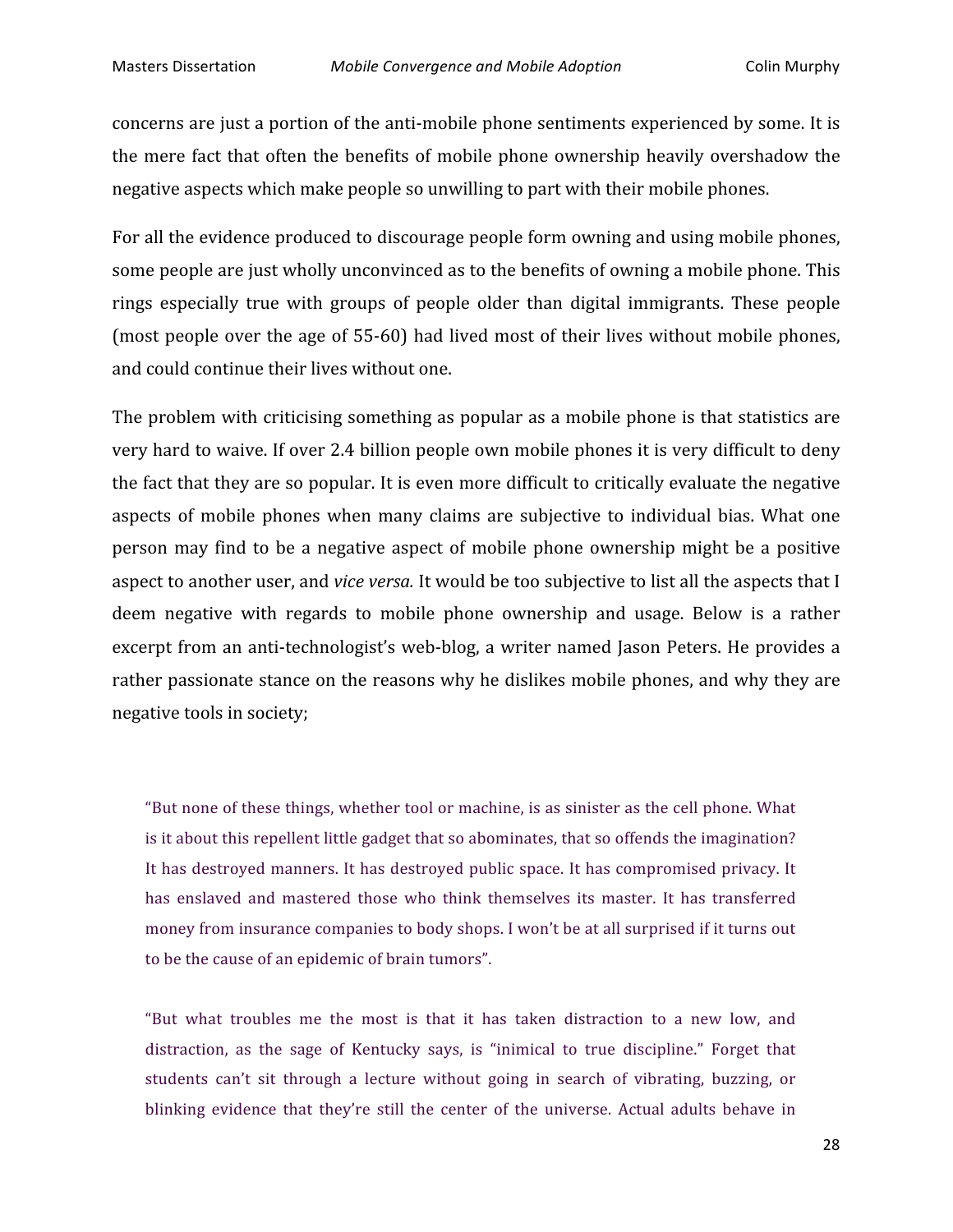exactly this manner. Where has sustained concentration gone? Wither is fled the visionary
gleam?"

"This
 insidious
 device
 does
 not
 encourage
 silence.
 It
 does
 not
 encourage
 reflection.
 It does not encourage editing. It does not encourage anything useful to us or good for us. It is
a
mistake.
Do
you
hear
me?
A
mistake"

#### (Peters,
2009:01)14

http://www.frontporchrepublic.com/2009/10/the‐truth‐about‐cell‐phones/

As Peters suggest, even Plato was fearful of the written word and the way it would affect people's
 long
 term
 memory,
 as
 the
 key
 method
 of
 reference
 in
 antiquity
 was
 aural reference. If one of the world's greatest philosophers was sceptical about the written word, then
it
would
be
completely
acceptable
for
a
person
to
remain
untrusting
of
mobile
phones, with all their perfections and imperfections. The large majority of negative aspects listed by mobile phone users' effects them on a social level. That is to say that by and large, most negative aspects of mobile phones affect people socially, and most negative aspect of a mobile phone can be equally outweighed by a similar yet positive aspect. For example, mobile phones offer connectivity (a positive), yet the timing of the connectivity may be deemed to be a negative aspect. If a person needed to get in touch with work colleagues then a mobile phone could prove a valuable asset, especially if the contact needed to be maintained
from
several
remote
locations.
However,
when
that
same
person
is
on
leave
or vacation,
the
mobile
phone
which
was
once
a
friend,
suddenly
becomes
a
foe.

Mobile phones can prove to be a major distraction to their owners, irrelevant of age. For younger
 mobile
 phone
 users,
 the
 games
 and
 internet
 browsing
 features
 could
 lead
 to decline in studying time and overall productivity. However, on the corollary, the same internet browsing function could open up new avenues of information, and give users access to boundless volumes of information. Whereas for older users mobile phones can diminish spatial awareness, which could prove fatal if someone were to be using their

<u> 1989 - Johann Stein, fransk politik (d. 1989)</u>

<sup>&</sup>lt;sup>14</sup> http://www.frontporchrepublic.com/2009/10/the-truth-about-cell-phones/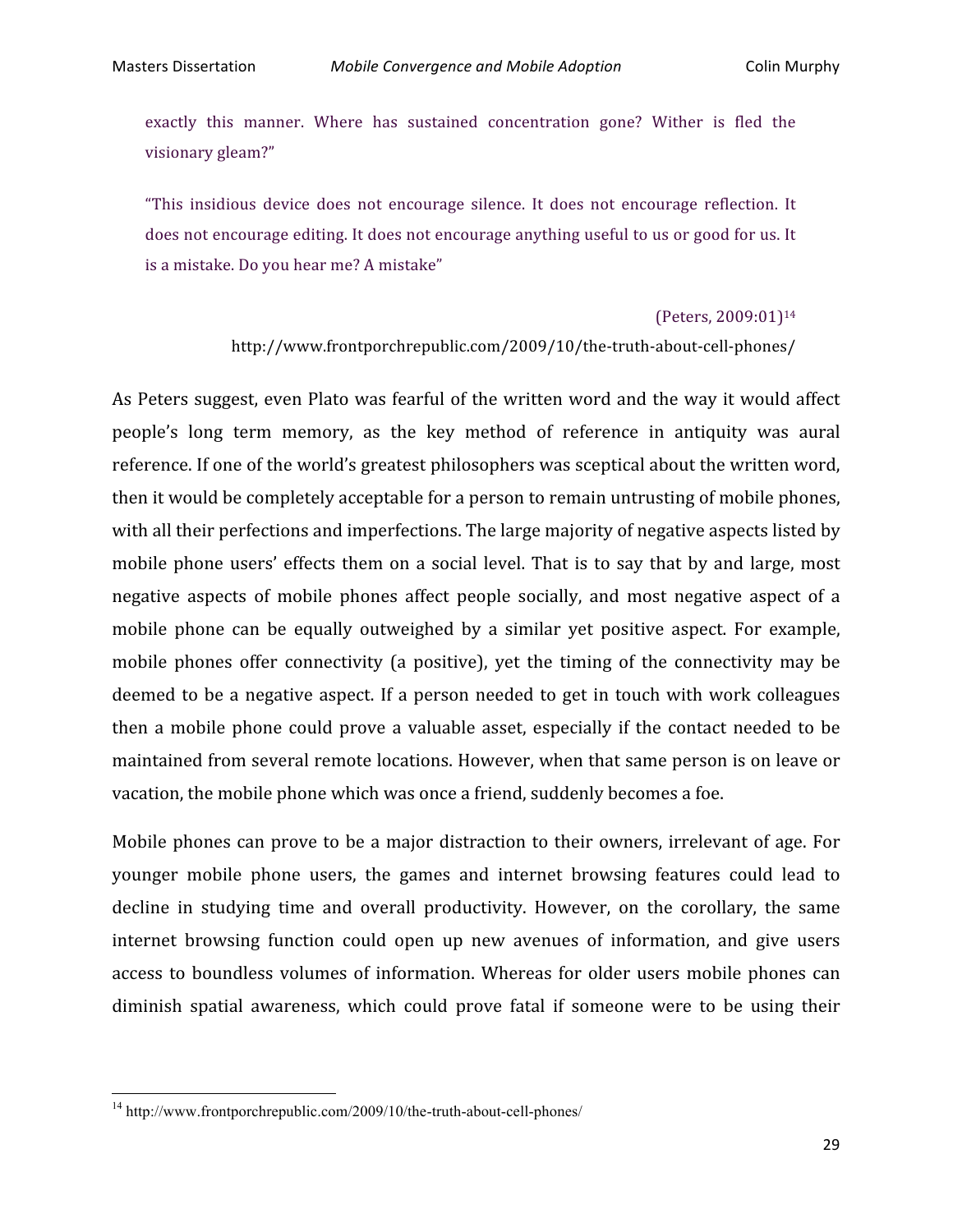mobile
phone
while
driving.
There
are
no
positive
aspects
 to
using
a
mobile
phone
while driving, unless the car is stationary and pulled to the side of the road.

In summation, mobile phones are tools with both positive and negative aspects. These aspects are only made public by the owners themselves, in the way that they choose to use their tools. Just as guns can be used for good while in the hands of some police officers, guns
are
often
be
used
for
evil
in
the
hands
of
criminals.
While
equating
a
mobile
phone
to a gun may seem rather extreme, it only serves to highlight the fact that mobile phones are bespoke
tools,
and
the
way
they
are
used
ultimately
relies
on
their
owners.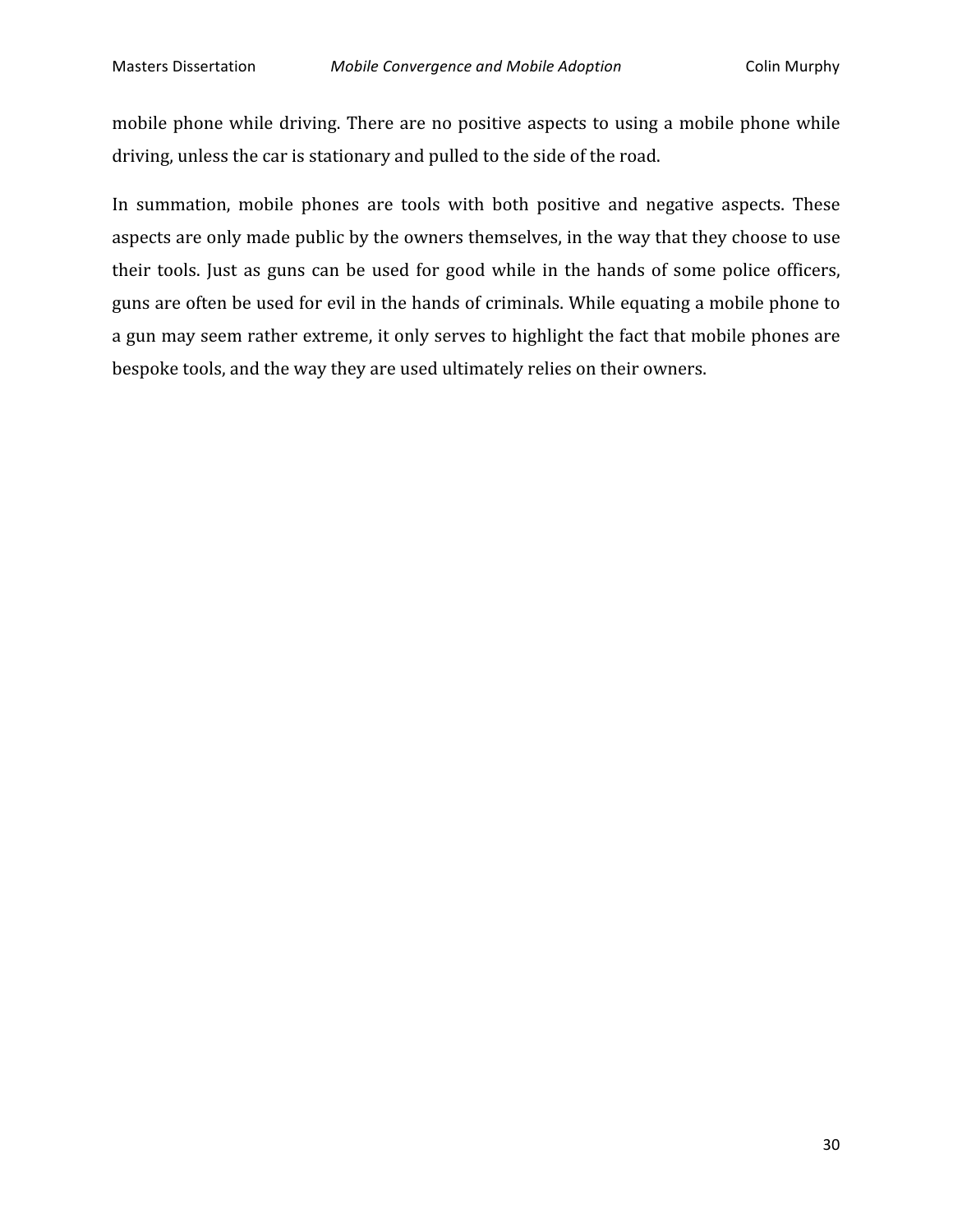<u> 1989 - Johann Stein, fransk politik (d. 1989)</u>

# **Chapter
Four**

### **Mobile
Phone
Convergence**

While there are numerous definitions of convergence, it is important for the purpose of this dissertation that an objective, all-encompassing definition should be conceived. Convergence can be defined as "the coming together of different communications technologies
 such
 as
 the
 telephone,
 the
 computer
 and
 the
 television"
 (Rayner,
 Wall
 and Kruger,
2004:
351).
Convergence
can
be
further
succinctly
defined
as
the
amalgamation
or coming
together
of
different
things.

In communication science, there is great emphasis placed on technology, as in the technology or platforms through which ICT users communicate. Within media studies, a current
trend
studies
convergence
in
a
manner
that
highlights
the
content
covered,
rather than
 the
 platform
 being
 used.
 A
 definition
 of
 convergence
 which
 focuses
 more
 towards communication science defines it as "the ability of different network platforms to carry essentially
similar
kinds
of
services
or
the
coming
together
of
consumer
devices
such
as
the telephone,
television
and
personal
computer"
(EU
Green
Paper
on
Convergence,
1997:1).

A definition of convergence, with clearer links towards media studies, would define it as "the melding together of different media, incorporating new personalized services<sup>15"</sup>. The focus of this definition is one which focuses on content, in the way the author refers to different types of media and the way they are amalgamated. An encompassing definition of convergence
could
be
'the
coming
 together
of
different
platforms
irrelevant
of
content
or format'.

Convergence is commonplace in contemporary society. If a person were to use or consume almost any form of popular media, then it is likely that they will come into contact with some form of convergence. For example, at the recent FIFA Soccer World Cup 2010, viewers
 and
 spectators
 witnessed
 countless
 advertising
 and
 marketing
 campaigns being

<sup>15</sup> Wilkinson, J (2010). *What is Media Convergence? Different Ideas about Technology and Media*. Hong Kong Baptist University Press. Hong Kong.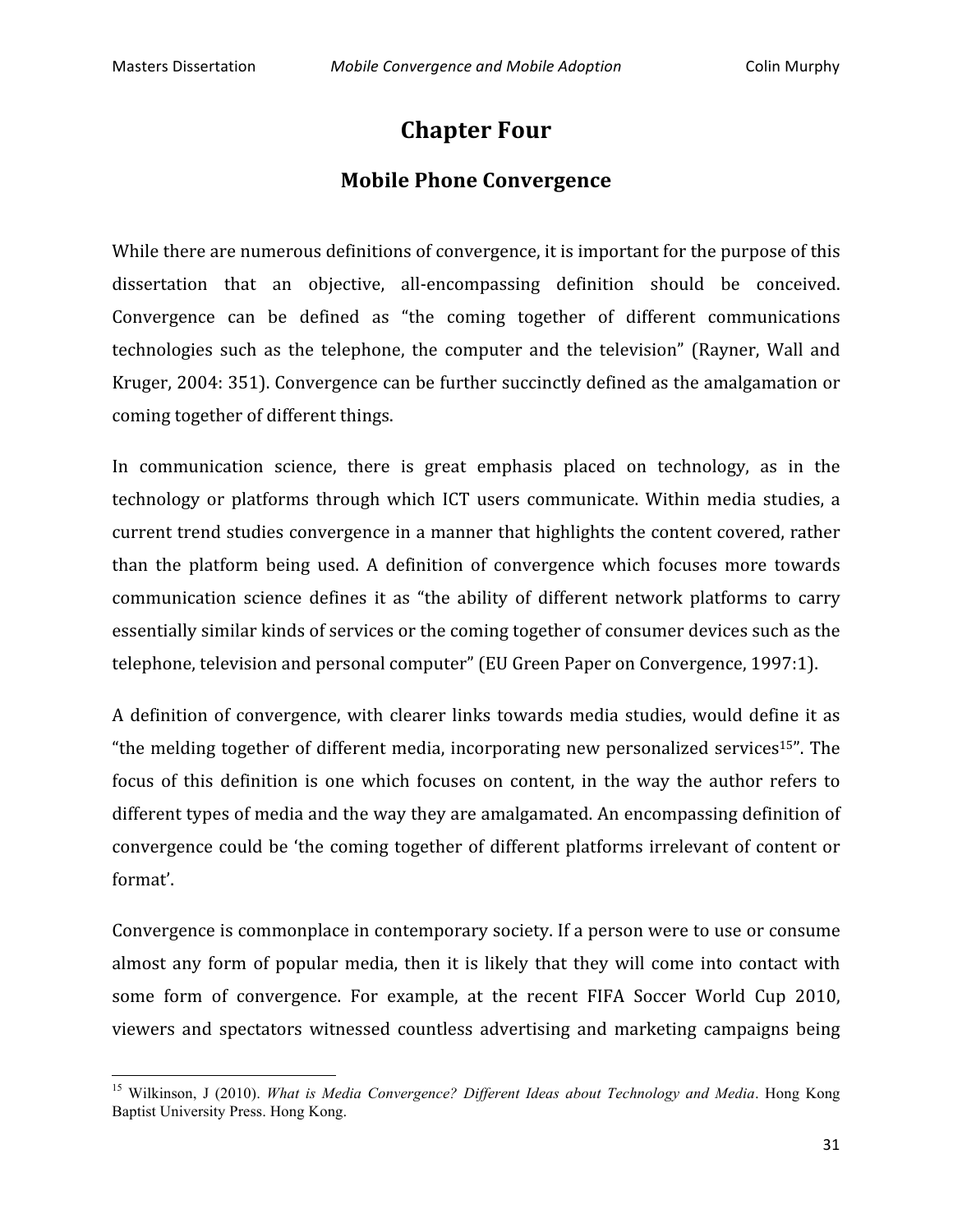shown on digital billboards along the sides of the football pitches. Due to the dominance of convergence in contemporary media, it often seems normal to see a video screen, whilst watching
a
video
screen.

Convergence has penetrated almost every facet of contemporary society's lives, in the way that cars now have in-dash<sup>16</sup> televisions, clocks, thermometers, and sometimes even telephones. This trend is also evident where traditionally 'individual' items such as clocks, calendars, calculators and notepads are now being amalgamated and marketed as all-inone
items.
Converged
clocks
no
longer
serve
the
sole
function
of
telling
time.
Digital
clocks now have the ability to store addresses and contact numbers of friends and family, give digital temperature readings and replace alarm chimes with stereo quality audio.

Yet how did society get to the point where a single-function item might be dismissed as defunct due to the fact that it only serves a single function? That is not to say that there is no longer a need for single-function technologies, rather that multi-function converged items are gaining popularity over their single-function counterparts. The rise of convergence
can
be
related
 to
 the
demise
of
simplicity.
While
 ICT
users'
lives
continue
 to speed up at a frenetic pace, techno-savvy consumers simultaneously feel the need for their lives
to
become
simpler
and
faster.

As Len Pienaar states, "in this day and age it is a given that we have too little time, too many responsibilities and not enough of ourselves to spread around" (Pienaar, quoted in Goldstuck, 2005: ix). However, this is a very subjective statement as it does not represent all
mobile
phone
users,
but
rather
what
seems
to
be
a
vastly‐growing
majority.

This
statement
can
be
likened
to
David
Harvey's
concept
of
time‐space
compression.
Time‐ space compression relates to "processes which revolutionise the objective qualities of space and time" (Harvey, 1990:240). This concept emancipates ICT users from their geographical
 locations.
While
 many
 users
 are
 still
 limited
 by
 certain
 factors,
 particularly network-related problems (regarding signal availability), when compared to ICT users of the late 1980s, the difference is pronounced. The key distinction is the fact that a large

<u> 1989 - Johann Stein, fransk politik (d. 1989)</u>

<sup>&</sup>lt;sup>16</sup> "In-dash" refers to something built into the dashboard of a motorcar.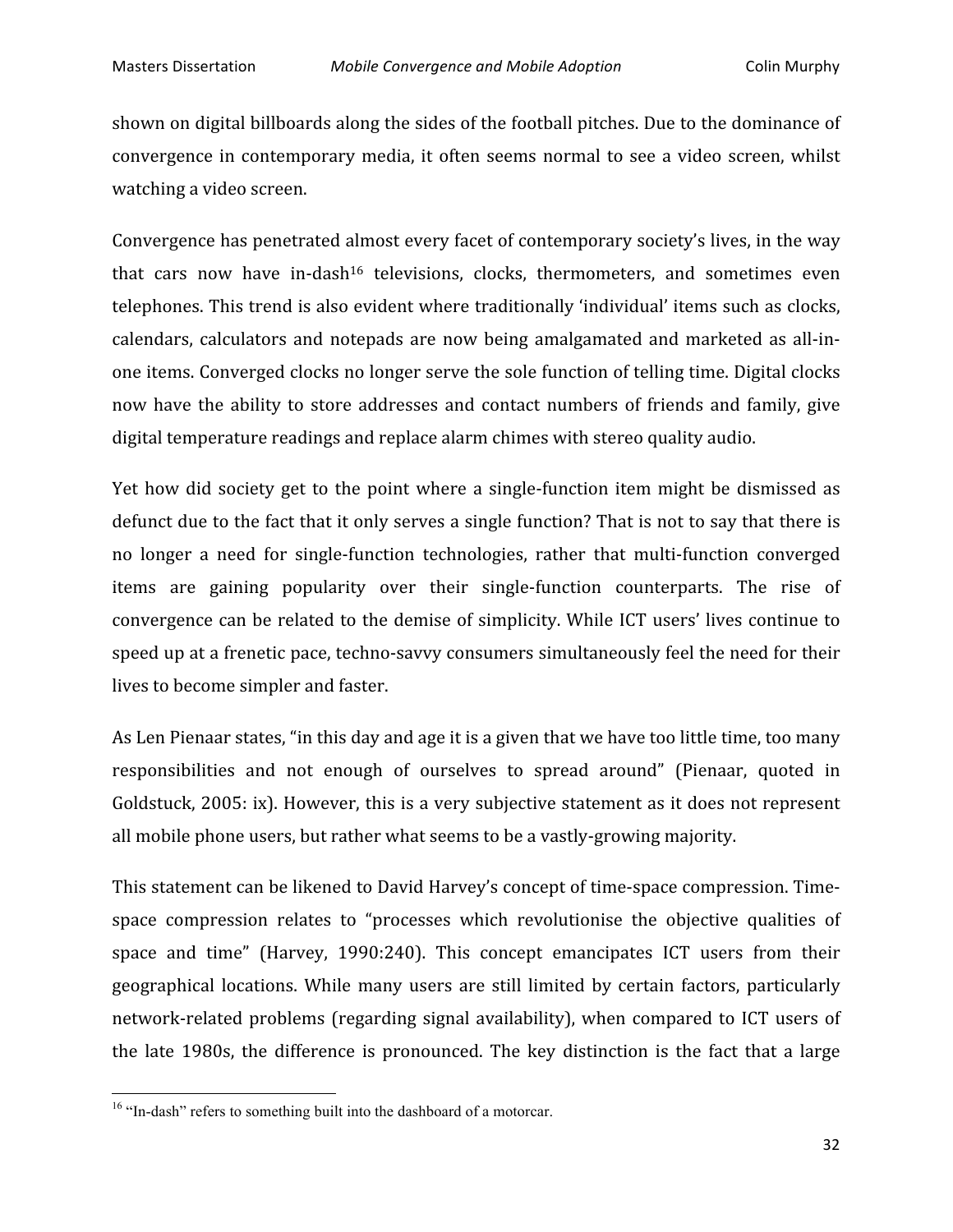majority of ICT users are now predominantly mobile, in the way that most contemporary communications
 technologies
 are
 portable,
 and
 are
 not
 geographically
 fixed.
 However, while this may ring true for the physical limitations which mobile communications may overcome,
in
other
ways
mobile
phones
can
limit
people
due
to
certain
 factors.
While
not all
users
are
mobile,
as
stated
above,
it
is
the
growing
majority
of
ICT
users
that
are
being liberated by technological mobility. While there may still be the "traditional users", the large majority of ICT users have the ability to conduct their digital lives in a mobile manner.

According
to
Herbert
Marcuse
(1969:12),
"science
and
technology *are* the
great
vehicles
of liberation, and that it is only their use and restriction in the repressive society which makes them into vehicles of domination". While Marcuse was writing at a revolutionary period in history (the late 1960s was noted as being a revolutionary period), the point he makes is that
science
and
technology
are
tools
for
liberation,
even
at
a
time
when
mobility
may
have been
a
dream
of
the
future.

It is becoming increasingly evident that while mobile phones once helped to liberate employees from the confines of their offices (in the way that business no longer has to be conducted
within
the
office),
these
offices
are
now
limiting
users
in
the
way
that
the
office is now theoretically open 24 hours a day. While mobile phones have opened up new avenues
 for
particular
industries,
they
seem
to
have
closed
as
many
as
they
have
opened. Mobile phones have the powerful ability to keep employees bound to their working environment, even in their own personal time, traditionally reserved for non-work purposes. According
 to
 Donald
 Hislop,
 "developments
 in
 mobile
 technologies
 have broadened
 the
potential
location
and
 timing
of
paid
work;
employees
are
able
 to
conduct business within the home via the internet and telephone networks" (Hislop, 2008:233).

This notion of non-office-bound workers (sometimes referred to as teleworkers) has been expanded
by
Hossein
Bidgoli
(2004:438),
who
has
termed
this
group
of
employees
"mobile workers". He believes these mobile workers "use information and communication technologies
(ICT)
to
keep
in
contact
with
their
organizations",
and
"are
people
who
work primarily at different locations" (Bidgoli, 2004:438). What these authors highlight is the fact that ICTs have liberated workers from the physical confines of their traditional office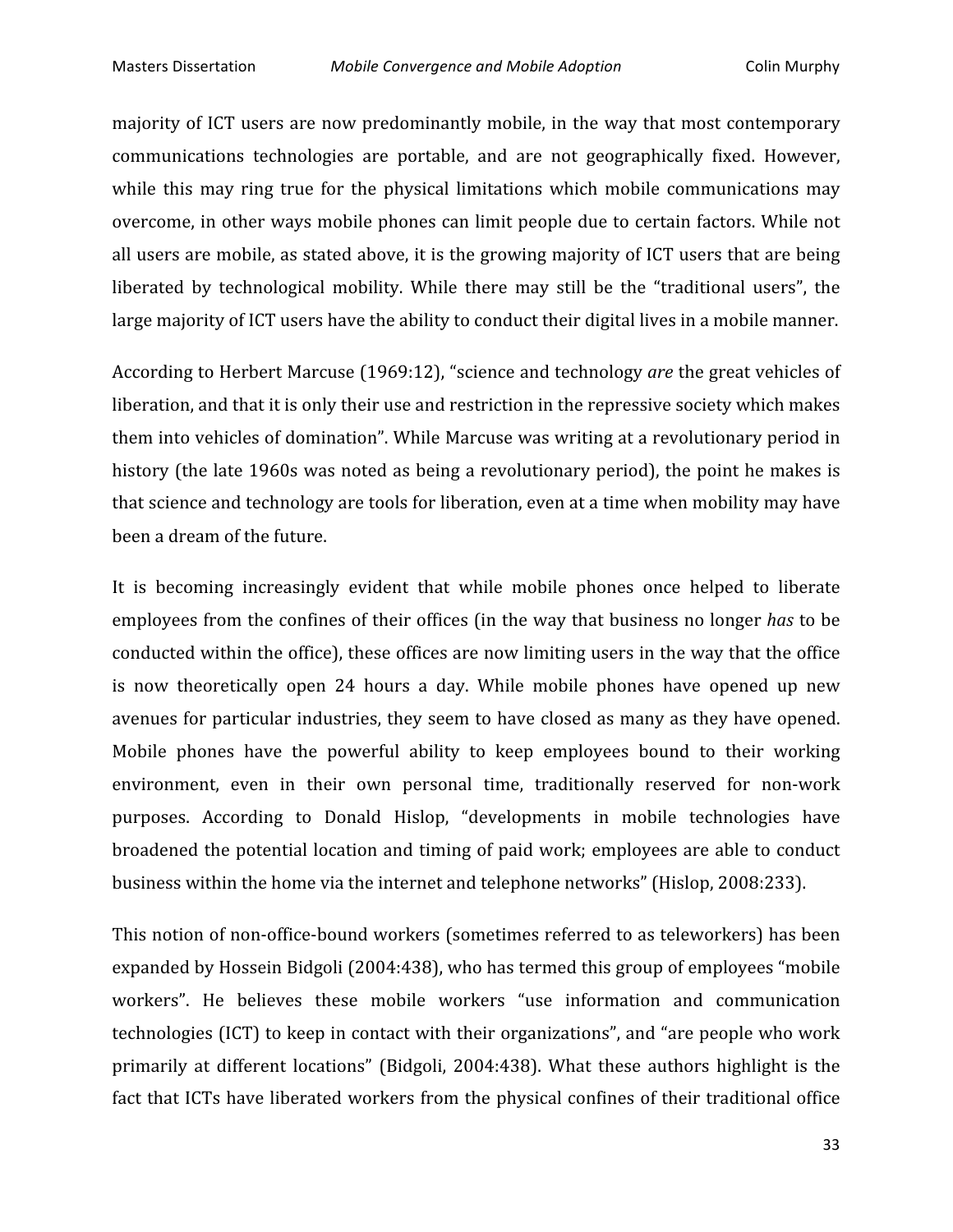spaces, as they can now work while on the move, or at numerous different locations. However, assuming that just because a worker owns a mobile phone they immediately are liberated from their office is incorrect. The fact is that mobile phones merely provide a platform
 which
 may
 provide
 mobility.
 While
 workers
 have
 been
 liberated
 from
 the traditional
offices
spaces,
they
are
still
imprisoned
within
the
working
environment.

With recent advancements in mobile technology it is difficult to deem someone "unreachable"
telephonically;
whereas
fifty
years
ago,
if
a
worker
left
the
physical
constraints of their office or place of employment, their work often ceased until they re-entered that space. Currently "there is a growing field of litigation on requiring employees to work on their BlackBerry's<sup>'17</sup> outside of work hours" (Sweeney, 2009:217). Sweeney further states that
"technology
does
things
for
us,
but
also
to
us,
to
our
ways
of
perceiving
the
world,
to our relationships and sense of ourselves" (Sweeney, 2009: 218). The link between technological convergence and mobile phone users' everyday lives now becomes evermore
apparent.

For some people it has become all too common to check their emails in so-called "dead time". Paul May defines "dead time" as "time that was previously wasted with regard to mobile phone usage, such as waiting for a lift, or waiting for an appointment to commence" (May, 2001:2). In contemporary society, many people may feel that time is precious. However, due to mobile communications technologies, "precious" time can now "be occupied by users re-appropriating time to carry out everyday activities like shopping, reading
the
news
online,
or
checking
on
ones'
finances"
(May,
2001:02).

Convergence can be divided into four interrelated groupings, namely economic convergence,
cultural
convergence,
technological
convergence
and
globalised
convergence. While the boundaries of these different groups often prove permeable, each is unique for what they offer, especially when compared to other groups. When convergence is inextricably linked with ICTs, it can never be deemed to have been "studied" in its entirety, due to the fact that ICTs are forever evolving at a rapid rate.

<u> 1989 - Johann Stein, fransk politik (d. 1989)</u>

 $17$  A BlackBerry is a Smart phone famed for its ability to send and receive emails on the go.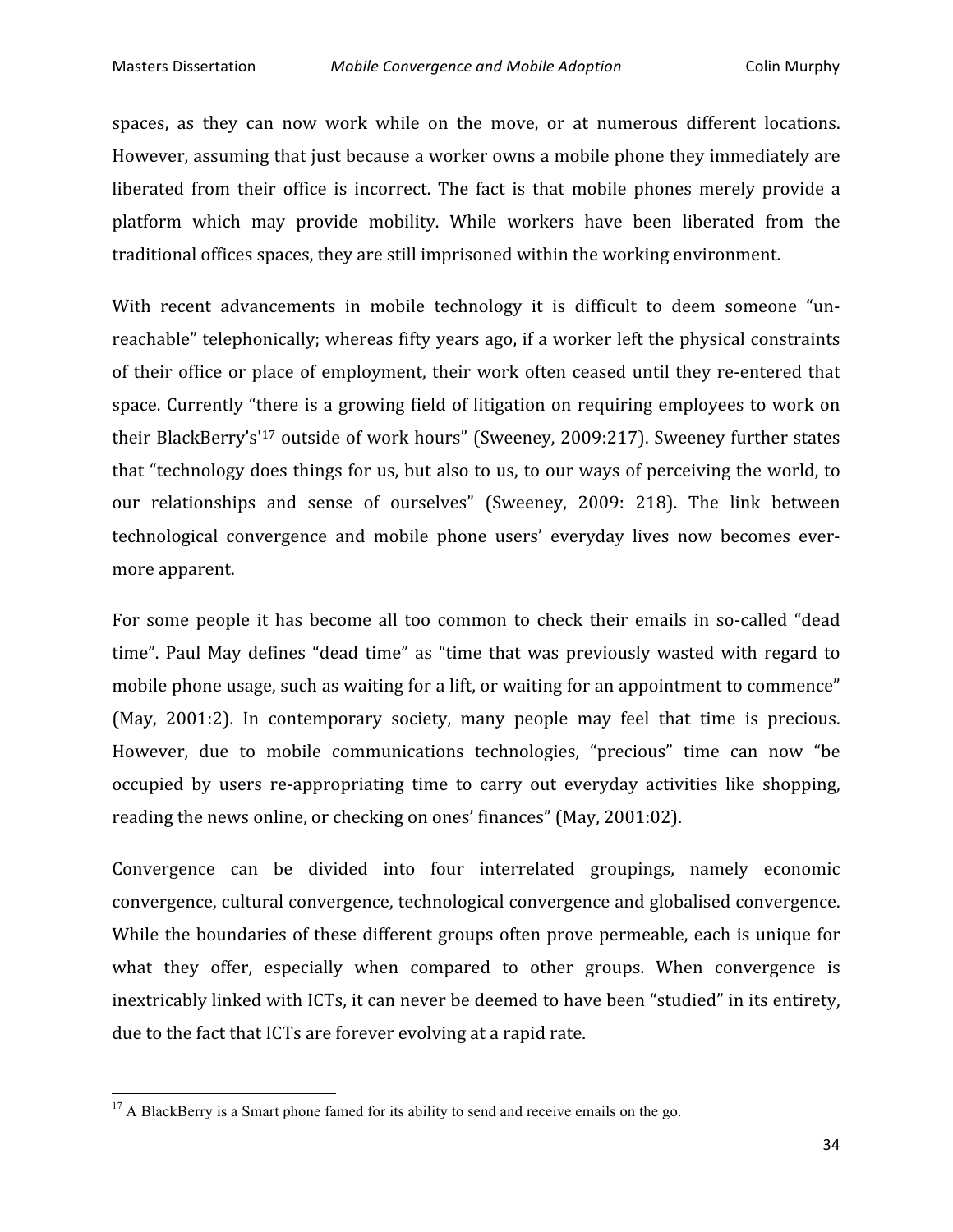## Technological
Convergence

Convergence, when studied from a humanities standing, usually refers to technological convergence
of
different
media
applications.
Technological
convergence
is
defined
as
"the ability of different network platforms to carry essentially similar kinds of services or the coming
 together
 of
 consumer
 devices
 such
 as
 the
 telephone,
 television
 and
 personal computer18".
Contemporary
mobile
phones
are
often
considered
to
be
the
most
converged platforms in circulation, due to their numerous applications and ability to include or update applications in order to become bespoke handsets for their owners. According to Hans-Jorg Bullinger (2009:127), "the speed of technological revolution has certainly been the
greatest
in
mobile
phones".

Technological
 convergence
 relates
 to
 the
 manner
 in
 which
 mobile
 phone
 manufacturers have included numerous technologies into single, all-inclusive devices. For example; in previous
 generations,
 basic
 calculators
 were
 sold as
 a
 stand
 alone
 product.
 Yet
 in contemporary society it is not unusual for a calculator to be an additional function on a mobile
phone.
As
time
progresses,
single‐function
technologies
become
too
cumbersome
as individuals
become
more
adept
with
converged
mediums.

The following image (Figure 1.2) was extracted from elitemobile.co.za<sup>19</sup>, and lists the technical
specifications
and
features
of
the
Sony
Ericsson
Yari
smart
phone.
When
this
list is
 viewed
 in
 context
 of
 this dissertation the
 reader
 understands
 that
 these
 features
 are included
in
the
Sony
Ericssons'
repertoire
of
features.
However,
had
this
list
been
shown
to randomly selected people in the 1980s (current *digital immigrants*), the outcome and perceptions
of
the
items
presented
would
be
different.

<u> 1989 - Johann Stein, fransk politik (d. 1989)</u>

<sup>&</sup>lt;sup>18</sup> European Union Green Paper on Convergence (1997) – last accessed April 2010.<br><sup>19</sup> Accessed at elitemobile.co.za on the 10<sup>th</sup> of August 2010.

http://elitemobile.co.za/vodacom\_deals/index.php?ref=phones&product\_id=4814. Image has been edited to fit onto single page but still maintains the same information as original image.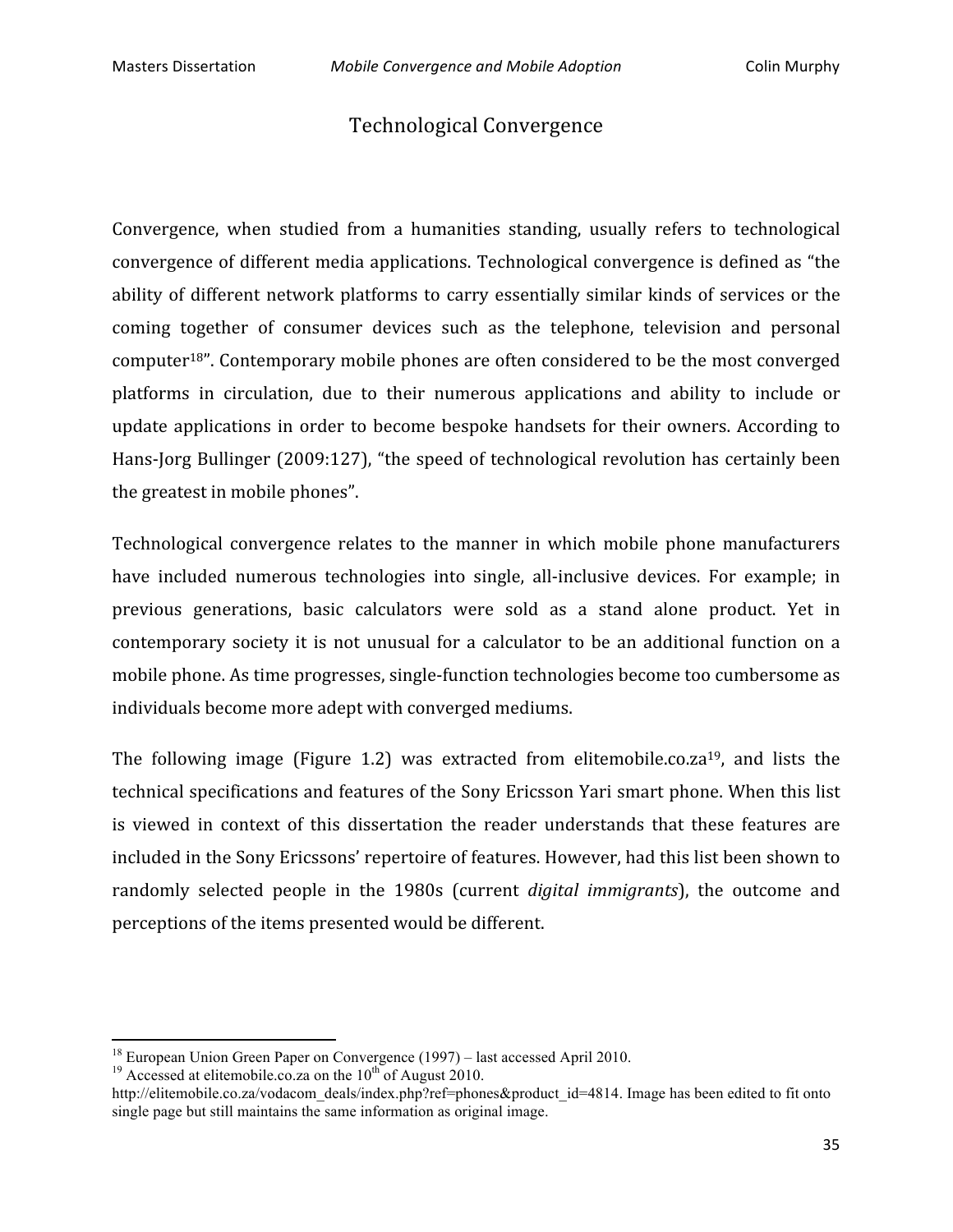# **Figure
1.3**

| <b>Technical Specifications</b>               |                                                                   | Connectivity                            |                                                           |
|-----------------------------------------------|-------------------------------------------------------------------|-----------------------------------------|-----------------------------------------------------------|
| General                                       |                                                                   | <b>Bluetooth</b>                        | Yes, v2.0 with<br>A2DP                                    |
| <b>2G Network</b>                             | GSM 850 / 900 /<br>1800 / 1900                                    | <b>EDGE</b>                             | Class 10, 236.8<br>kbps                                   |
| Weight $115g$                                 |                                                                   |                                         | Class 10                                                  |
| <b>Display Size</b>                           | $240 \times 320$ pixels,<br>2.4 inches                            | <b>GPRS</b> $(4+1/3+2 \text{ slots})$ , | 32 - 48 kbps                                              |
| <b>Phone memory</b>                           | Internal: 60 MB,<br>microSD, up to<br>16GB, 1GB                   | Size                                    | $100 \times 48 \times 15.7$                               |
|                                               | included                                                          | <b>Dimensions</b>                       | mm                                                        |
| <b>Standby Time</b><br>(upto)                 | Up to 450 h (3G)                                                  | Sound                                   |                                                           |
| <b>3G Network</b>                             | HSDPA 900 /<br>2100                                               | Speakerphone                            | Yes, with stereo<br>speakers                              |
| <b>Display Colour</b><br><b>Depth</b>         | TFT, 16M colors                                                   | <b>Alert types</b>                      | Vibration, MP3,<br>AAC ringtones                          |
|                                               | Accelerometer<br>Other sensor for UI<br>auto rotate,              | Memory                                  |                                                           |
|                                               | TrackID m<br>Talktime (up Up to 4 h 30 min<br>$to)$ (3G)          | Call records dialed and                 | 30 received,<br>missed calls                              |
| Fun                                           |                                                                   | Phonebook                               | $1000 \times 20$ fields,<br>Photo call                    |
| Player player                                 | MP3 Radio MP3/eAAC+/WAV                                           | Data                                    |                                                           |
| <b>FM Radio</b>                               | Stereo FM radio                                                   | <b>WLAN</b> No                          |                                                           |
|                                               | with RDS                                                          |                                         | 3G HSDPA, 3.6 Mbps                                        |
|                                               | Media Player MP4/H.264 player                                     |                                         | $USB$ Yes, $v2.0$                                         |
| Camera                                        |                                                                   | Features                                |                                                           |
| <b>Video</b>                                  | Yes, VGA@30fps,<br>video light                                    |                                         | Yes, gesture and<br>Games motion gaming +<br>downloadable |
| Camera                                        | Primary: 5 MP,<br>$2592 \times 1944$<br>pixels, autofocus,<br>LED |                                         | WAP 2.0/HTML<br>Browser (NetFront), RSS<br>reader         |
| <b>Business</b><br>Java Enabled Yes, MIDP 2.0 |                                                                   | <b>GPS</b>                              | Yes, with A-GPS<br>support;<br>WisePilot                  |
|                                               |                                                                   |                                         | Navigator                                                 |
| Connectivity                                  |                                                                   | <b>Messaging</b>                        | SMS (threaded<br>view), MMS, Email                        |

# **Technical
specifications
of
a
typical
Sony
Ericsson
Smartphone.**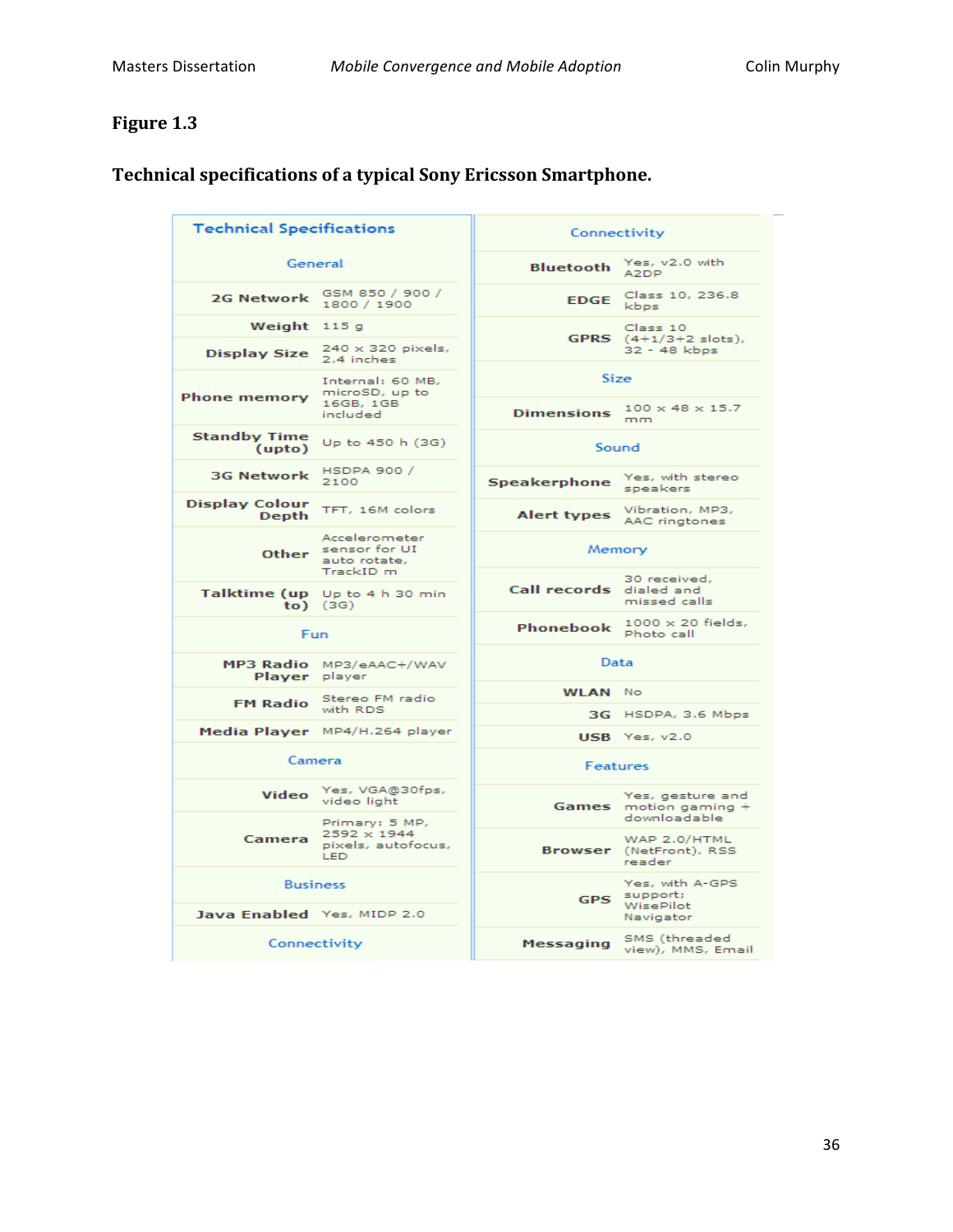# **Figure
1.4**

| <b>Listed on the table</b> | <b>Contemporary Understanding</b>                                                                                                                 |
|----------------------------|---------------------------------------------------------------------------------------------------------------------------------------------------|
| Phone                      | An apparatus, system, or process for<br>transmission of sound or speech to a distant<br>point, especially by an electric device <sup>20</sup> .   |
| <b>Display</b>             | Generally understood to mean a form of<br>visual screen.                                                                                          |
| MP3 Player                 | A small portable digital audio player capable<br>of storing MP3 files downloaded from the<br>internet or transferred from a CD <sup>21</sup> .    |
| <b>FM Radio</b>            | An electronic device used to receive a<br>broadcast audio signal.                                                                                 |
| Video camera               | An electronic device used to capture moving<br>images digitally (video).                                                                          |
| Camera (still)             | An electronic device used to capture still<br>images digitally.                                                                                   |
| Messaging (eMail)          | As the name suggests, electronic mail sent<br>from one computer to another via a selected<br>network.                                             |
| Phonebook                  | Originally a small book used to physically<br>store gathered phone numbers. In this<br>instance a digital record of contact names<br>and numbers. |
| Games                      | Generally referred to as video games, they<br>require the inclusion of a video screen and<br>electronic games console.                            |
| <b>Browser</b>             | Linked to computer-usage, referring to the<br>software used to browse the internet.                                                               |

If viewed from an external context (without knowledge of this dissertation), it would be understandable for someone to
 assume
 Figure
 1.3
 was
 a
 list
 of
 ten
 or
 more *individual* technologies. There are numerous items on this list that were non-converged in the 1980s

<sup>&</sup>lt;sup>20</sup> Accessed from dictionary.com, 10 August 2010. http://dictionary.reference.com/browse/telephone.

<sup>21</sup> Accessed from dictionary.com, 10 August 2010. http://dictionary.reference.com/browse/MP3+Player.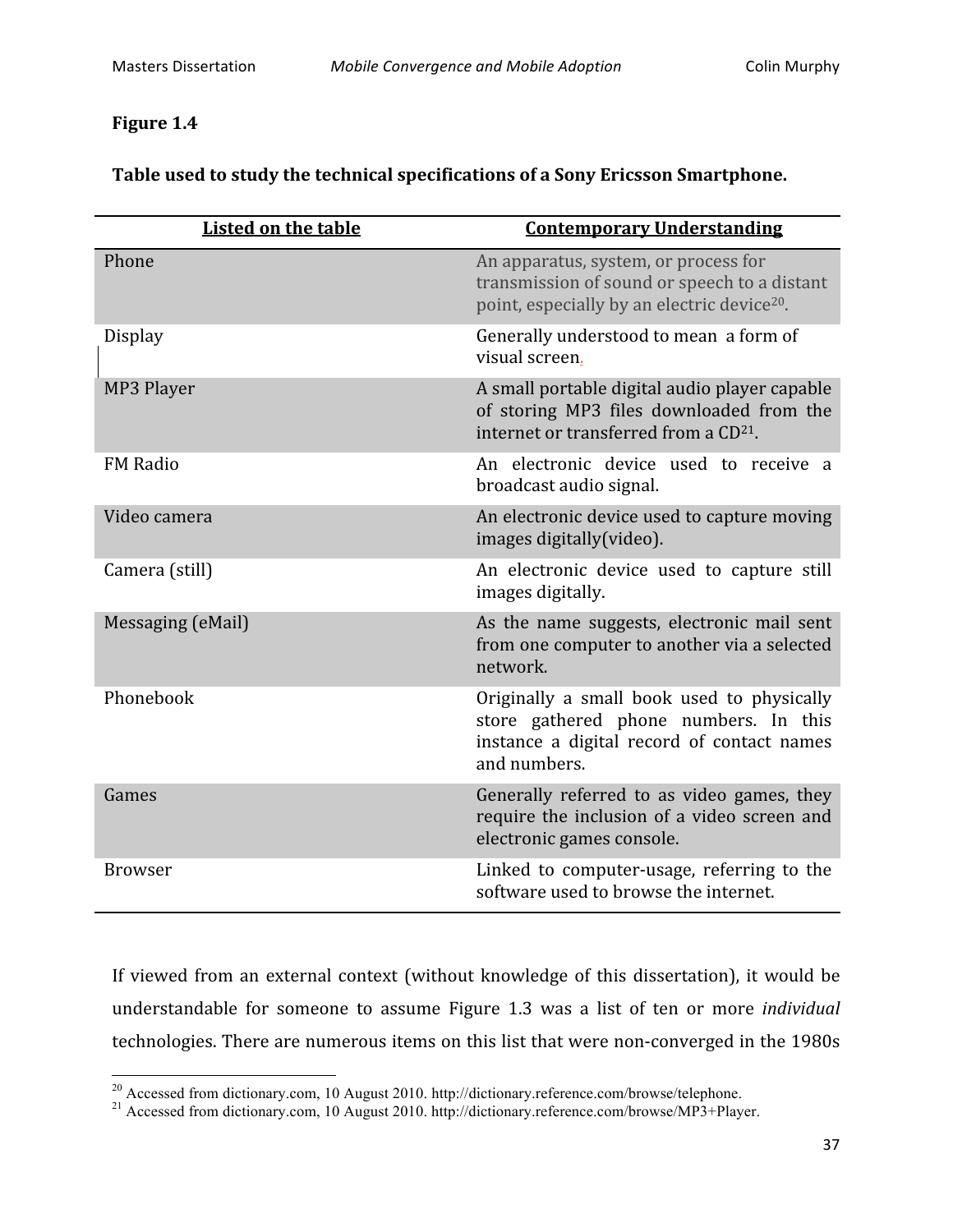and early 1990s. The items listed in Figure 1.3 have all been stand alone items at some stage in their respective histories. The first column lists words selected from Figure 1.2, while the second column lists dictionary definitions of the selected words in order to show how the words are contemporarily understood (as opposed to the way they would have been
understood
by
individuals
in
the
1980s).

For many, the mobile phone reduces clutter. Users<sup>22</sup> often set alarms on their mobile phones, instead of traditional alarm clocks. Alex Mihailoff (2006:20) states that "we have alarms on our watches or cell phones"; "a traditional alarm clock is used for one purpose: to wake us up". The fact that the author of a book on alarm clocks and the way people use them would have to refer to a diverged alarm clock as "traditional" only supports this dissertation's assertion that the world is progressing technologically, abandoning stand alone
items
for
converged
devices.

Such is the nature of contemporary society that when surrounded by technology of convenience,
 ICT
 users
 no
 longer
 have
 the
 option
 of
 whether
 or
 not
 to
 participate.
 To belong to a contemporary societal group generally requires the members to interact with ICTs
regardless
of
any
preconceptions
they
may
have
of
the
ICTs
themselves.

As Len Pienaar states, "seeing people checking email and surfing the Web via GPRS on a cell phone is also becoming a more common sight, as is the use of cell phones as personal organizers,
cameras
and
Dictaphones"
(Pienaar,
2005:ix).
The
lines
between
 technologies have become so blurred that it seems incorrect to attribute the usage of one technology appropriated
by
another.
For
example;
mobile
phone
users
often
mention
they
have
taken pictures
 on
 their
mobile
 phones.
However,
 they
 have
 actually
 taken
pictures
 on
 cameras that are part of their mobile phones. While their statements can be deemed factual, they only further the claims made throughout this dissertation, that convergence is becoming ever-more prominent in society as the distinction between technologies are further obscured.

<u> 1989 - Johann Stein, fransk politik (d. 1989)</u>

<sup>&</sup>lt;sup>22</sup> "Users" can refer to both digital natives and digital immigrants.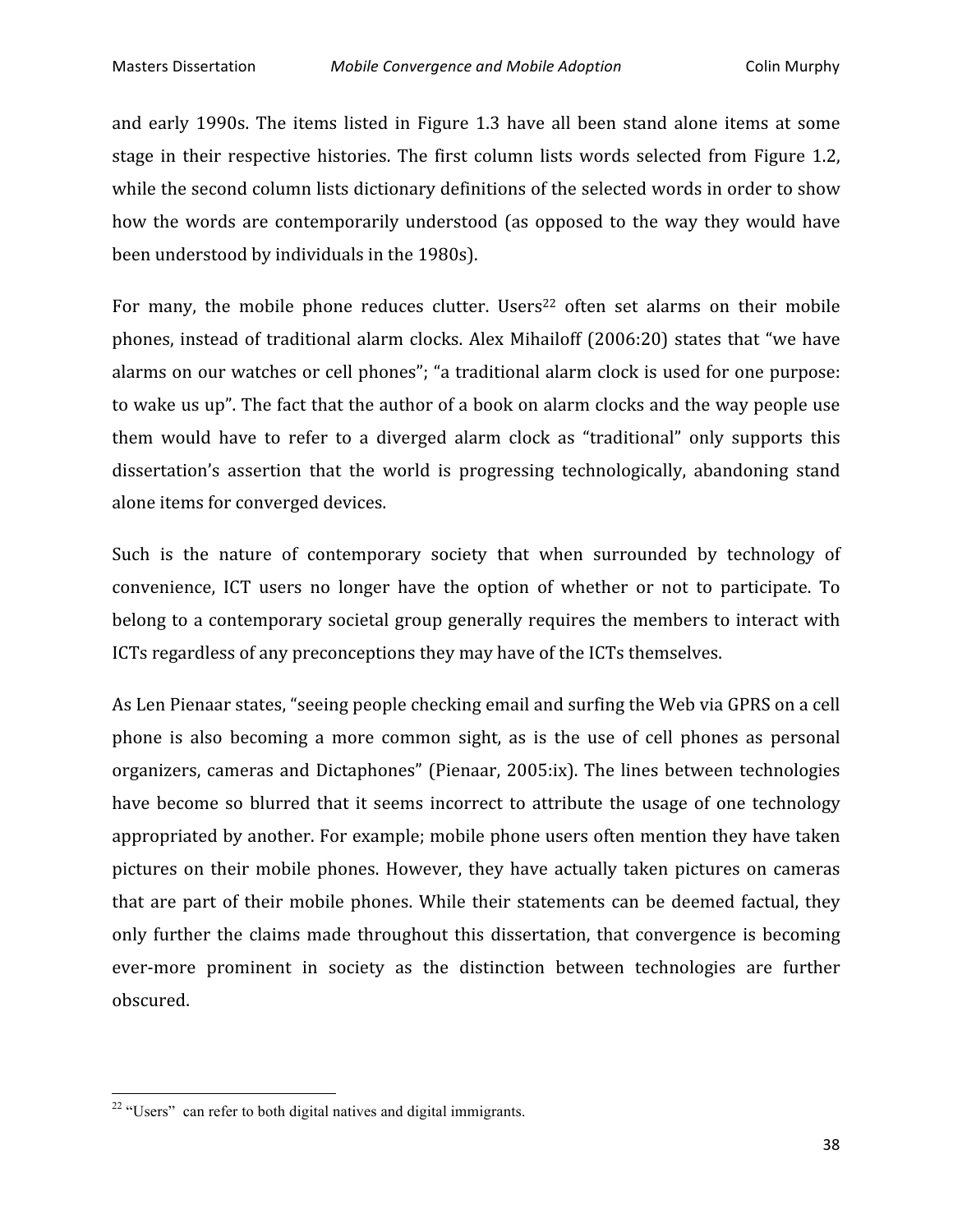A key factor of contemporary technological convergence is that technologies are converging
 to
 the
point
where
 their
 functions
are
overlapping
one
another.
This
example can
be
applied
to
mobile
phones
and
computers.
BlackBerrys
offer
their
users
the
ability
to send and receive emails on the move, a task traditionally associated with laptop computers. Computers now offer their users the ability to communicate face-to-face via programs such as Skype or iChat. Skype is defined as "software that allows you to talk to anyone in the world over your Internet connection" and see them on video (Kelly, 2009:255). iChat is similar
in
nature,
yet
limited
only
to
those
who
own
Apple
Macintosh
computers.

Programs
like
Skype
and
iChat
were
traditionally
linked
to
physical
face‐to‐face
interaction between two or more people. On mobile phones, it is marketed as video calling, where a camera on the front of the mobile phone transmits the user's face to the receiver while making
a
call,
and
the
recipient's
video
image
is
displayed
on
the
larger
interface
screen.

Currently many ICT products
 are
 being
 marketed
 as
 multi
 functional. It
 is
 increasingly difficult to find a single function ICT. Often the most basic mobile phones, cameras or Dictaphones  $\odot$  currently available on the market serve the additional function of a clock and/or
calendar.
However,
this
assumption
generally
only
rings
true
when
speaking
within a context of digital ICTs that seem to dominate the current market, as opposed to older analogue
ICTs.

Both ICT producers and users can be credited with having created this current situation (of densely converged ICTs). Producers of ICTs often create multi-function ICTs in order to gain
 an
 edge
 over
 their
 competitors.
While
 on
 the
 corollary,
 ICT
 users
 purchase
 densely converged
ICTs
in
order
to
get
the
most
value
for
their
money.

#### Ramifications

Some
 technologies
 traditionally
associated
with
mobile
phones
such
as
digital
cameras
or digital media players battled to gain market acceptance in the early years (of mobile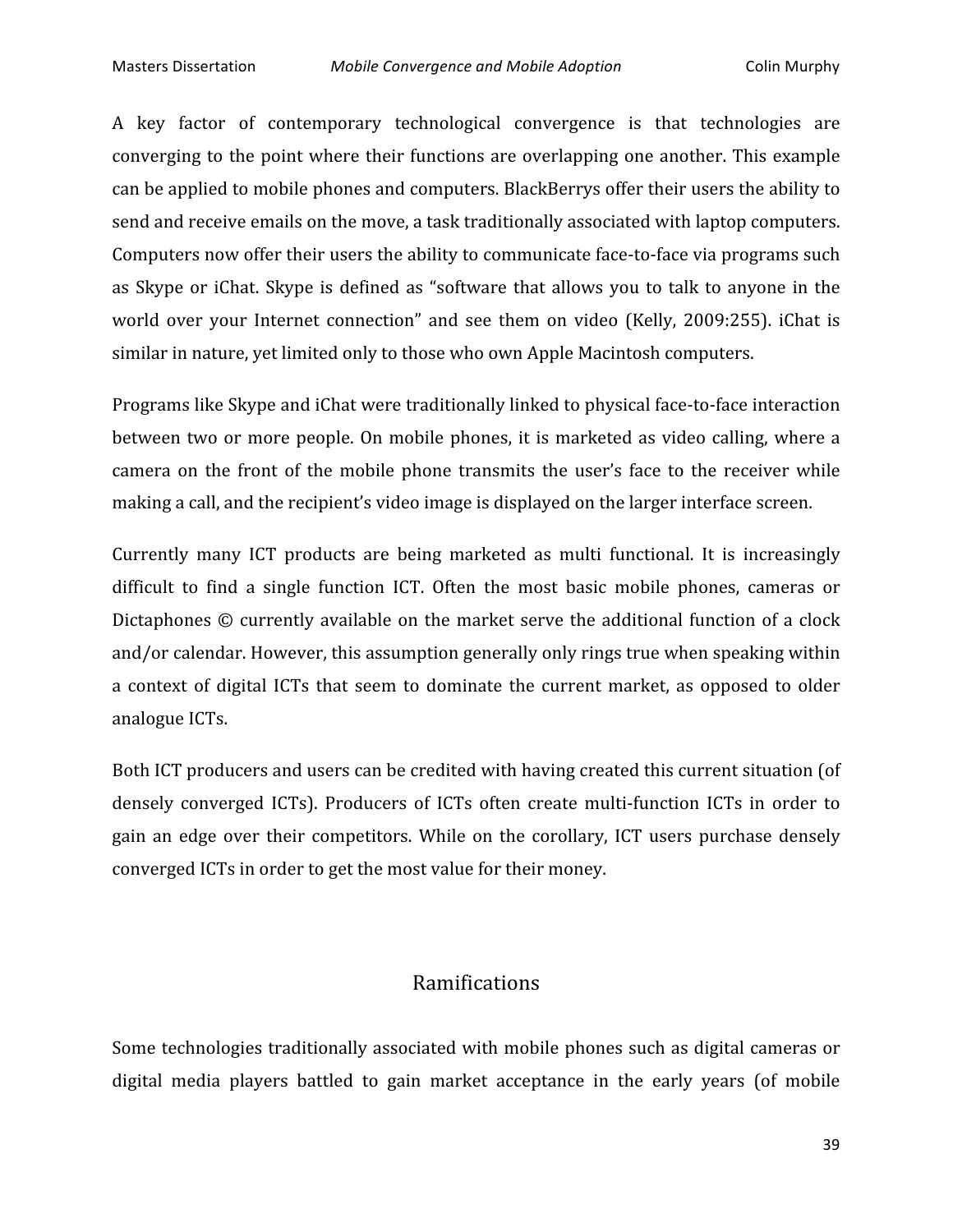phones)
due
 to
 the
 fact
 that
when
converged,
 they
lacked
 the
quality
of
 their
stand‐alone counterparts
(pixilation
in
the
case
of
digital
cameras
and
poor
storage
size
in
the
case
of digital media players with early versions retailing with as little as 16MB). However, contemporary
 converged
 technologies
 have
 developed
 exponentially,
 resulting
 in
 higher quality
cameras
on
mobile
phones
than
on
many
stand‐alone
cameras.

For many mobile phone users, those early converged technologies set a precedent, and have now become *de rigeur* for medium to high-end handsets. This results in people spending more time using the combined functions of mobile phones than other stand alone technologies. This change in usage affects people in diverse ways, as it mediates the way people
interact
and
communicate.

### Economic
Convergence

Economic convergence follows closely after technological convergence, as the two are inextricably linked. Economic convergence creates a greater understanding as to why ICTs are
 becoming
more
 densely‐converged
 than
ever
 before.
 The
key
 difference
 between
 the two
 prevalent
 modes
 of
 convergence
 (technological
 and
 economic)
 is
 the
 difference
 in functionality and the way in which users of ICTs react to this difference.

Economic convergence is based around the fact that mobile phones offer a plethora of functions, yet have evolved to the point where they are no longer strictly mobile phones. Technological convergence has pushed mobile phones to the very edge of their own classification.

In an attempt to lure potential mobile phone owners to their respective brands, manufacturers
have
laden
their
products
with
numerous
technologies;
both
new
and
base features
(such
as
calendars,
clocks
and
memo
pads).
For
this
reason
economic
convergence is
 likened
 to
 Gilles
 Deleuze
 and
 Felix
 Guattari
 and
 their
 concept
 of deterritorialisation. Deterritorialisation
can
be
described
as: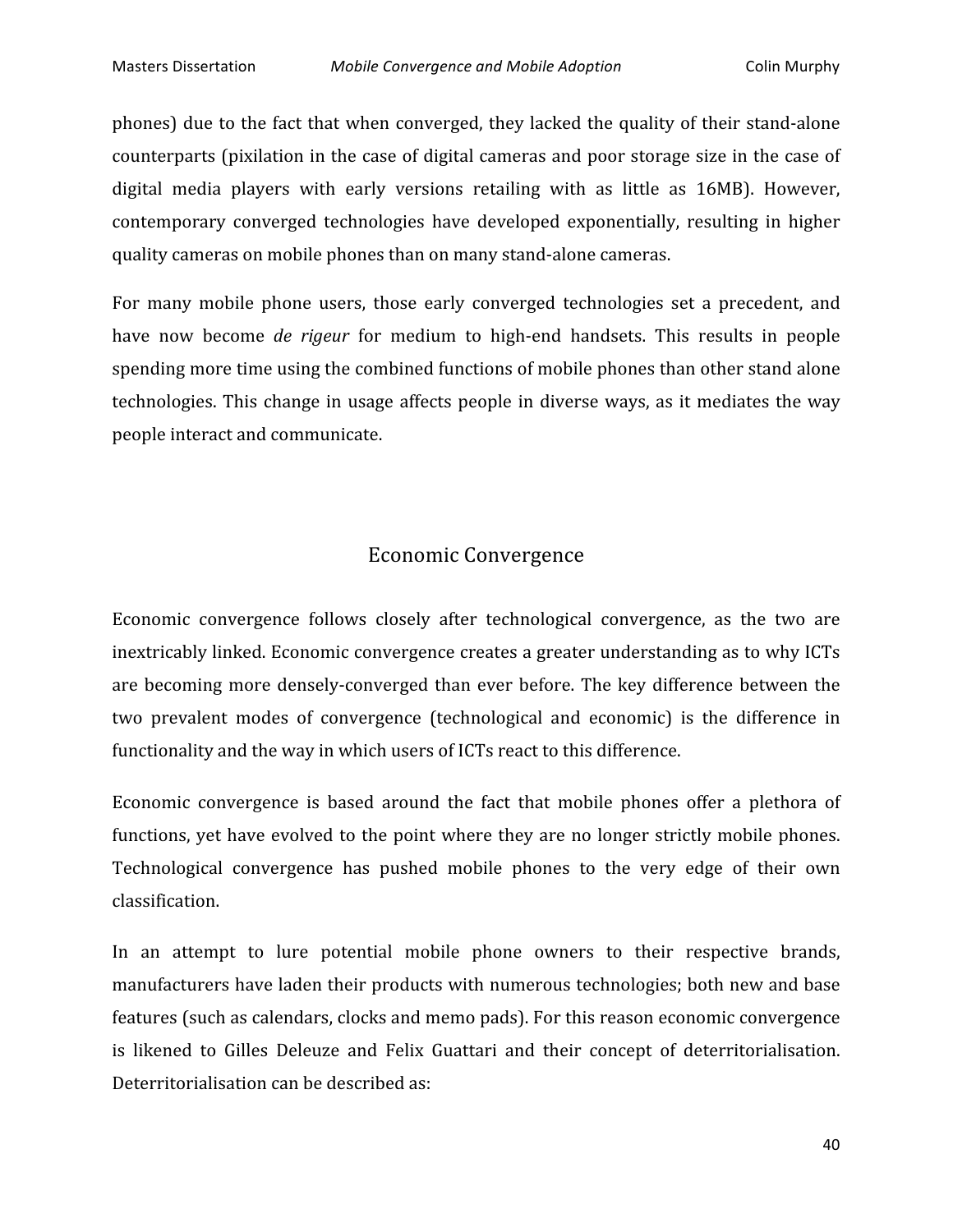a move away from a rigidly imposed hierarchical, arborescent context, which seeks to package things (concepts, objects, etc.) into discrete categorized units with singular coded meanings or identities, towards a zone of multiplicity and fluctuant identity, where meanings and operations flow freely between said things. (Deleuze
&
Guattari,
1972).

Arjun Appadurai, however, states that deterritorialisation "affects the loyalties of groups (especially
 in
 the
 context
 of
 complex
 diasporas),
 their
 transnational
 manipulation
 of currencies,
 and
 other
 forms
 of
 wealth
 and
 investment,
 and
 the
 strategies
 of
 states;
 the loosening of the bonds between people, wealth and territories fundamentally alters the basis
of
cultural
reproduction"
(Appadurai,
1996:49).
Appadurai
was
of
the
belief
that
the figurative dismantling of physical boundaries through beliefs such as globalisation, timespace compression and time-space distanciation had ultimately affected the way items were produced in the modern age. Items were no longer produced for specific markets in mind, as deterritorialisation had given rise to a global consciousness. Items (including cultural
artefacts)
were
now
produced
to
appease
the
global
consumer.

According
to
Ronald
Boque
(1989:172),
"philosopher
Gilles
Deleuze
and
the
psychoanalyst and
 political
 activist
 Felix
 Guattari
 have
 been
 recognized
 as
 among
 the
 most
 important intellectual figures of their generation". Deleuze and Guattari conceptualised their idea of deterritorialisation in a manner which identifies that traditional notions of single-identities have become null and void. If, for example, a person were to purchase a video camera, it would be categorised simply as a video camera. If that same person were to merge the original video camera with a mobile phone, the result would not be termed a camera phone.
Yet
when
mobile
phone
users
take
digital
photographs
and
stream
videos
onto
the Internet, they do this under the guise of "using their mobile phones", irrelevant of what technology
they
have
used.

Currently, when sending emails from a mobile phone, there is a small amount of subtext which states that the email has been sent using a specific brand of phone, for example; this message
was
"sent
using
a
Sony
Ericsson
mobile
phone".
 Irrelevant
of
how
 the
email
was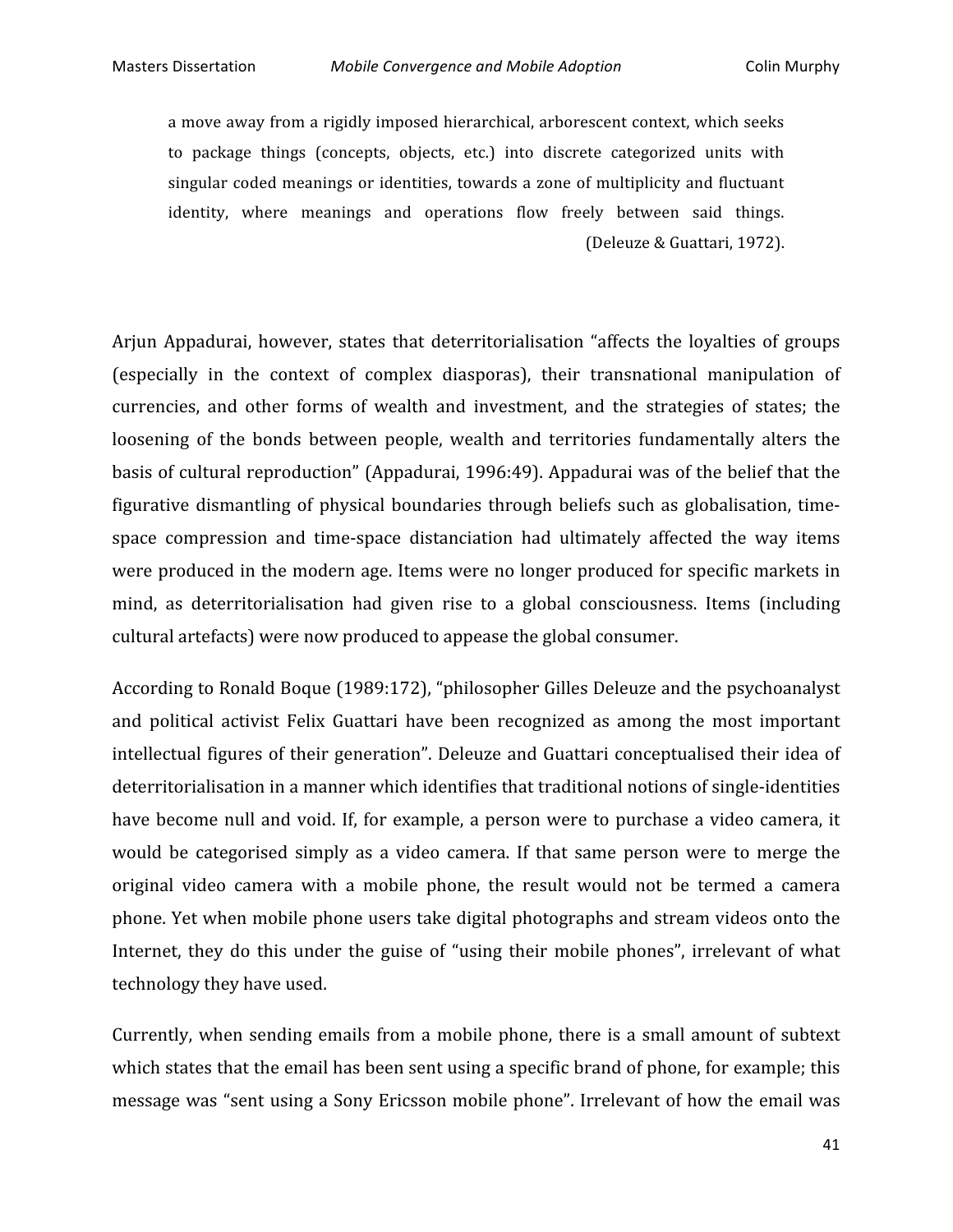sent,
the
content
is
generally
the
same.
However,
the
same
luxury
is
not
afforded
computer users. It might seem highly unusual for someone to read at the bottom of an email that "this message
was
sent
from
a
Hewlett
Packard
desktop
computer".

As the physical world gets figuratively smaller through ICTs, the digital world seems to expand exponentially. The question then needs to be asked; will ICT users ever feel unanimously
 comfortable
 or
 confident
 using
 digital
 technologies?
 As
 Thomas
 Valovic states, "this curiously contagious sense of enthusiasm for all things digital is still rampant, and,
while
seemingly
harmless,
it
has
been
known
to
impair
critical
thinking
in
the
sharpest of minds" (Valovic, 2000:12). Economic convergence relates primarily to the way in which the mobile phone has now become a multitude of different creations (all of which at one stage [individually] were discrete] and the way in which they have since become amalgamated
into
combined
objects
(in
this
instance,
mobile
phones).

It would seem obligatory on the manufacturer's part to offer the public an all-in-one ICT with which they can maintain their social lives and establish or maintain social connections,
 yet
 this
is
more
 complex
 than
it
may
 seem.
Mobile
 phones
 can
 create
 social groups
 (in
 the
 form
 of
 techno
 or
 thumb
 tribes),
 yet
 they
 can
 lead
 to
 further
 subsequent marginalization
from
the
population
as
a
whole.

Economic convergence has led to the creation of a device that cannot be defined simply, yet has been accepted by the world at large as a mobile phone. While the primary function has remained
the
same
(mobile
telephonic
capacity),
the
numerous
applications
and
functions that
 have
 been
 added
 on
 throughout
its
 brief
 history
 have
 changed
its
 primary
 function. Mobile phones were created in order for users to contact others telephonically - either fixed or mobile. This primary function (telephonic dialogue) remains the pivotal factor for mobile phone ownership. Yet in contemporary society, mobile phones have countless associations,
from
safety
and
security,
nuisances
to
necessities.
While
numerous
inventions have progressed throughout history, mobile phones have changed drastically, as their primary
function
has
been
greatly
altered.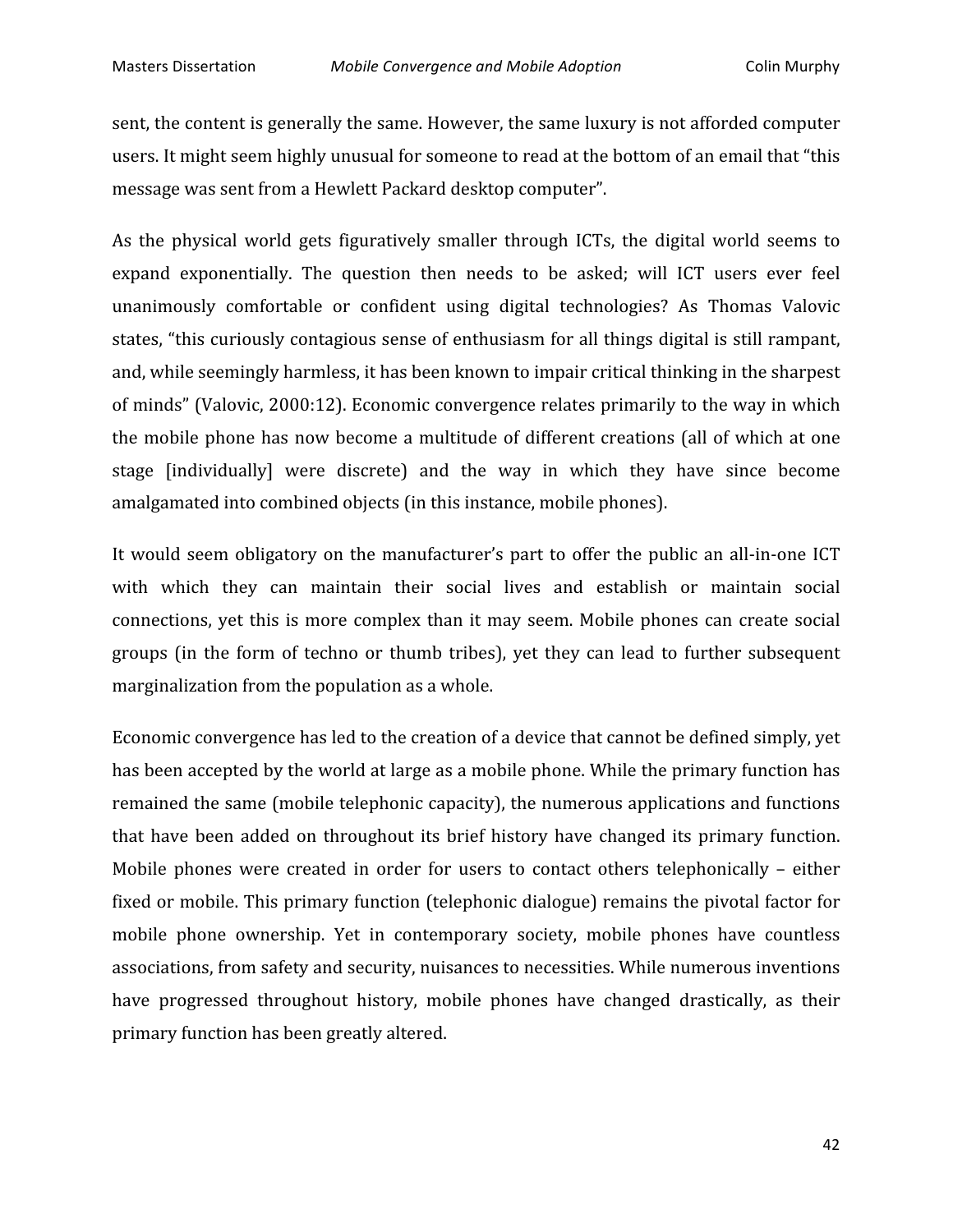According
to
Galletta
and
Zhang
(2006:161),

Mobile phones with SMS and chat services have totally redefined the level of technological
proficiency
and
attitudes
 towards
 technology
 for
individuals
in
large parts of the world. While the adoption of Internet services also includes an older generation,
 the
biggest
potential
change
comes
 from
younger
generations.
For
our youth,
 not
 being
 constantly
 connected
 through
 their
 mobile
 phones
 and
 chat services has already been defined as an abnormal situation, leading to abstinence situations.

Galletta
and
Zhang
(2006:161)

While it would not be incorrect to term a mobile phone as a "mobile phone", users are aware this term encompasses a lot more than communication technology. As the above quote
 suggests,
 the
 mobile
 phone
 as
 an
 item
 of
 significance
 affects
 younger
 users
 more than
it
does
older
ones,
as
the
mobile
phone
has
been
embedded
into
younger
users'
lives, as
opposed
to
older
users,
who
still
remember
when
they
lived
without
mobile
phones.

# Ramifications

Mobile phones are evolving at an alarming rate. While they adapt their features to suit users'
 needs,
 their
 primary
 function
will
 always
 be
 telephonic
 dialogue.
Although
mobile phone users may use a number of secondary functions, their primary reason for owning a mobile
phone
is
still
to
communicate.

There
are
mutual
benefits
derived
for
both
customers
and
producers
of
converged
mobile technology as it gives the users a richer portable digital experience and this creates market demand
for
the
products.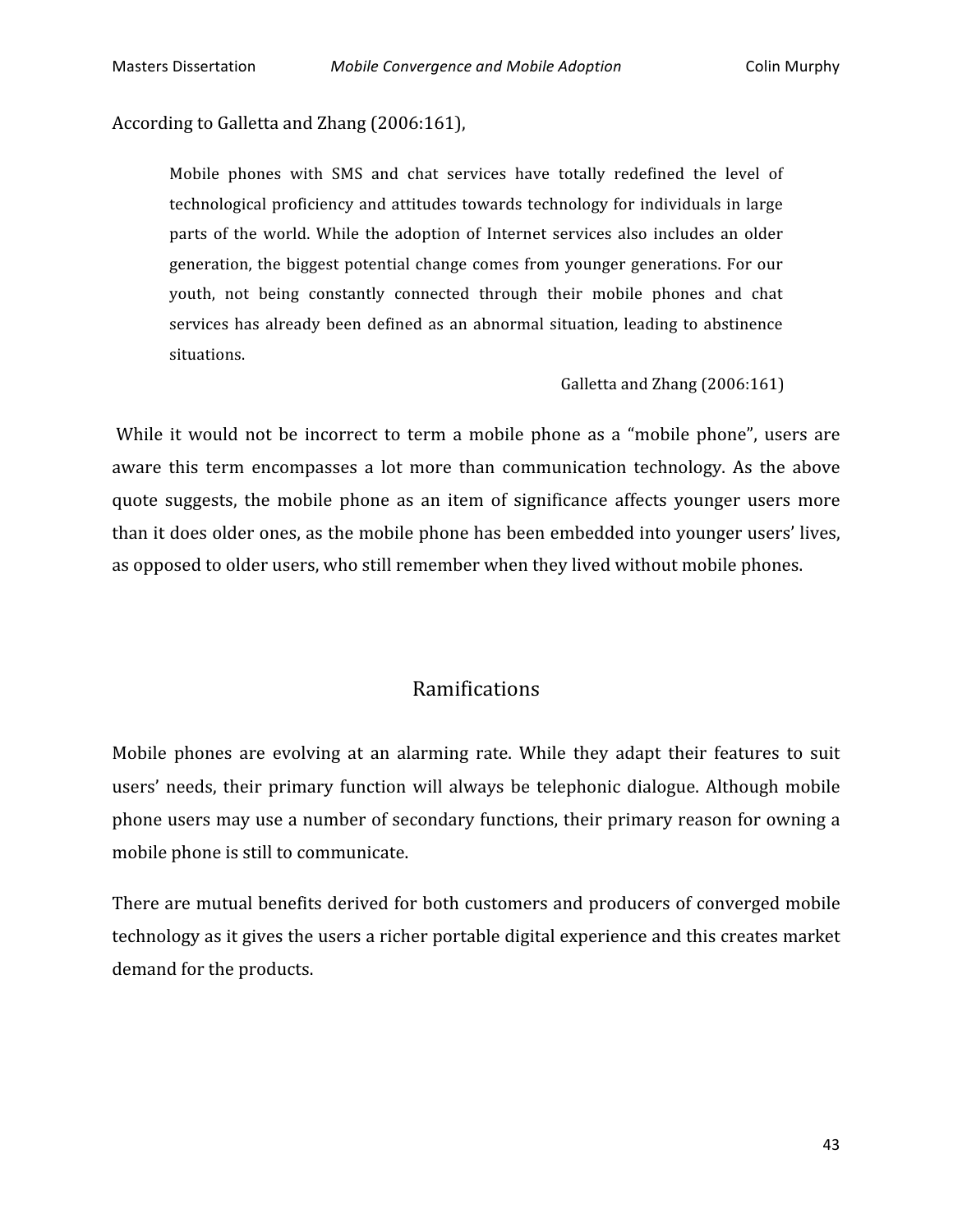# Cultural
Convergence

Cultural convergence can be defined as "the decrease and obliteration in cultural and sub cultural uniqueness, accomplished, by and large, through the creation of a sanitised and trivialised regional and global commercial culture" (Artz and Kamalipour, 2003:131).

The information society can be characterised primarily through the commodification of information, and the way in which traditional forms of information transactions now have far-reaching effects on the physical spaces which society inhabits. According to Amjad Umar (2003:3), "we are living in an Internet-based digital age". This age is unique in the way
 that
 it
 has
 created
 platforms
 around
 which
 people
 and
 groups
 can
 congregate irrelevant of social standing or race. As defined by J. Michael Spector, Dirk Ifenthaler and Pedro Isaias, "the modern digital age is characterized by powerful information and communication
technologies
that
can
have
a
significant
impact
on
learning"
(Spector *et
al*, 2010:03). The evident link between the information society and the digital age is thus regarded
primarily
through
the
access
and
usage
of
information
in
its
numerous
formats.

Traditionally,
people
would
 form
groups
 for
the
simple
reason
of
common
 factors.
People would form groups due to similar traits such as age, location, race or sex. However, over time, these simple factors seemed to have become stretched, as people now maintain relationships that would previously have been hampered through physical limitations related
to
geography.

ICTs
have
created
techno‐cultures,
in
the
way
that
people
can
now
distinguish
themselves from
others
through
their
preferential
technologies.
For
example,
when
selecting
a
mobile phone,
potential
owners
will
identify
new
acquisitions
through
functionality
and
what
best suits their particular needs. Business-orientated people may find BlackBerry mobile phones
best
suit
their
needs,
as
that
particular
mobile
phone
manufacturer
is
famed
for
its ease and ability to send and receive emails. On the other hand, a teenager may select a mobile phone which is better suited for video gaming or digital-music playback. These different features lead to group formation, as the new owners unwittingly fall into larger groups
of
people
who
own
similar
types
of
phones.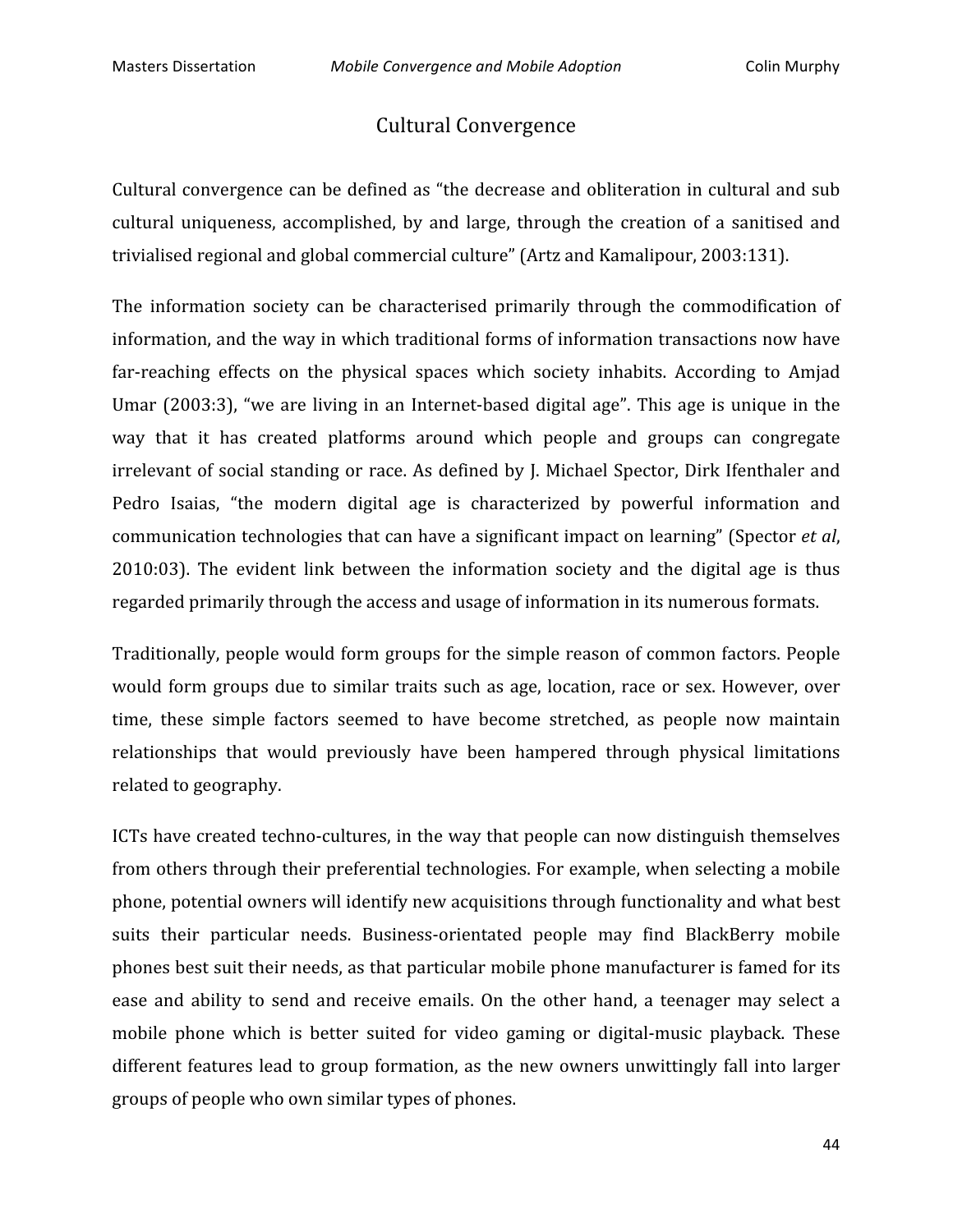The key factor regarding cultural homogenisation, relating to mobile phone usage, is the way in which mobile phones provide the platform for group formation, yet they simultaneously maintain the ability to avoid the traditionally defining factors which groups normally
use
 to
exclude
or
include
members.
As
Rebeiro‐Hargrave
and
Sole
state,
mobile phones
 "allow
 subscribers
 to
 form
 groups
 and
 conduct
 peer‐to‐peer
 multimedia communication – that is, to enable users to set up and talk in their own groups" (Rebeiro-Hargrave
and
Sole,
2008:2).

For example; older mobile phone users can still use a phone that may appeal to younger users. The present scenario is that platforms of communication are hugely converged, yet simultaneously appeal to "individual groups". The single unifying-factor among all the different platforms is that they almost all provide the same service and provide access to the same content. In essence, although a particular mobile phone may appeal to a particular group or person, the mobile phone itself is not limited to that group or person in that it is not uncommon to find younger mobile phone users owning BlackBerrys, nor is it uncommon
to
find
older
mobile
phone
users
owning
phones
geared
toward
video‐gaming or
music
playback.

Cultural homogenization can be described as both a by-product of convergence, yet simultaneously a creator of further convergence. Through cultural homogenisation mobile phone
 owners
 can
 identify
 with
 potential
 group members
 through
 the
 manner
 in
which they use and consume their mobile phones. However, this only leads to further differentiation from other people in society. If a businessman were to select a BlackBerry as his mobile phone of choice, he has made that selection not only through analytical processing
 of
 the
 phone's
 features,
 but
 through
 the
 subliminal
 processing
 of
 group association.
As
Richard
Ling
argues,
"the
adoption
of
the
mobile
telephone
is
not
simply
the action of an individual but, rather, of individuals aligning themselves with the peer culture in
which
they
participate"
(Ling,
2004:85).

The notion being suggested is that in many cases, the persona or personality of a particular individual is mirrored through the mobile phone they use. Regarding the way in which mobile
phones
are
all
marketed
as
individual,
yet
are
strikingly
similar
in
nature;
Damian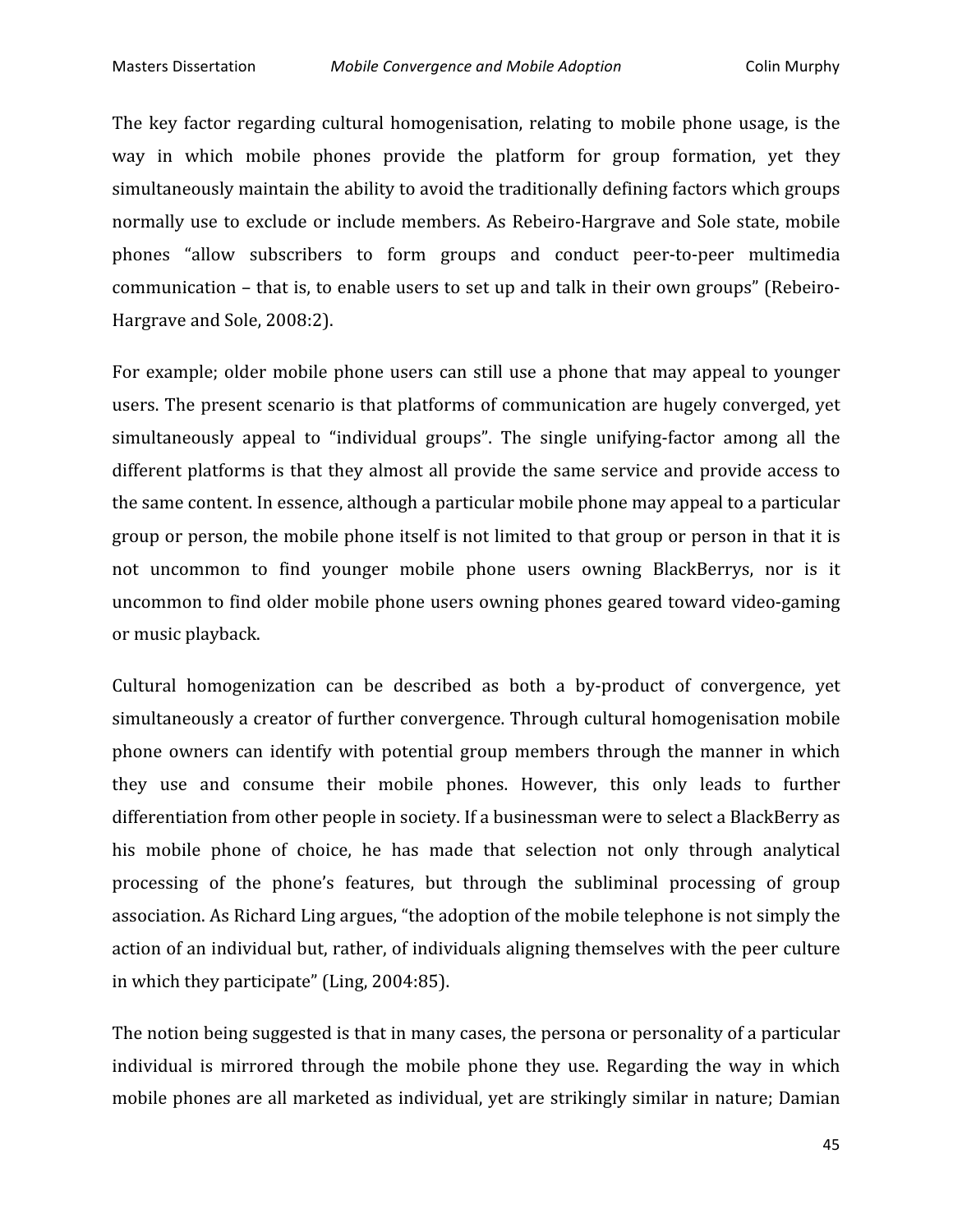Koh remarks, "aside from individual brand preferences, each manufacturer also has a series of devices catered for different audiences" (Koh, asia.cnet.com<sup>23</sup>, 2009). While this would ring true in most cases, some individuals do not feel strongly enough about mobile phones to select one that aligns them with any particular group.

#### **Figure
1.5**

<u> 1989 - Johann Stein, fransk politik (d. 1989)</u>

#### **Table
mapping
the
phone
models
produced
by
Sony
Ericsson**

| <b>Branding</b> | <b>Series</b>    | In a nutshell                                                     |  |  |
|-----------------|------------------|-------------------------------------------------------------------|--|--|
| Music           | W                | Music-centric phones with Walkman branding                        |  |  |
|                 | R                | Basic AM/FM radio phones                                          |  |  |
| Imaging         | C                | Camera-centric phones with Cyber-shot branding                    |  |  |
|                 | S                | Used to index swivel phones, now represents the Snapshot category |  |  |
|                 | K                | Previously used to index Cyber-shot phones                        |  |  |
| Mobile Web      | M                | Messaging-centric phones with QWERTY                              |  |  |
|                 | P                | Professional series of smart phones                               |  |  |
|                 | G                | Regular phones with touch screen and PIM features                 |  |  |
|                 | X                | Premium series of "converged" smart phones                        |  |  |
| Lifestyle       | $\boldsymbol{F}$ | Gaming-centric fun phones                                         |  |  |
|                 | T                | Phones that are focused on design                                 |  |  |
|                 | I                | Entry-level and basic phones                                      |  |  |
|                 | Z                | Clamshell, design-centric phones                                  |  |  |

Source: http://asia.cnet.com/reviews/mobilephones/0,39050603,62053604,00.htm.
 Published online
April
27,
2009.
Last
accessed
16
August
2010.

Figure 1.4 features a table that outlines the different phone models produced by Sony Ericsson.
The
four
primary
categories
listed
under
the
"branding"
column
identify
the
type of
mobile
 phone
 category
 a
 potential
 owner
might
 fall
into.
 The
 four
 categories
 relate
 to

 $^{23}$  http://asia.cnet.com/reviews/mobilephones/0,39050603,62053604,00.htm. Published online April 27, 2009. Last accessed 16 August 2010.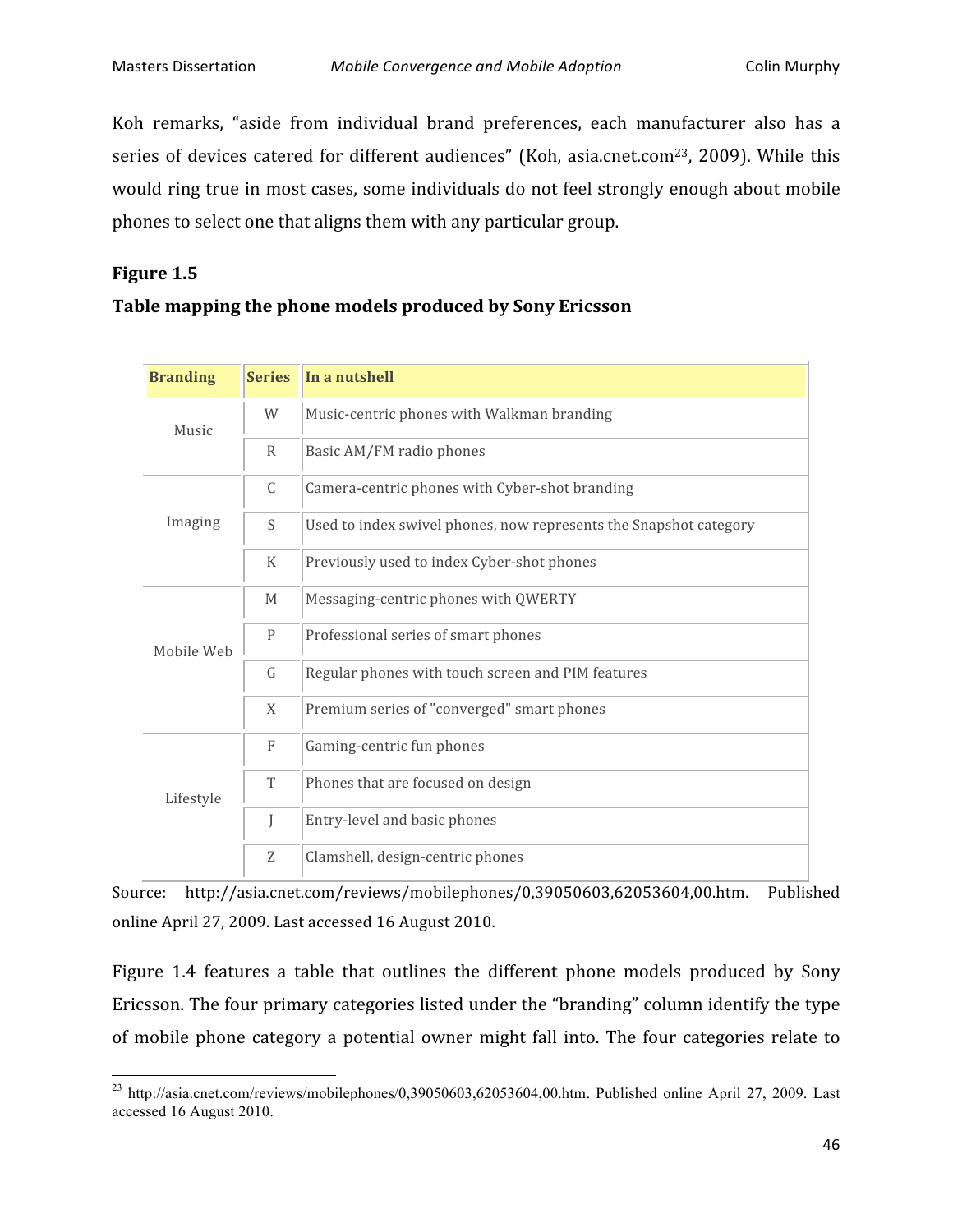features a potential owner might be looking for when purchasing a new mobile phone. For example, if a person was looking for a camera orientated mobile phone, they could make use
of
the
Imaging
series,
typified
by
the
C,
S
and
K
categories.

This
table
can
be
studied
against
the
following
image,
which
maps
out
the
different
models produced
 by
 Samsung.
 Similarly
 to
 Sony
 Ericsson,
 Samsung
 have
 categorized
 their hardware portfolio into six similar categories, yet featuring the same ideology. These categories
 are;
 Style,
 Infotainment,
 Multimedia,
 Connected,
 Essential
 and
 Business.
 The first letter of each category correlates to a series of mobile phone, for example, the S-series, is
based
primarily
on
stylistic
aspects
of
mobile
phone
usage.

#### **Figure
1.6**



#### **Table
mapping
the
phone
models
produced
by
Samsung**

source:
http://asia.cnet.com/reviews/mobilephones/0,39050603,62047625,00.htm..
Published online
April
27,
2009.
Last
accessed
16
August
2010.

When viewing the above table, mobile phone manufacturers require all handset owners to essentially fit into one or more of these categories. While mobile phone owners may feel their personal handsets tend to homogenize the gaps between, for example, Style and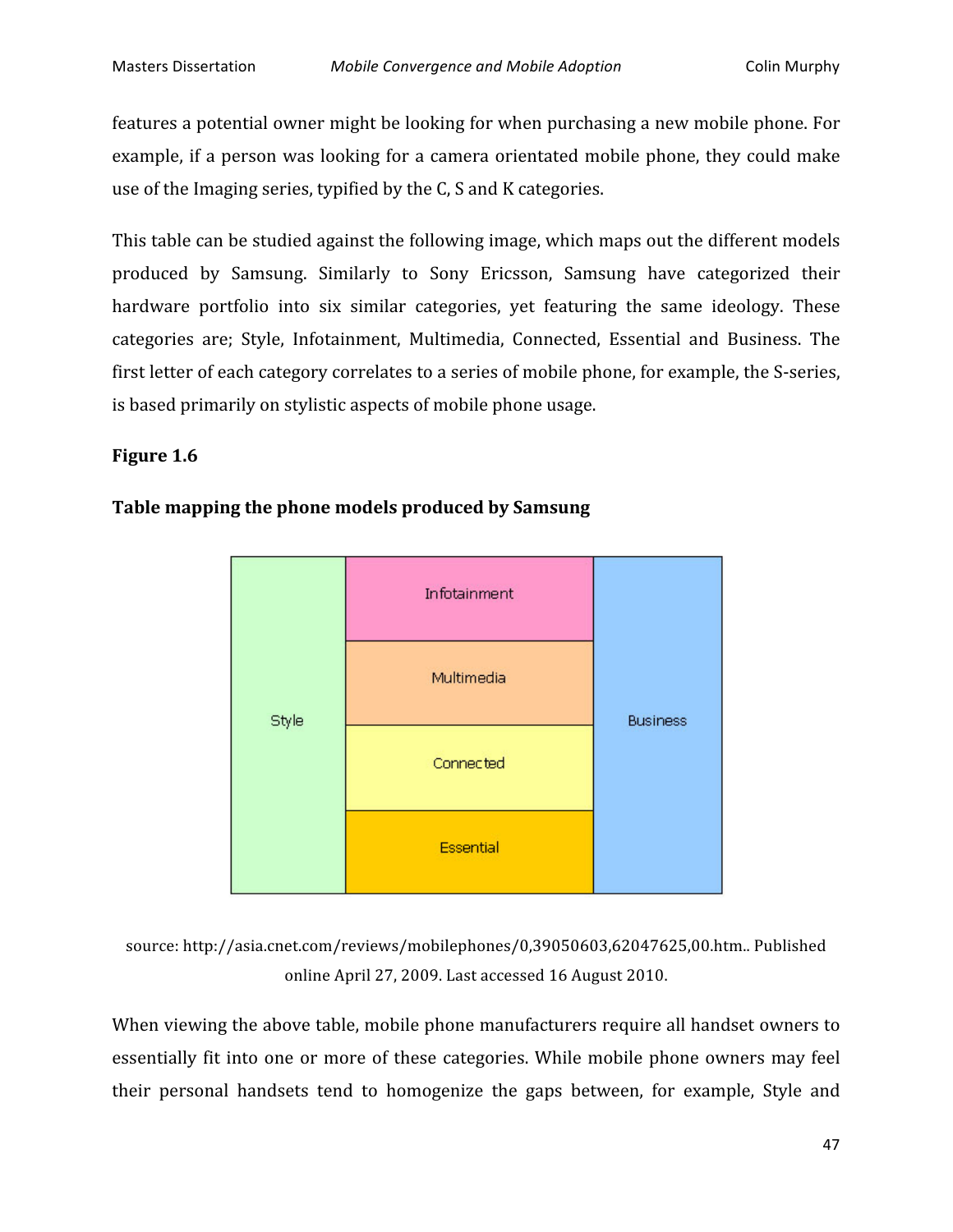Business, it seems that the two are on opposite ends of the spectrum according to Samsung. With current mobile phone trends, the lines drawn between these categories are merging. While these categories may have held true for earlier models of mobile phones, they are less applicable to the current generation. As technological boundaries are merged, so are the
styles
of
handsets
evolving.
The
mobile
phone
is
becoming
ever
more
encompassing.

# Ramifications

Mobile phones offer users the facility to connect to social networks. Thus they are often described as social tools as they are used by people for communicating with friends and family. Mobile phones can be group forming, yet they can simultaneously exclude people from
other
groups.
Mobile
phone
users
often
identify
themselves
with
other
mobile
phone users of similar applications or brands of mobile phones. For example, BlackBerrys application
BlackBerry
Messenger
(BBM)
is
a
typical
example
of
how
mobile
phones
affect people culturally. BlackBerry Messenger is a social-networking tool that provides costeffective communication among "added" friends (people who have supplied another person
with
their
BBM
identity
pin
–
thus
enabling
dialogue).

While BBM offers users the chance to communicate cost-effectively with their friends, it simultaneously excludes people who do not own the feature as a current trend among mobile phone users is to own a BlackBerry and to use and participate in BBM-based communication.
It
has
to
be
noted
however,
that
BBM
is
an
optional
closed
network
feature and
 is not
 included
 standard
 with
 Blackberry
 mobile
 phones,
 although
 it
 can
 be
 easily downloaded for a small fee via the phones' application portal. While some mobile phone users may not be able to afford a BlackBerry, others may steer clear of Blackberry's due to a perception surrounding the 'yuppie' image and constant connection, which BlackBerrys provide.
For
some,
constant
mobile
connection
is
a
pre‐requisite
for
modern
life,
while
for others
it
is
a
nuisance.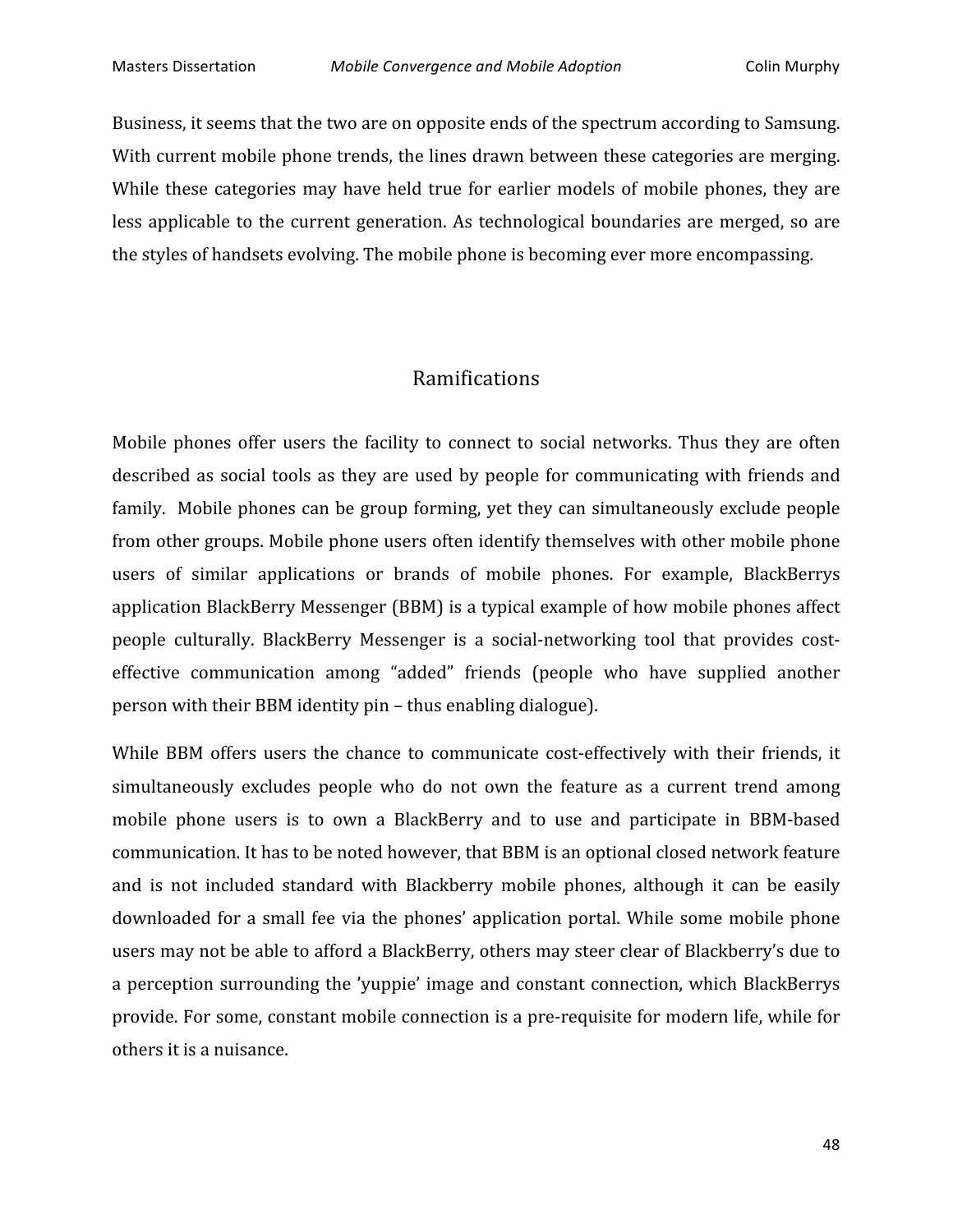While mobile phones are homogenous, they still offer the ability to be customised as they are
encoded
(Hall,
1973)
by
their
owners.

Cultural
convergence
in
mobile
phones
adds
an emotional
 dimension
 to
 a
 technology‐based
 medium. While
 examining
 cultural convergence among mobile phone users it was evident that people had specific cultural reasons
for
mobile
phone
adoption.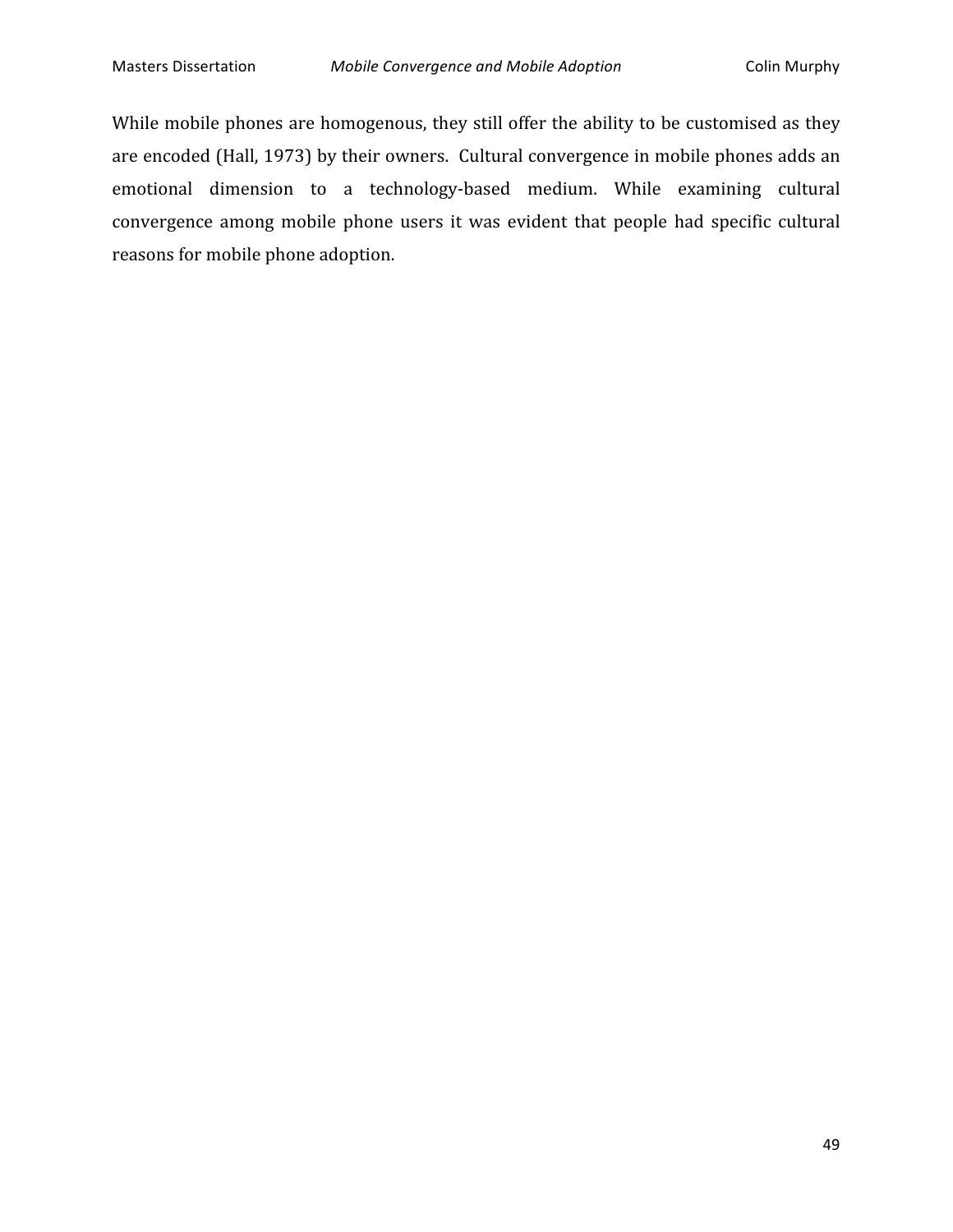### Globalised
Convergence

Globalisation has been subjected to much debate from academics in an attempt to reach an objective definition that can be agreed upon by all. However, such is the nature of globalisation that to different people from different backgrounds, it will mean different things. Globalisation affects the whole world, irrelevant of social, economic or political status. According to Anthony Giddens, there are three phases in globalisation. The first phase
 aimed
 to
 understand
 whether
 or
 not
 globalisation
 actually
 existed.
 The
 second phase, having taken cognisance of the existence of globalisation aimed to identify the consequences
 of
 globalisation.
 The
 third
 phase
 can
 be
 described
 as
 a
 reaction
 to
 the negative
consequences
of
globalisation
(Rantanen,
2005:04).

Globalisation is a term used to describe "a recent intensification of networks, alliances and interconnections in economics, cultures and politics and the particular form that they now take rather than the occurrences themselves" (Hartley, 2002:97-98). Giddens himself defines globalisation similarly as "the intensification of world-wide social relations, which link distant localities in such a way that local happenings are shaped by events occurring many
miles
away
and
vice
versa"
(Giddens,
1990:64).

When dealing with globalisation, the leading theorist (with regards to globalisation and cultural
studies)
is
without
doubt
Manuel
Castells
(see
Munck,
2002,
Jones
2010).
Castells has published many of his writings on globalisation, and is famed primarily for his writings on the network society and the information society and the way these societies are connected to the world in which we live. The network society refers to Castells's belief that "contemporary society is characterised by key social structures and activities that are organised
 around
 electronically
 processed
 information
 networks"
 (Castells,
 2000:96). Castells highlights the fact that the world has become dependant on networked living, in that
 people
 need
 to
 be
 connected
 to
 the
 world
 they
 live
 in.
 Mobile
 phones,
 networked computers and eMail are all tools of the network society in the manner that they aid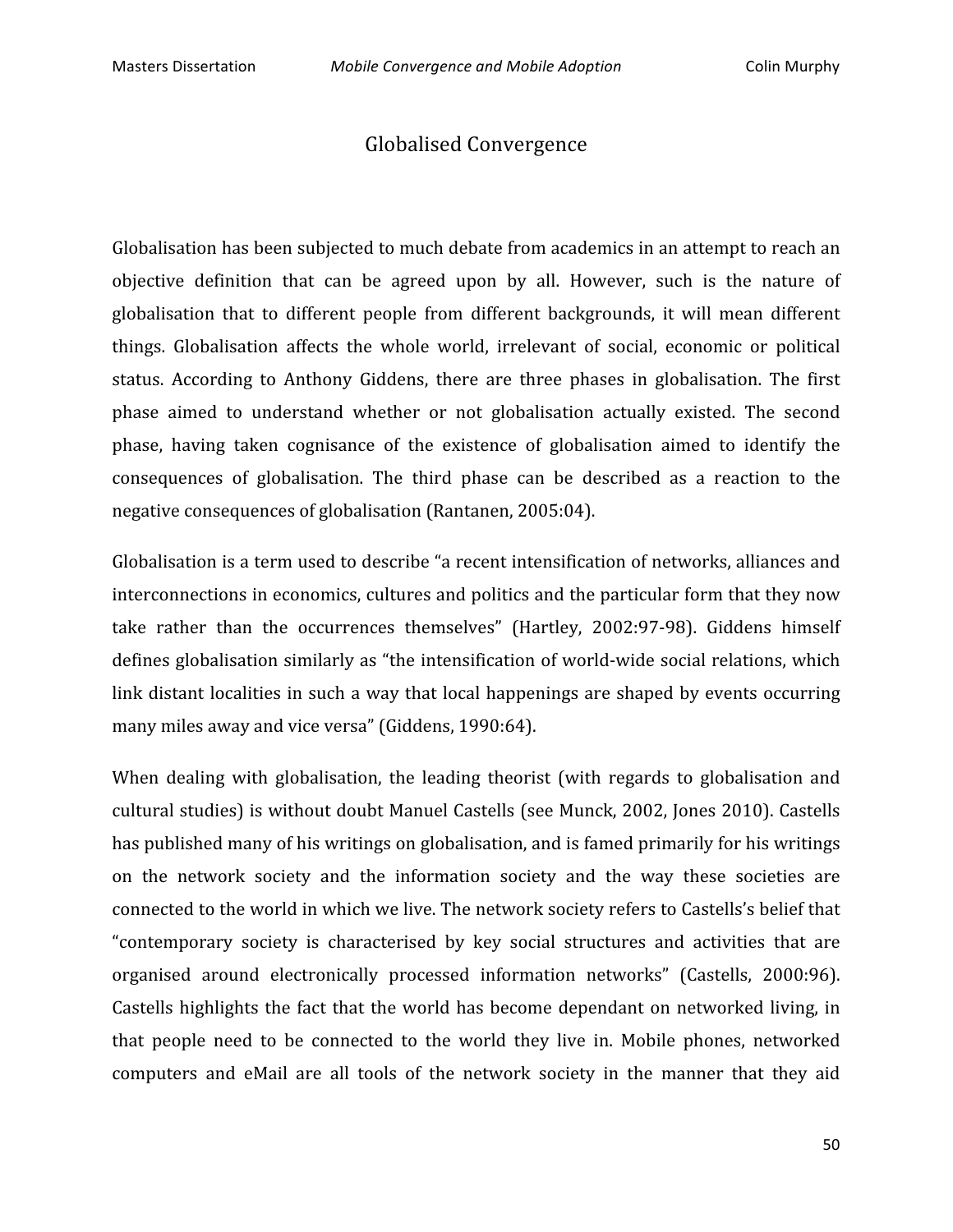communication
across
the
globe,
and
help
owners
maintain
their
connections
to
the
global network.

This term can lead to much speculation and debate among the academic community depending primarily on the field in which they study. Political science students, when negotiating definitions of globalisation may focus on inter-country relations, whereas commerce‐based
 students
 may
 focus
 on a trade‐based
 definition.
 However,
 the
 above definition has been selected as it seems to maintain something of a happy medium among the
different
fields
of
study.

The key factor in the above definition presented by Hartley (2002:97-98) is the focus on the
 "intensification
 of
 networks,
 alliances
 and
 interconnections".
 Globalisation
 and
 the processes
they
detail
are
not
new
to
the
world.
Trade
relations
have
been
in
existence
for centuries, starting with the spice trade roughly 2000 years ago). The spice trade was a "commercial
activity
of
ancient
origin
which
involved
the
merchandising
of
spices,
incense, herbs, drugs and opium" (Encyclopaedia Britannica Contributors, 2002). What can be gained
from
this
is
that
international
trade
occurred
between
nations.
Nations
realised
that not all items they wanted grew or could be attained locally and thus, sought them from other
countries.

Alliances have been forged for centuries, of which the most notable were early political alliances
between
countries
in
times
when
wars
were
rife.
These
alliances
still
occur
today, but most notably through negotiated trade relations. These trade relations are forged in an attempt
 to
 strengthen
 relations
 between
 two
 countries,
 although
 the
 evident
 benefits
 of trade
relations
are
almost
always
economic
gain.
Hartley
acknowledges
how
the
processes inherent in his definition of globalisation are not new, but it is rather the *intensification* of these processes which characterises the development of globalisation since the late 20<sup>th</sup> century.

As stated by INC Icon group International in a 2008 publication, "modern information technology has made the world smaller than it has been in the past" (Mueller and INC Icon Group Contributors, 2008:204), see Harvey 1990 (time-space compression), and Giddens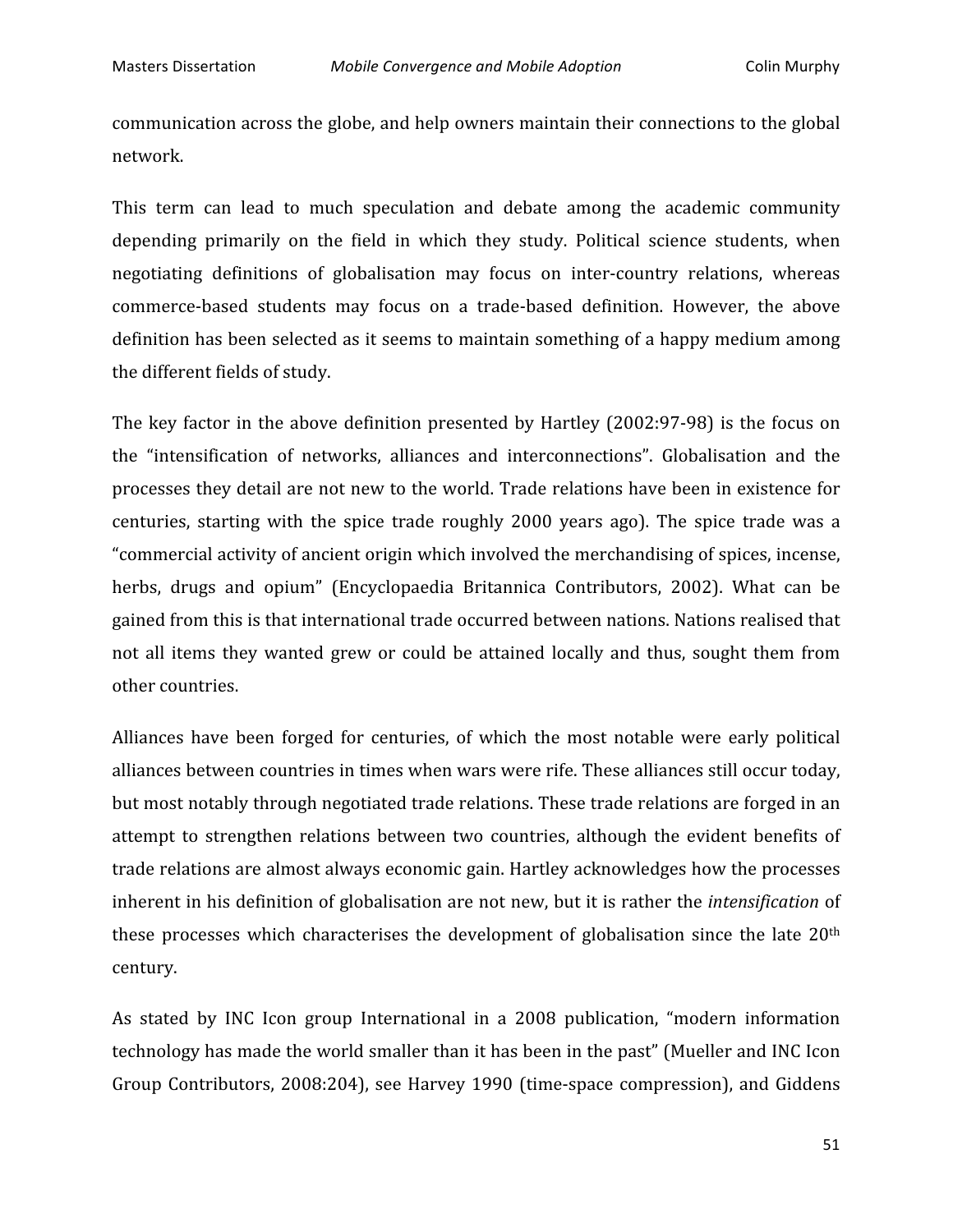1981 (time-space distanciation). The belief is that the world is not being made physically smaller, but with advancements in ICTs like 3G or video-calling, it may *seem* that the world is getting smaller, as society is no longer limited physically through geographical limitations. In the past, information exchange could take extended periods of time, but in contemporary
society,
information
can
be
exchanged
almost
instantly.

As the world gets figuratively smaller, yet simultaneously gets faster, people in positions of power
(management
level)
often
expect
more
from
their
superior
subjects.
This
relates
to the fact that there is rarely a valid reason for being late, either physically or digitally (via video-conferencing, video-calling or even audio-calling). People now have the freedom to access
information
much
 faster,
albeit
at
a
reasonably
higher
price.
Most
notably
Herbert Schiller wrote in his 1989 book, *Culture Inc*, "the commodification of information is the most
significant
feature
of
the
information
society"
(Schiller,
1989).

By deduction, to be an active participant in the information society, one would need to actively pursue information, or at least have *access to* the aforementioned information. If the most popular<sup>24</sup> or common way currently to access information were through a particular
medium,
a
person
failing
to
do
so
would
be
marginalised
from
the
society.

In contemporary society<sup>25</sup>, one of the most prevalent ICTs statistically are mobile phones, due to the fact they are generally cheaper than computers, offer mobility, and are densely converged
platforms.
It
is
suggested
that
if
a
person
wants
to
participate
in
the
information society they are required to own a mobile phone.

This leads to *globalised convergence*. Globalised convergence dictates that through hegemonic
 dominance
 and
 globalisation,
 ICT
 users
 are *forced* into
 using
 mobile communications
technologies
in
order
to
maintain
connections
to
the
global
networks
with which they identify themselves.

<sup>&</sup>lt;sup>24</sup> The term popular is not used to show positive opinions, more to show that it is common among the general public.<br><sup>25</sup> For the purpose of this essay, it should be stated that it is the belief of the author that societ of limbo, between the digital age and the information society, as the two tend to 'feed' off one another.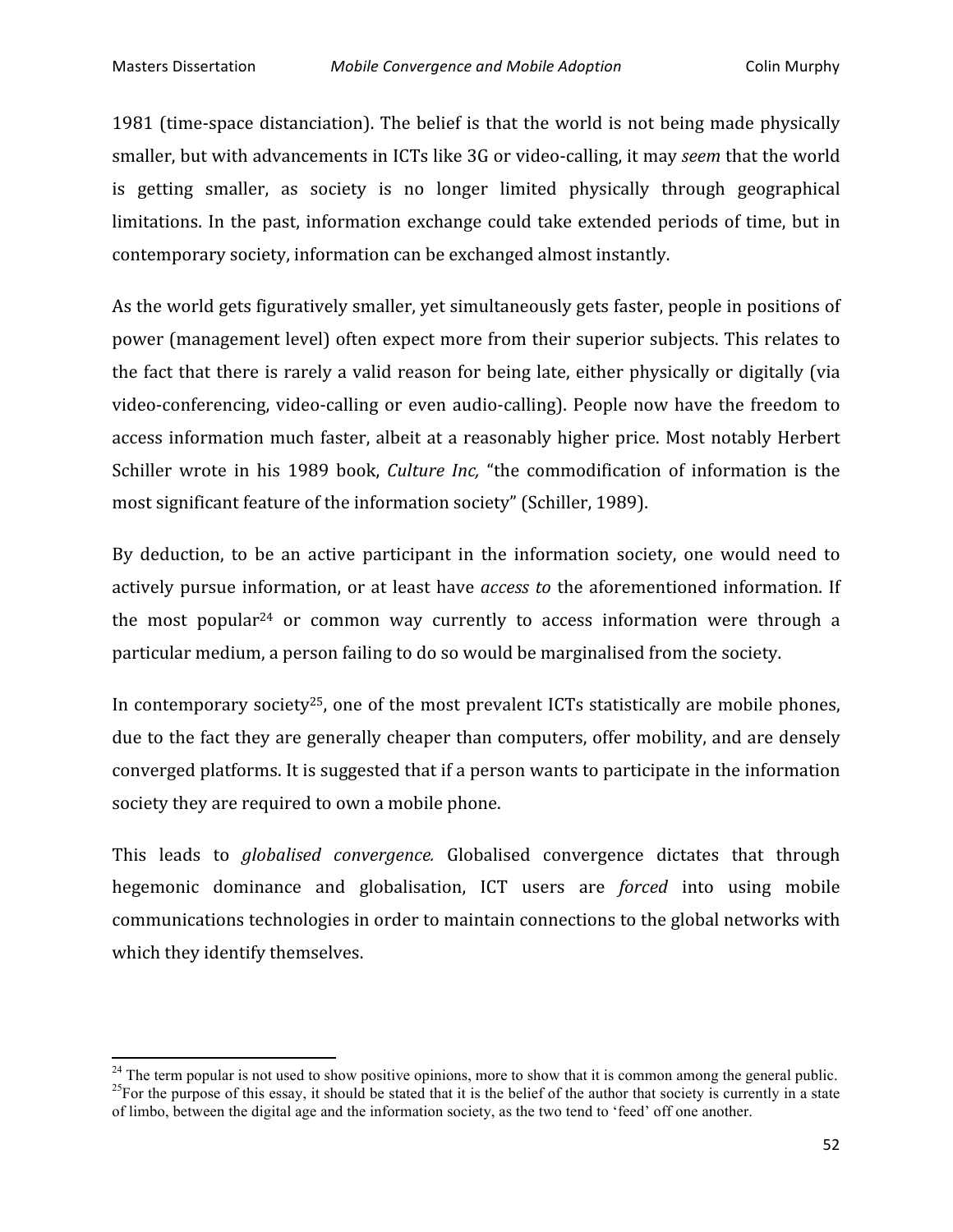While people are not physically or legally forced to own mobile phones, it is often *implied* by
people
in
positions
of
power
or
relations
(family/friends)
that
other
people
own
mobile phones.
As
stated
above,
an
emphasis
is
placed
on
there
being
a
great
difference
between merely owning a mobile phone and actively using one. While some may feel that owning but
not
using
a
mobile
phone
is
tantamount
to
not
owning
one
that
would
only
happen
in extreme cases. Some people are forced to own mobile phones by parents, partners or employers.

For example, in *After the Mobile Phone* by Maren Hartmann, Patrick Rossler and Joachim Hoflich (2008), the authors relate the story of a Turkish migrant to Germany and the manner in which he adopted a mobile phone in order to appease the group of people with whom he had assimilated himself in his new country. The emphasis of the book rings true through many mobile phone owners. The authors stated "the pressure of being mobileconnected
can
be
explained
by
the
lifestyle
within
that
young
hip‐hop
community,
in
which the future-orientated technological image of the mobile phone seems to be as important as its
practical
use
as
a
tool
of
contact
while
on
the
move"
(Hartmann *et
al*,
2008:140).

This is an example of the implied pressure often directed towards people marginalised by certain
groups.
In
this
instance
it
implies
pressure
on
someone
who
had
not
yet
adopted
a mobile phone. The pressure was implied, as it was not stated that he must adopt a mobile phone
by
his
group,
but
it
was
rather
expected.

Parents often give their children mobile phones in order to provide them with the security of
being
in
contact
(with
family
or
law
enforcement),
whilst
simultaneously
the
parents
are afforded peace of mind knowing that if their children are stuck in an emergency, they can call
someone.
The
same
can
be
said
for
people
giving
their
partners
mobile
phones
for
the same
reasons.

In
a
more
formal
process,
employers
might
provide
their
employees
mobile
phones
to
keep in contact with clients or their workplace. While employees still maintain the ability to refuse the offer of a mobile phone, they still would expect to have a handset for work reasons. As Richard Watson states, "In business, analysts have noted that 40-50% of all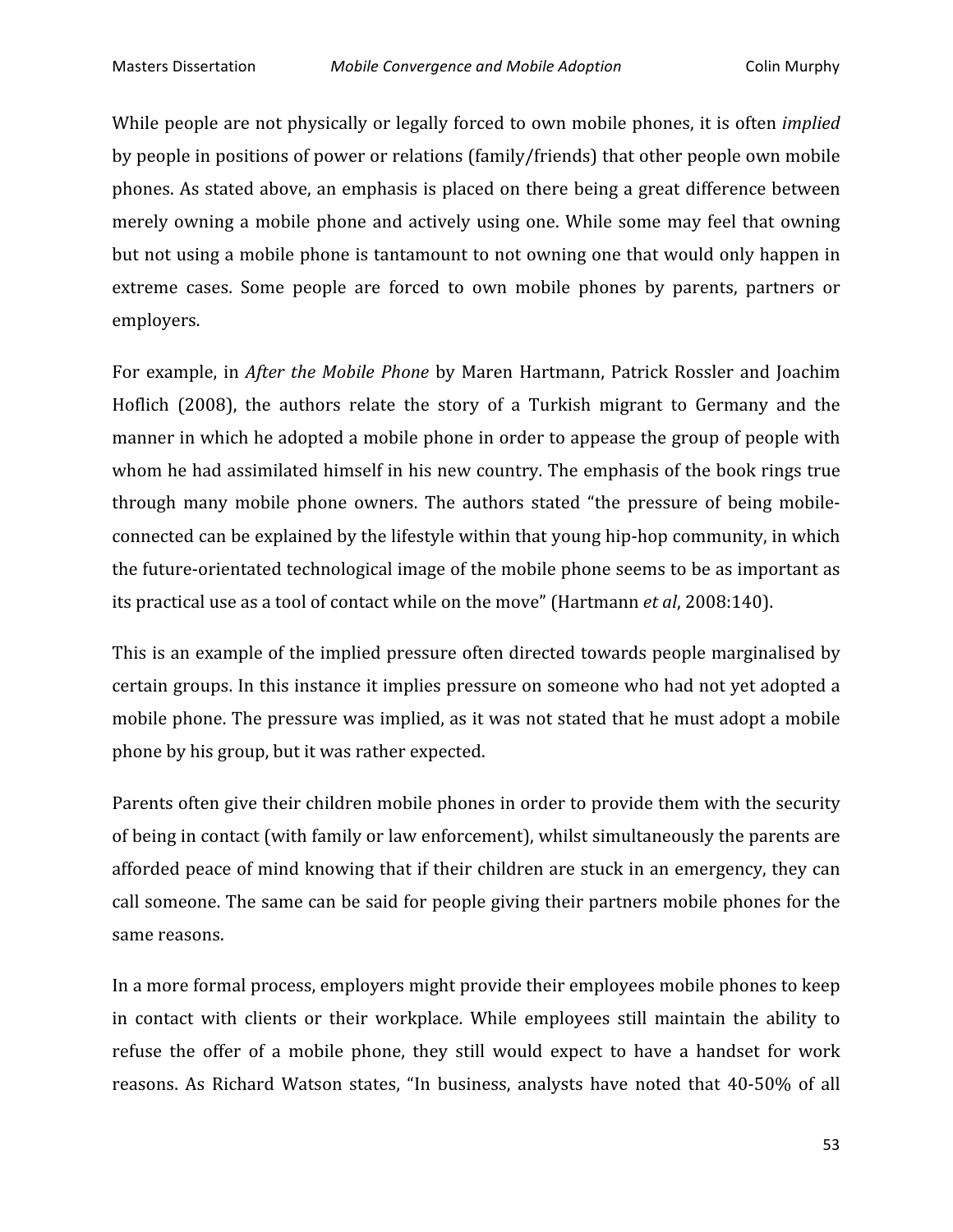business cell phone calls are made in sight of a desk phone," Watson, 2009:ix). It was reported in the AFP (Agence France-Presse) that US-president Barack Obama "won his first battle
–
to
keep
his
BlackBerry26"
(AFP,
22
January
2009).

President Obama had become so used to using his BlackBerry that he had to fight with the United States Secret Service to keep his own personal phone as they felt that it was a security risk for the American president to own a personal, un-monitored mobile phone. This
in
itself
is
a
prime
example
of
mobile
reliance,
and
the
lengths
to
which
some
people are willing to go in order to retain their own sense nodes of information and communication.

While many employers would deny "forcing" their employees to use work-funded mobile phones, many would not refuse the offer, since the employees would otherwise have to finance all work-related calls themselves. The world has become such a mobile place, that businesses
can
be
maintained
"on
the
go",
and
a
mobile
phone
user
could
stay
connected
to their
work,
even
having
left
the
office.

Mobile phones and other major ICTs provide their owners the ability to transcend physical space, in the way that they now offer their users the ability to perform functions and tasks that were traditionally (physically) linked to specific areas. As users become more and more reliant on ICTs, employers will use this reliance and dependence on ICTs to further their own agendas. While an employee cannot take their place of employment home with them,
they
can
however
take
their
mobile
phone
and
or
laptops
home
with
them.

# Ramifications

Globalised convergence identifies how contemporary mobile phone users adopt their mobile phones and identifies the pressures placed upon them by modern society. Mobile phones are ICTs; they are tools for communication that provide users with convenience

<u> 1989 - Johann Stein, fransk politik (d. 1989)</u>

<sup>&</sup>lt;sup>26</sup> http://www.google.com/hostednews/afp/article/ALeqM5jyFFFAJ6juER53cL3l0gKotHO5sA.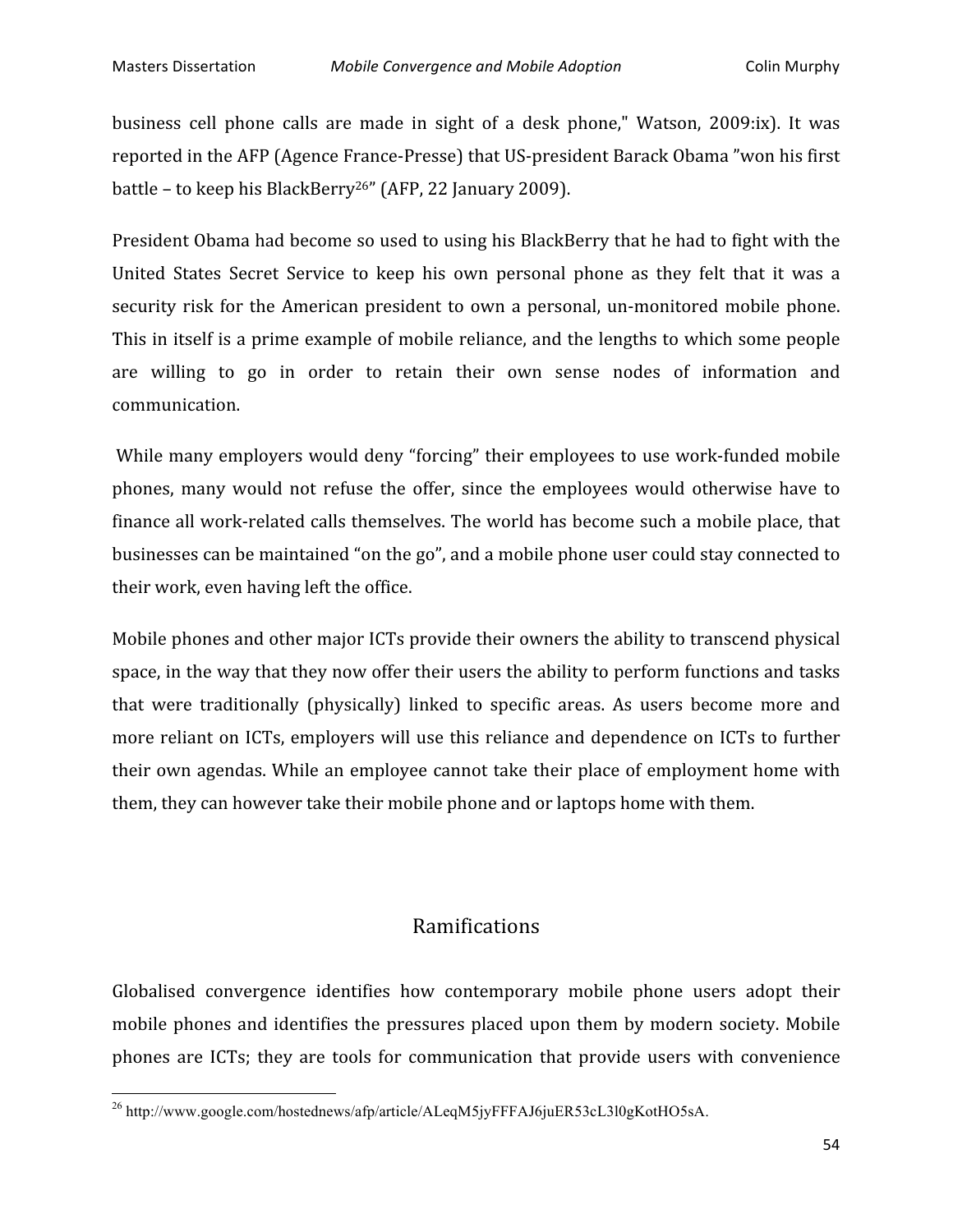and safety, whilst simultaneously allowing them to maintain contact friends and family. The factors leading people to adopt mobile phones are not easily quantifiable; all users experience
some
degree
of
social
pressure.
While
the
degree
of
pressure
varies,
all
mobile phone
users
surveyed
had
been
pressured
into
owning
a
mobile
phone.

Globalised convergence dictates that through hegemonic dominance and globalisation, mobile phone users are *compelled* to use mobile communications technologies to remain connected
 to
 the
 global
 networks.
 In
 order
 to
 be
 an
 active
 member
 of
 the
 information society, people need to actively pursue information, or at least have access to it (information).

While many mobile phone users may deny the existence of the aforementioned pressure, this
is
 contradicted
 by
 the
data
analysis
in
 Chapter
Seven,
where
 such
 pressure
 becomes quite
evident.
As
mentioned
previously,
the
degree
of
pressure
varies,
and
can
come
from
a number of different sources. These sources comprise primarily of friends, family and workcolleagues, although within the macro-scale, pressure often emanates from society as a whole, as the need to be connected and stay informed becomes increasingly important.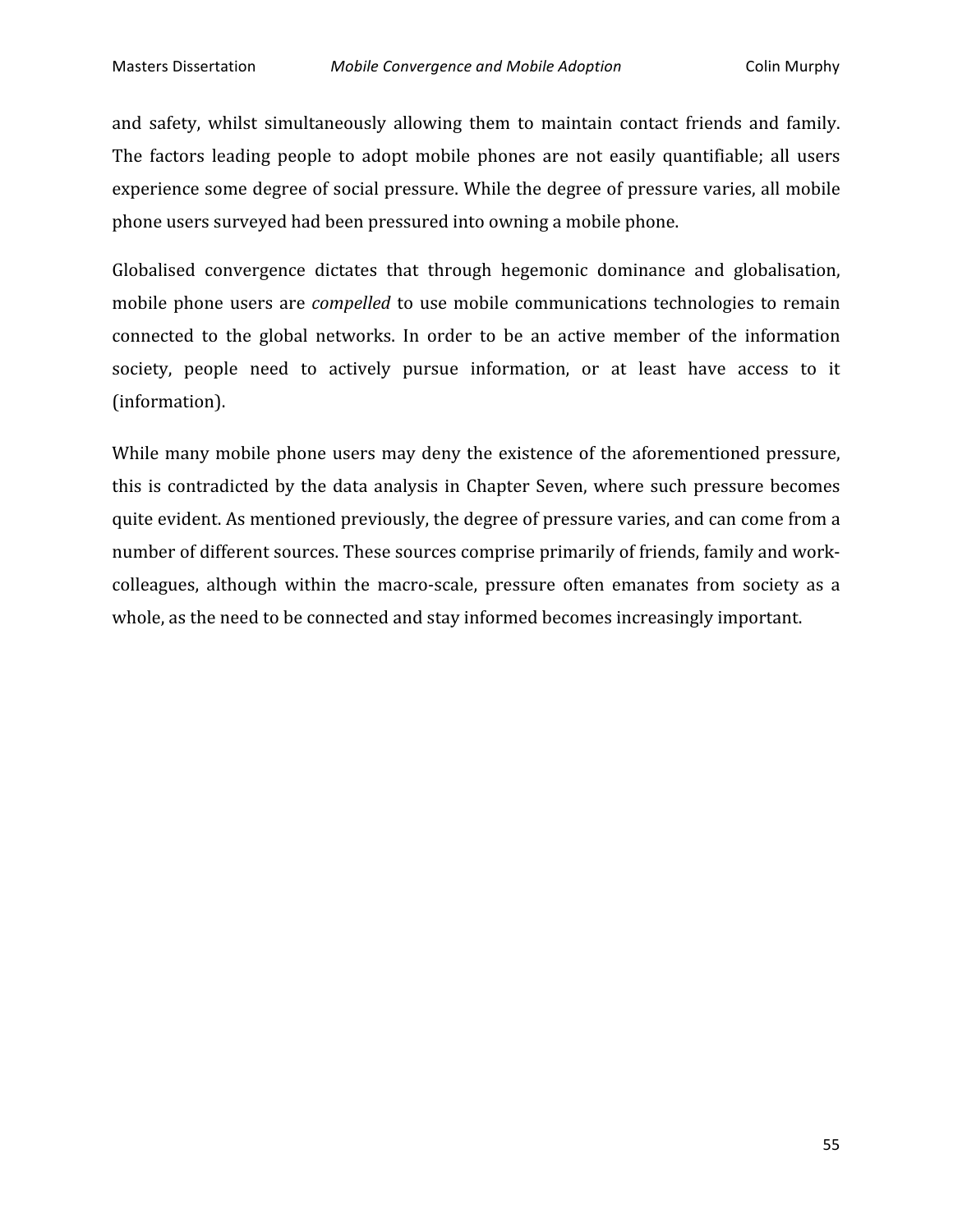# **Chapter
Five**

# **Research
Methodology**

The methodology section of the research project defines the methods employed to gather the research findings, and outline exactly how the research was conducted. A research methodology is important in a post-graduate dissertation as it shows the thought processes employed by the researcher, and more importantly, the reasons why they have chosen to make use of certain methods. The numerous methods employed throughout the research and data gathering processes of the dissertation will be analysed and studied in detail in order
to
understand
the
function
of
each
method
and
how
they
affect
the
overall
study.

# Paradigms

Paradigms can be defined as "different ways of knowing based on different sets of interrelated assumptions about theory and research" (Merrigan and Huston, 2004:326). A paradigm
is
used
to
identify
how
a
researcher
approaches
his
or
her
dissertation,
and
the manner in which they use and interpret their information and theory or theories.

A more academically respected definition of a paradigm, would define it as "a society's dominant belief structure that organizes the way that people perceive and interpret the functioning of the world around them" (Fisher, 1984:7).

An information technology paradigm has been employed for this dissertation. Manuel Castells
created
the
information
technology
paradigm,
although
it
is
ultimately
a
reworked version of a simple technology paradigm by Thomas Kuhn in his 1962 work titled The Structure of Scientific Revolutions. Castells states the information technology paradigm "helps to organize the essence of current technological transformation as it interacts with economy and society" (Castells, 1996:61). Thus the information technology paradigm is useful for this dissertation, as this dissertation deals with mobile phones and how they have
been
adopted
by
the
people
that
use
them.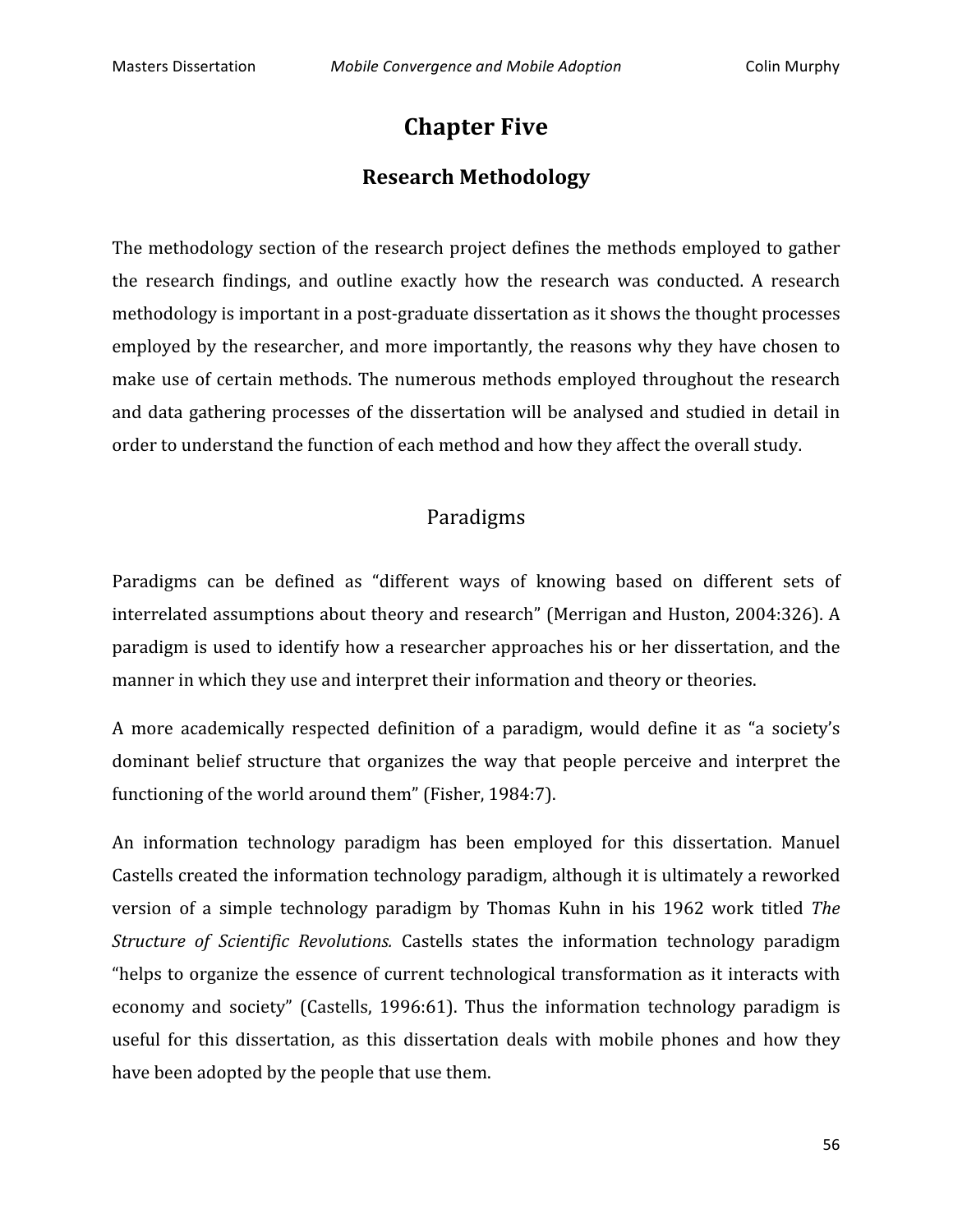This information technology paradigm is characterised by five prominent features which differentiate this paradigm from other structures of knowledge. The first characteristic of the information technology paradigm is that "information is its raw material: *these are* technologies to act on *information*, not just information to act on technology, as was in the case
 with
 previous
 technological
 revolutions"
 (Castells,
 1996:61).
 With
 many
 ICTs,
 the defining feature is that those individual technologies are all primarily concerned with the flow of information, a characteristic of globalisation. Living in a networked society (as stated frequently by Castells) ICTs feature prominently in the public sphere, and should be studied in order to assess how they affect the society by whom they are being used.

The second feature is a "*pervasiveness of effects of new technologies*" (Castells, 1996:61). This
pervasiveness
of
effects
relays
the
manner
in
which
human
communication
processes are
 ultimately
 shaped
 by
 the
 manner
 or
 medium
 of
 communication.
 People
 will
 often change
the
nature
of
their
communication
depending
on
the
mode
of
communication,
as
for example,
 text
 messages
 are
 often
 interpreted
 as
 informal
 processes
 of
 communication which garner the use of slang, whereas phone calls or emails may be seen to be more formal
processes
requiring
the
use
of
a
more
formal
tone.

However,
the
manner
of
language
used
in
mobile
communication
will
always
be
related
to who the dialogue is between. Emails and phone calls may be deemed more formal than text messaging, as text messaging is not a very formal process of communication due to their often short length. According to Teresa Luckey and Joseph Phillips, "email can be either formal or informal depending on the context", whereas "it's quick and efficient to communicate through IM (Instant Messaging) or by sending text messages" (Luckey & Phillips: 2006:105). Communication is a two step process of sender and receiver, however the *pervasiveness of effects of new technologies* relates to the manner in which the message is
sent
and
subsequently
received.

The third characteristic refers to "the *networking logic* of any system or set of relationships using these new information technologies" (Castells, 1996:61). Furthermore, "the morphology of the network seems to be well adapted to increasing complexity of interaction
and
to
unpredictable
patterns
of
development
arising
from
the
creative
power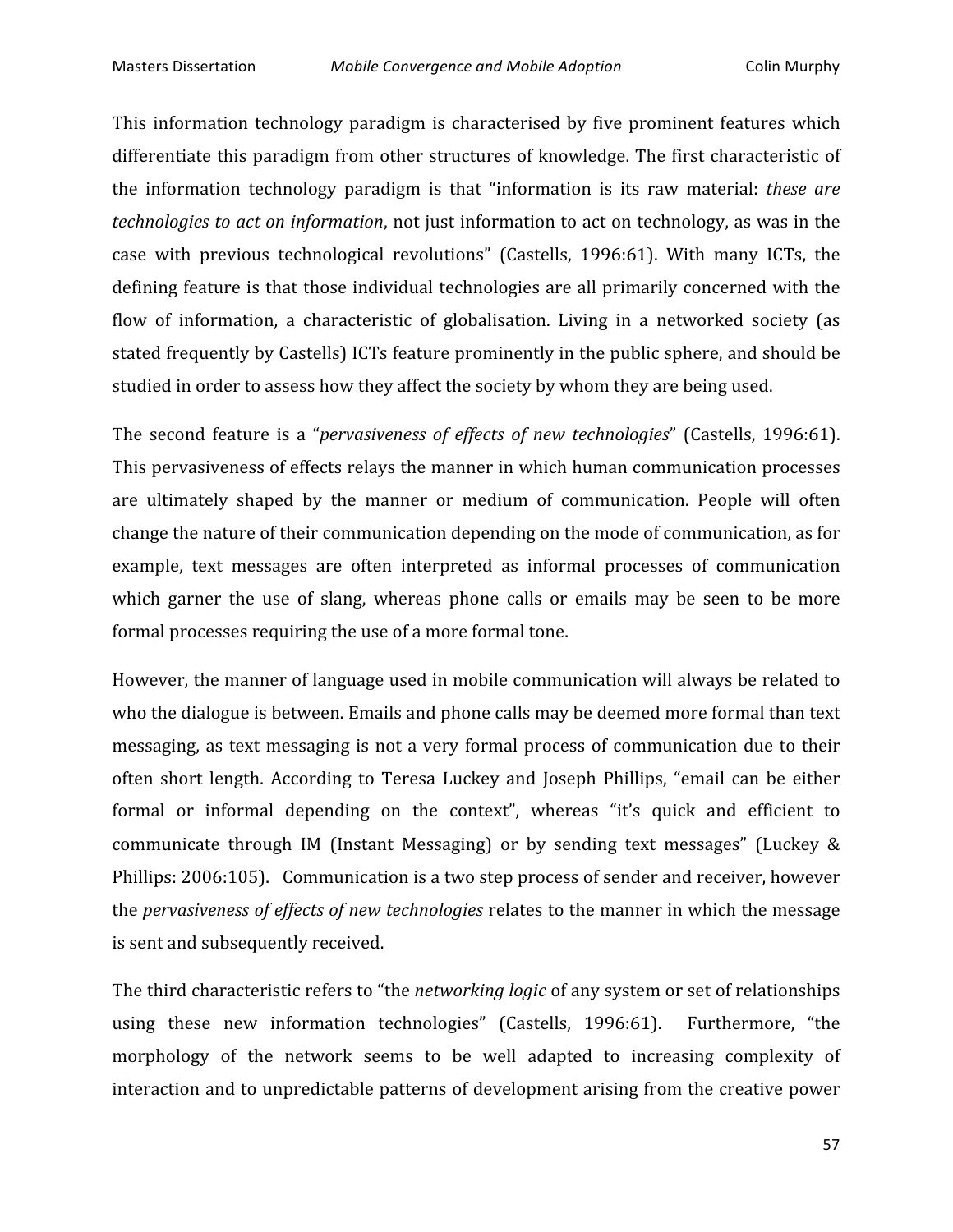of such interaction" (Castells, 1996:61). Due to the nature of ICT communication, which often
 occurs
 among
 previously
 established
 networked
 connections,
 ICTs
 have
 both
 the ability to create and destroy connections, although this remains dependent on the users themselves.
 ICT
 usage
 can
 lead
 to
 group
 formation,
 yet
 it
 can
 also
 be
 responsible
 for subsequent
group
marginalisation,
both
internally
and
externally
related
to
the
group.
This has
already
been
discussed
in
greater
detail
in
Chapter
Four.

The fourth characteristic of the information technology paradigm is that of *flexibility*. "Not only
processes
are
reversible,
but
organizations
and
institutions
can
be
modified,
and
even fundamentally altered, by rearranging their components" (Castells, 1996:62). Mobile phones are customisable tools which users can tailor to suit their own specific needs or wants; they are flexible items.

This notion of flexibility in today's current mobile phone market is highlighted with android-based operating systems. Android systems are famed for their bespoke qualities which allow users to customise their mobile phones by downloading applications which suit their needs and wants. This as opposed to traditional operating systems, through which applications can only be downloaded via specific websites, as opposed to opensource android applications which can be downloaded from a large number of sources. For example, Apple iPhone owners are required to download *most* of their applications from the iStore (a web-based shop for iPhone users). While they can download applications form other
sources,
these
secondary
sources
are
difficult
to
find
and
are
not
supported
by
Apple.

The fifth and final characteristic of the information technology paradigm is the "growing" convergence
 of
 specific
 technologies
 into
 a
 highly
 integrated
 system,
 within
 which
 old, separate
 technological
 trajectories
become
literally
indistinguishable"
 (Castells,
1996:62). The most noteworthy characteristic of this paradigm is that it takes cognisance of the fact that ICTs are evolving and becoming converged to the point where they are wholly indistinguishable from among their own classification, similar in nature to the aforementioned
concept
of
Deleuze
and
Guattaris'
deterritorialisation.

The following are a number of methods that have been employed throughout the data gathering
process.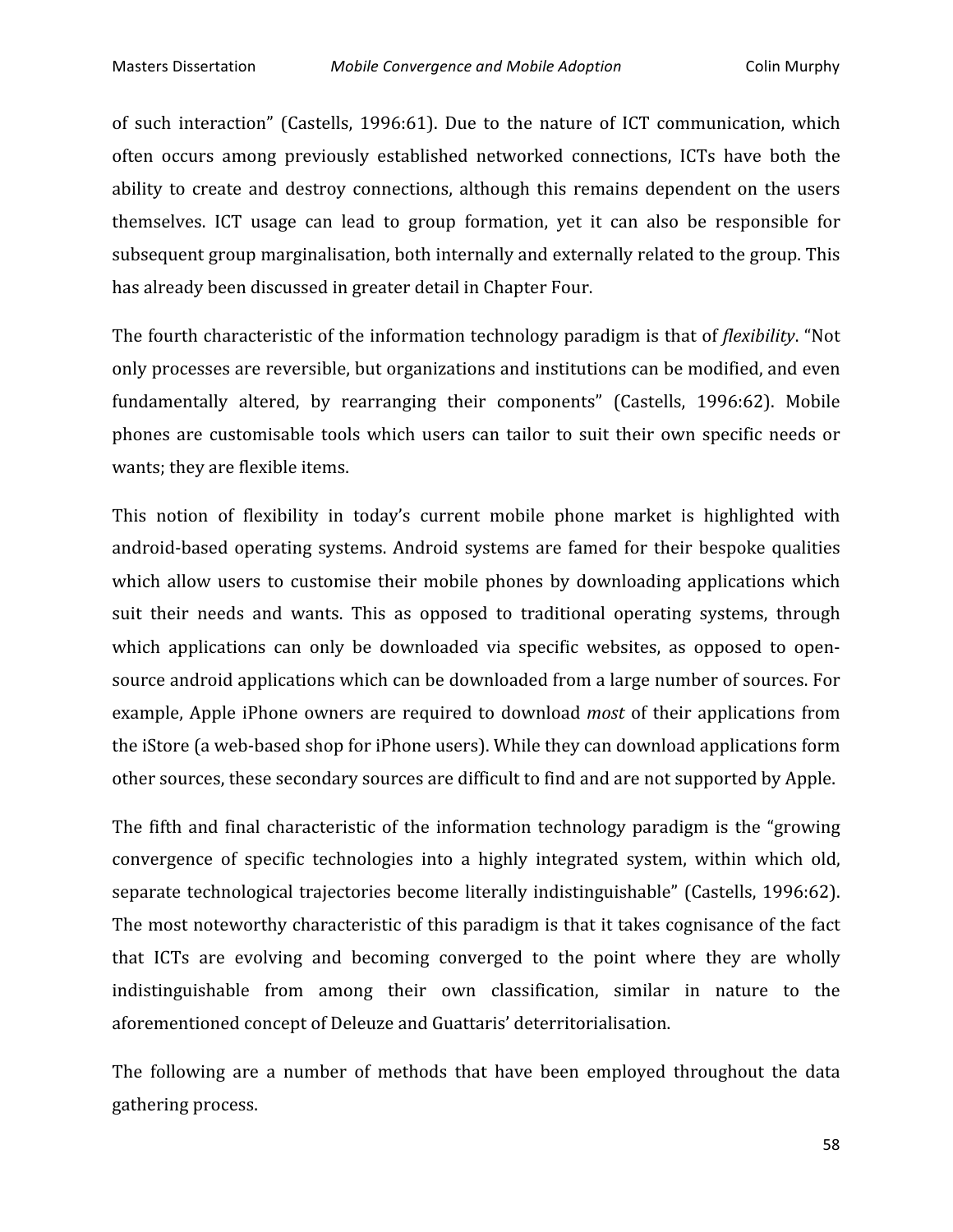# Subjective
Research

Subjective research is a style of research which is characterised by the inclusion of subjective writing. Subjectivity can be defined as "our human ability to know using our minds, based on our thoughts and feelings" (Merrigan and Huston, 2004:329). On the corollary,
objectivity
is
defined
as
"the
process
of
knowing
'reality'
as
it
is
perceived
rather than
 believing
 in
 'reality'
 independent
 of
 the
 knower's
 mind"
 (Baxter
 and
 Babbie, 2004:429).
Essentially
the
authors
are
trying
to
propose
that
there
is
a
difference
between assuming (subjective) that something exists as it appears real in someone's fragment of reality, and *knowing* (objective) that something exists as factual.

If it were to be said that Nokia is one of the biggest mobile phone providers on the planet, this *may* be true, and may be true according to most mobile phone users. However, this is a subjective statement as what appears factual to numerous people is not always factually correct unless academically or statistically proven at particular time. According to Adrian Haberberg and Alison Rieple in their 2008 publication Strategic Management: Theory and Application, "Nokia, the world's biggest mobile phone manufacturer, had a bad year in 2004"
(Haberberg
and
Rieple,
2008:
537).
This
is
an
objective
statement,
as
it
is
a
 formal statement which is in a published resource, which can lead to the assumption that these authors have correctly checked their facts and have correctly conducted their research to make a statement that is factually correct. While it could ultimately prove an incorrect assumption,
the
researcher
has
to
trust
these
authors
(to
a
certain
degree),
as
quoting
and referencing
other
authors
is
the
backbone
of
academic
research.

Subjectivity is a style of writing in which the reader finds evidence that the writer has personal
 opinions
 or
 convictions
 on
 the
 matter
 at
 hand.
 Subjective
 research
 is
 often frowned upon in academic circles, as academia requires academics to separate fact from fiction; fact being the realm of objectivity. An example of a subjective stance would be to say that; "all mobile phones have in-built cameras". While this may seem true at times, factually this would be an incorrect statement. That would be a prime example of a subjective phrase, as personal conviction is inherent in the writing, and makes no use of facts
or
official
figures.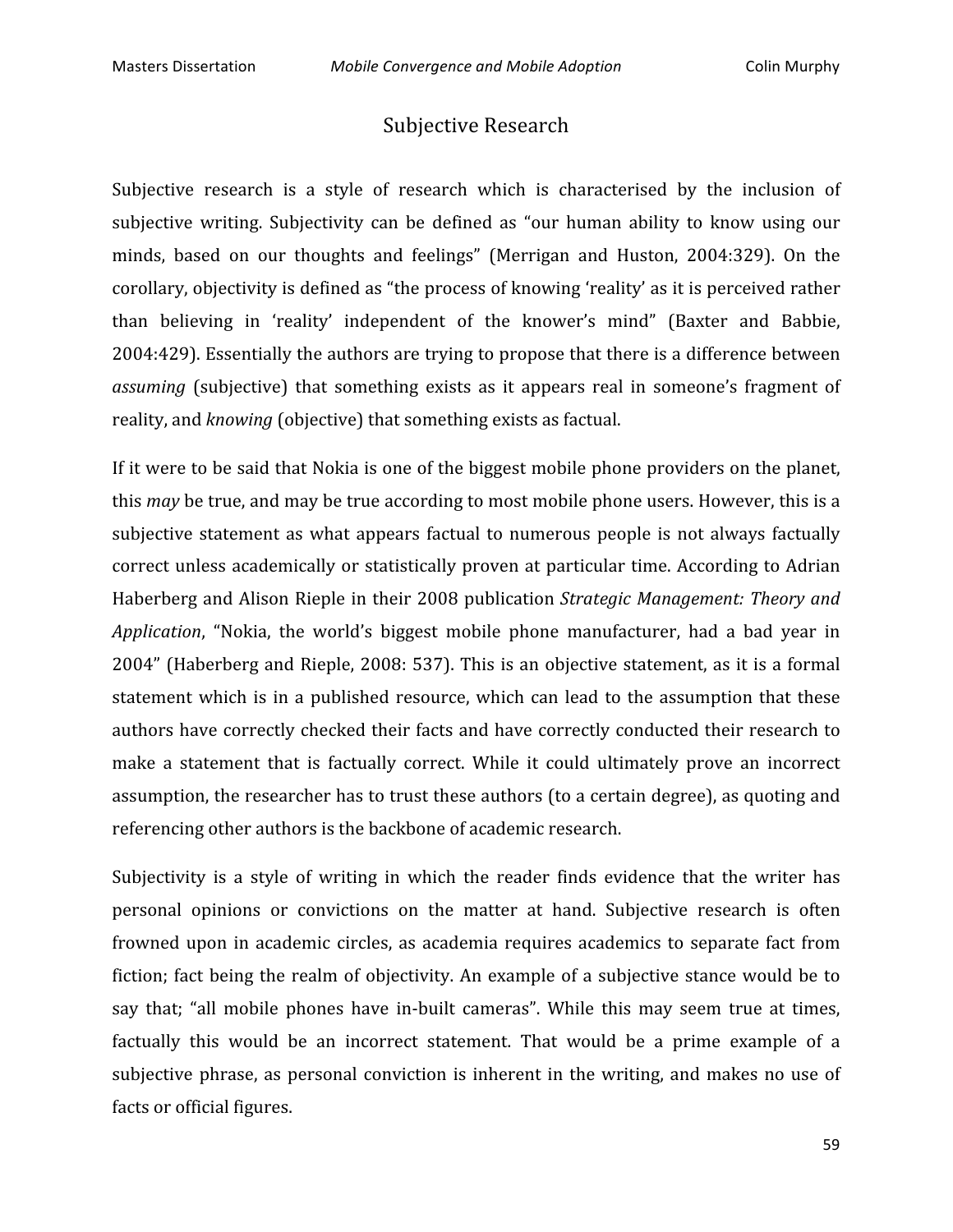# Objective
Research

Having
read
numerous
books
and
publications
on
research
approaches,
it
seems
necessary to state the overall position taken with regard to this dissertation. How is it possible for a researcher to study a field in which they should have a great deal of interest, yet conduct research that shows no trace of personal opinion on the matter at hand? In *The Basics of* Communication Research by Baxter and Babbie (2004), in the glossary, under the heading of *objectivity*it
reads
"Doesn't
exist;
see *intersubjectivity*and
Chapter
3"
(Baxter
and
Babbie, 2004:426).
This statement
itself
 could
 be
 the
 perfect
example
 of
a
 subjective
 position
 on the
 matter
 of
 objectivity
 versus
 subjectivity. In
 academic
 writing,
 the
 researcher
 is expected to distance him or herself from their study, in a way that makes their motives and aims
transparent
to
all.

Objectivity is defined as "not influenced by personal feelings or opinions" (Deely, 2010:14). This is one of the key problems in the objectivity versus subjectivity debate. Is it possible for someone to write in a completely objective manner? The problem is that researchers conduct studies in fields or areas of expertise which interest *them*. If one has read in a particular field, then they *should* have a subjective approach on the subject matter, due in part
to
them
having
previously
selected
their
reading
materials.

Objectivity implies that a researcher is to have no personal feelings toward a given topic, yet
research
is
conducted
by
people
or
academics
who
feel
compelled
to
conduct
studies.
If studies were conducted objectively, by researchers who had no personal opinion on the topic of enquiry, then they would have no personal passion for their written work. Objective writing is a difficult process as it requires the researcher to separate their passion
from
their
production.
Albeit
difficult,
objectivity
is
void
of
bias
and
must
always
be employed
when
conducting
scientific
research.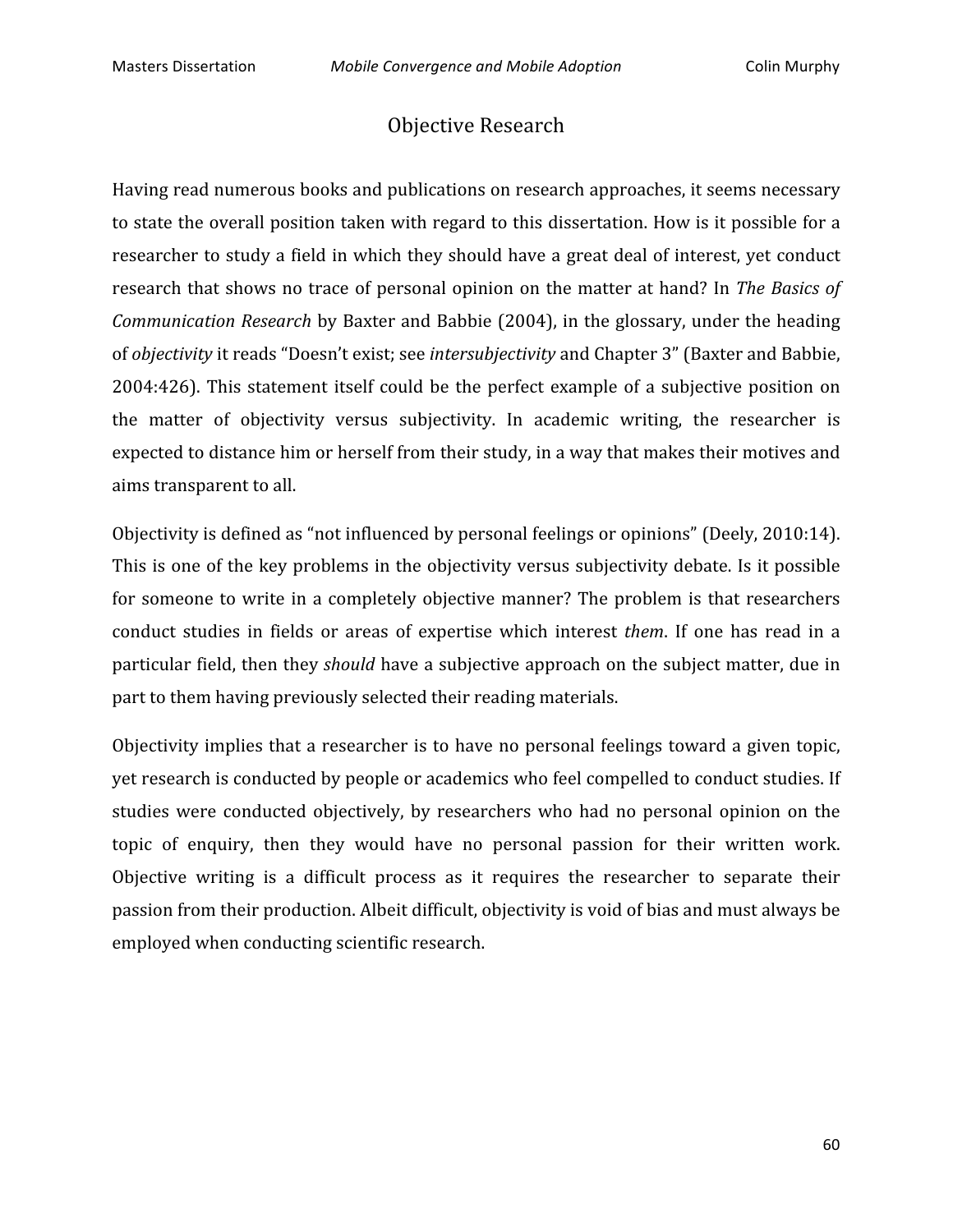### Nomothetic
Research

Nomothetic research is a style of research where the researcher employs one key methodological approach to explain his/her research findings (unlike a paradigm, which deals with the way a researcher approaches his/her dissertation). The primary reason for making use of a nomothetic approach is in order for the researcher not to over-think his/her research findings, and make them unnecessarily complicated. Nomothetic research is defined as an "approach to explanation in which we seek to identify a few features that generally
characterise
a
class
of
conditions
or
events"
(Baxter
and
Babbie,
2004:
425).

For this dissertation, a nomothetic approach was the most compatible approach of explanation. It is a simple approach, which if used correctly can help a researcher to sift through larger volumes of explanations or reasons and select the key explanations for a particular situation. Often academics provide so many explanations or reasons for particular
events,
that
the
core
argument
is
shrouded
in
peripheral
explanations
that
take away
more
from
the
explanation
than
they
provide.

## Scientific
Inquiry

Scientific inquiry is a form of research in which the researcher uses observation in conjunction
with
their
own
logic,
without
delving
into
the
realm
of
subjectivity.
A
scientific inquiry is necessary when dealing with a project that has shorter space limitations than most
other
dissertations,
as
a
researcher
will
be
able
to
logically
select
the
most
important factors to include and or exclude. A scientific inquiry is defined as "a rigorous process in which both logic and observation are used to understand the social or natural world" (Baxter
and
Babbie,
2004:
428).

While this may seem a straightforward method of conducting research, it is used as a formal process in which the researcher primarily states the manner in which they will approach their research, much like a paradigm. A scientific inquiry is beneficial for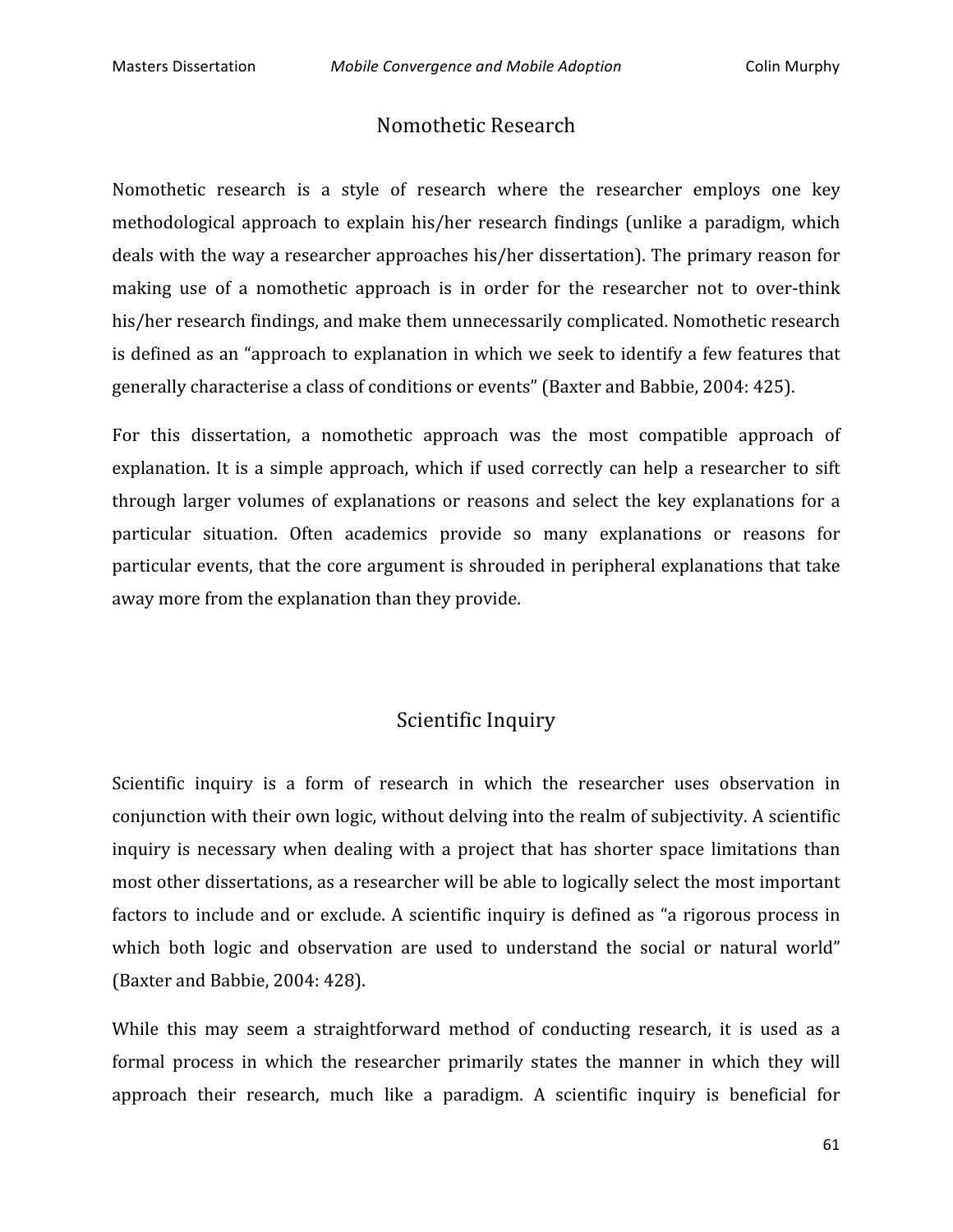researchers as it gives them more power to use their own minds rather than to quote popular
academics
without
well
and
truly
understanding
the
subject/idea
itself.
Through
a scientific inquiry, the researcher is able to use logic to determine whether or not a particular factor will be relevant or irrelevant to his or her research. The scientific inquiry has been employed as a manner of filtering the valuable work from the work that is deemed
non‐valuable.

### Active
Member
Role

An active member role is a "kind of qualitative fieldwork in which the researcher engages in many, but not all of the activities of the group being studied" (Baxter and Babbie, 2004:419).
 Studying
 a
 topic
 as
 "global"
 as
mobile
 phone
 trends
 or
 usage
 patterns
makes many mobile phone researchers finding they employ the role of an active member from within the group they are studying.

While an active member role may be linked to subjectivity, some might feel that all researchers *should* take on an active member role when conducting research. Being involved with or having a passion for one's research topic should be promoted within academic
circles,
as
the
researcher
immediately
has
a
form
of
inside
knowledge
on
his/her subject
of
choice.
This
would
be
better
than,
for
example,
a
researcher
studying
something 'foreign' to them for which they would have to conduct pre-study research to gain a basic understanding
of
their
research
group.
Being
an
'active
member'
allows
for
the
researcher to hasten the time with which they can filter through possible included theories or concepts,
as
they
can
relate
to
the
work
and
quickly
deem
the
information
useful
or
not.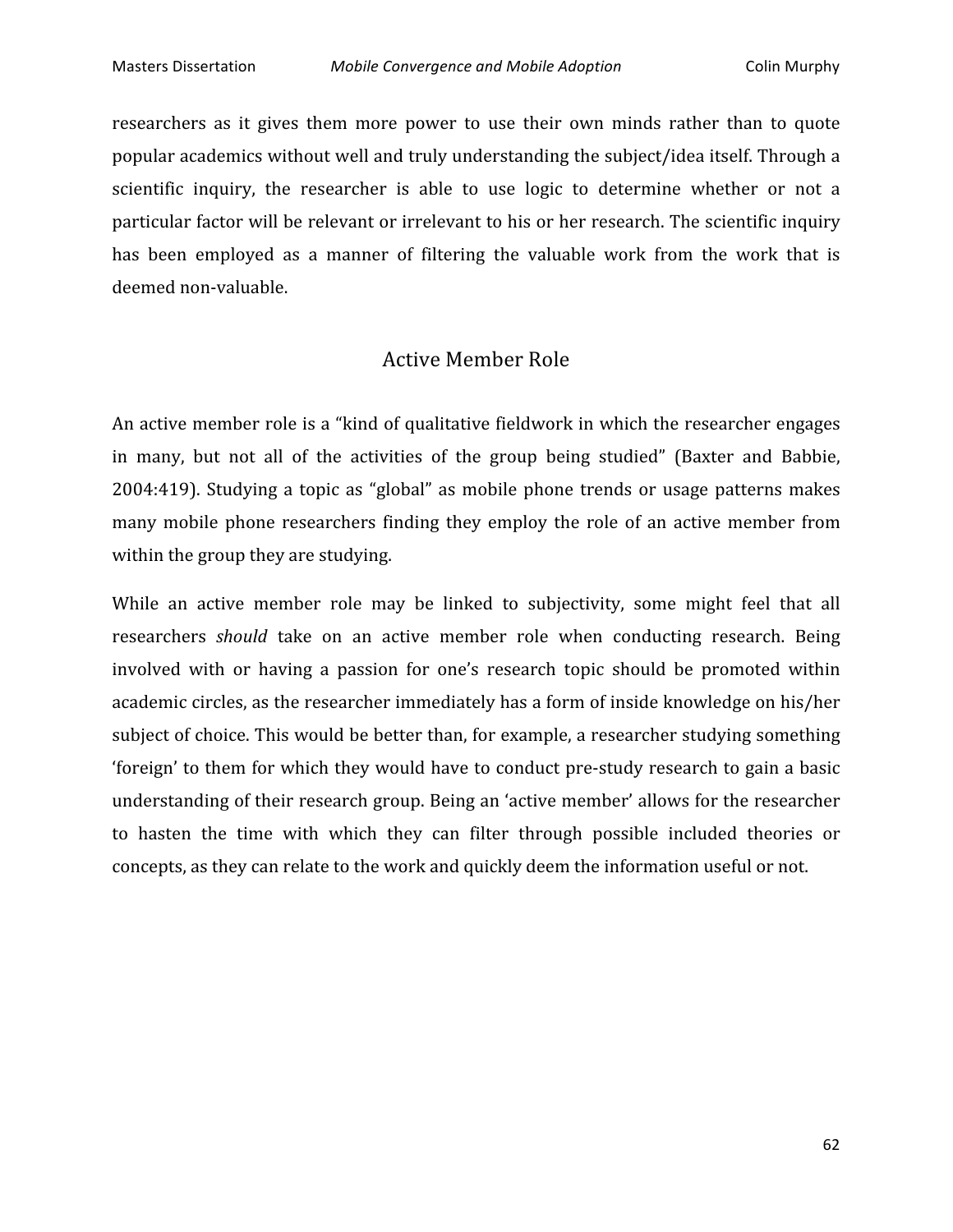## Observer‐As‐Participant
Role

The observer-as-participant role is defined as "a form of qualitative fieldwork in which a researcher has minimal involvement with group members, and group members are aware of
the
researcher's
role"
(Baxter
and
Babbie,
2004:426).

This role further helped to retain a sense of formality throughout the interviews and group sessions, as it helped facilitate power-relations as researcher-interviewee, rather than Colin
Murphy
(researcher)
–
and
an
associate.
This
role,
as
stated
by
Baxter
and
Babbie,
is used well in conjunction with interviewing, which is "the foremost activity of the observeras‐participant
role"
(Baxter
and
Babbie,
2004:426).
The
observer‐as‐participant
helped
to formalise the data gathering process, as most of the subjects had previously-established relationships with the researcher. In order to provide a sense of formality and to ensure the subjects approached the research in positive manner, the researcher took on an observeras-participant role. The research data was gathered from under-graduate students who had pre-existing relationships with the researcher. The sample group were all students who were being tutored by the researcher. This made it easier to employ the role of observeras-participant as there were already pre-existing power-relations between the researcher and
the
subjects.

# Constant
Comparative
Method/Inductive
Reasoning

The constant-comparative method is "a process of deriving categories of meaning inductively from qualitative textual data" (Baxter and Babbie, 2004:420). This entails the researcher, via his or her qualitative research findings, will categorise results into groupings in order to create fictional profiles of mobile phone users. This was done in order for people to be able to relate to the research findings of this dissertation on a more personal
level.
 If
 the
researcher
were
 to
merely
list
a
 few
characteristics
of
mobile
phone users, it may seem mundane for the average reader. However, if the researcher were to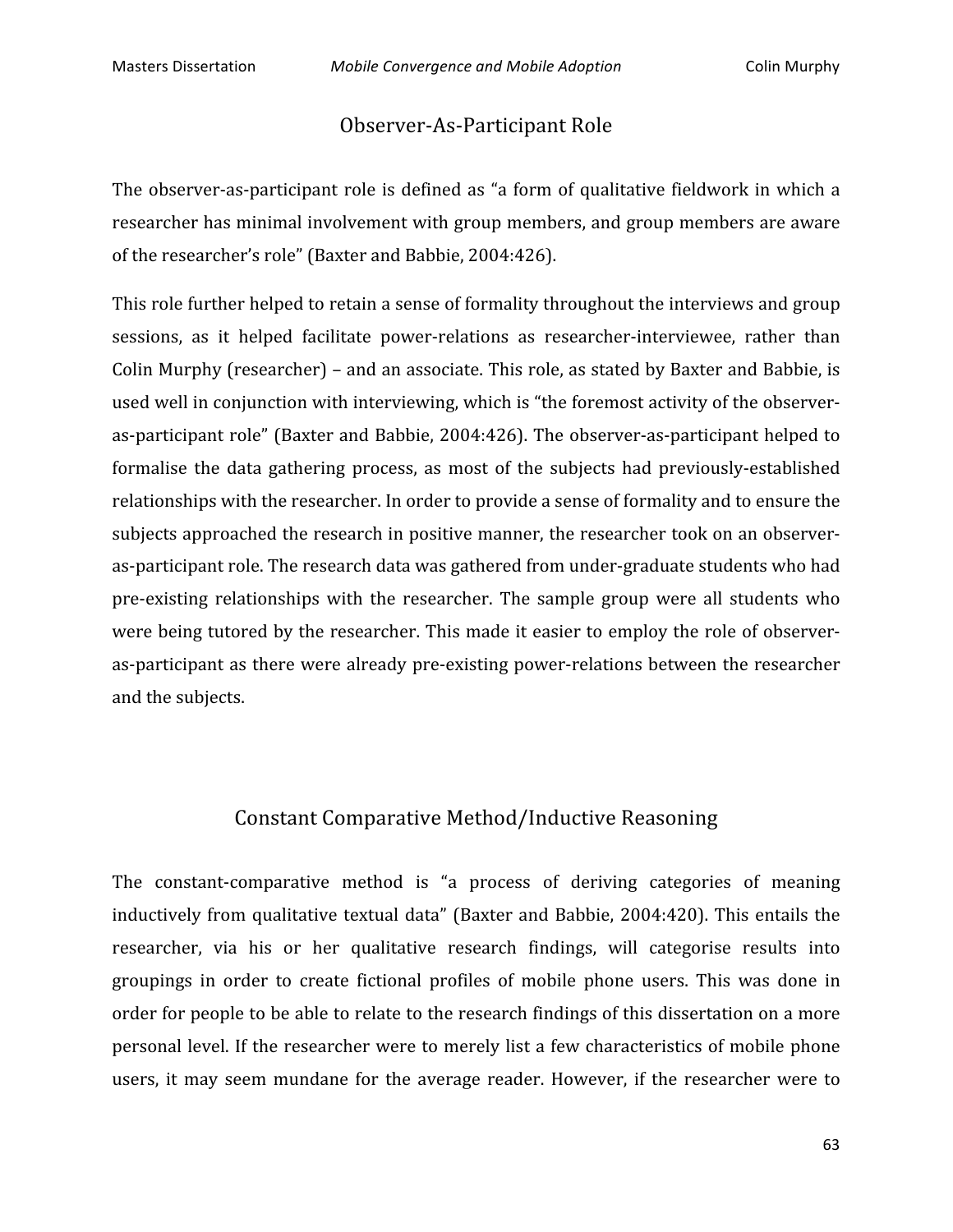contextualise
his
or
her
research
findings
with
mobile
phone
users
in
their
groups
as
they exist in society (namely digital natives and digital immigrants) then readers may seem more content with the findings. This as a process can be inextricably linked to inductive reasoning.

# Inductive
Reasoning

Inductive reasoning is defined as "the process of making a generalization based on a limited number of observations or examples" (Sonnabend, 2009:05). While inductive reasoning is a beneficial process of reasoning for the social sciences (due to the fact that human nature can
be
assumed
but
never
correctly
predicted),
it
is
also
beneficial
 for
 this
dissertation
in the
way
that
there
are
a
limited
amount
of
test
subjects,
which
number
around
forty.

Profiling certain characteristics of mobile users is necessary for this dissertation, as it would be nearly impossible to conduct an in-depth study comparing the mobile phone adoption patterns of forty unique individuals, each with their own histories and situations, and expect to attain a uniform set of results. Grouping together two particular groups of people
(namely
digital
immigrants
and
digital
natives)
will
help
to
study
them
against
one another
which
will
make
their
differences
more
pronounced.

### Sample
Selection

Sample selection is important in academic research, as the evidence or findings gathered from
a
research
group
will
essentially
validate
or
invalidate
a
researcher's
hypothesis
when the
 evidence
 is
 viewed
 in
 light
 of
 gathered
 literature,
 theories
 and
 concepts.
 For
 this dissertation,
a
particular
sample
 frame
has
been
kept
in
mind
 from
 the
very
beginning
of the
research
dissertation.
This
dissertation
has
required
a
sample
group
of
two
distinct
age brackets. Two sample groups have been used for this dissertation in an attempt to chart the rise
of
mobile
adoption
rates
over
the
last
twenty
years,
and
as
such,
one
sample
group
did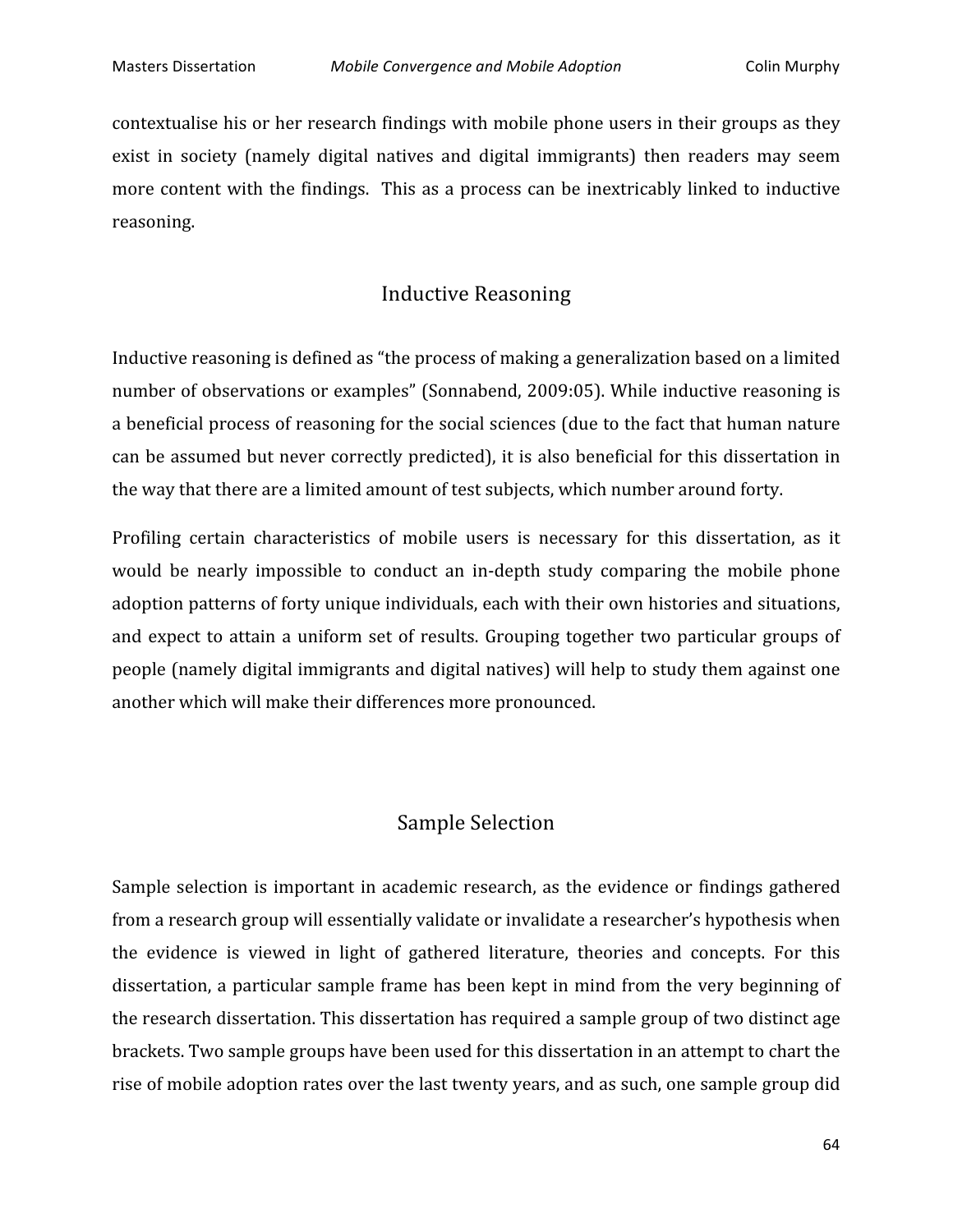not suffice. This was done in order to understand if there was a significant factor among both groups which led to the mass adoption of the mobile phone collectively over the last twenty
years.

Convenience sampling was employed throughout this dissertation. Convenience sampling is a process of gathering information in which "a sample is selected as it is easy to obtain" (Ibrahim,
1998:133).
While
it
is
debatable
 to
say
 that
 the
gathered
group
was
selected
as they were 'easy' to obtain, the nature of the dissertation did not require gathering the sample at random or questioning strangers. The research bracket was selected according to the literature of Marc Prensky and the way he describes his digital immigrants and digital natives. Asking people *general* questions about their mobile phone adoption patterns
is
not
a
personal
action,
as
that
would
be
more
of
a
content‐related
dissertation.

The first sample group, as outlined by Prensky, were digital natives. This group was made up
of
younger
people
who
were
born
after
the
digital
revolution,
in
a
way,
people
who
are native
to
the
new
era
(digital
era).
As
Prensky
states,
digital
natives
are
made
up
of
people who "have spent their entire lives surrounded by and using computers, video games, digital music players, video cams, cell phones, and all the other toys and tools of the digital age" (Prensky,
2001:01).

The
 second
 sample
 group,
 according
 to
 Prensky,
 were *digital
immigrants*.
Prensky
 states that digital immigrants are "those of us who were not born in the digital world but have, at some later point in our lives, become fascinated by and adopted many or most aspects of the
new
technology"
(Prensky,
2001:
01‐02).
Digital
immigrants
are
people
who
were
not born
 in
 the
 digital
 world
 (around
 the
 early 1980s
 when
 the
 digital
 revolution
 had
 just begun).
A
rough
calculation
thus
safely
quantifies
digital
immigrants
as
being
anyone
over the age of around 30-35 years of age. It would be safe to say that anyone over the age of 35 (as of the year 2010) did not grow up in the digital world, and thus, are not *native* to that particular
world.

It is evident that while convenience sampling has been employed, the two selected groups are rather distinct and well characterised. These two samples were well suited to the dissertation, as they provided information which could be compared and contrasted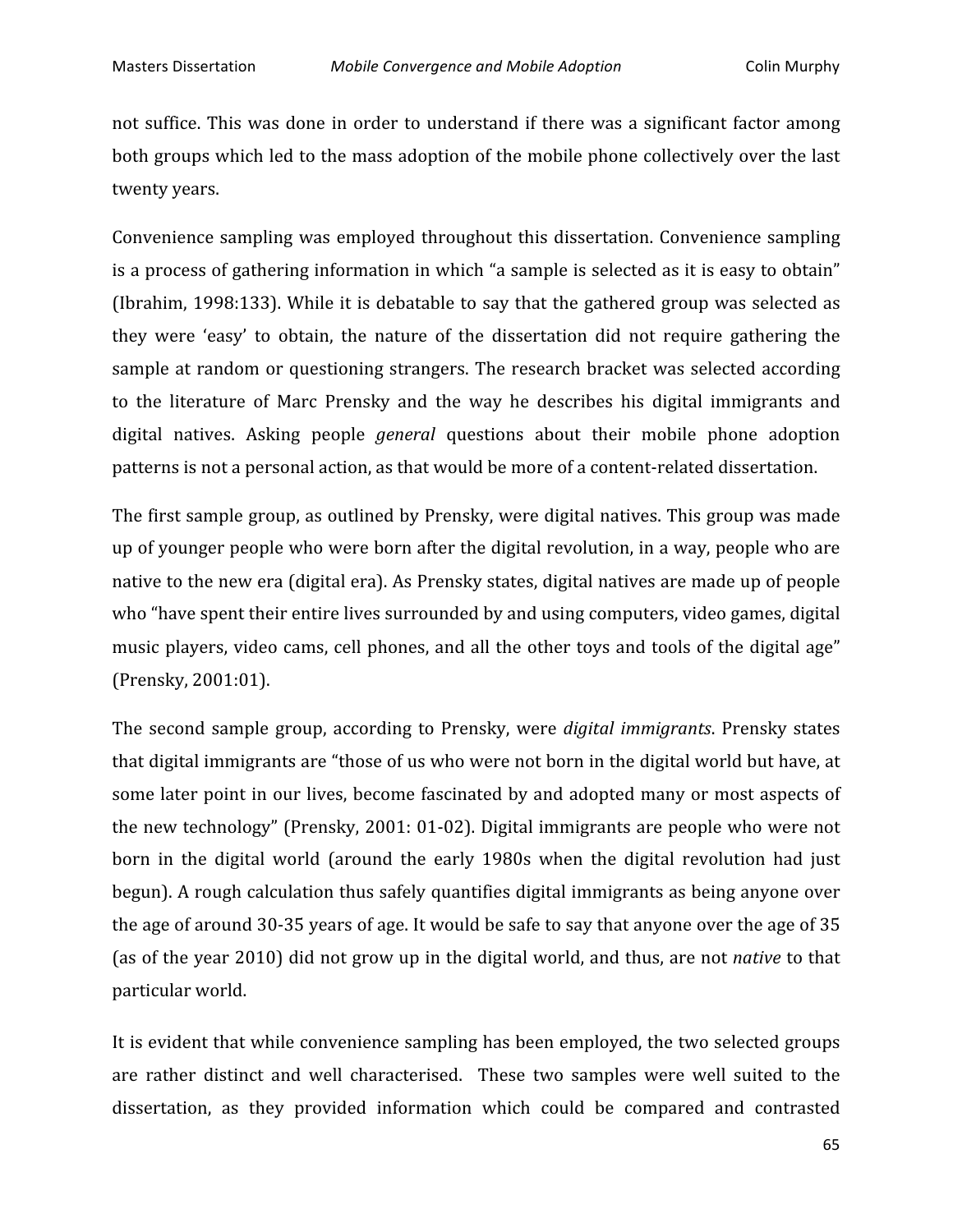against one another, in order to find common or uncommon characteristics which could help validate the outlined hypothesis. The sample group comprised people of all different races and backgrounds, although they all shared the common factor of currently living in Durban,
KwaZulu
Natal.

## Data
gathering

The primary method of gathering data was distributing questionnaires among associates for them to fill out. These questionnaires were only a few pages in length and were straightforward and simple so as not to lose the recipients attention. This was done so that completing
the
questionnaires
did
not
take
up
too
much
of
the
respondents'
personal
time. There was no limit on the time the recipients had to complete the questionnaire, although it was *requested* that respondents attempt to complete the questionnaire within a few days. This was employed in order for the subjects to complete the questionnaire succinctly, in order for the researcher to continue with the collation of data. As stated previously, a nomothetic
approach
was
applied
 to
 the
dissertation,
using
only
questionnaires
 to
gather qualitative
data
from
the
respondents.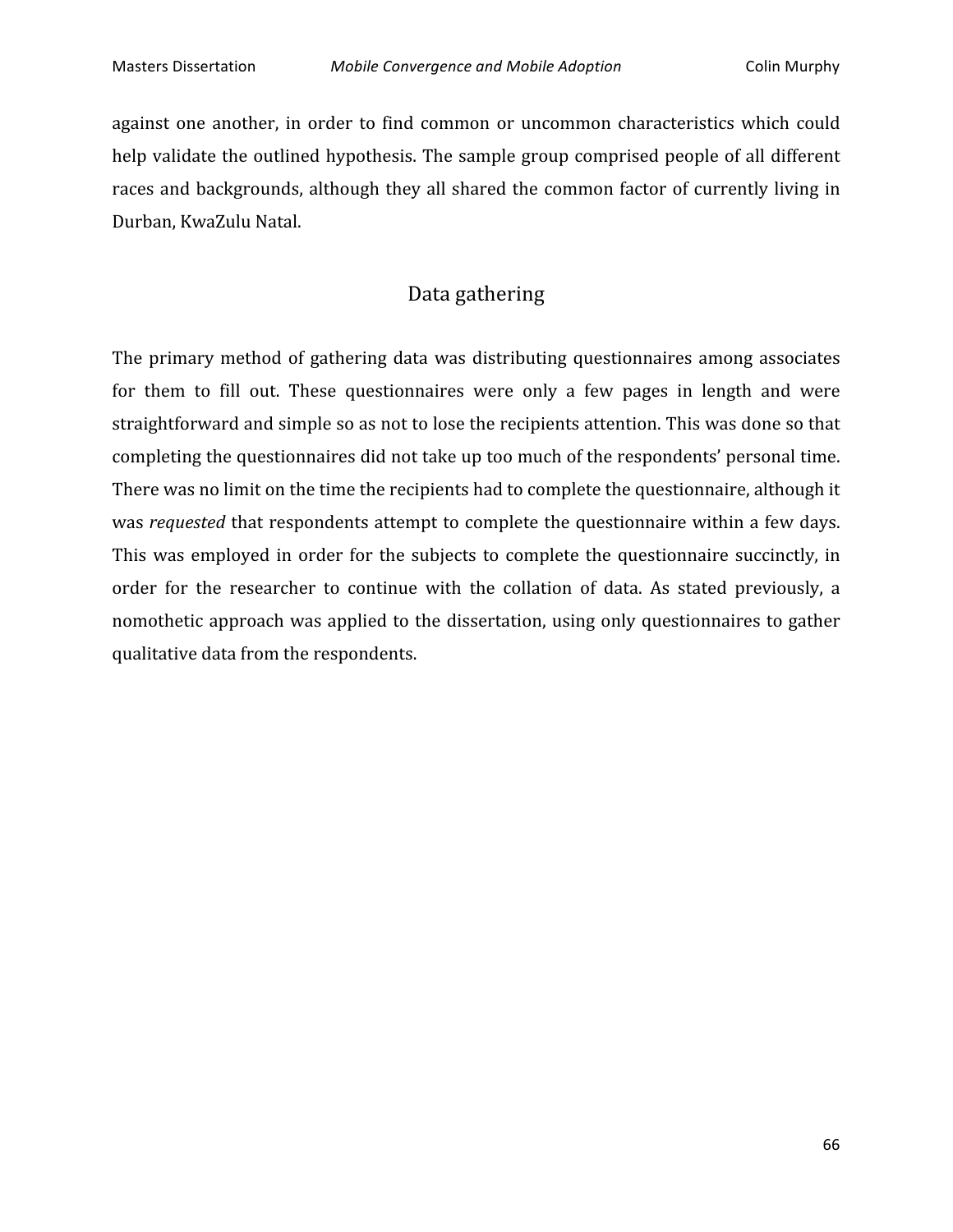# **Chapter
Six**

## **Data
Collation
and
Analysis**

The data collation and analysis section of this dissertation will provide the reader with an overview of the research questionnaire, and the primary data that was gathered from the interviews. The data will be analysed in two main sections, as the data gathered from the digital natives will be analysed against the data gathered from the digital immigrants and *vice versa.* Each question will be dealt with independently, and within the context of the two groups, in an attempt to gain a greater understanding of not only what actions are taking
place,
but
why
they
are
taking
place.

The questionnaires comprised 13 open-ended questions which were presented to forty selected subjects (twenty to the digital natives, and twenty to the digital immigrants).

The first problem posed to the respondents asked them whether or not they owned a mobile
phone.
This
was
asked
almost
as
a
formality
and
did
not
garner
a
number,
and
was posed mainly in order to ensure that all respondents were eligible to partake in this research project. Among the digital natives, mobile phone ownership was 80%. However, it can
 be surmised
 that
 20%
 of
 the
 group must
 have
 inadvertently
 overlooked
 the
 first question,
 as
 all respondents continued
 to
 answer
 the rest
 of
 the questionnaire
 (which indicated
that
they
all *used*mobile
phones).

Of the digital immigrants, 90% of the respondents marked that they owned a mobile phone. Similar to the digital native data, 10% of the respondents marked neither of the "yes" or "no"
boxes,
yet
they
continued
to
complete
the
entire
questionnaire.

#### Question
One

Question
one
asked
 the
respondents
how
long
 they
had
owned
mobile
phones.
Almost
all the
respondents
provided
their
estimated
figure
in
year
denominations
(which
on
its
own is testament to the enduring nature of the mobile phone). The figures were collated, and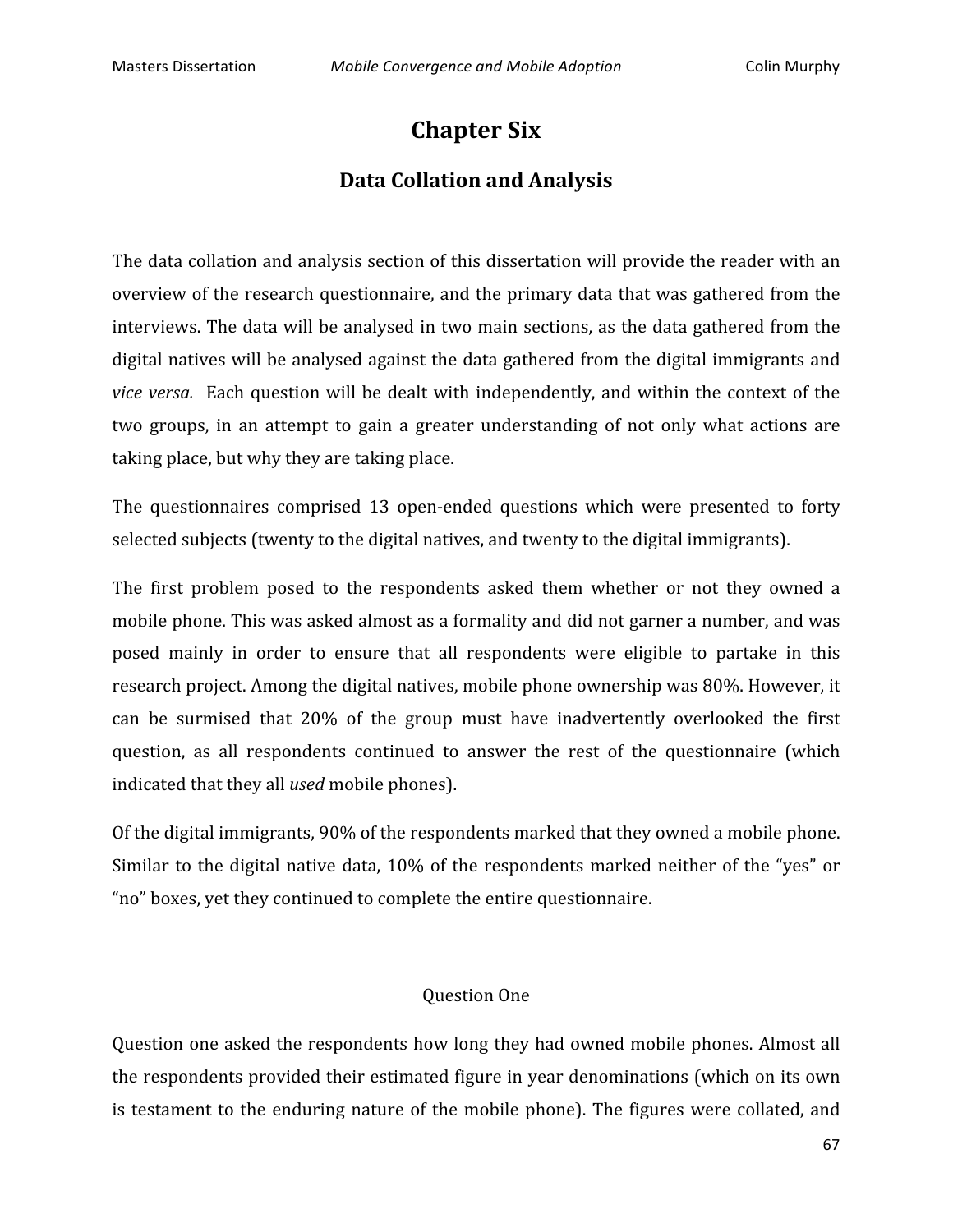divided in order to attain an average figure which could represent the particular group from which the data was attained. Of the digital natives, the average duration of mobile phone
ownership
was
collated
as
being
7.8
years;
while
on
the
corollary,
this
figure
was
as high as 9.6 years for digital immigrants.

The
key
reasons
 for
these
 figures
being
different
are
age
and
income
differences
between the
 groups.
 Digital
 immigrants
 are
 more
 likely
 to
 adopt
 an
 "expensive"
 technology (expensive
 for
 students
 as
 their
 incomes
 are
 usually
 lower
 than
 adults).
 Digital
 natives' mobile phone adoption traits are more dependent on others, as many of their mobile phones
are
purchased
by
their
parents
or
older
family
members.

A noteworthy factor that featured throughout much of the data gathering and collation processes
 was
 "spikes"
 in
 gathered
 data.
 For
 example,
 digital
 natives
 on
 average
 have owned mobile phones for around 7.8 years. However, the data ranged from as low as four years, to as high as 12 years. While on the other hand, the data gathered from digital immigrants ranged from as low as one year, to as long as 15 years.

The key difference is that the "average" duration of ownership objectively represents digital natives, but is less applicable to digital immigrants due to large data "spikes" in the data.
The
common
factor
being
proposed
is
that
all
the
digital
natives
sampled
have
owned mobile phones for similar durations of time. This could be attributed to their similar age, although this cannot be a factor which could wholly explain duration of mobile phone ownership.

While the data gathered is not of a personal nature, in order to approach the data objectively
 none
 of
 the
 respondents
 will
 be
 dealt
 with
 by
 their
 birth
 names,
 but
 rather simple
aliases.

For example; subject one was born in July 1961 (currently 50 years old); while subject two was born in November 1963 (currently 47 years old). There is roughly a two year age difference between the two subjects, who are both digital immigrants. However, subject one has only owned a mobile phone for 2 years, while subject two has owned a mobile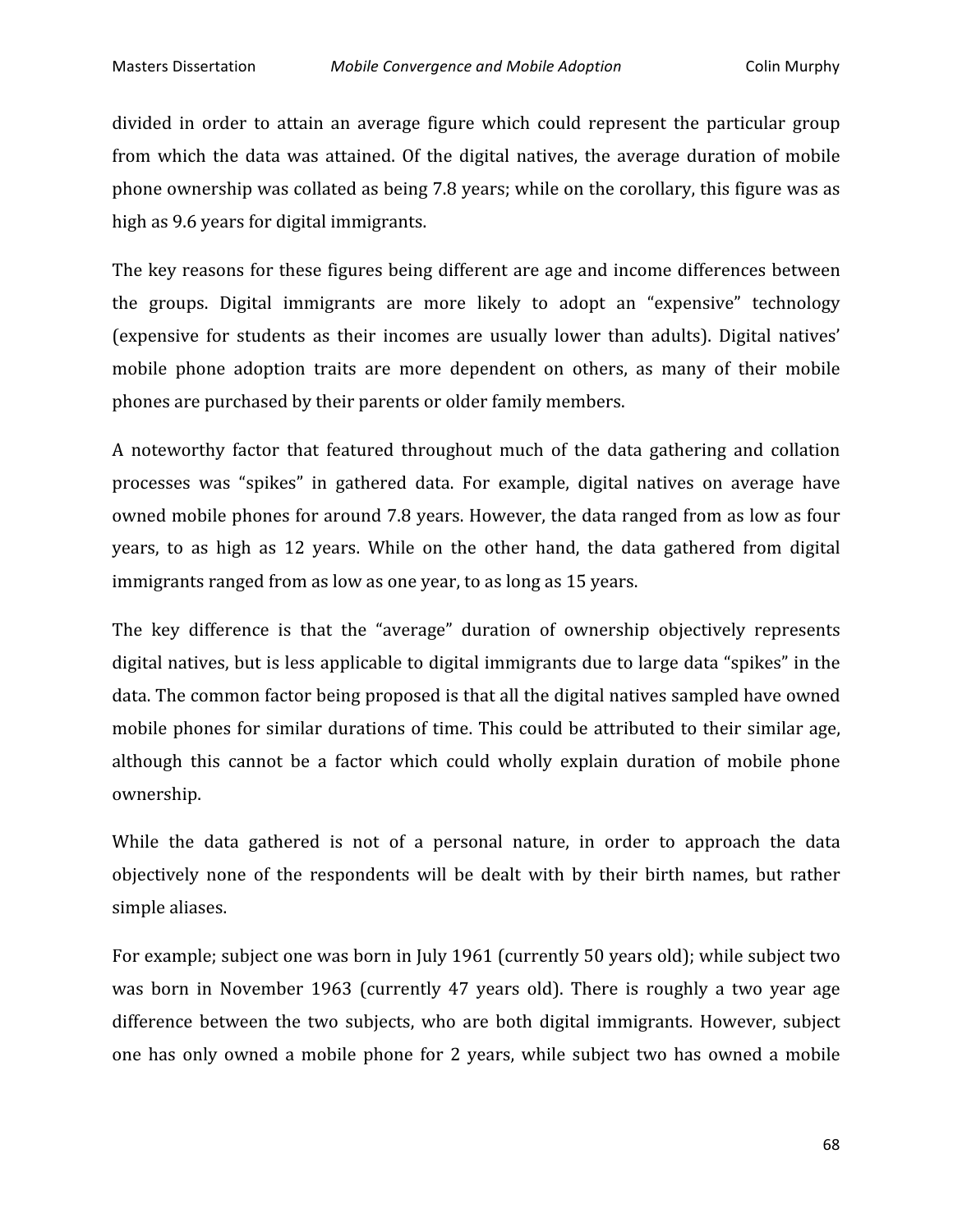phone
 for
15
years.
As
stated
above,
these
wide‐ranging
results
are
less‐representative
of digital
immigrants
as
a
group.

#### Question
Two

Question two addressed the primary reasons for owning a mobile phone. While the reasons varied
greatly
among
all
the
respondents,
there
were
some
common
factors
that
constantly re-emerged from the gathered data. According to digital natives, the primary reasons for owning mobile phones were to stay in contact with friends and family, essentially to communicate
and
or
maintain
established
connections.

On the corollary, digital immigrants stressed that their primary reasons for owning a mobile phone was for work-related reasons. This difference is primarily due to the fact that most of the digital immigrants (70%) were currently employed full-time. Of the digital natives, most were students, and not currently employed on a full-time basis. Their primary
focus
was
aimed
at
completing
their
undergraduate
degrees,
while
digital
natives were
mostly
focused
on
their
current
employment.

When asked the primary reasons for owning a mobile phone, many digital natives replied with their primary reasons and also provided "secondary" reasons for owning a mobile phone.
These
secondary
reasons
proposed
 that
 they
owned
phones
 for
social
networking and
instant
messaging
(mostly
notably
through
Mxit
and
BlackBerry
Messenger
–BBM).

However, most of the digital immigrants only stated that the primary reason for owning a mobile phone was for work; most did not offer any peripheral reasons for owning a mobile phone. A pattern began to emerge as early as the second question (out of a total of roughly thirteen questions), that digital natives believed their mobile phone habits tended to focus on social-related uses, whereas digital immigrants stated that their mobile phone habits focused
more
towards
work‐related
functions.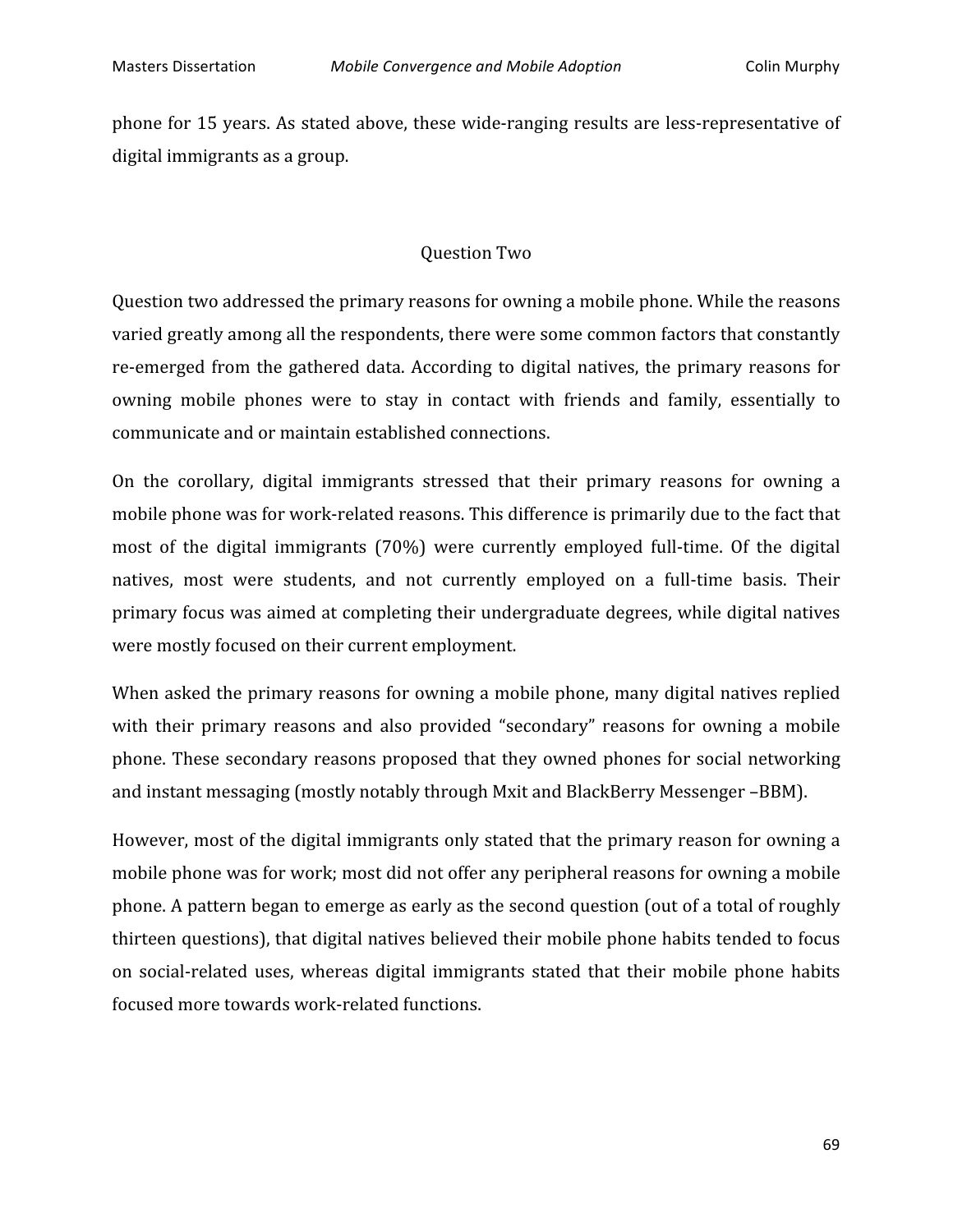#### Question
Three

Question three asked the respondents if anyone had encouraged them to "adopt" a mobile phone. This question was posed to the two groups in order to understand if they were pressured into owning a mobile phone, without actually asking them if they were "forced" to own a mobile phone. When asked this question, digital natives proposed that 75% of their group had been "encouraged" to adopt a mobile phone, primarily by family and friends. When asked the same question, digital immigrants presented that 86% of them had been "encouraged" to get a mobile phone, primarily through their family and employers. The difference in percentages among the two groups could suggest that adoption influence is
decreasing
(from
86%
to
75%).

However, this could only be objectively proven with data gathered from a larger sample group.
This
decrease
could
be
attributed
to
the
mobile
phone
becoming
a
mainstream
item, and
it
is
now
more
widely
assumed
that
people
own
mobile
phones.
Fifteen
to
twenty
years ago
it
would
have
been
much
less
common
for
people
to
own
mobile
phones,
as
they
were not
as
popular
or
commonplace.
Therefore
it
can
be
assumed
that
it
would
have
been
more common for digital immigrants to have been encouraged by others to adopt a mobile phone. With mobile phones currently entrenched in contemporary society, there is less need for people to be encouraged to adopt a mobile phone as it is just something of a normal
thing
to
do
(see
page
53 –
regarding
the
Turkish
immigrant
to
Germany).

Again, sticking to the aforementioned pattern of mobile phone habits, both digital natives and
immigrants
were
encouraged
to
adopt
a
mobile
phone
by
the
same
people
they
would ultimately use their mobile phones to stay in contact with. The core reason for getting a mobile phone remains to stay connected to the people around them, "inside" their social spheres.
Overall,
it
can
be
concluded
that
both
digital
natives
and
digital
immigrants
were encouraged
to
adopt
a
mobile
phone,
in
order
to
maintain
relations
with
family,
friends
and work.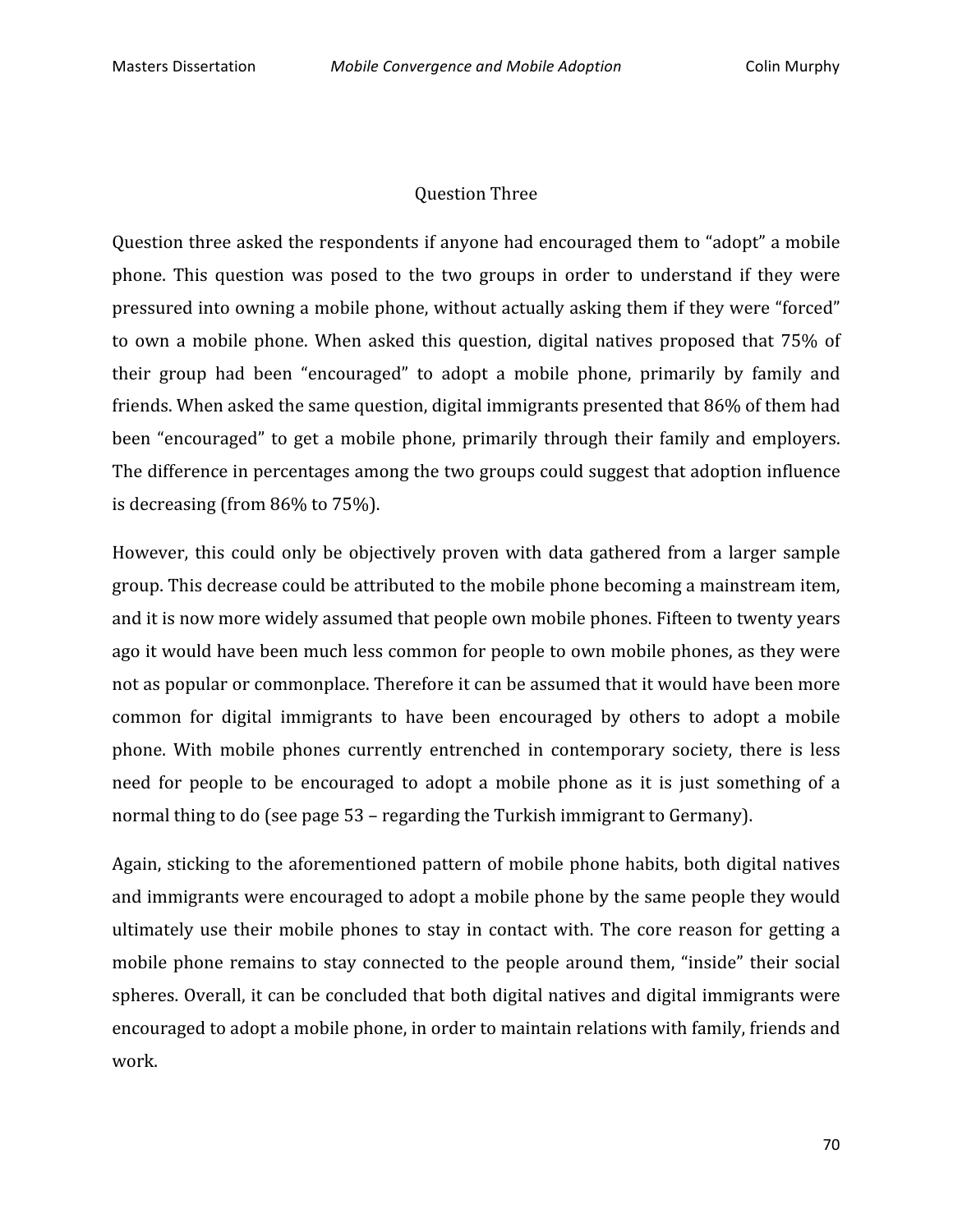This question relates primarily to aforementioned concept of globalised convergence, by which through hegemonic dominance and globalisation, users are *forced* into using mobile communications
technologies
in
order
to
maintain
connections
to
the
global
networks
with which they assimilate themselves. While there is a difference between being encouraged to adopt a mobile phone and being forced to adopt one, there is a definite link between the two.
In
some
situations,
people
may
be
"encouraged"
to
own
a
mobile
phone,
although
the underlying implication is that mobile phone adoption is a necessity. This situation often takes place in the contemporary workplace, where companies offer their employees "free" mobile phones. While they are offered to them, the prerequisite is that the employee will have to own a mobile phone to stay connected with work.

#### Question
Four

Question four asked the two groups who financed their mobile phone expenses. The results were almost pre-empted in the way that the difference in age and income would have an direct impact on the data achieved. Of the digital natives, 45% relayed that they themselves paid
for
their
mobile
phones,
while
55%
responded
that
their
mobile
phones
were
financed by either their parents or extended family (grandparents, aunts or uncles). Of the digital immigrants, 85% relayed that they themselves paid for their mobile phones, while the remaining
15%
responded
that
their
mobile
phones
were
financed
by
their
employers.

While the exact figures of this question were not expected, the difference in financial dependence
was
expected.
It
was
assumed
that
this
would
be
evident,
owing
to
the
fact
that all the digital natives questioned were full-time university students. Whereas on the other hand, the majority of the digital immigrants questioned either had full-time employment or a spouse/partner who financed their mobile phone expenses. This question is unique as it relays the fact that even though digital natives do not have the financial independence of the
 digital
immigrants,
 they
are
adopting
mobile
 phones
without
 financial
independence. Thus
it
can
be
concluded,
that
under
the
right
circumstances,
mobile
phone
adoption
is
not immediately linked to financial independence, as often mobile phones are being financed by
third
parties
(family
or
work).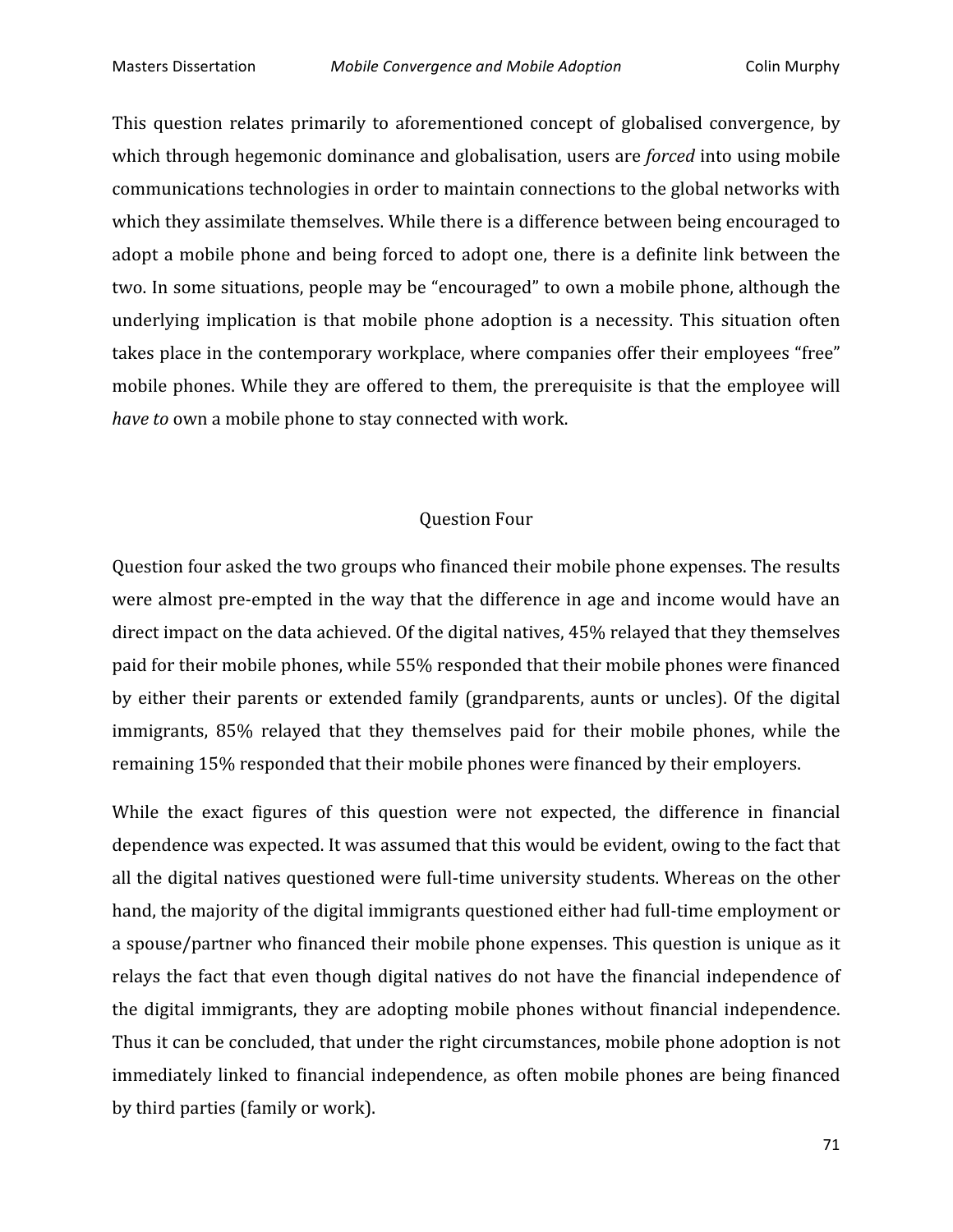However, it must be noted that there is a big difference between financial situation and financial independence. Mobile phone usage by nature is directly linked to financial situation. This cannot be confused with financial independence, by which a consumer has the ability to provide for him or herself financially, as opposed to financial situation by which a person might have some money but not all key responsibilities relating to financial independence.

#### Question
Five

Question five asked the two groups how long they spent using their mobile phone on a daily basis. On average, the digital natives proposed that they spent 5.8 hours a day using their mobile phones. Whereas on the other hand, the digital immigrants stated that they used their mobile phones for an average of one hour per day. The main reason for this result being so different is the fact that the digital natives group comprised solely of fulltime university students who have more "leisure time" than their digital immigrant counterparts
to
socialise
using
technology.
The
digital
natives
were
not
using
their
phones for business-related functions, but rather they were using their phones for leisure purposes.

A key factor in this question and its subsequent research findings is the way in which the responses
varied
between
the
two
groups
of
participants.
The
average
of
one
hour
relayed from data gathered from the digital immigrants can be said to have been increased by a few members of the group who spent a large amount of time on their mobile phones, as opposed
 to
 the
 vast
 majority
 of
 that
 group
 who
 spent
 minimal
 time
 using
 their
 mobile phones.
If
the
data
gathered
from
the
two
groups
were
put
into
a
graph
format,
the
images formed
would
be
very
different
in
appearance.

For example; a graph of question five's results as attained from a group of digital natives would look similar to that of the image below (Figure 1.6). The curved line often stays within a 6-point range, and can be said to be well-representative of the actual group.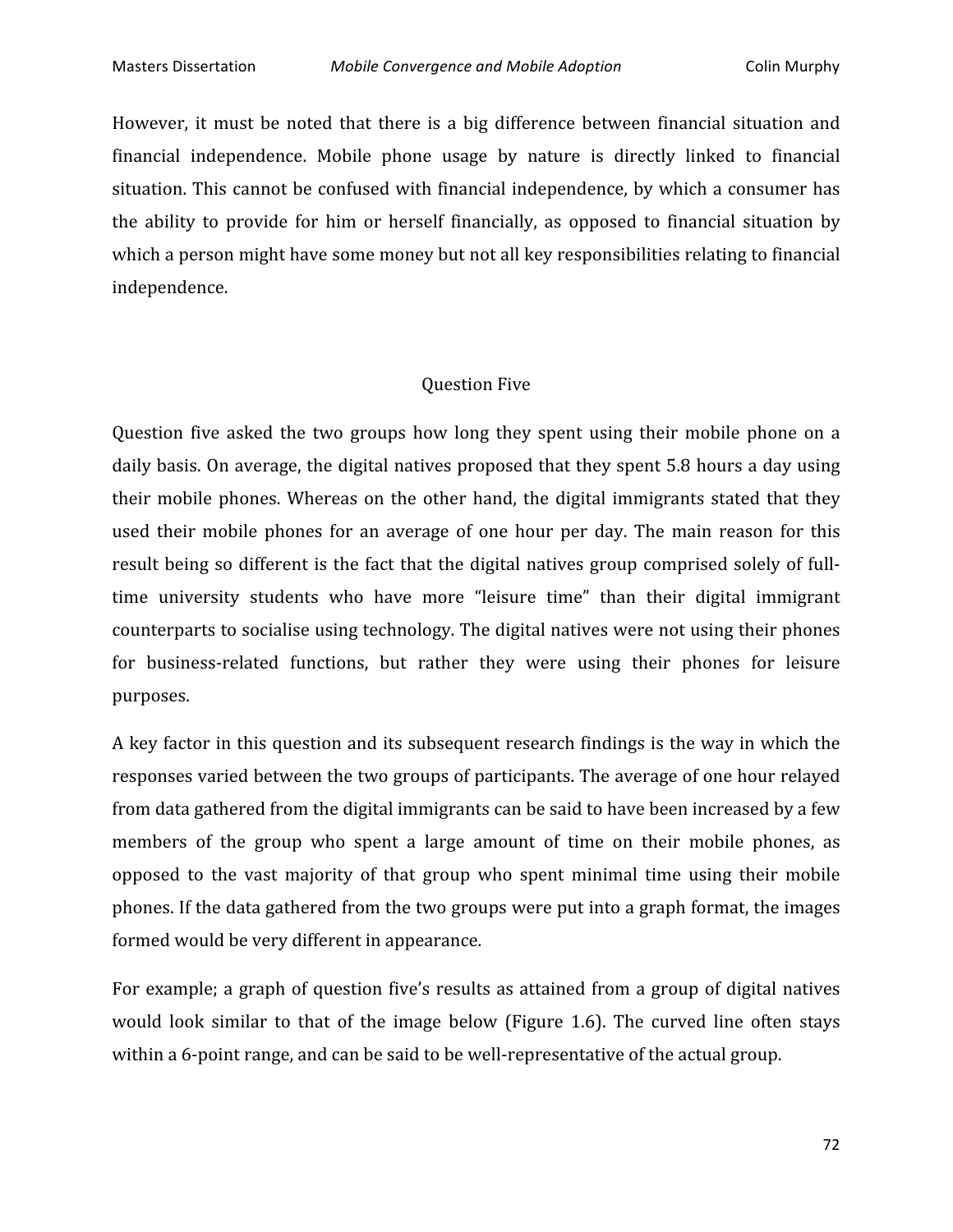



As one can see, the line more often than not stays within the described 6-point range (the range being generally between points 2 and 8), although it may spike from time to time and journey outside of the expected range. This is representative of the digital natives.



### **Figure
1.8**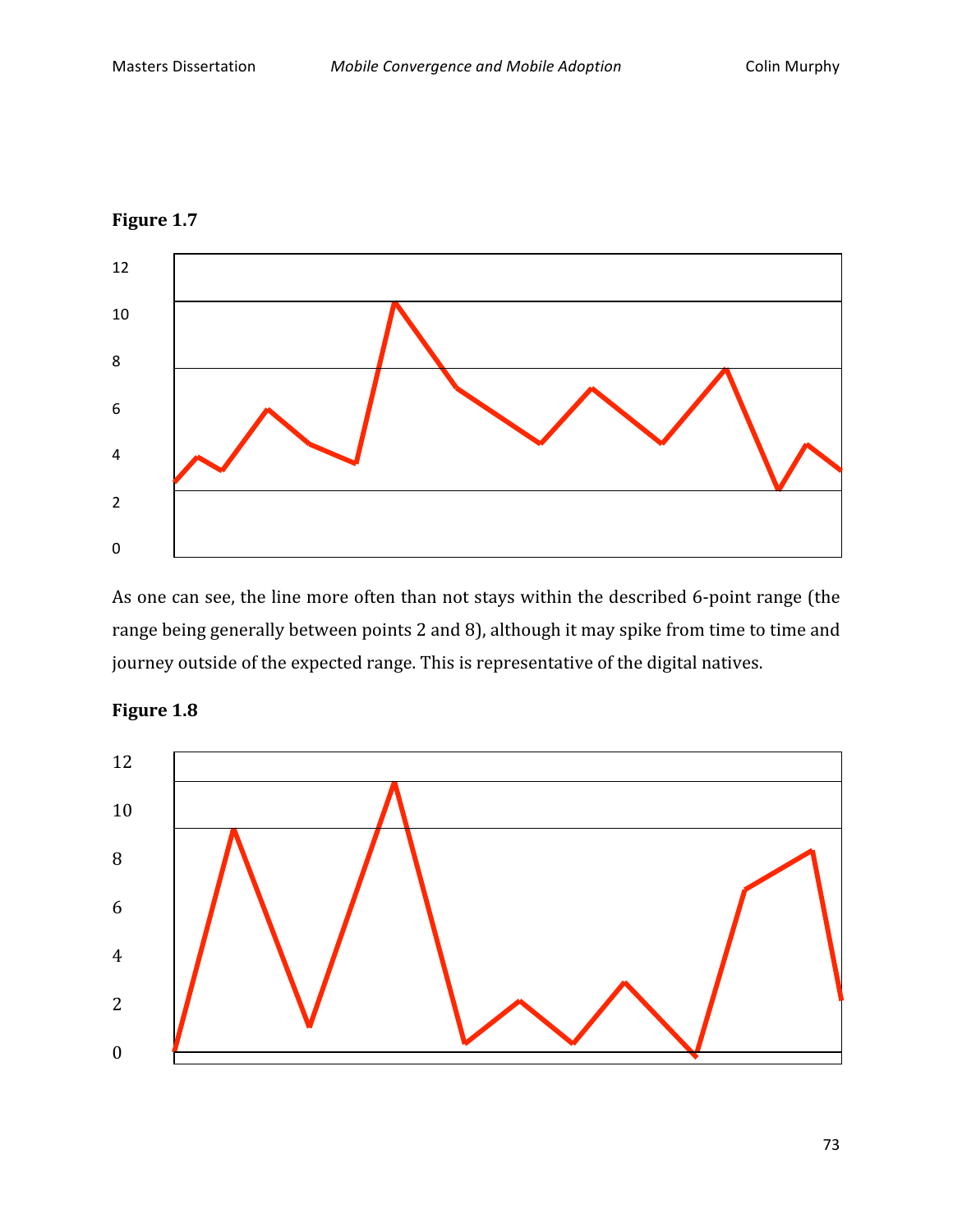As one can see, Figure 1.7 displays a wider-ranged graph, as the results displayed regularly fall inside of the larger 9-point range. The instances of extreme highs and extreme lows average the data out, but the average is mis-representative of many of the respondents. These figures do not represent exact figures, but have only been used to provide graphical examples
of
data
similar
in
nature
to
highlight
the
example
being
discussed.

#### Question
Six

Question six asked the respondents to provide a percentage to represent how much time they spent (of their pre-determined daily estimate - question five) using their mobile phones for *social purposes*. Of this, the digital natives average estimate was 75%, which roughly translates to 4.35 hours a day (of the pre-determined 5.8 hour average) being devoted solely to social networking and socialising with family and friends. On the corollary, the digital immigrants on average felt that they devoted 53% of their total daily usage to social reasons. That equates to 31.5 minutes on average a day spent socialising or using their mobile phones for non-work related purposes. While it contradicts previous information
obtained
from
the
same
group
on
page
70,
it
must
still
be
taken
into
account
as a separate finding, rather than viewing it in light of previous information.

This is a noteworthy factor as throughout most of the questionnaires, the general consensus
 (as
 gathered
 from
 reading
 all
 the
 questionnaires)
 is
 that
 digital
 immigrants themselves stated that they mainly used their phones for work-purposes. However, this is apparently
erroneous
as
they
spend
more
time
using
mobile
phones
for
social
purposes
as opposed
to
work
purposes.

#### Question
Seven

Question seven asked the respondents how much time they spent (of their pre-determined daily estimate – question five) using their mobile phones for work-related reasons. The digital natives, on average, spend 25% of their total daily mobile phone usage on work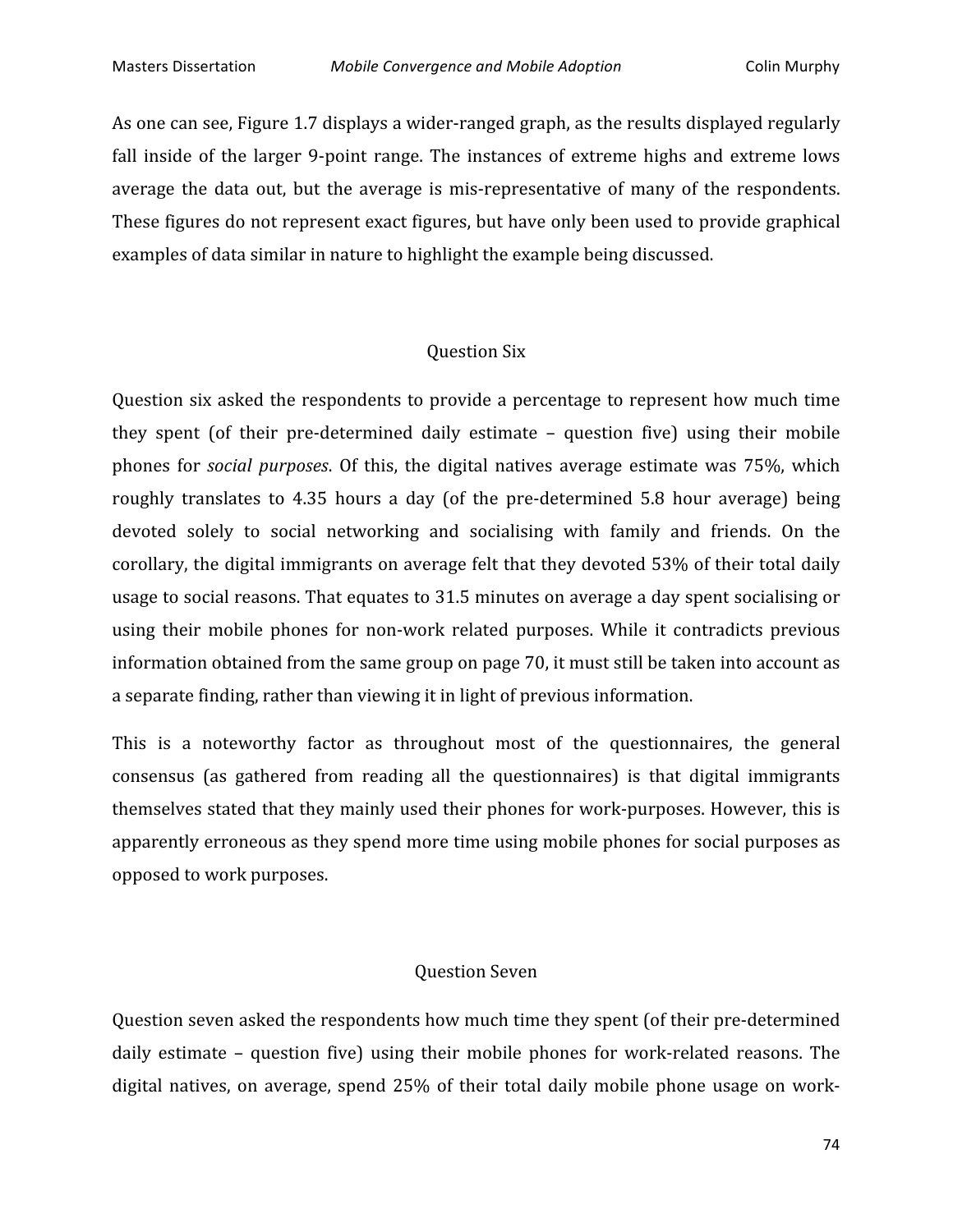related purposes, as opposed to the digital immigrants, who felt they spent 47% of their total daily mobile phone usage on work-related purposes. However, the results clearly show that they spend more "mobile phone time" dedicated to socialising than work.

#### Question
Eight

Question eight asked the two groups of respondents whether or not they had noticed any major advancement in mobile phone technology over the last decade. Of the two groups, the
responses
were
unanimous
in
pointing
out
that
all
the
respondents
had
noticed
major technological
advancements
in
 the
mobile
phone
industry.
The
main
reasoning
 for
asking this
particular
question
was
in
order
to
ascertain
whether
or
not
mobile
phone
users
were aware
of
the
technological
climate
around
them
with
regard
to
mobile
phones.
In
essence, what was trying to be ascertained was whether or not the two groups of people paid much attention to the improvement or advancement of mobile phones.

What can be gathered from question eight is that almost every current mobile phone user pays attention to the industry around them, irrelevant of the way they themselves use mobile phones. The way they currently use mobile phones does not hamper their perception
of
the
current
technological
climate
in
which
they
live.

#### Question
Nine

Question
nine
asked
the
two
groups
of
respondents
how
reliant
they
believed
themselves to be on their mobile phones. The feedback was unique in the way that within both groups, 90% felt they were medium-to-heavily reliant on their mobile phones, while the other 10% (from both groups) felt they were non-reliant on their mobile phones. This is unique as throughout
most
of
the
research
the
data
gathered
was
generally
polarised,
and
not
similar between
the
two
groups.
This
is
even
more
unique
when
taking
into
account
prior
feedback from
the
different
groups.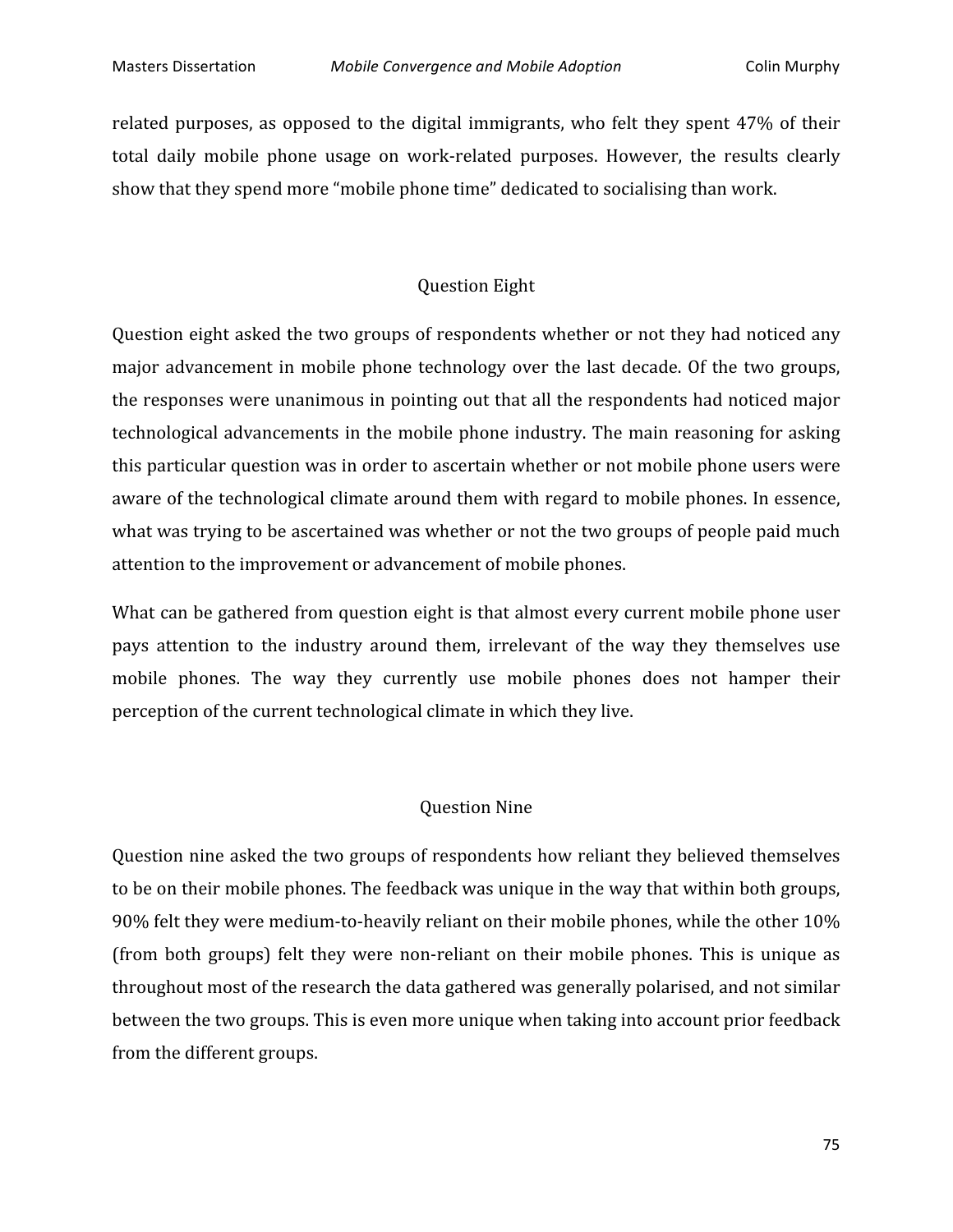For example, the digital immigrants on average spend one hour a day using their mobile phones
(while
it
remains
irrelevant
if
this
is
for
social
or
work‐related
reasons).
However, 90%
of
this
group
feel
that
they
are
medium‐to‐heavily
reliant
on
their
mobile
phones.
For a group of people who do not use their mobile phones very often they are extremely reliant. This is even more striking when compared to the feedback gathered from the digital natives. 90% of the digital immigrants questioned relayed that they were medium-toheavily reliant on their mobile phones, yet on average they spent 5.8 hours a day using their mobile phones. This was an increase in usage of just under 600%, yet this is not at all reflected
in
the
way
these
mobile
phone
owners
are
reliant
on
their
handsets.

What can be deduced from this questions' feedback is that the amount of time a user spends on their phone is not directly linked to the manner in which mobile phone owners rely on their handsets. Often it is the mere act of owning a mobile phone that is the necessity to many users, as it provides the *ability* to stay in contact with friends, family or work.

#### Question
Ten

Question ten asked the respondents what features they regularly used other than voice calling
or
sending
SMSs
(Short
Message
Service).
This
question
was
asked
in
an
attempt
to roughly chart the groups' mobile phone competency, and ascertain if the groups used the numerous
features
that
were
available
to
them
on
their
handsets.

Feedback from the digital natives ranged widely, from Web browsers and digital audio players,
 to
 digital
 cameras
and
maintaining
 social
 network
 systems
mainly
 through
Mxit, BBM (BlackBerry Messenger) and Facebook. It can be said that digital natives used most of the features available to them; however, they only used the features which suited them. It became
 evident
 throughout
 the
 feedback
 that
 the
 digital
 natives were
 almost
 only interested
in
using
their
mobile
phones
to
maintain
social
networks,
even
though
the
data they provided proved otherwise (they felt that they spent only 75% of their mobile phone usage on social maintenance – question six). This could be linked back to the lack of full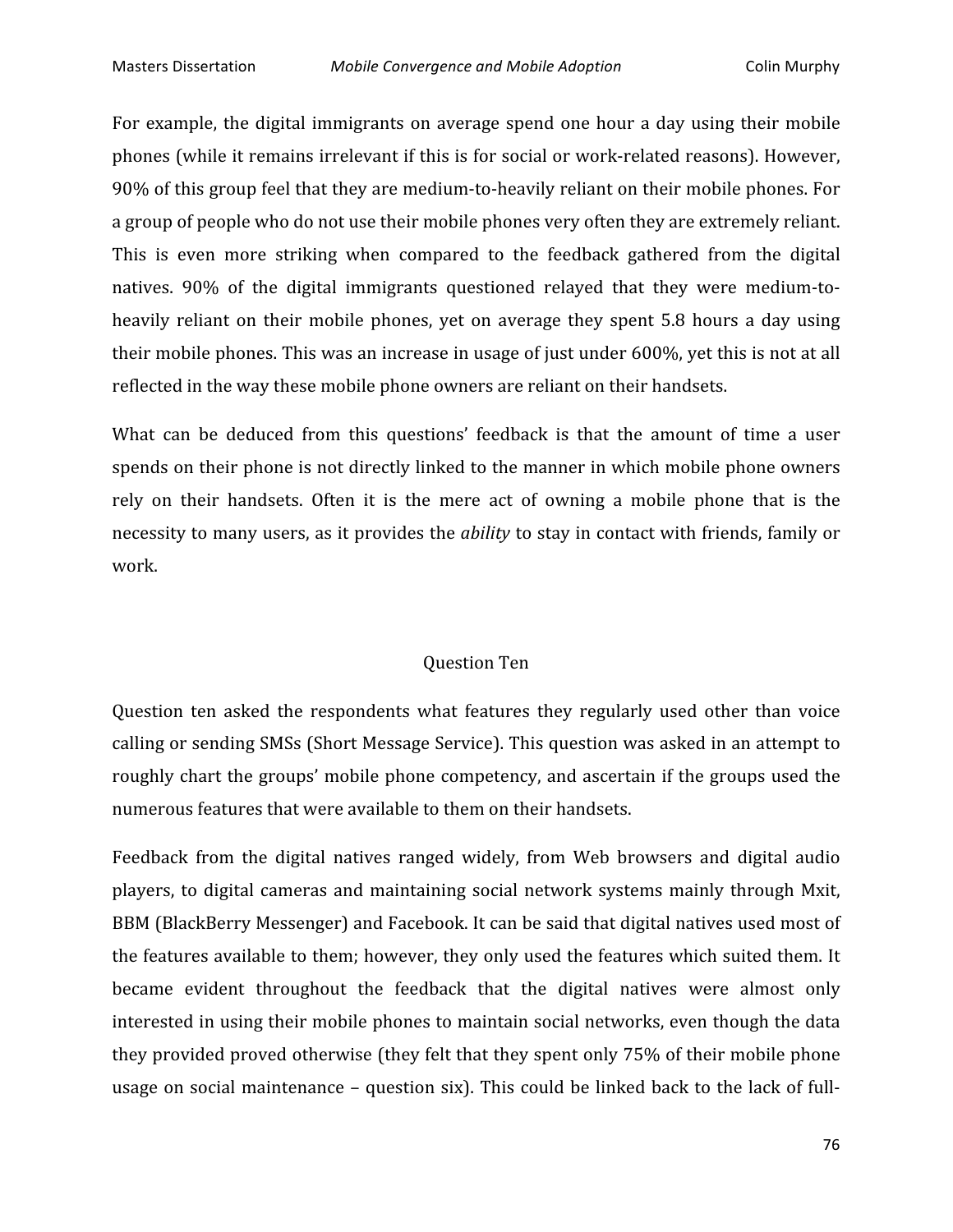time employment, thus reducing the possibility of digital natives using mobile phones for work
related
reasons.

The digital immigrants were again contrary to the digital natives in the way that they all stated that they used their mobile phones to perform very basic functions. Several respondents
said
that
they
used
their
mobile
phones
to
send
and
receive
emails;
however this
was
only
limited
to
BlackBerry
users
who
had
purposely
bought
that
particular
brand of phone for its ability to send and receive emails in a simple fashion. In summary, the digital immigrants as a group used their mobile phones for the most basic of functions (making calls, sending and receiving messages, calculator, clock, alarm), as opposed to the digital natives who believed they used the majority of features (internet browsing, video cameras,
mp3
players)
available
to
them
on
their
mobile
phones.

#### Question
Eleven

Question
eleven
asked
the
respondents
whether
or
not
they
felt
mobile
phone
habits
were universal. This question was asked in order to ascertain if the groups felt they were "normal" in the way they used their mobile phones. This question was more tailored towards the digital natives rather than the digital immigrants, as it was expected their mobile
phone
usage
would
be
more
prominent
than
their
immigrant
counterparts
(which the data proved – question five). Of the digital natives, 85% of the group felt that mobile phone
habits
were
universal,
while
 the
other
15%
 felt
 that
mobile
phone
habits
were
not universal. Of the digital immigrants, 57% felt that mobile phone habits were universal, while 43% felt that mobile phone habits were not universal.

This question was unique in the way that it attempted to almost self-contextualise the nature of mobile phone usage and habits from the groups themselves. It can be thus deduced
 that
 the
digital
 natives
 believe
 that
 the
way
 they
 use
and
 consume
 their
mobile phones
to
be
the
"normal"
way.
While
57%
of
the
digital
immigrants
feel
that
mobile
phone habits are universal, which translates to eleven of the twenty respondents feeling that the way they use their mobile phones is the "normal/universal" way.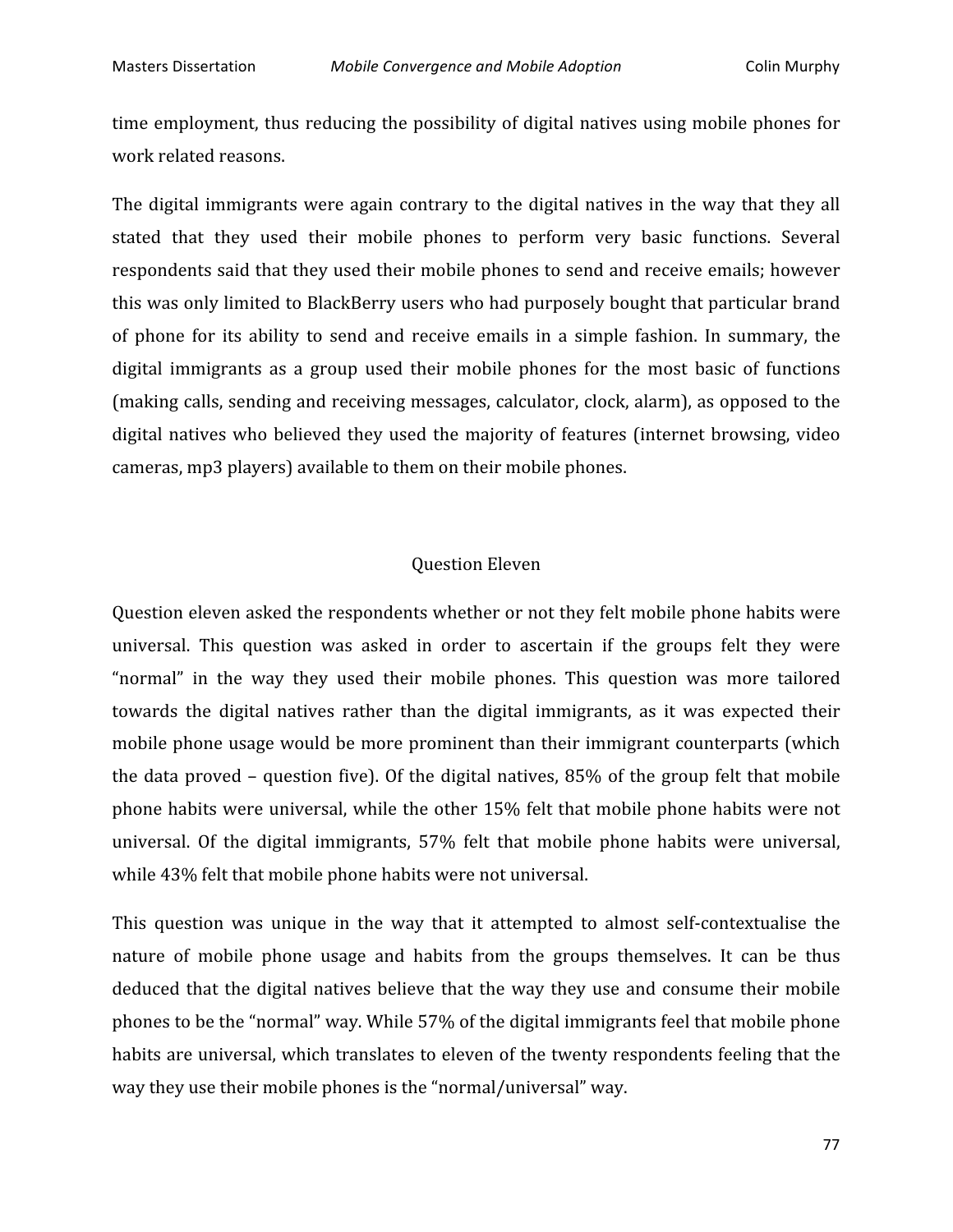#### Question
Twelve

Question twelve asked the respondents to select (from a list of eight features contained in the
questionnaire)
 the
 features
 they
had
available
 to
 them
on
 their
current
handsets.
The list included; digital audio player, digital camera (still), digital camera (video), games, digital media player, internet browser, email and GPS (Global Positioning System). This question
was
asked
in
an
attempt
 to
ascertain
whether
or
not
 the
 two
groups
were
using technologically similar phones, as if one group were using phones completely different to that
of
the
other
group
then
it
would
prove
difficult
to
study
them
against
one
another.
On average,
the
digital
natives'
phones
contained
six
of
those
eight
features,
which
equates to 75%.
Of
the
digital
immigrants,
on
average
their
group
members'
phones
contained
five
of those eight features, or 62%. Thus it can be deduced that both groups own phones of a similar
technological
standing,
and
as
such,
can
be
sufficiently
compared
and
contrasted
to one
another.

#### Question
Thirteen

The last question, question thirteen, asked the respondents to identify whether or not they felt they used most of the features on their mobile phones. Sixty percent of the digital natives felt that they used all of the features on their phones, while the other 40% of the group felt they did not use all of the features. While it cannot be denied from the results gathered that digital natives use far more features than their immigrant counterparts, it cannot be stated that the majority of the group uses all of the features available on their mobile
phones.

The
data
gathered
from
the
digital
natives
deviates
form
the
data
gathered
throughout
the rest of the questionnaire. Throughout all previous questions the digital natives have proposed that they use their phones regularly and for a number of different applications.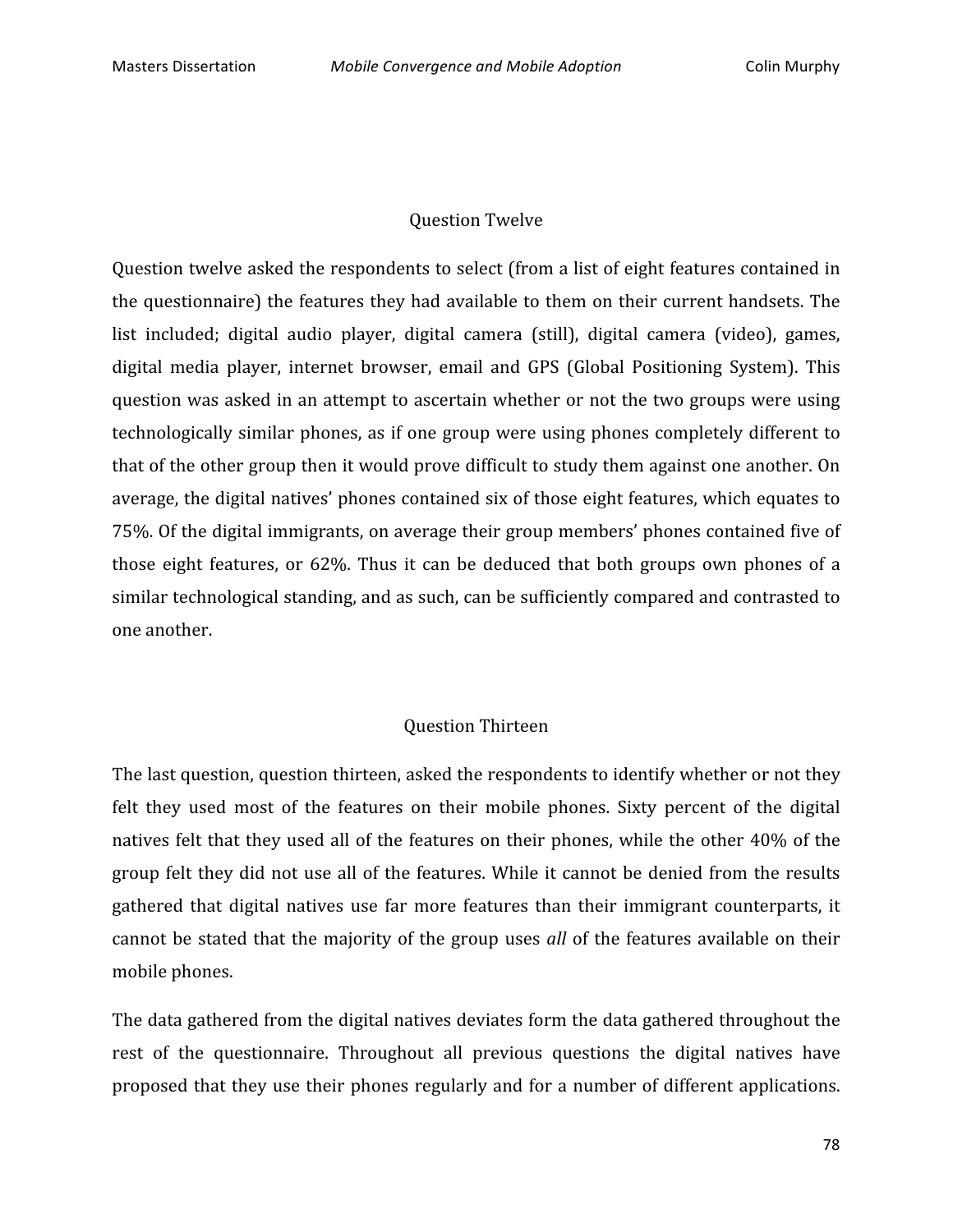Yet through question thirteen it is proposed that they only use 60% of the features of the features on their mobile phones. This could be attributed to their non-use of primary functions such as calendars or memo pads. This should be considered to be an overstatement
and
should
not
effect
the
overall
nature
of
the
question.

On the opposite end of the spectrum, 100% of the digital immigrants questioned felt that they did not use all of the features available to them on their mobile phones, which can be verified in line with the average feedback from that particular group with regard to previous
questions.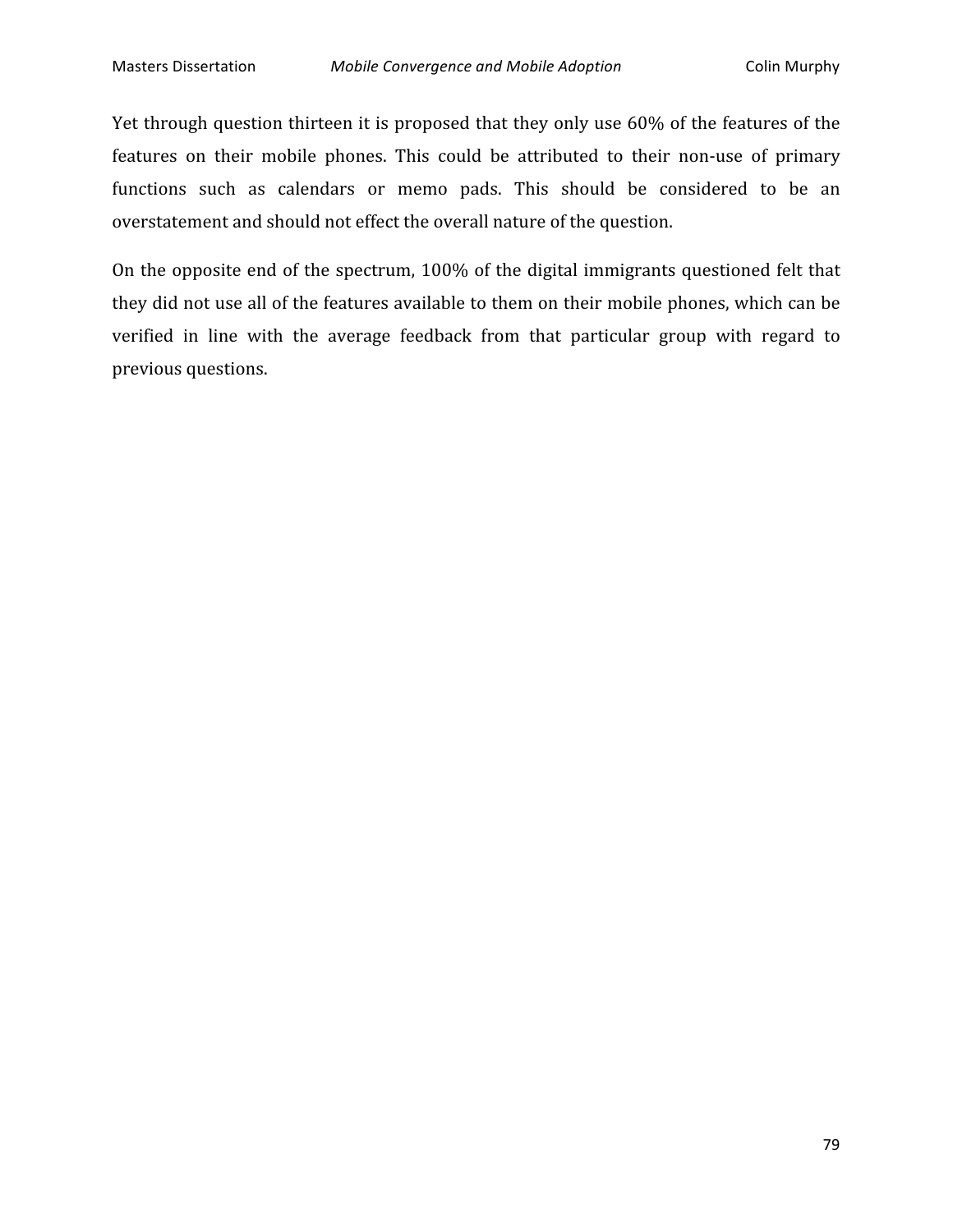# **Chapter
Seven**

## **Conclusion**

Mobile phones have become so ingrained in contemporary society that they seem to dominate most social situations. While they can provide users with security, safety and connections
to
friends/family/work,
there
remains
a
lack
of
academic
literature
on
the
way these
ICTs
affect
users
and
the
way
they
(users)
live.

Attempting
to
answer
the
question
as
to
how
mobile
phones
have
been
adopted *en
masse*  has been difficult, though pleasurable and rewarding throughout. There will never be one completely
correct
reason
as
to
why
mobile
phones
have
become
so
widely
adopted
across the globe, but there are a number of factors that have lead to this mass-adoption. Consumers have spent so much time living *with* the comfort a mobile phone provides, that while they would find it possible to live *without* a mobile phone, it would only be less appealing than life *with* a mobile phone. Some users rely on mobile phones to the point where they feel uneasy leaving their homes without them. This factor is even further echoed
by
younger
mobile
phone
users
who
depend
heavily
on
their
mobile
phones,
as
it
is a tool with which they can stay connected to the outside world and their friends (mobile addiction).

The
primary
aim
of
this
dissertation
has
been
to
identify
and
simultaneously
dissociate
the different forms of mobile phone convergence currently existing among mobile phone users. What has become more evident throughout this dissertation is that there is much more to convergence
 than
 may
 be
 initially
 perceived;
 and
 there
 are
 many
 facets
 to
 this
 almost under-estimated concept. Throughout this dissertation, convergence has been divided into four encompassing sub-groups from which they have been studied and understood in greater detail. It can be said that all forms of identified convergence exists among mobile phone users in Durban, South Africa. As stated previously, while it would be unethical to claim
 that
 the
 results
 represent
 all
 South
 Africans,
 the
 sample
 group
 (which
 comprised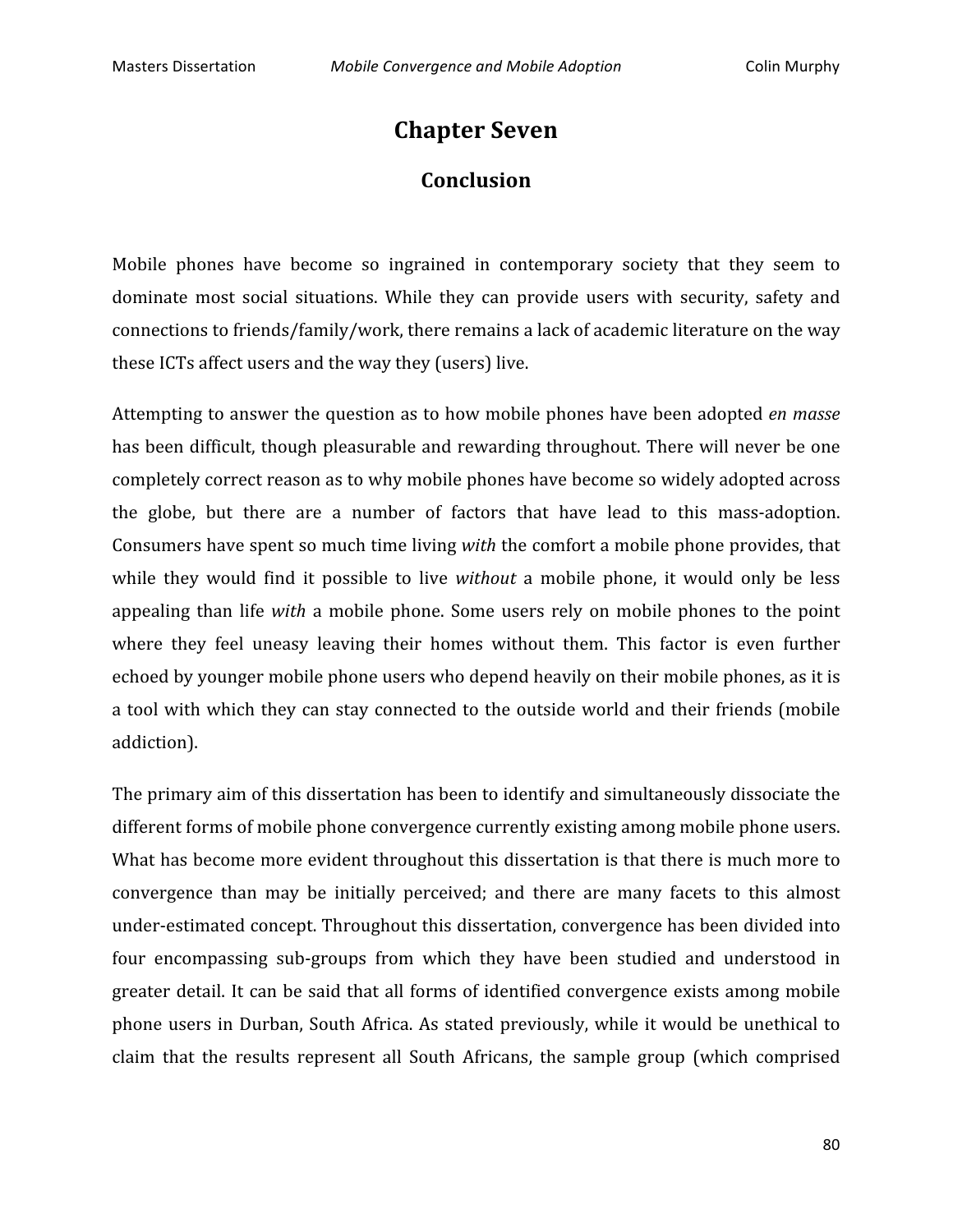numerous SA citizens from different race groups) can be said to be representative of a typical
Durban
community.

This
study
identified
a
number
of
key
factors
regarding
mobile
phone
habits
among
digital natives
and
digital
immigrants
sampled
 from
the
greater
Durban
area.
Irrelevant
of
social grouping, digital natives and immigrants are both using their mobile phones to serve similar functions. While digital natives clearly are more focused on the social features of their mobile phones, there is no evidence to prove that digital immigrants are using their mobile
phones
only
for
work‐related
purposes.
The
key
difference
between
the
two
groups of users is the way in which *patterns of usage* are different between users of the same groups. Two digital immigrants may, on average, use their mobile phones for one hour a day. Of those two respondents one user may use their mobile phone for two hours per day, while the other user may only use it for two minutes per day. The data gathered from digital immigrants was highly fluctuating from among the group members themselves. On the
 other,
 data
 gathered
 from
 digital
 natives
was
more
 constant
 and
 encompassing
 from among
those
group
members.

Primary data gathered throughout this dissertation has also shed light on current misconceptions
on
contemporary
mobile
phone
usage.
It
is
often
perceived
by
many
users that digital immigrants use their mobile phones for work-related functions. Throughout the questioning
process
 from
 their
own
 testimony,
digital
immigrants
as
a
group
spend
more "mobile time" performing social tasks than they do work-related tasks. This dissertation has
helped
to
dispel
certain
cultural
myths
such
as
the
aforementioned.

Irrelevant of how much time users spend on their mobile phones, they all still find themselves
 heavily
 reliant
 on
 mobile
 phones
 for
 the
 comfort
 which
 they
 offer.
 Someone who uses their mobile phone for an hour a month can be just as reliant on their mobile phone as someone who uses their phone for an hour a day. It is the mere act of owning a mobile phone that *all* users primarily rely on, rather than for the content or subject nature that
may
pass
through
their
mobile
phones.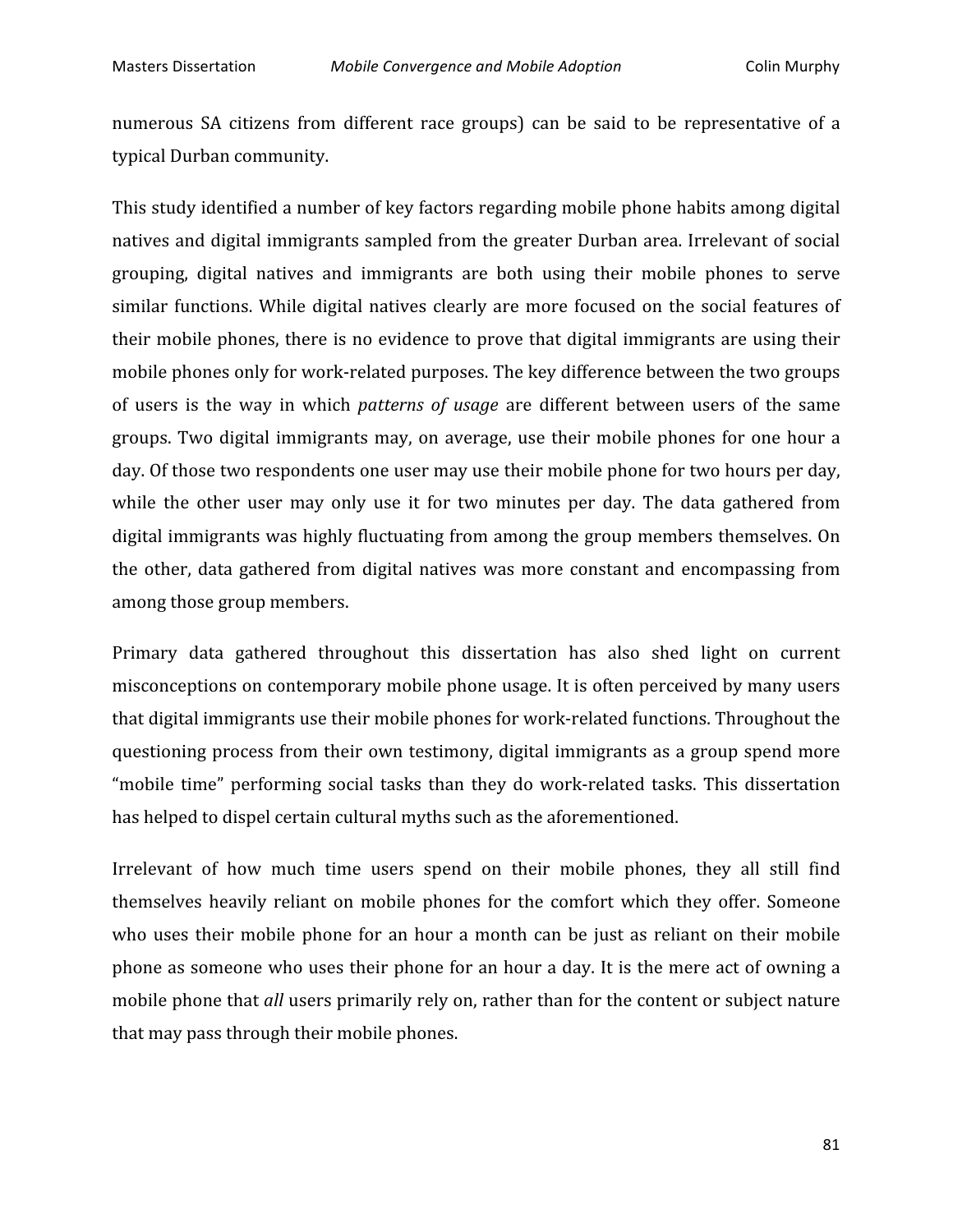While it would be speculative to discuss how mobile phone habits are changing or have changed
over
 the
last
 few
years,
it
is
definitely *evident* that
change *has*occurred
 from
 the data
gained.
People
who
feel
they
do
not
spend
much
time
on
their
mobile
phones *do*rely on them and are aware of technological advancements in the mobile phone market. It is the general
awareness
to
mobile
phones
which
creates
and
adds
to
mobile
cultures,
by
which people
not
only
consume
mobile
phones,
but
are
also
aware
of
how
others
are
consuming their
own
mobile
phones.

To say that mobile phones gained mass-market dominance primarily due to convergence (in
its
different
forms)
would
be
speculative;
however,
evidence
does
show
that
it
is
a
key factor as the current mobile phone generation (digital natives) are using converged applications almost as much as they use their mobile phones to make phone calls or to send and receive text messages. The core reason for the mobile phone becoming so popular around
the
world
is
because
of
the
communication
security
it
provides,
predominantly
via converged
 applications,
 leading
 it
 to
 be
 envisioned
 as
 something
 of
 an
 all‐in‐one
 device. Thus it can be deduced that through convergence the mobile phone has become an all-inone
device.
Having
ten
or
more
necessary
items
squeezed
into
a
small
device
that
fit
neatly into
a
person's
pocket
is
appealing,
especially
when
it
is
revealed
that
that
device
also
helps that
 person
 keep
 in
 touch
 with
 their
 friends
 and
 family.
 A
 mobile
 phone
 afford
 users convenience,
which
is
appealing
to
all.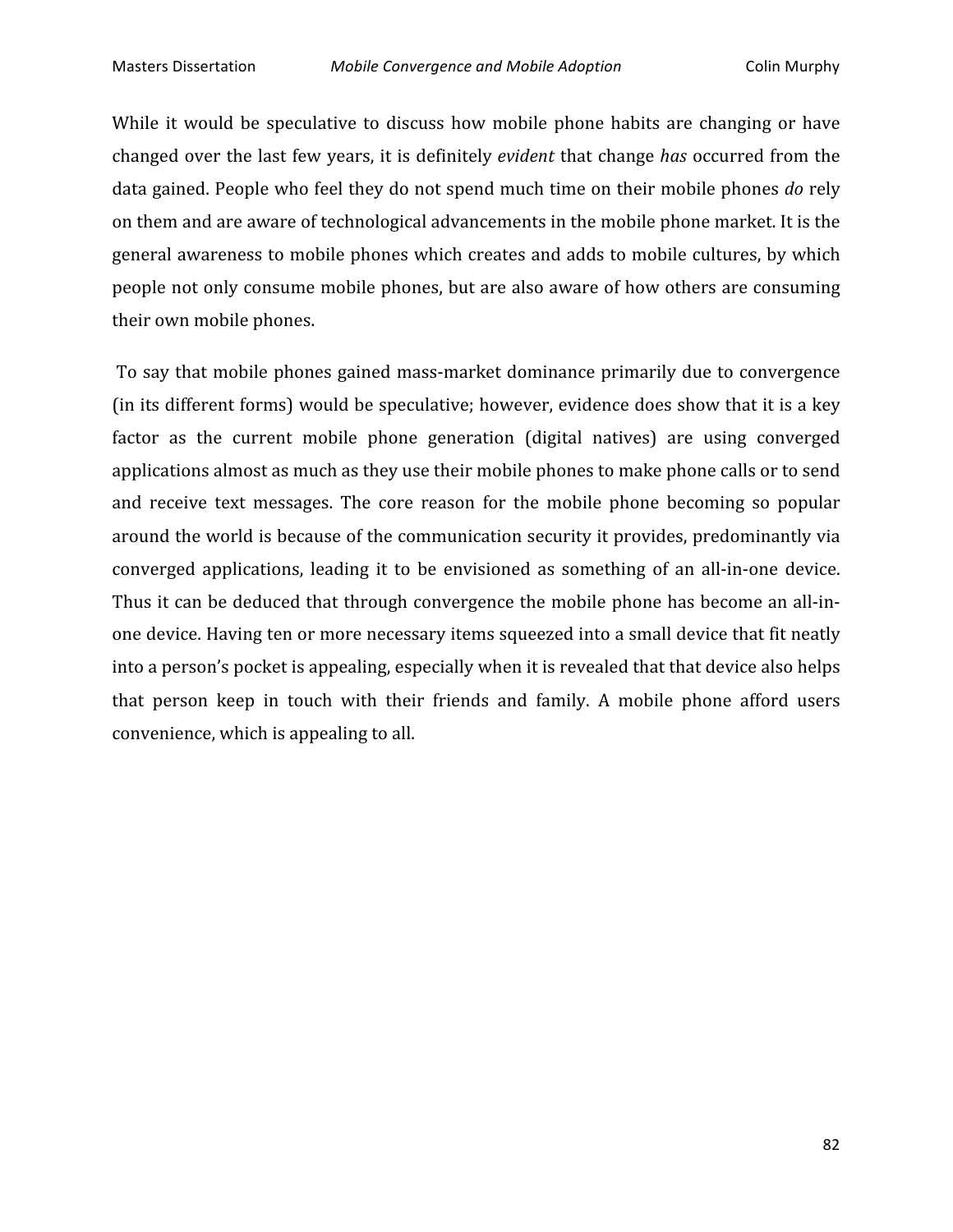"I
think
there's
almost
a
belligerence
‐
people
are
frustrated
with
their
manufactured environment.
We
tend
to
assume
the
problem
is
with
us,
and
not
with
the
products
we're trying
to
use.
In
other
words,
when
our
tools
are
broken,
we
feel
broken.
And
when somebody
fixes
one,
we
feel
a
tiny
bit
more
whole."

Jonathan
Ive,
Time
Magazine,
January
2007.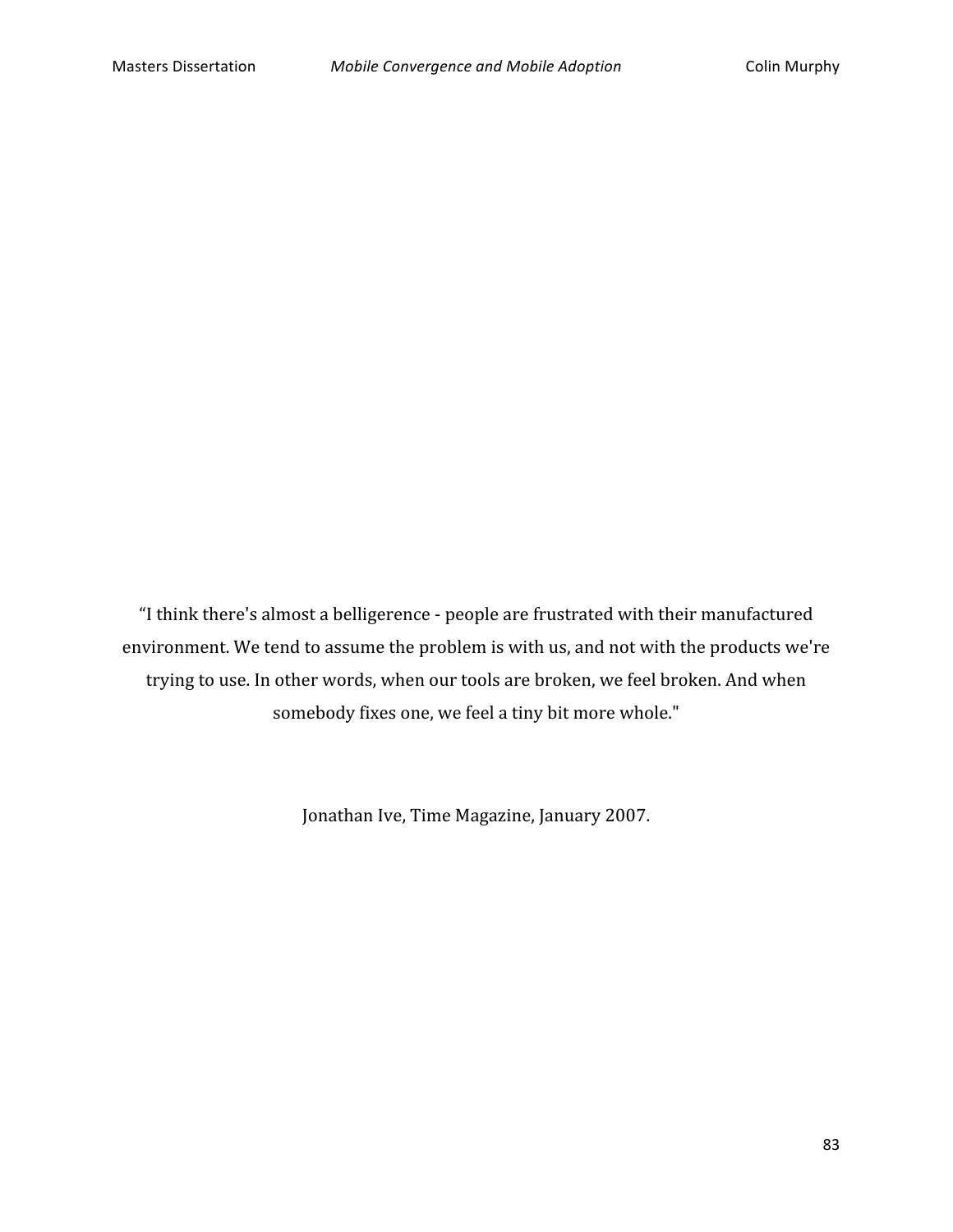# **Bibliography**

## **Published
Material**

AFP
Contributors
(Agence
France‐Presse)
January
2009. *Obama
Wins
First
Battle*.
Accessed on
the
Internet
at
www.afp.com,
last
accessed
1st
November
2010.

Appadurai,
A
(1996). *Modernity
at
Large:
Cultural
Dimensions
of
Globalization*.
University
of Minnesota
Publishers:
USA.

Artz,
 L
and
Kamalipour,
 Y
 (2003). *The
 Globalization
 of
 Corporate
Media
Hegemony*.
SUNY Press
Publications:
New
York.

Baxter, L. A and Babbie, E. R (2004). The Basics of Communication Research. Thomson/Wadsworth
Learning
Publications.

Beynon, J and Dunkerley, D (2000). *Globalization: The reader.* Athlone Press: London.

Bidgoli, H (2004). *The Internet Encyclopaedia: Volume 1.* John Wiley and Sons Publishing.

Bledsoe,
K
&
Bledsoe,
G
(2002). *The
World's
Fastest
Helicopters*.Capstone
Press:
London.

Boque, R (1989). *Deleuze and Guattari: Critics of the Twentieth Century*. Routledge Publishing.

Bullinger,
 H.G
 (2009). *Technology
 Guide:
 Principles,
 Applications,
 Trends.*  Springer Publishing:
Dusseldorf.

Burgess, A (2004). *Cellular Phones, Public Fears, and a Culture of Precaution.* Cambridge University
Press:
Cambridge.

Castells,
M
(1996). *The
Rise
of
the
Network
Society*.
Blackwell
Publishing,
Cambridge.

Castells, M (2000). *The Rise of the Network Society, Second Edition*. Blackwell Publishing, Cambridge.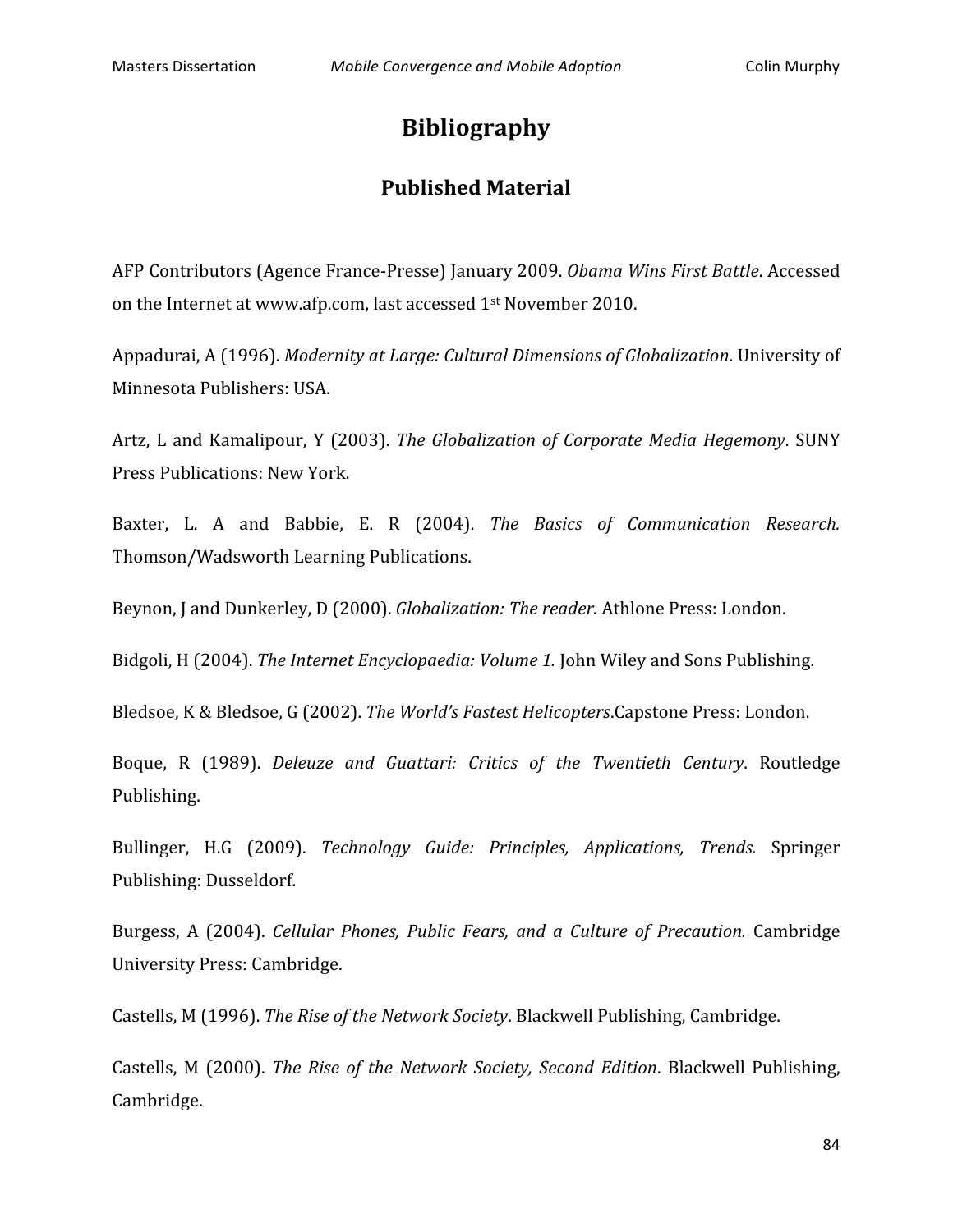Chehimi, F; Stichbury, J and Cartwright, S (2008). *Games on Symbian OS: A Handbook for Mobile Development*. John Wiley and Sons Publishing. London.

Coleman, R. J (2005). *Chief's Clipboard: 20 Years of Ronny J. Coleman.* Jones and Bartlett Learning
Publishers:
California,
United
States
of
America.

Darwin, C (1859). On the Origin of the Species. Oxford University Press: London.

Deely,
J
(2010). *Purely
Objective
Reality*.
Walter
de
Gruyter
Publishing.

Deleuze, G; and Guattari, F (1972). Anti-Oedipus. Les Editions de Minuit Publishers: Paris.

Du
Gay,
P;
Hall,
S;
Janes,
L;
Mackay,
H
and
Negus,
K
(1997). *Doing
Cultural
Studies:
The
Story of
the
Sony
Walkman*.
Sage
Publications:
London.

Encyclopaedia
 Britannica
 Contributors,
 (2002). *Encyclopaedia
 Britannica* –
 2002
 Edition. Encyclopaedia
Britannica
Publishers.

EPROM
 (Entrepreneurial
 Programming
 and
 Research
 on
 Mobiles). www.media.mit.edu/ventures/EPROM

EU Green Paper on Convergence Contributors, (1997). *EU Green Paper on Convergence*. Accessed on the internet, last accessed on the 1<sup>st</sup> of November 2010 at; http://ec.europa.eu/avpolicy/docs/library/legal/com/greenp\_97\_623\_en.pdf.

Fisher, B. V (1984). *Environmentalists: Vanguard for a New Society*. SUNY Publications.

Galletta, D.F and Zhang, P (2006). *Human-Computer Interaction and Management* Information Systems Applications: Advances in management information systems. M.E Sharpe Publications.

Gali, J (1992). *Keeping up with the Joneses: Consumption externalities, portfolio choice and* asset prices. Columbia University Publications: New York.

Giddens,
Anthony
(1990). *The
Consequences
of
Modernity*.
Polity
Publishing:
Cambridge.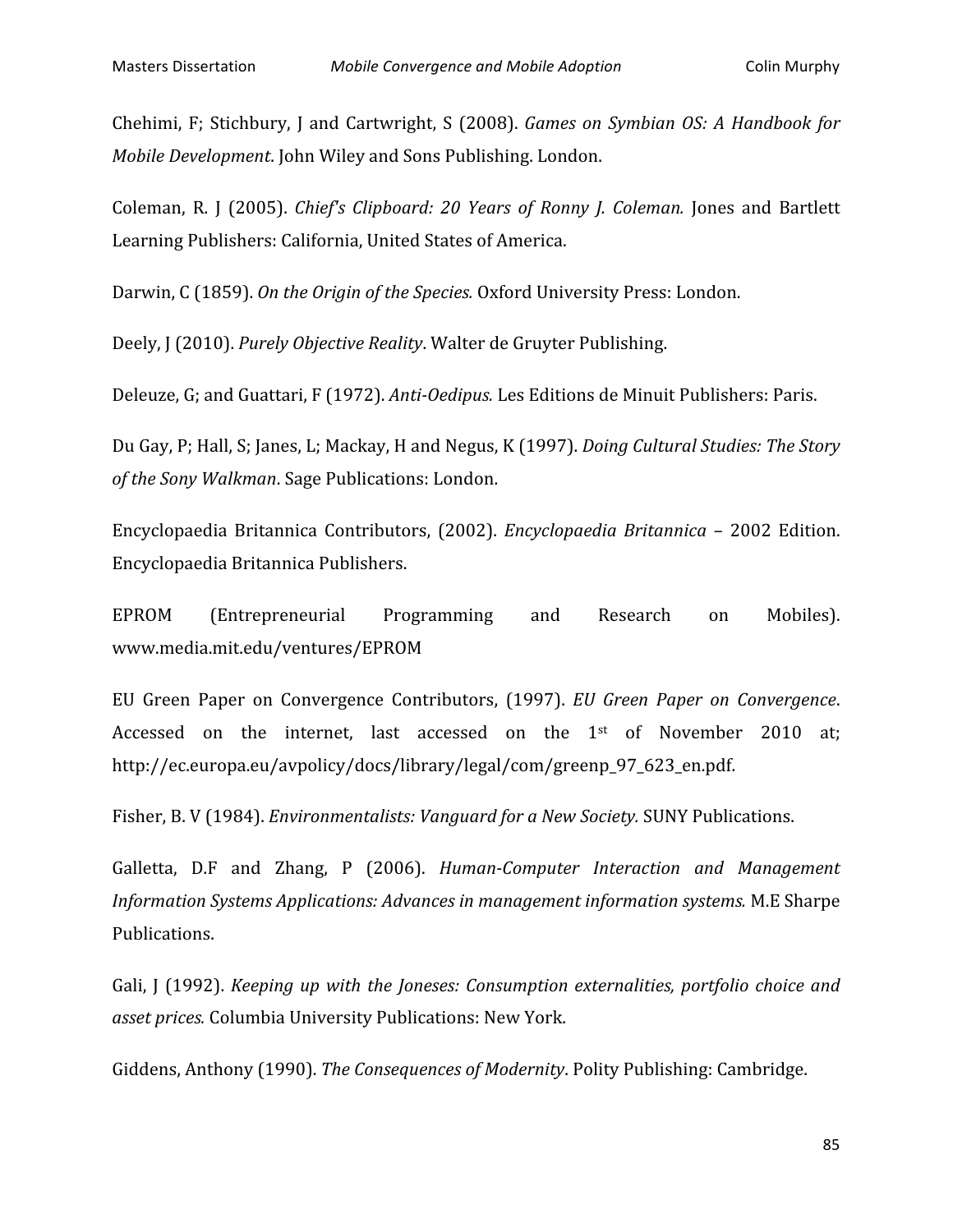Goldstuck, A (2004). *Cellular Industry Overstated By More Than 20%*, hosted by www.worldwideworx.com, URL
 http://www.worldwideworx.com/2004/12/02/cellular‐ industry‐overstated‐by‐more‐than‐20/.

Goldstuck, A (2005). The Hitchhikers Guide to Going Wireless: A South African handbook of *cellphone
and
mobile
technology.* Juta
and
Company
Publishers:
Johannesburg.

Grainger, S J (2009). *Purchasing a personality : a case study of cellular phone consumption by* South African students at the University of KwaZulu-Natal. Thesis (M.A.) - University of KwaZulu‐Natal,
Durban,.

Grossman, L (2007). Apple's New Calling: The iPhone. Printed in TIME Magazine, American Edition,
January
2007.
Published
by
Time
Warner
Inc.

Haberberg,
A
and
Rieple,
A
(2008). *Strategic
Management:
Theory
and
application.* Oxford University
Press:
London.

Hall, S (1973). *Encoding and Decoding in the Television Discourse*. University of Birmingham publications:
London.

Hall, S (1997). Representation: Cultural Representations and Signifying Practices. Sage Publications:
London.

Hamill, L and Larsen, A (2005). Mobile World: Past, present and future. Springer Publications:
London.

Hartley, J (2002). *Communication, Culture and Media Studies: The Key Concepts*. 3<sup>rd</sup> Edition. Routledge
Publishers:
New
York.

Hartmann, M; Rossler, P and Joachim, J.R (2008). After the Mobile Phone? Social changes and *the
development
of
mobile
communication.* Frank
&
Timme
Publishing:
Berlin.

Harvey, D (1990). The Condition of Postmodernity: An enquiry into the origins of cultural *change.*Wiley‐Blackwell
Publishers.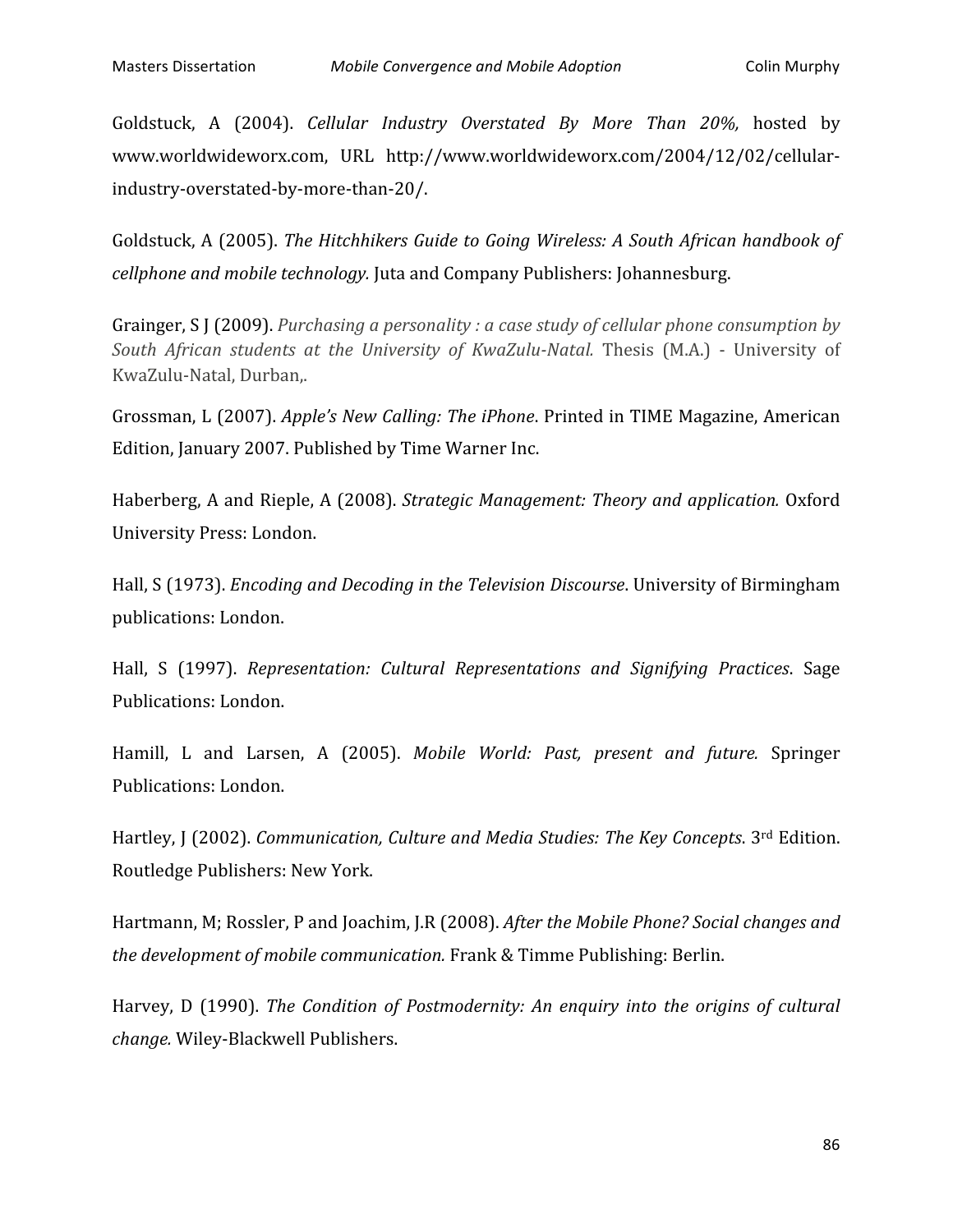Hewitt de Alacantra, C (2001). The Development Divide in a Digital Age. Technology, Business
and
Society
Programme
Paper
No.
4,
Geneva:
UNRISD.

Hine,
C
(2000). *Virtual
Ethnography*.
SAGE
Publications:
London,
United
Kingdom.

Hislop, D (2008). Mobility and Technology in the Workplace: Volume 9 of Routledge series in innovation, organization and technology. Taylor and Francis Publishing: London.

Ibrahim,
H
(1998). *Small
Ruminant
Production
Techniques*.
ILRI
Publishers:
Nairobi,
Kenya.

Ive, J (2007). *Time Magazine Article, The Apple of Your Ear*, January 2007. New York

Jones,
A
(2010). *Globalization:
Key
Thinkers*.
Polity
Publishing,
London.

Kaempffert,
 W
 (1950). Miracles
 You'll
 See
 In
 The
 Next
 Fifty
 Years*,*  Published
 in *Popular*  Mechanics, February 1950. Hearst Publishers: New York.

Katz, J. E (2006). Magic in the Air: Mobile Communication and the Transformation of Social Life. Transaction Publishers, New Jersey.

Kelly,
J.
F
(2009). *Don't
Spend
a
Dime:
The
path
to
lowcost
computing.* Apress
Publishing.

Koh,
D
(2009). *How
to
Select
Mobile
Phones*.
Cnet
Asia.
Hong
Kong

Levy, P.S and Lemeshow, S (2010). Sampling of Populations: Methods and Applications. Wiley
Publishers,
USA.

Licoppe, C (2004). *Technologies De Marché Reseaux Vol21 n°122*. Hermes Science Publications:
Paris,
France.

Ling, R. S (2004). The Mobile Connection: The cell phone's impact on society. Morgan Kaufmann
Publishers.

Ling, R. S (2005). *Mobile Communications: Re-Negotiation of the Social Sphere.* Birkhauser Publishers:
London,
United
Kingdom.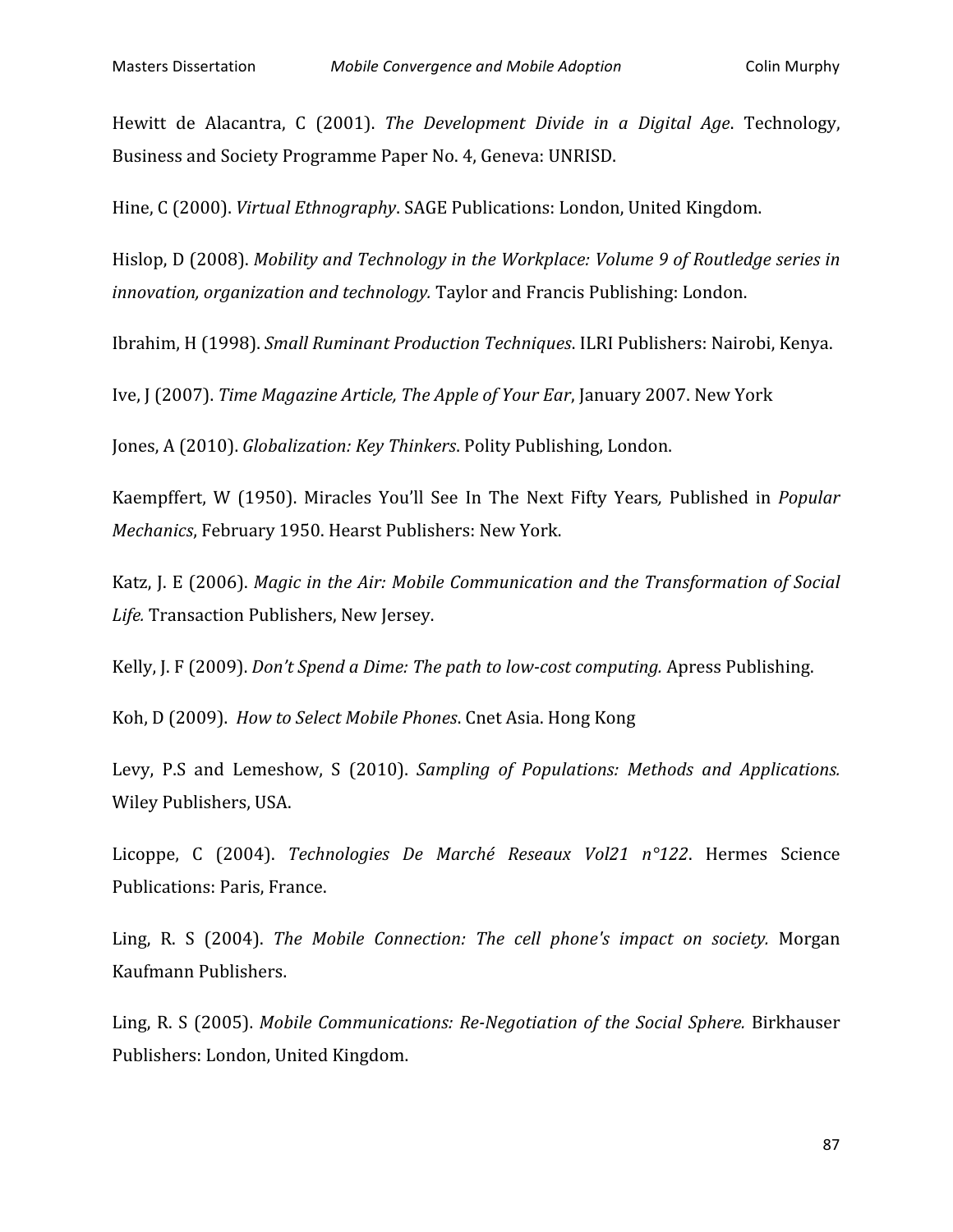Luckey, T and Phillips, J (2006). Software Project Management for Dummies. Wiley Publishers:
Indiana.

Marcuse,
H
(1969). *AnEssay
on
Liberation.* Beacon
Publishing:
Boston.

May, P (2001). Mobile Commerce: Opportunities, applications, and technologies of wireless *business.* Cambridge
University
Press.

Melkote, S and Steeves, H.L (2001). *Communication for Development in the Third World: Theory
and
Practice
for
Empowerment.* Sage
Publications:
New
Delhi.
(19‐45).

Mennen, A (2005). It's Your Call: The Complete Guide to Mobile Phones - Money Saving Tips *for
Users.* Relianz
Communication
Publishers:
Australia.

Merrigan,
 G
 and
 Huston,
 C.
 L
 (2004). *Communication
 Research
 Methods*. Thomson/Wadsworth
Publishing.

Mihailoff,
A
(2006). *Stop
Hitting
Snooze*.
iUniverse
Publishing.

Mittal, K and Gupta, S (2010). *BlackBerry for Work: Productivity for professionals.* Apress Publications,
New
York.

Munck, R (2002). Globalisation and Labour: The Great 'New Transformation'. Palgrave Publishing,
New
York.

Mueller, R (2004). Ouoted in Adversaries: Webster's Ouotations, Facts and Phrases. Published
by
ICON
Group
International
Publishers.

Oxford
American
Dictionary
Contributors
 (2008). *The
Oxford
American
Dictionary*.
Oxford Publishers:
New
York.

Peters,
Jason
(2009). *Front
Porch
Republic,* available
at, http://www.frontporchrepublic.com/2009/10/the‐truth‐about‐cell‐phones/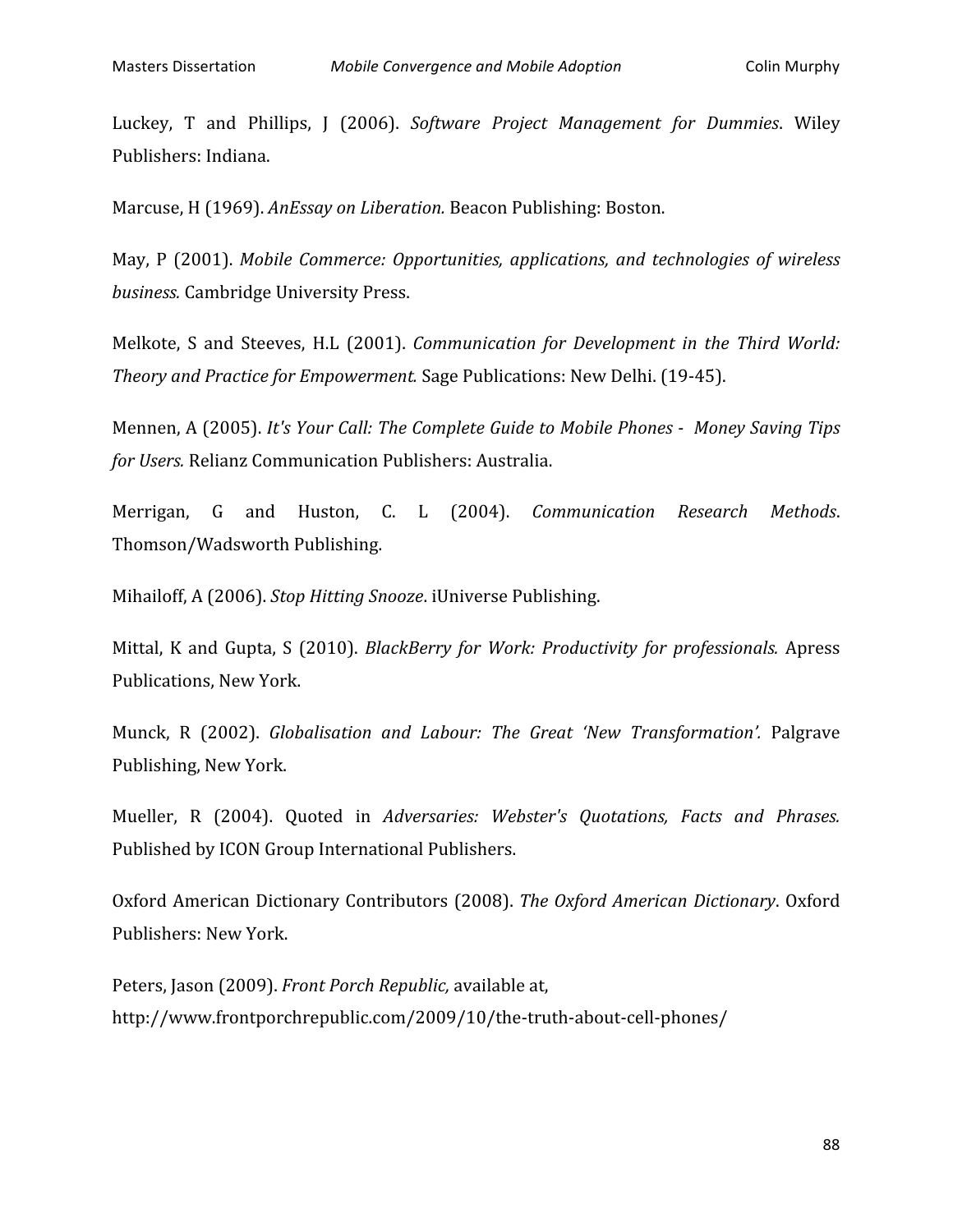Pienaar, L (2005). Quoted in Arthur Goldstuck's *Hitchhikers Guide to Going Wireless: A* South African handbook of cell phone and mobile technology. Juta and Company Publications, 2005.

Prensky,
M
 (2001). *Digital
Natives,
Digital
 Immigrants*.
Featured
in *On
Horizon,* Published by
NCB
University
Press.

Rantanen,
T
(2005). *The
Media
and
Globalization*.
Sage
Publications,
London.

Rayner,
P;
Wall,
P
and
Kruger,
S
 (2004). *Media
Studies:
The
Essential
Resource*.
Routledge Publishing:
New
York.

Rebeiro-Hargrave, A and Sole, D.V (2008). Multimedia Group Communication: Push-to-talk *over
cellular,
presence
and
list
management
concepts
and
applications.* John
Wiley
and
Sons Publishers:
England.

Rheingold,
H
(2003). *Smart
Mobs*.
Basic
Books
Publishing.

Roos, J.P (1993). *Sociology of the Cellular Telephone: The Nordic Model (300 000 Yuppies?* Mobile Phones in Finland). Telecommunications Policy, 17(6). 10-12.

Rosenberg,
A.N
and
Kemp,
S
(2003). *CDMA
Capacity
and
Quality
Optimization*.
MC‐GrawHill Publishing.

Schiller, H. I (1989). *Culture INC.* Oxford University Press.

Sonnabend,
 T
 (2009). *Mathematics
 for
 Teachers:
 Am
 Interpretive
 Approach*.
 Cengage Learning
Publishers.

Spector, J.M; Ifenthaler, D; and Isaias, P (2010). *Learning and Instruction in the Digital Age.* Springer
Publishers;
New
York.

Sweeney,
A
(2009). *BlackBerry
Planet:
The
story
of
Research
in
Motion
and
the
little
device that
took
the
world
by
storm*.
John
Wiley
and
Sons
Publishing.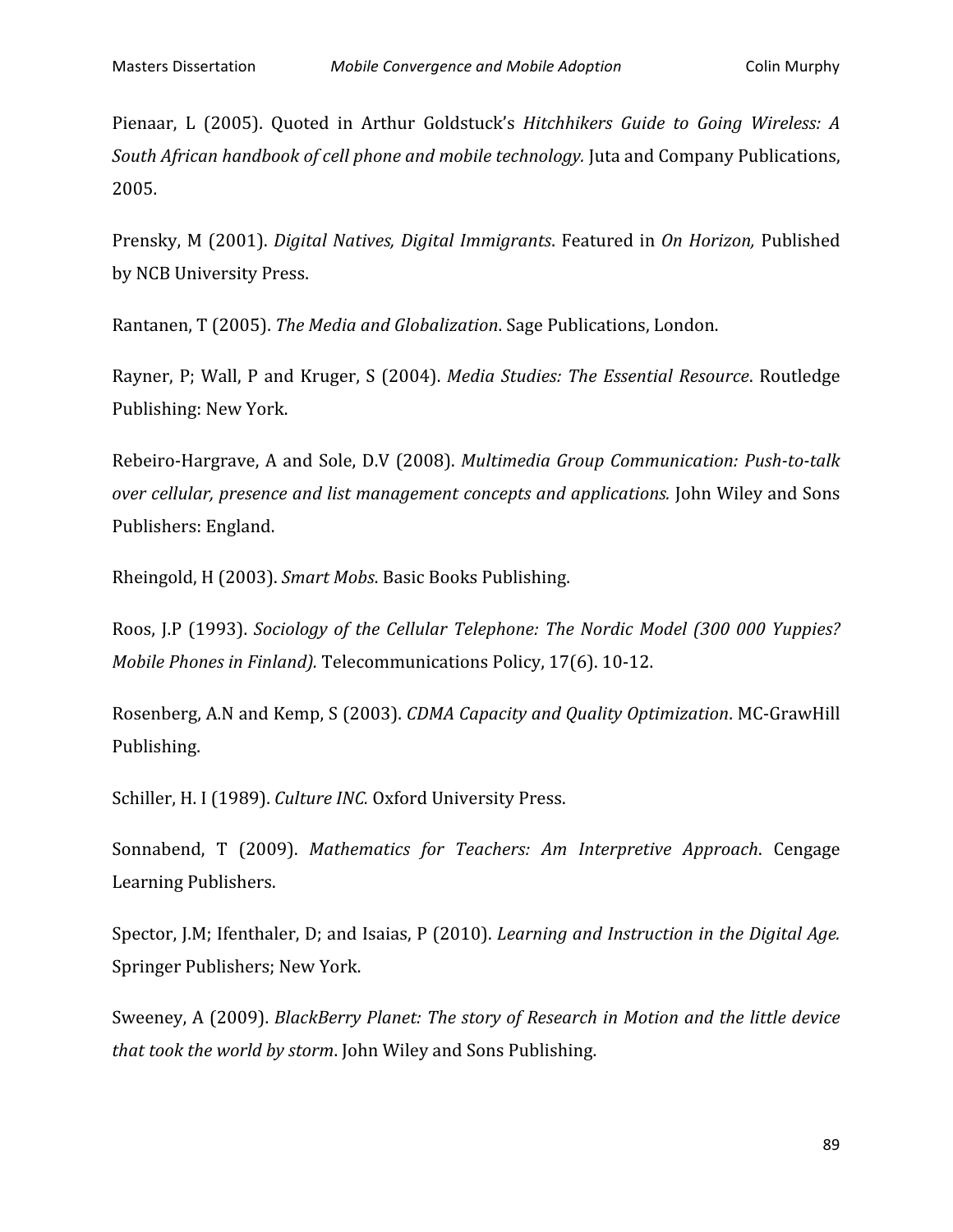Turkle, S (1995). *Life on the Screen: Identity in the age of the internet*. Orion Publishing: London.

Umar, A (2003). Information Security and Auditing in the Digital Age: A Practical and *Managerial
Perspecive.* NGE
Solutions
Publications.

Veblen,
T
(1899). *The
Theory
of
the
Leisure
Class*.
MacMillan
Publishers:
New
York.

Valovic, T (2000). *Digital Mythologies: The hidden complexities of the internet*. Rutgers University
Press:
London.

Watson,
 R
 (2009). *Fixed/Mobile
 Convergence
 and
 Beyond:
 Unbounded
 Mobile Communications.* Newnes
Publications:
USA.

Wilkinson, J (2010). What is Media Convergence? Different Ideas about Technology and Media. Hong Kong Baptist University Press. Hong Kong.

Zeleza,
P.T
(2003). *Rethinking
Africa's
Globalization:
Volume
1
–
The
intellectual
challenges*. Africa
World
Press:
Eritrea.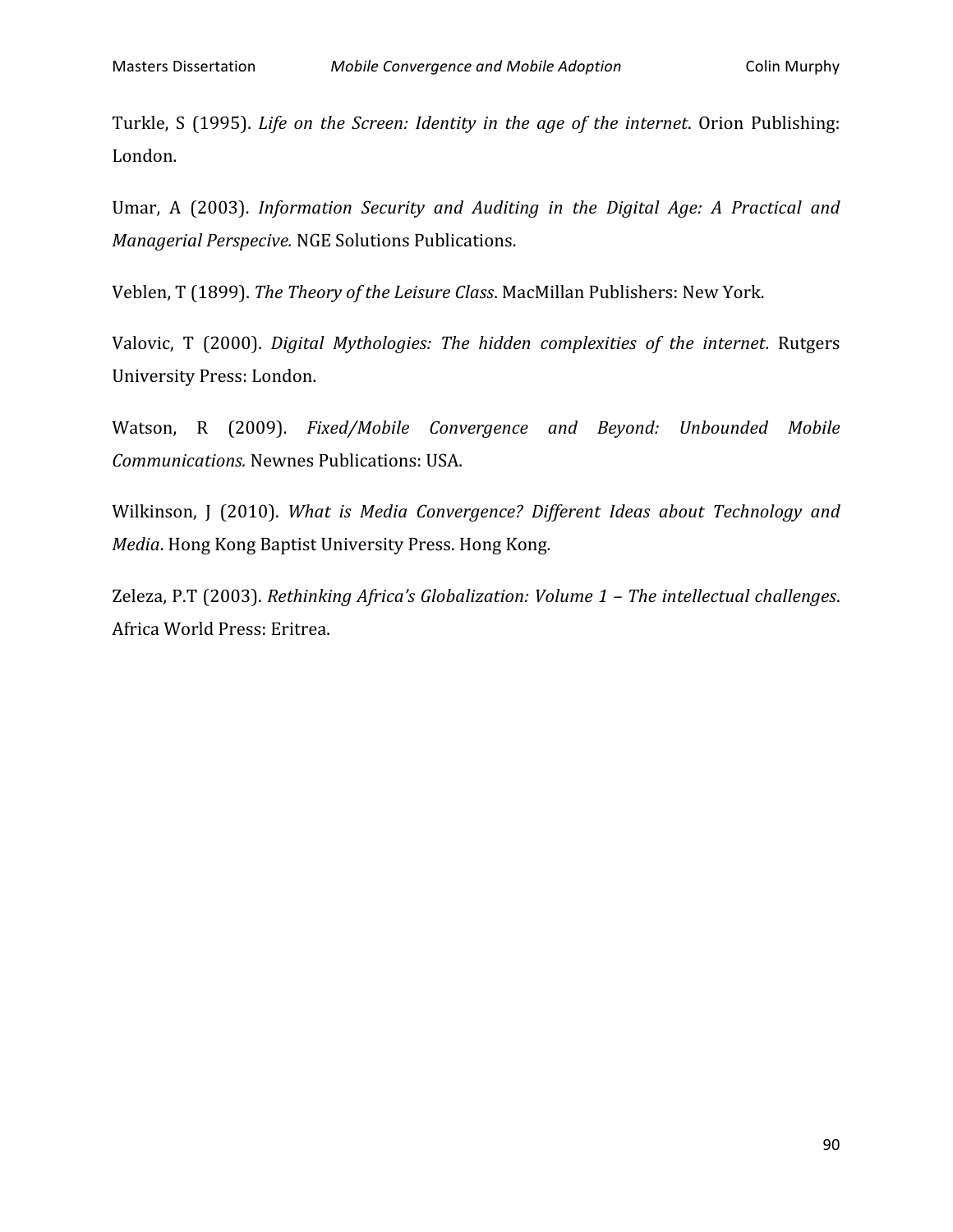# **Appendix**

# **Copy
of
Questionnaire**

Name:

Date
of
Birth:

| Date of Birth: |                                            |                                                                |                                                                                              |
|----------------|--------------------------------------------|----------------------------------------------------------------|----------------------------------------------------------------------------------------------|
|                | Do you currently own a mobile phone?       |                                                                |                                                                                              |
| page?          | Yes                                        | No.                                                            | Have you read, understood and signed the contractual permission to interview on the previous |
|                | 1. How long have you owned a mobile phone? |                                                                |                                                                                              |
|                |                                            | 2. What are the primary reasons for you owning a mobile phone? |                                                                                              |
| 3.             |                                            | Did anyone you know encourage you to get a mobile phone?       |                                                                                              |
|                | 4. Who pays for your mobile phone?         |                                                                |                                                                                              |
| 5.             |                                            |                                                                | How much time do you spend using your phone daily? A rough estimate will suffice.            |

……………………………………………………………………………………………………………………………………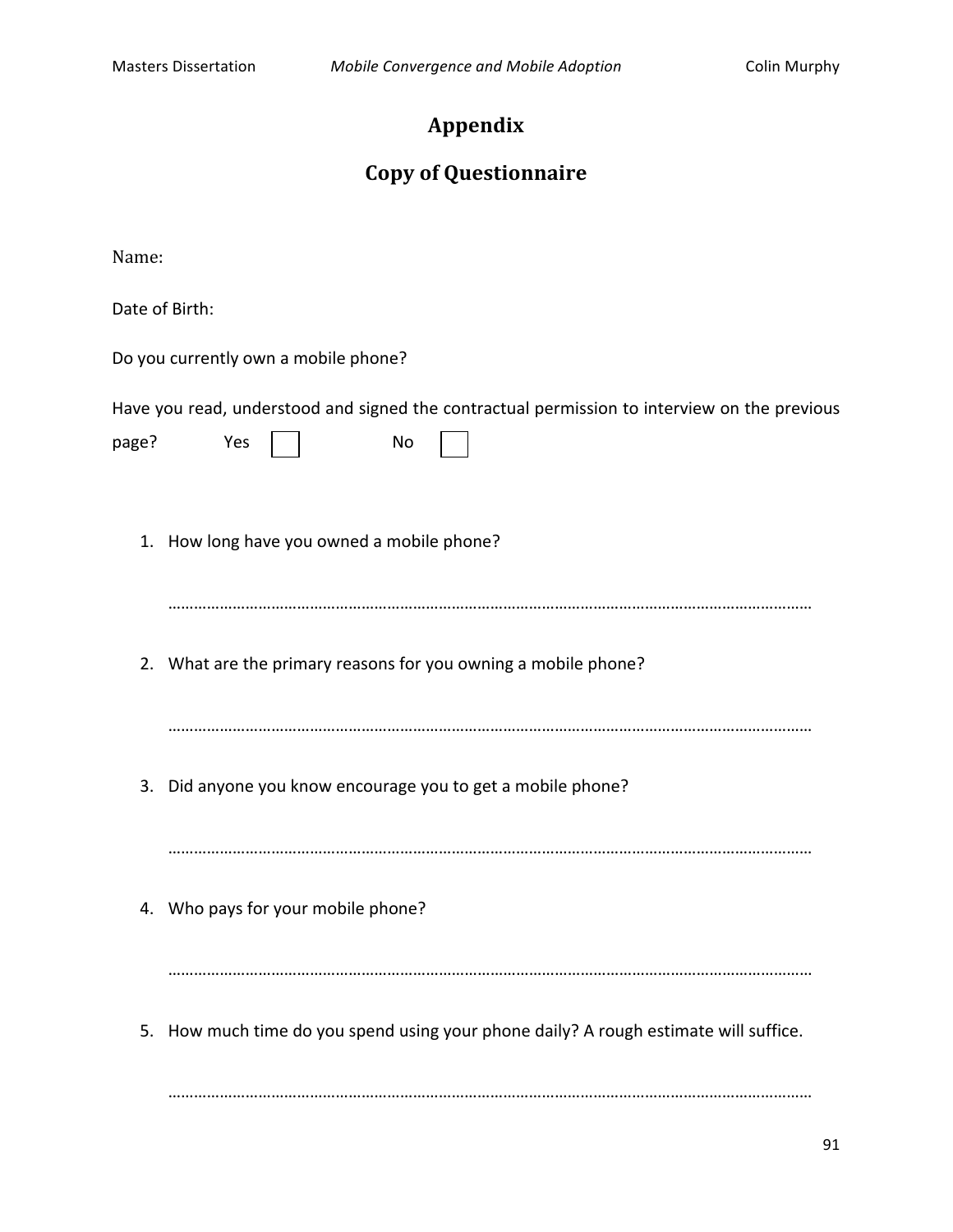6. Of
that
time
estimate,
how
much
is
spent
on
social‐related
mobile
phone
usage?
For example, calling or texting friends, family? A percentage will suffice.

……………………………………………………………………………………………………………………………………

7. Of that time estimate, how much is spent on work-related mobile phone usage? For example, calling or texting colleagues or clients? A percentage will suffice.

……………………………………………………………………………………………………………………………………

8. Have you noticed any technological advancement in mobile phone technology over the past
decade?

……………………………………………………………………………………………………………………………………

9. How
reliant
would
you
say
you
are
on
your
mobile
phone?

……………………………………………………………………………………………………………………………………

10. What features, other than simply calling, do you use on your mobile phone on a regular basis? For example, browsing the internet or using a digital audio player.

……………………………………………………………………………………………………………………………………

11. Do you think mobile phone usage habits are universal? For example, do you think the way you use your mobile phone is the same as someone living in Germany or Australia?

……………………………………………………………………………………………………………………………………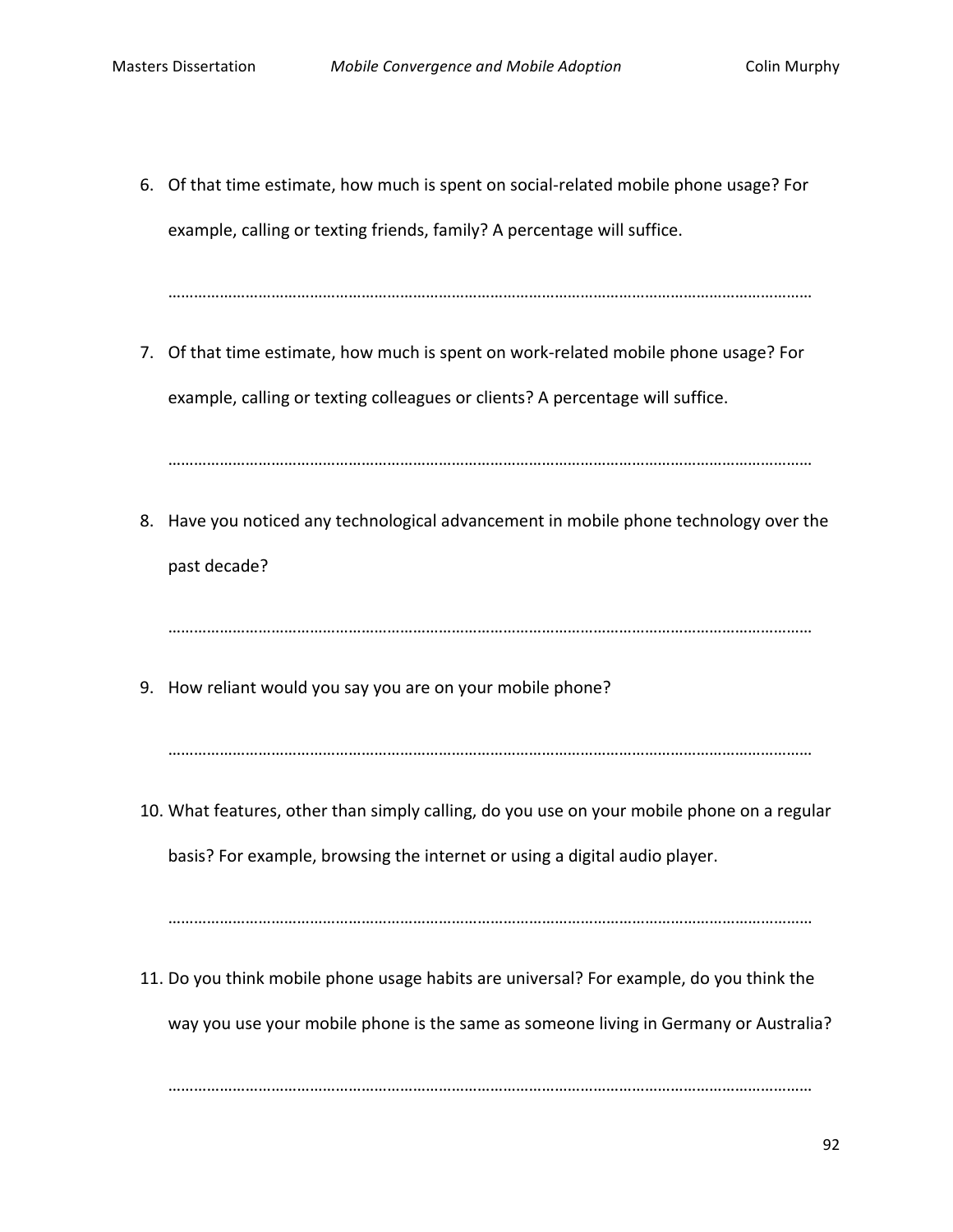12. What
features
would
you
say
your
current
mobile
phone
has?

| Digital Audio Player | Digital Camera (Still)                 |  |
|----------------------|----------------------------------------|--|
| Games                | Digital camera (Video)                 |  |
| Digital Media Player | <b>Internet Browsing Capability</b>    |  |
| F-mail               | <b>GPS (Global Positioning System)</b> |  |
| Other                |                                        |  |

13. Would you say that you fully utilise all the features on your mobile phone?

……………………………………………………………………………………………………………………………………

Thank
you
for
your
time.